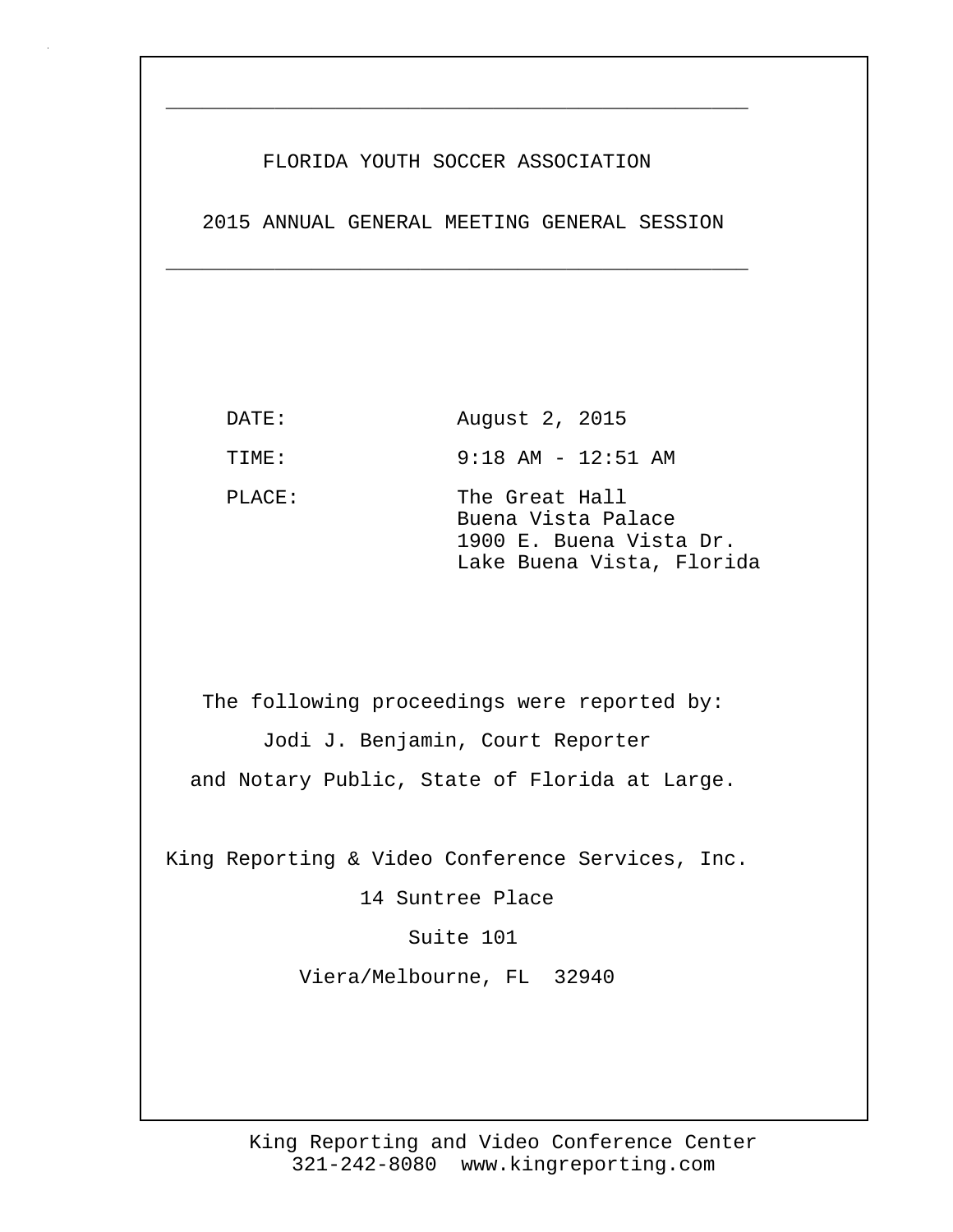## INDEX OF PROCEEDINGS

|                                                                                                                                                             | PAGE NO.                                      |  |
|-------------------------------------------------------------------------------------------------------------------------------------------------------------|-----------------------------------------------|--|
| Call to Order                                                                                                                                               | 3                                             |  |
| Adopt Agenda                                                                                                                                                | 12                                            |  |
| Standing Rules of Procedure                                                                                                                                 | 13                                            |  |
| Credentials Report                                                                                                                                          | 23                                            |  |
| Proposed Rule Changes                                                                                                                                       | 24                                            |  |
| Restructure Discussion                                                                                                                                      | 65                                            |  |
| Opening Remarks                                                                                                                                             | 114                                           |  |
| Introduction of Guests                                                                                                                                      | 115                                           |  |
| Approval of 2014 AGM Minutes                                                                                                                                | 116                                           |  |
| Reports of Office Committee                                                                                                                                 | 117                                           |  |
| Proposed Budget                                                                                                                                             | 120                                           |  |
| Unfinished Business                                                                                                                                         | 125                                           |  |
| New Business                                                                                                                                                | 127                                           |  |
| Elections<br>VP of Player/Coaching Development<br>VP of Competition<br>Registrar<br>Secretary<br>VP - Region A<br>VP - Region C<br>For the Good of the Game | 133<br>135<br>142<br>143<br>144<br>150<br>156 |  |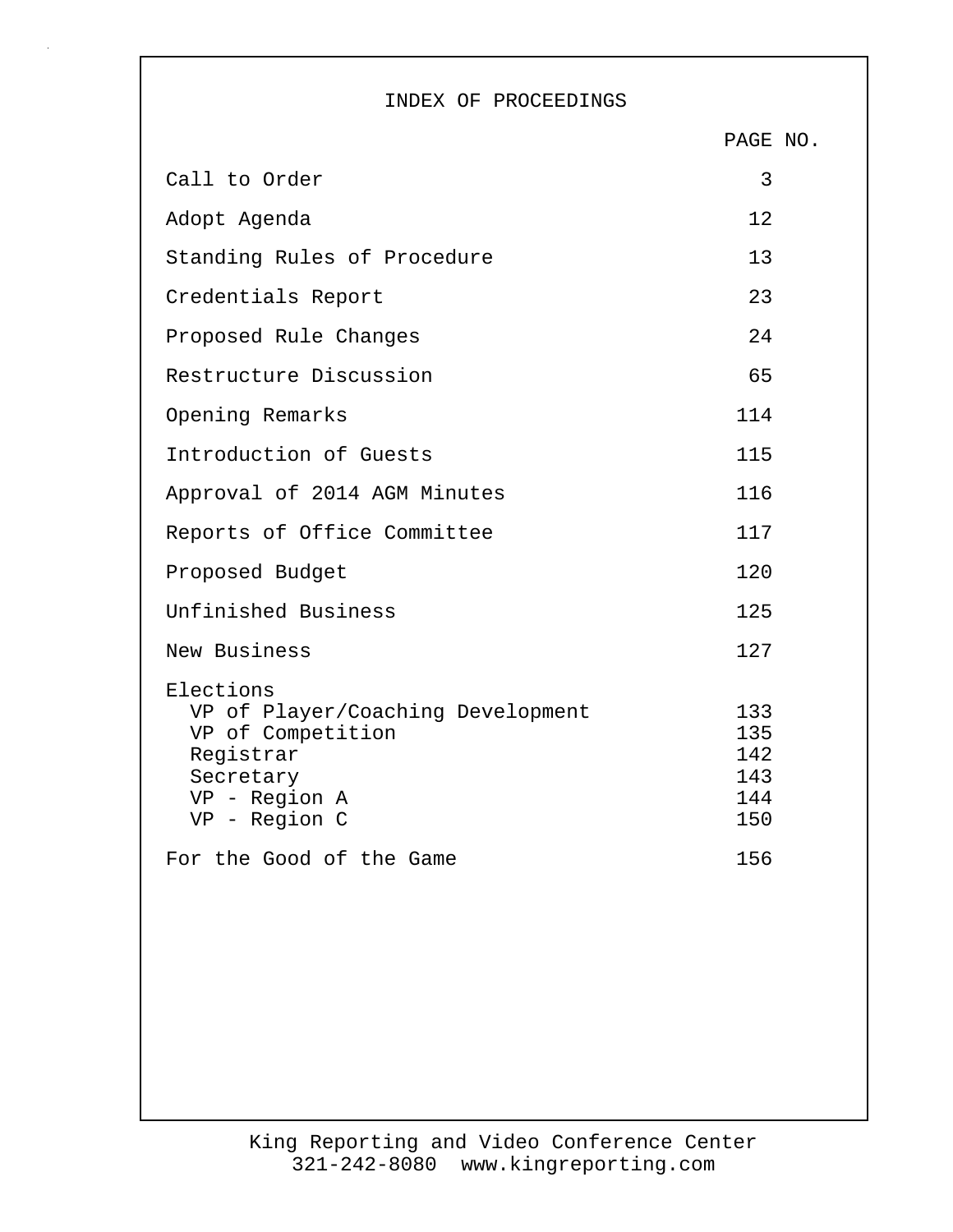1 (Meeting begins at 9:18 a.m.)

2 MARINO TORRENS: Okay. We're going to be here 3 for a little while. We're going to start. We're 4 going to call the meeting to order. It's about 5 nine eighteen. We're going to go actually a little 6 different than what the agenda says.

7 | First of all, thank you for being here. Thank 8 you for joining us on the 41st Anniversary of FYSA.

9 One thing that, once we get to our voting, 10 once you come up to the microphone, please, slowly 11 | say your name and the club you represent. Besides 12 being recorded we also have a court reporter here 13 today, so she would like to get everybody's name 14 correct.

15 Also, try, try, please, one at a time. Don't 16 talk three or four people over. That includes us. 17 | We're going to have to identify ourselves, 18 everybody, okay.

19 Before we start, while we wait for the 20 | credentials report, I would like to invite John 21 Sutter up to see if he wants to say a few words for  $22$  us.

23 JOHN SUTTER: Well, I've been called on to 24 fill time many an opportunities. I appreciate  $25$  that.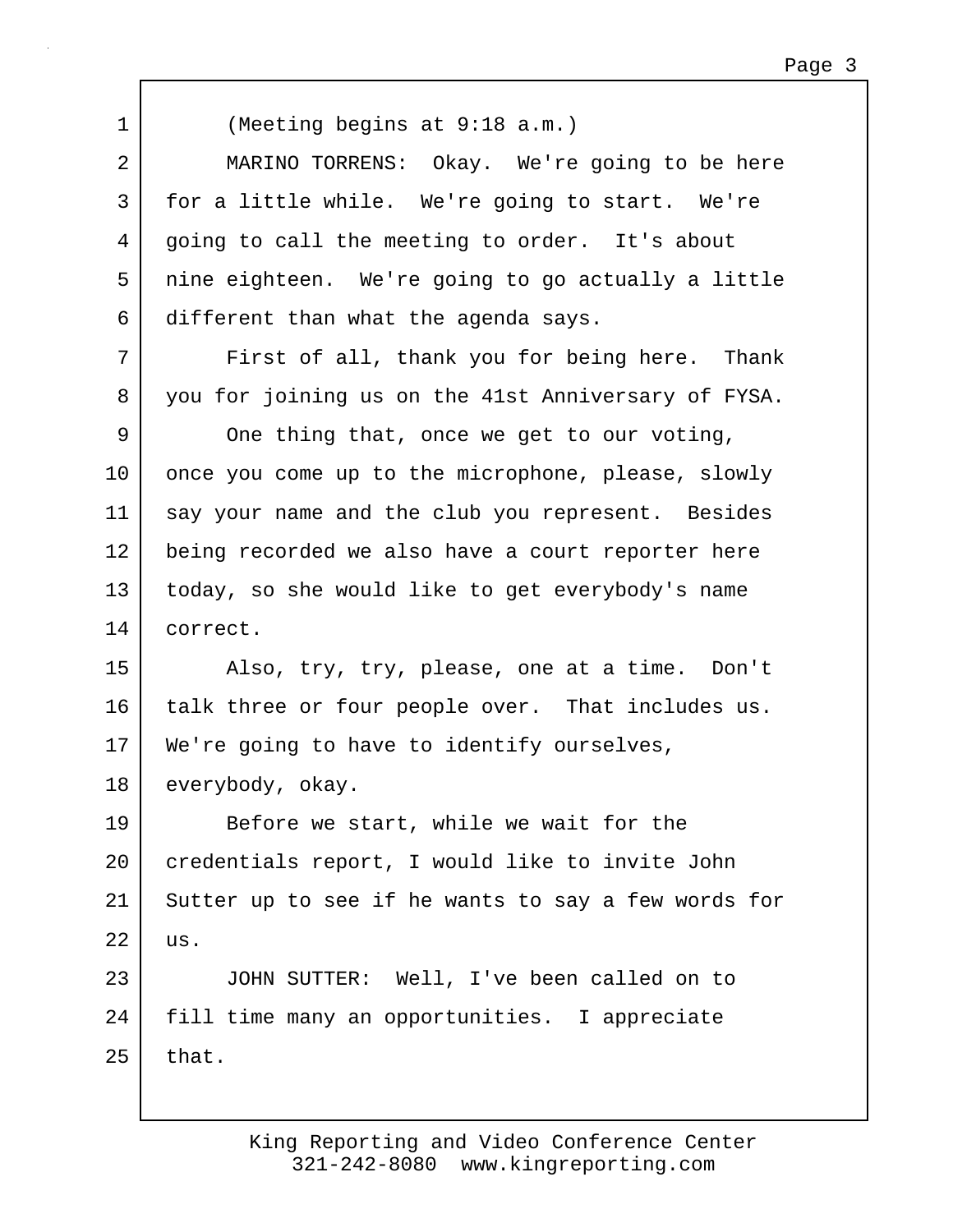| $\mathbf 1$ | Yeah, I just wanted to echo some of the things      |
|-------------|-----------------------------------------------------|
| 2           | I said yesterday just very quickly, because I       |
| 3           | always like to attend Annual General Meetings and   |
| 4           | thank everybody involved for everything that you do |
| 5           | back in your home associations, your home clubs     |
| 6           | everyday to put, you know, the kids on the field    |
| 7           | and really give them the experience and life        |
| 8           | lessons that we work so hard to do. So I want to    |
| 9           | express appreciation for that.                      |
| 10          | The other thing, while we're sitting here, as       |
| 11          | I came in, I didn't know about the bylaw            |
| 12          | amendments. And so as I was listening to the        |
| 13          | discussion yesterday on the bylaw amendment dealing |
| 14          | with your Board reformation, I was struck with the  |
| 15          | sense of déjà vu view from ten years ago with U.S.  |
| 16          | Soccer and from last year with U.S. Youth Soccer.   |
| 17          | Ten years ago, I was part of the planning and       |
| 18          | implementation of what went through with taking the |
| 19          | U.S. Soccer Board from forty-five individuals to    |
| 20          | fifteen. I mean, forty-five, if you wanted to see   |
| 21          | a board that could get nothing done, it was U.S.    |
| 22          | Soccer, because it's just too many people were      |
| 23          | involved, too many different interests. And so      |
| 24          | what we did when we went from forty-five to fifteen |
| 25          | is we saw a sense of balance.                       |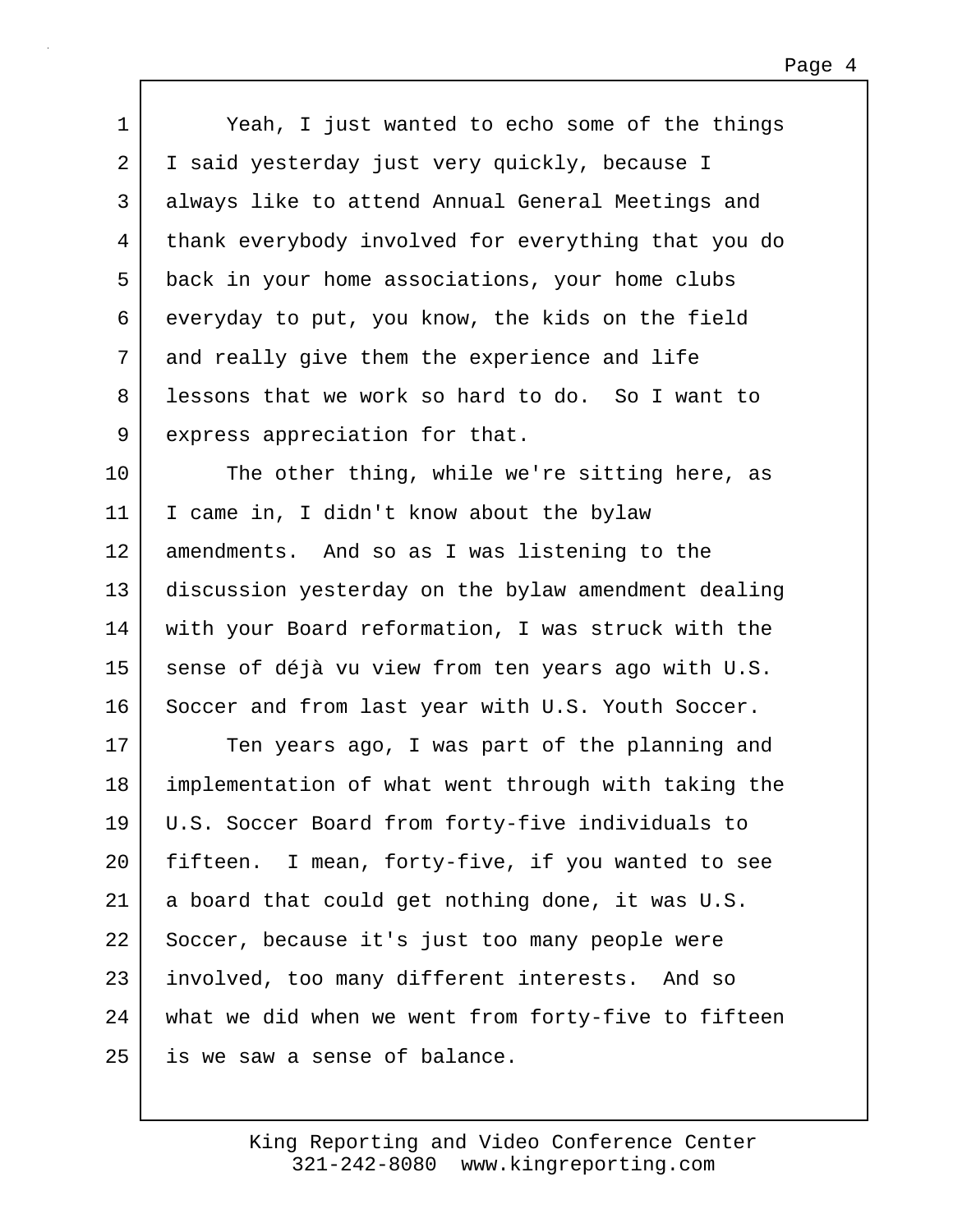| $\mathbf{1}$    | So if you look at the Federation Board now,         |
|-----------------|-----------------------------------------------------|
| 2               | there are two representatives from the youth        |
| 3               | council, two representatives from the adult, two    |
| 4               | from the pros, one from the all other, and then we  |
| 5               | have three athletes, three independents, the        |
| 6               | President and the Vice President to get the         |
| 7               | fifteen. And what that did is it made the Board,    |
| 8               | one, a whole lot leaner, but the other is it        |
| 9               | balanced all of the interests so that there was     |
| $10 \,$         | pretty equal representation from all the members of |
| 11              | the federation.                                     |
| 12 <sub>1</sub> | And then it allowed us, with smaller numbers,       |
| 13              | the ability to talk back and forth with each other. |
| 14              | Instead of having to convince twenty-six people of  |
| 15              | your point, you only have to convince, you know,    |
| 16              | six or seven outside of your own council, but it's  |
| 17              | a good thing. And so it's really, I think, helped   |
| 18              | make the Federation a much more effective           |
| 19              | organization.                                       |
| 20              | If you look what they've done in the last ten       |
| 21              | years, with the sheer way that they've been able to |
| 22              | address games and with their budget and their       |
| 23              | movements and everything, it's been the difference  |
| 24              | between night and day.                              |
|                 |                                                     |

25 And then U.S. Youth Soccer last year, we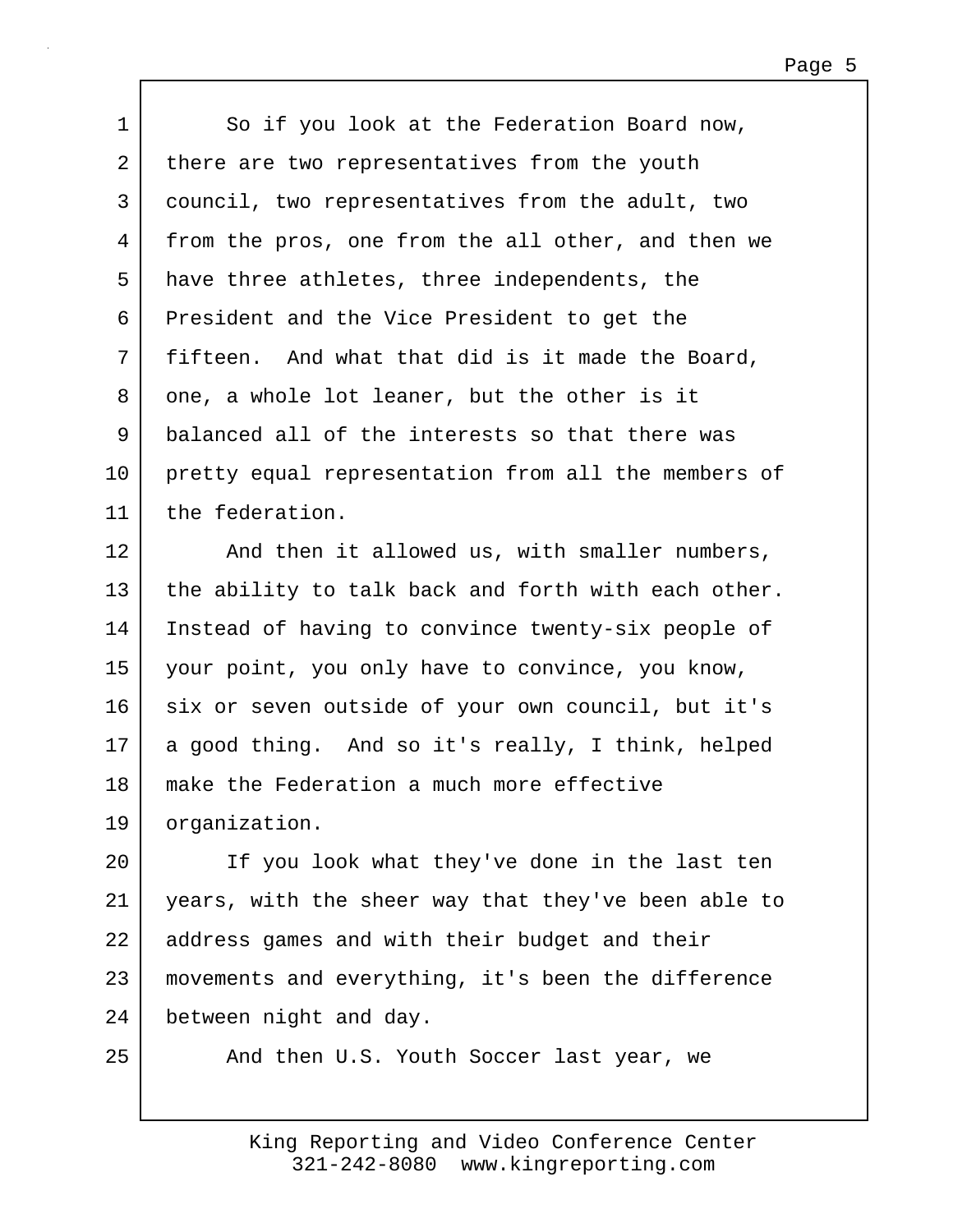1 rewrote our entire bylaws, all right, and tried to 2 go away from being an operational board to being 3 one that was more of a policy board and able to 4 take the organization forward. And that's been a 5 big difference for us.

6 We had to have approval along the way, every 7 step along the way, of the U.S. Soccer to do 8 something. So if we wanted to have an idea, it 9 would take us three to five years to implement it 10 because it would have to go through committee and 11 | then be approved and then come to the membership 12 and be approved, and very rarely did anything go 13 | through on the first time.

14 So when we were trying to respond to 15 competition, player pass for instance, with it 16 | taking us three to four years to implement 17 something like that under the old style. Under the 18 | new, we're talking about something that takes less 19 than three months. And so it's night and day 20 difference on how we operate as an organization. 21 | So I think that's really important.

22 So you're kind of at that same step. And I 23 sit there and I watch, and having dealt with it now  $24$  twice it's  $-$  I understand that you may have some 25 questions about how it's all going to work. I know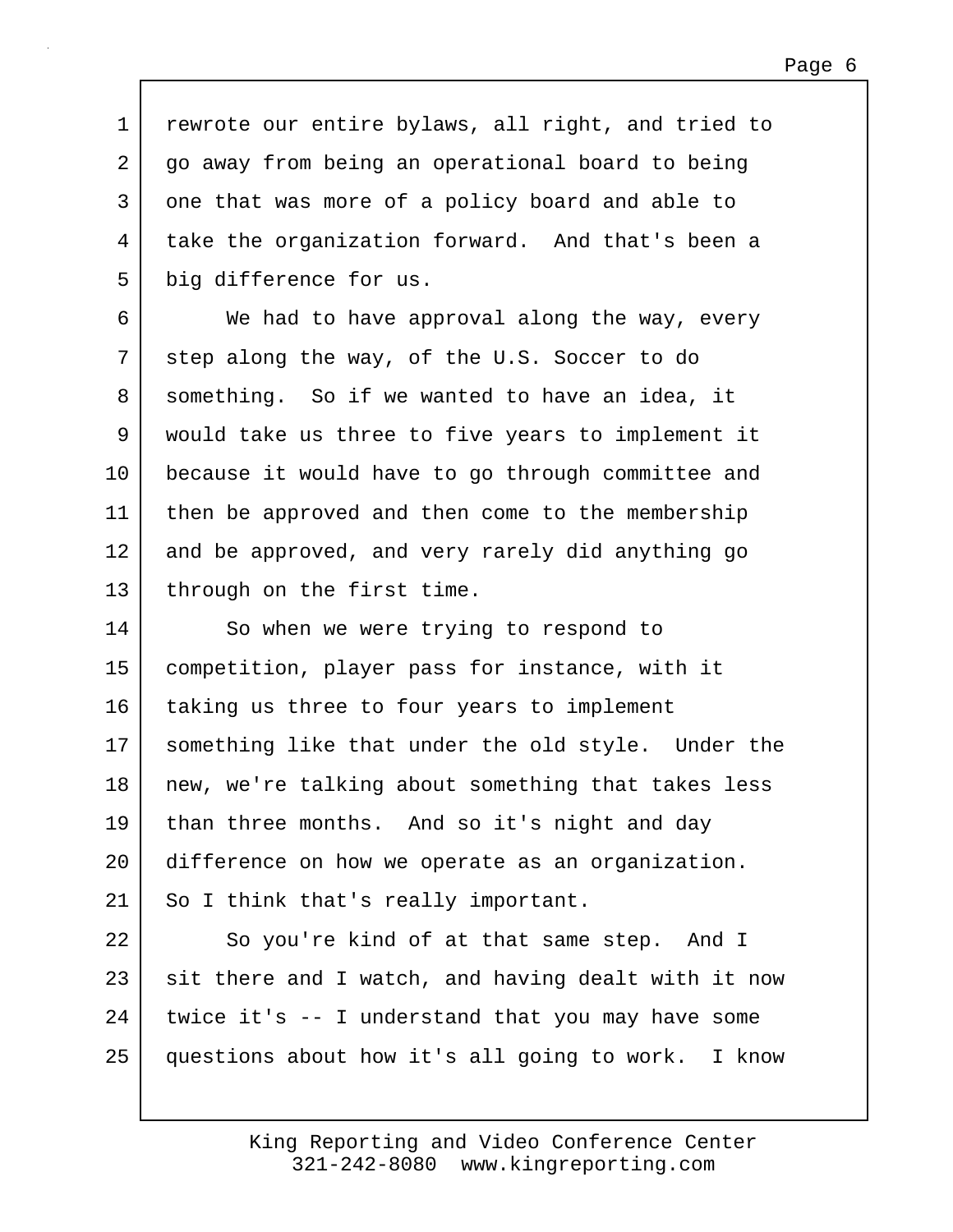1 you might be a little bit nervous about things, but 2 you're poised at that step on are we going to 3 change and are we going to be able to move forward.

4 But I have to tell you that when you look at 5 your competition, okay, particularly the soccer 6 competition that we have, those organizations for 7 the most part can move on a dime. They have a good 8 idea, they have a vote, they have a little meeting 9 of the core group, and they say that sounds good to 10 us, let's go with it, all right. We have to sit, 11 and even now we are a little bit slower to react, 12 but we're trying to become more nimble, trying to 13 become for responsive.

14 And I think that's some of what your group, 15 your Board, is trying to do. And what you're 16 thinking about doing as an organization is how do 17 we come more nimble, how do we come more 18 responsive, how are we able to move forward and 19 really address the challenges that you have out 20 there. So good luck with that. I understand the 21 decision that's there. But I offer you our support 22 as you go to do that.

 $23$   $\sim$  And then, once again, I do want to thank 24 Marino and Dale and the entire Board for their 25 support because, as I said, we went through bylaws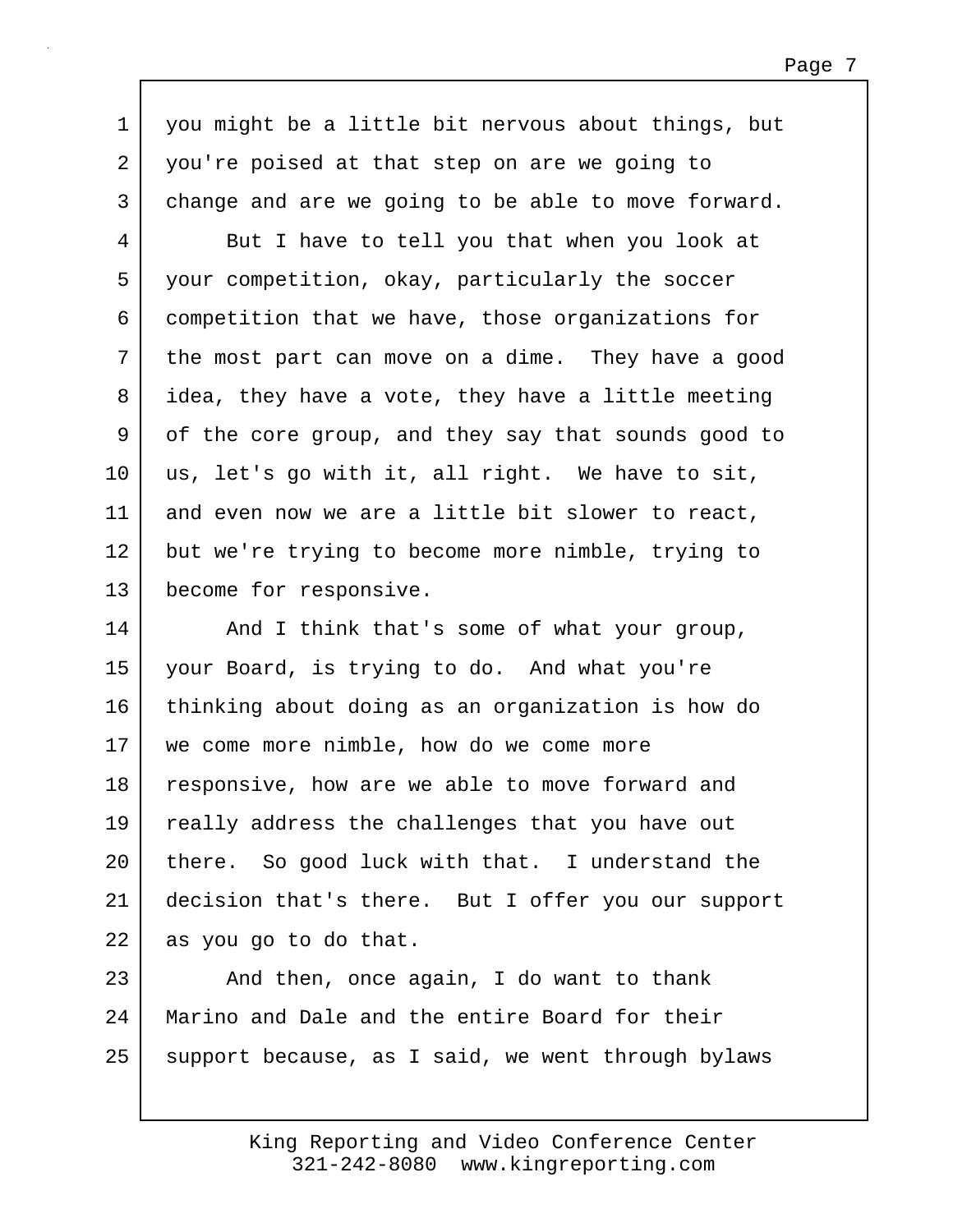1 last year, and they were a big part of that as we 2 had our soccer conferences and we were talking 3 about how do we restructure both of them, not both 4 of them, but all of them. The support that Florida 5 gave us was really important.

6 And then as you move forward to implement with 7 us the Federation Best Practices that they have for 8 Player Development, the Player Development 9 initiatives, Mike Strickler was on that committee 10 that did that and helped us make sure that it was 11 | the best that it could be for the players. And now 12 as we move to implement that over the next three 13 years, he's going to be heavily involved in that.

14 So I really owe a big debt to all of FYSA. 15 Thank you again for letting me be here. And, most 16 importantly, thank you again for everything that 17 you do each and every day. I appreciate the 18 opportunity.

19 (Applause.)

20 MARINO TORRENS: I guess, looking over there I 21 guess we're not ready yet.

22 Is Virgil here, Virgil?

23 No, okay.

24 Okay. See what else we can do.

25 Oh, do you guys want to have the raffle now?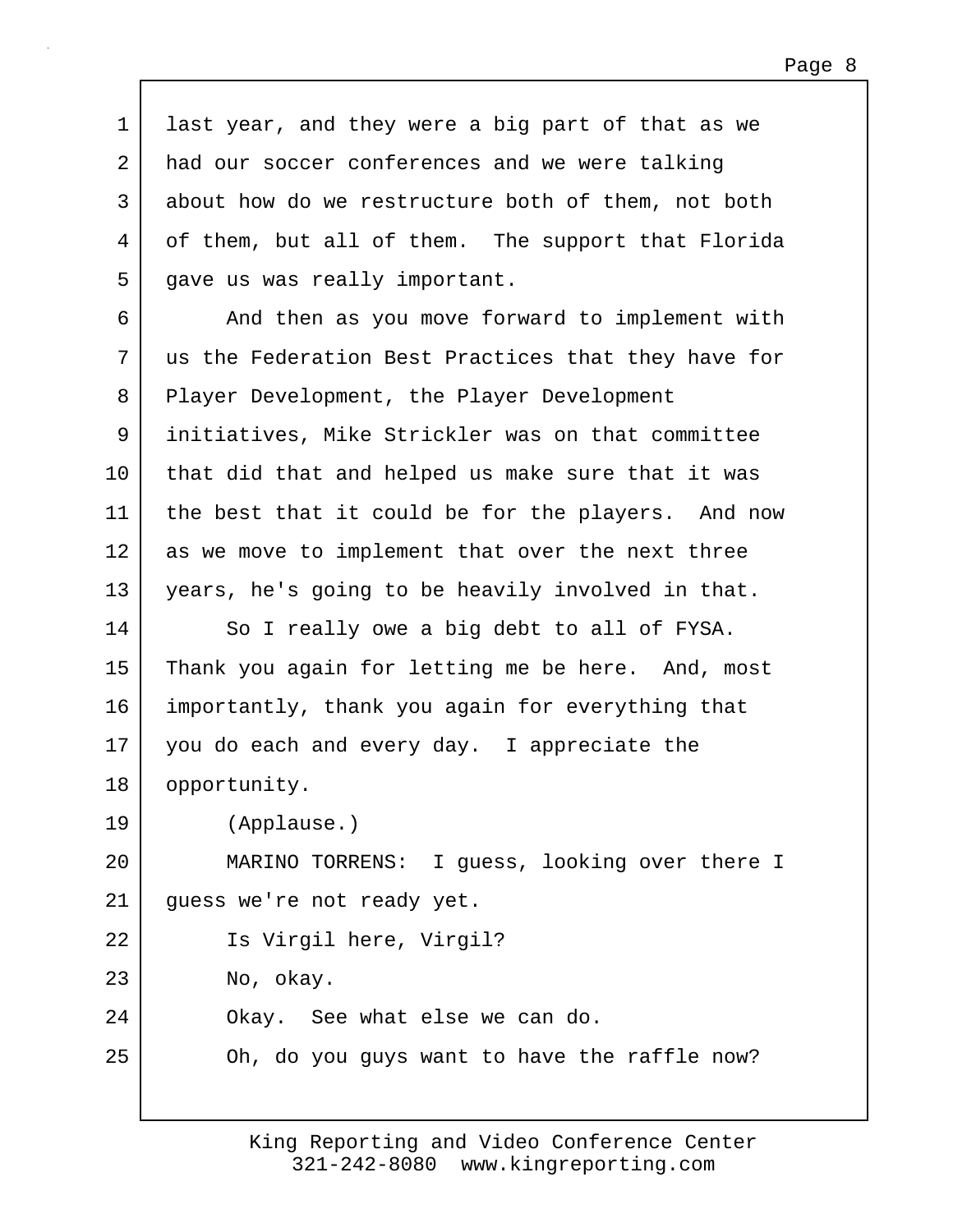| 1  | RHONDA LINK-CUMMINGS: It's up to you.           |
|----|-------------------------------------------------|
| 2  | MARINO TORRENS: Oh, it's my call, we'll have    |
| 3  | the raffle. We'll start with this right here.   |
| 4  | This is -- you want to do it, you did them, you |
| 5  | want to?                                        |
| 6  | RHONDA LINK-CUMMINGS: Are you going to          |
| 7  | choose?                                         |
| 8  | MARINO TORRENS: Yes, I'm going to.              |
| 9  | RHONDA LINK-CUMMINGS: Let Elsa draw.            |
| 10 | MARINO TORRENS: Yeah.                           |
| 11 | RHONDA LINK-CUMMINGS: Elsa, you get to draw.    |
| 12 | This is for the Gator afghan.                   |
| 13 | Mia, Number 509309.                             |
| 14 | MARINO TORRENS: Are they here?                  |
| 15 | (No response.)                                  |
| 16 | MARINO TORRENS: Okay. We got a phone number     |
| 17 | so we'll call them.                             |
| 18 | RHONDA LINK-CUMMINGS: This is OCYS MOS basket   |
| 19 | for a baby.                                     |
| 20 | Randy Galloway.                                 |
| 21 | (No response.)                                  |
| 22 | MARINO TORRENS: Okay.                           |
| 23 | RHONDA LINK-CUMMINGS: This is for a pink        |
| 24 | baby. And in these baby baskets you've got an   |
| 25 | afghan, a coat, booties, a hat, and Dr. Seuss   |
|    |                                                 |

Г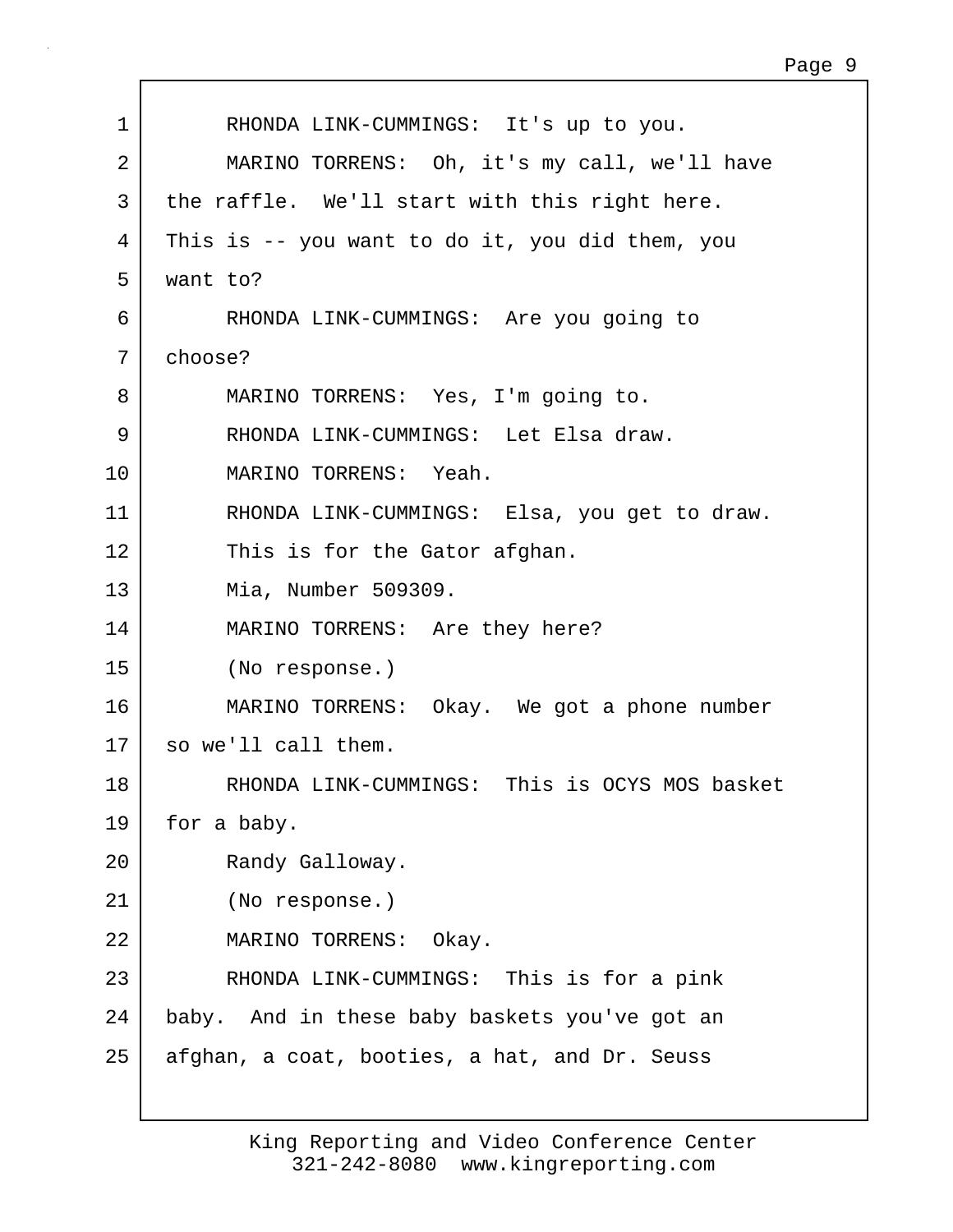1 books. 2 Stephen Huff. 3 (No response.) 4 RHONDA LINK-CUMMINGS: Gator baby basket for a 5 baby Gator. 6 Lori, Number 509331. 7 (No response.) 8 RHONDA LINK-CUMMINGS: No one wants the 9 baskets? 10 FSU. Hope they keep warm up there in 11 Tallahassee. 12 I have no idea. Oh, that's Doug, that's with 13 the travel agency. 14 Baby blue. 15 Elsa. 16 ELSA MAROON: What? 17 RHONDA LINK-CUMMINGS: Elsa. 18 (Applause.) 19 | RHONDA LINK-CUMMINGS: This one you were 20 hoping was for you. 21 UNIDENTIFIED MALE SPEAKER: I think that one 22 was fixed. 23 RHONDA LINK-CUMMINGS: I had nothing do with 24 it. 25 We have a nice Christmas baby.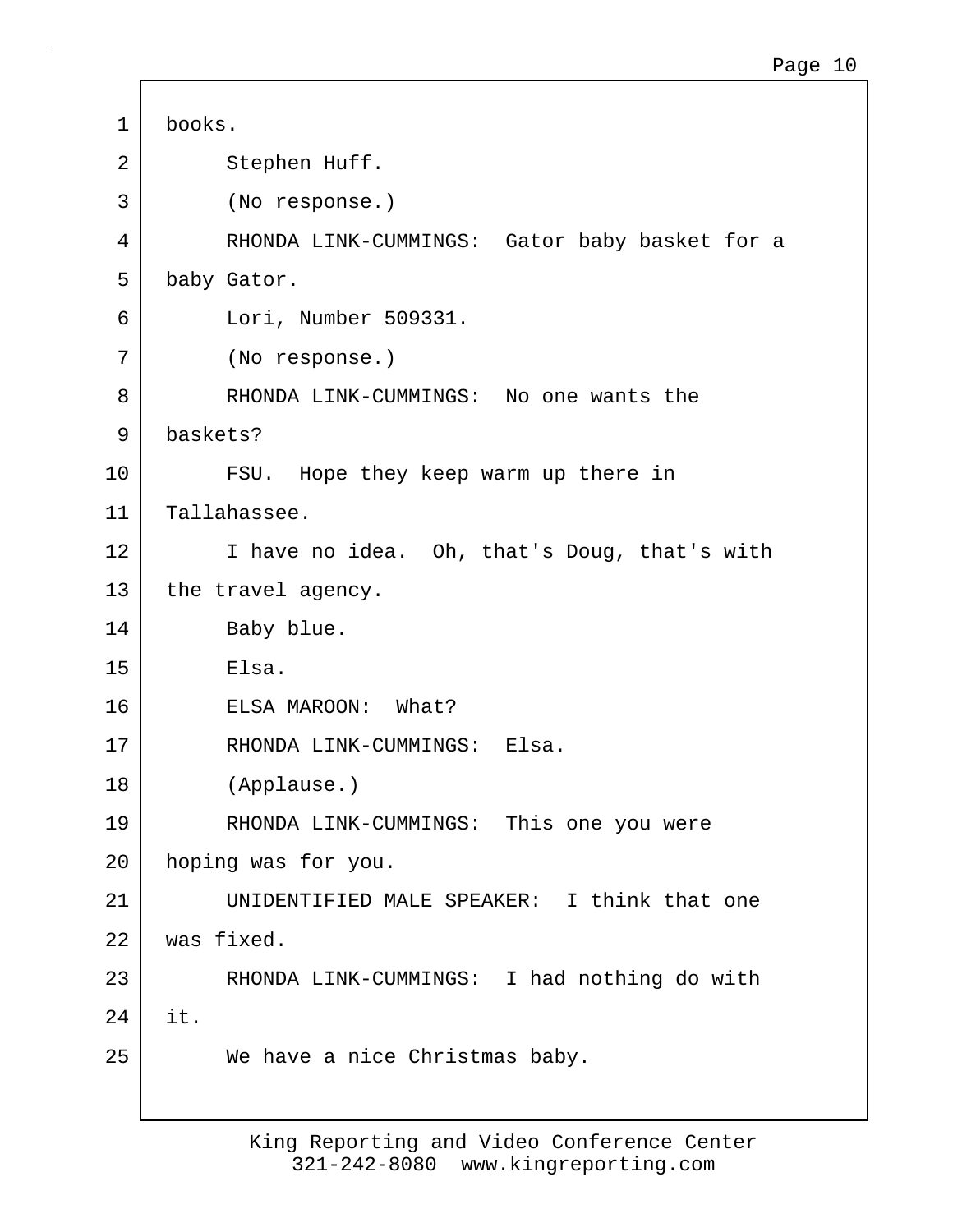| $\mathbf 1$ | Dee McVay (phonetic).                              |
|-------------|----------------------------------------------------|
| 2           | (No response.)                                     |
| 3           | MARINO TORRENS: Wow.                               |
| 4           | TERRI TOWERS: Rhonda, do you want me to take       |
| 5           | that for her?                                      |
| 6           | RHONDA LINK-CUMMINGS: Yes, please. Yes,            |
| 7           | please.                                            |
| 8           | Oh, we got a baby FSU.                             |
| 9           | C. Wall (phonetic).                                |
| 10          | Oh, we got someone.                                |
| 11          | DAVE DITILLIO: You're having a baby?               |
| 12          | RHONDA LINK-CUMMINGS: We have a red, white         |
| 13          | and blue afghan in honor of the World Cup, Women's |
| 14          | World Cup.                                         |
| 15          | Alisa Martina (phonetic).                          |
| 16          | Oh, we got a big Christmas afghan here and         |
| 17          | there's socks in it and a tie and who knows what   |
| 18          | else you might find.                               |
| 19          | Randy Galloway with JFC.                           |
| 20          | MARINO TORRENS: Hey, in the back, is that it?      |
| 21          | RHONDA LINK-CUMMINGS: They'll take it. David       |
| 22          | will take it.                                      |
| 23          | David, will you come up and get this?              |
| 24          | UNIDENTIFIED FEMALE SPEAKER: I think he won        |
| 25          | two.                                               |
|             |                                                    |

Г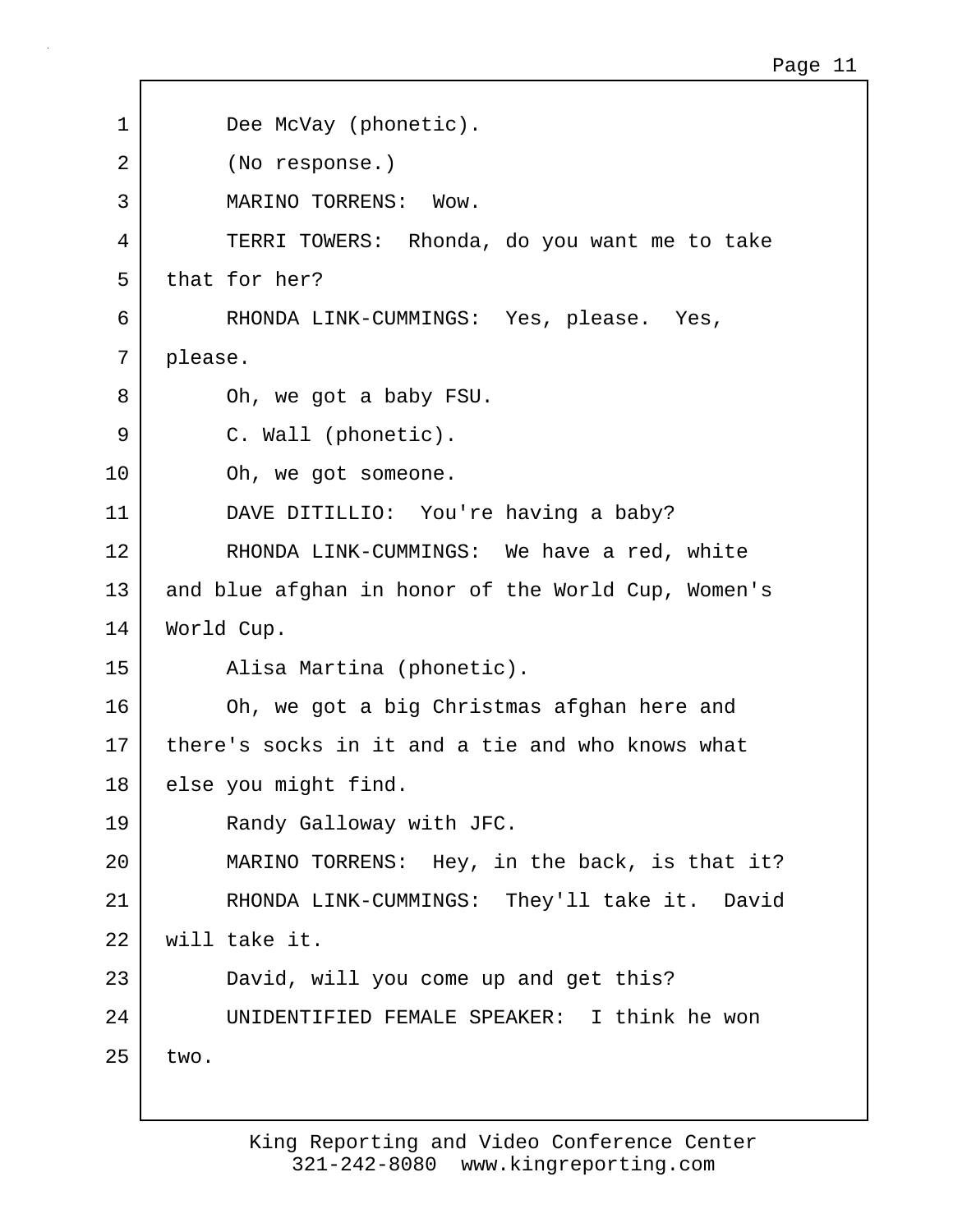1 | RHONDA LINK-CUMMINGS: Yes, yes, for both of 2 these. 3 We have a UCF afghan. 4 Mike Hyatt. Mike Hyatt, he's here I know. 5 MARINO TORRENS: Mike is coming up? 6 RHONDA LINK-CUMMINGS: Yes, he is. 7 MARINO TORRENS: Is that it? 8 RHONDA LINK-CUMMINGS: That's it. 9 MARINO TORRENS: Okay. First of all, thank 10 you, Rhonda, for doing all those baskets. We 11 raised four hundred dollars for the scholarship 12 fundraiser. 13 Thank you, all. 14 (Applause.) 15 MARINO TORRENS: Okay. I'm going to go by the 16 standing rules for procedures while we're waiting 17 for the numbers, okay. We're going all over the 18 place. 19 UNIDENTIFIED FEMALE SPEAKER: Adopt the agenda 20 first. 21 MARINO TORRENS: You want to do that first? 22 Okay. We're going to adopt the agenda. I 23 don't know how it's going, so I guess, we're not 24 adding anything to the agenda unless somebody wants  $25$  to.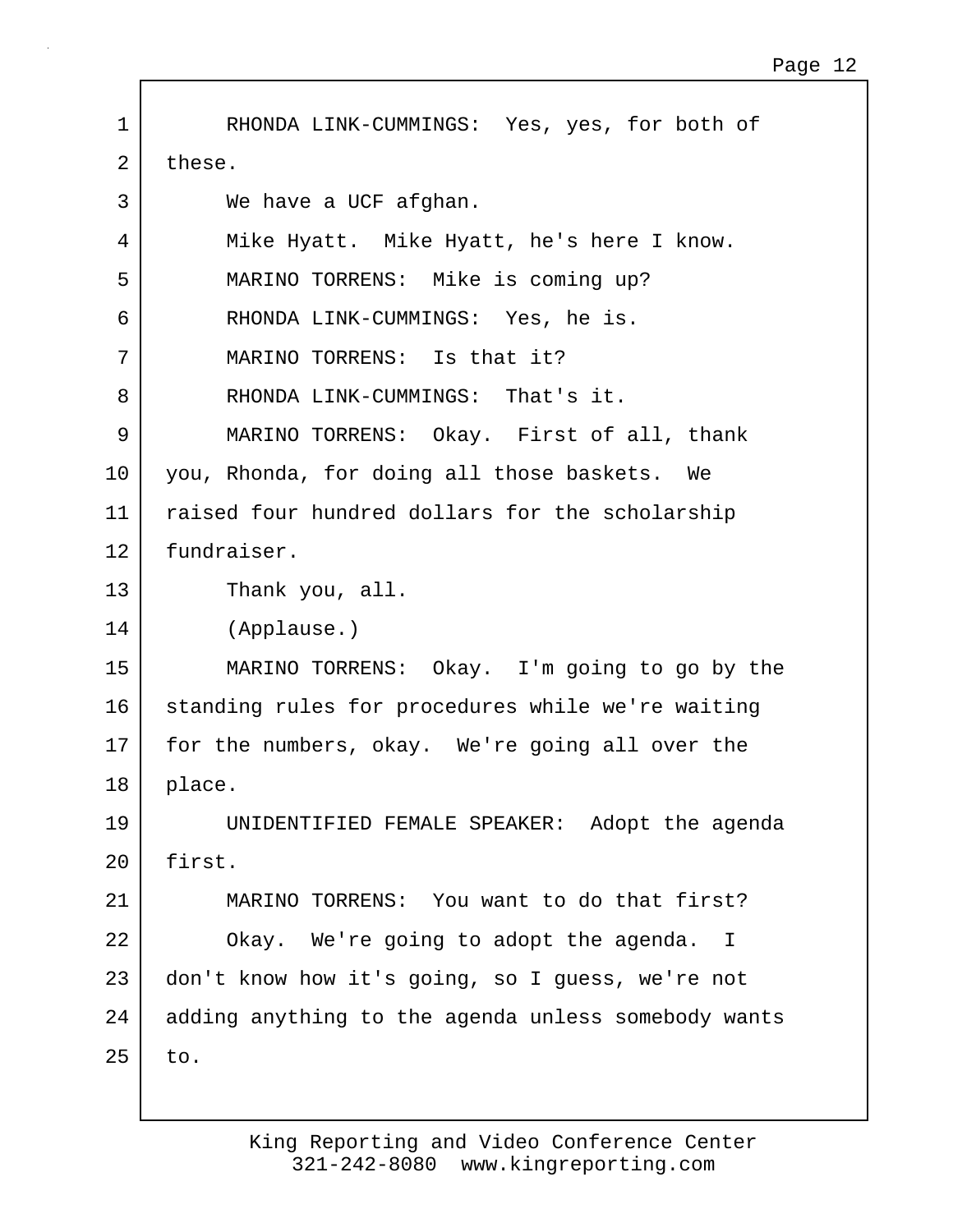| $\mathbf 1$ | So we need a motion to adopt the agenda as          |
|-------------|-----------------------------------------------------|
| 2           | reworked, because we're doing the standing rules    |
| 3           | and procedures and we do the credentials report.    |
| 4           | Anybody, motion?                                    |
| 5           | JOHN STACEY: Make a motion to adopt.                |
| 6           | BECKY MCLAREN: I second.                            |
| 7           | MARINO TORRENS: Second by Becky McLaren.            |
| 8           | All those in favor say aye.                         |
| 9           | MULTIPLE SPEAKERS: Aye.                             |
| 10          | MARINO TORRENS: Opposed?                            |
| 11          | (No response.)                                      |
| 12          | MARINO TORRENS: Sorry, guys, this is not what       |
| 13          | we normally do here, but being the first year we're |
| 14          | trying, we're trying to do the best we can.         |
| 15          | Oh, I think we're ready.                            |
| 16          | No? Oh, okay.                                       |
| 17          | Okay. Once, once we get to the rule changes,        |
| 18          | we will present the rule change. We will ask the    |
| 19          | writer of the rule change, of the rule proposal, to |
| 20          | speak if it's pressing and wants to speak in        |
| 21          | reference to that rule.                             |
| 22          | Then we'll take discussions from the floor,         |
| 23          | one for, one against, one for, one against, until   |
| 24          | one of those, there's nobody else talking in        |
| 25          | reference to that rule. If we got ten people to     |
|             |                                                     |

 $\mathbf{I}$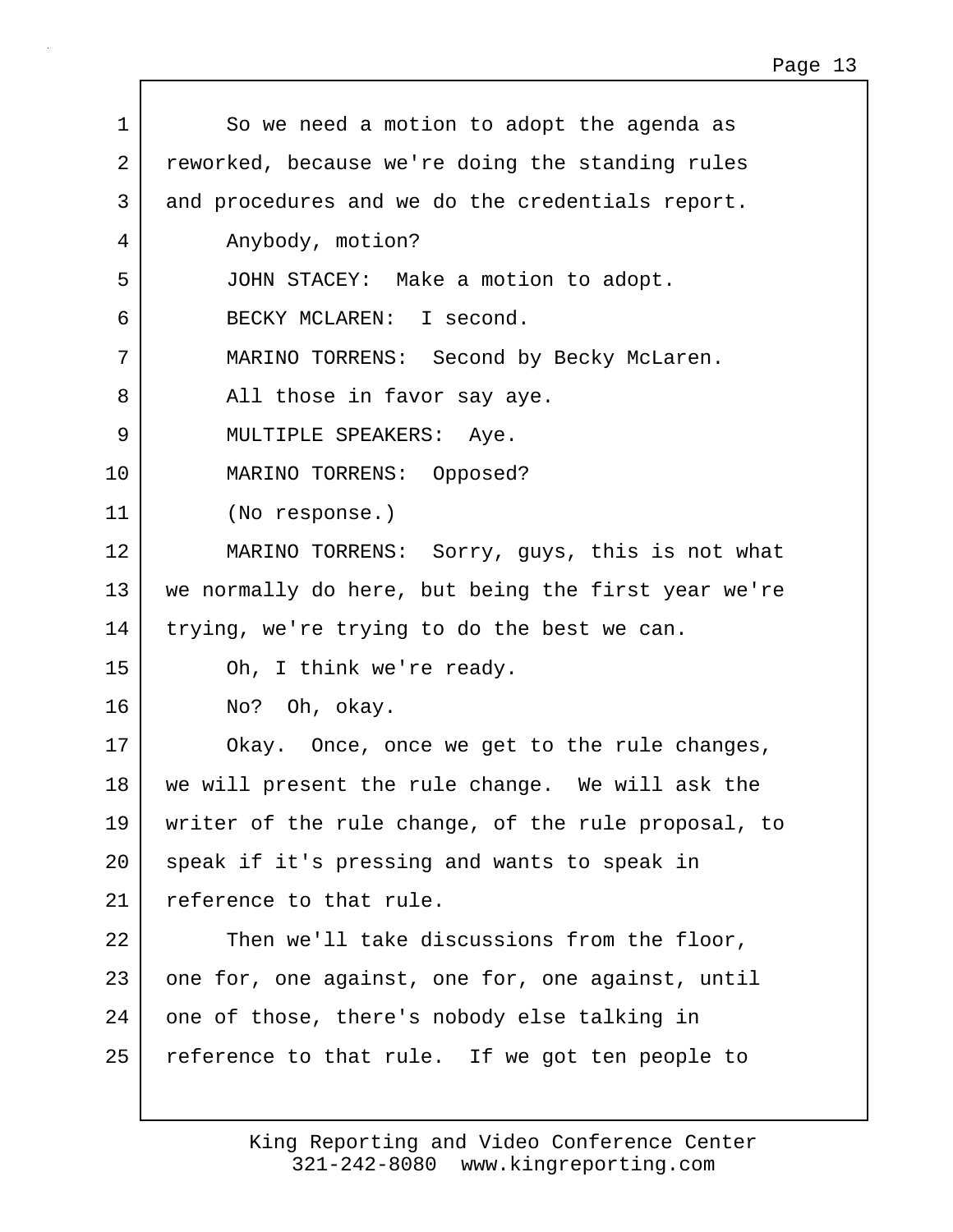1 speak for and only one against, we'll stop after 2 the second one that's speaking for. So we go one 3 for, one against, one for, until one of the two 4 stops. 5 Please, again, make sure you get to a 6 microphone, say your name clearly and the club you 7 represent so that it will be in the minutes and 8 also in the court reporting. 9 Any questions in reference to that? 10 Is the test, can we go do the test on the 11 clickers already, are we ready for that? 12 Okay. Are these microphones on? 13 UNIDENTIFIED MALE SPEAKER: Yes. 14 MARINO TORRENS: Okay. Are they all on? 15 UNIDENTIFIED MALE SPEAKER: Okay. 16 MARINO TORRENS: Okay. The way this works, 17 questions are going to come up, and it's going to 18 be either yes, no, which we'll use A or 1, B or 2, 19 on your clickers. You're going to see on the 20 | clicker has got a little window, you're going to 21 see what you answer. And then also right here next 22 to it is a little light, it's going to go green 23 once your vote is recorded. 24 You can vote as many times as you want. The 25 last one that you press when we hit stop, that's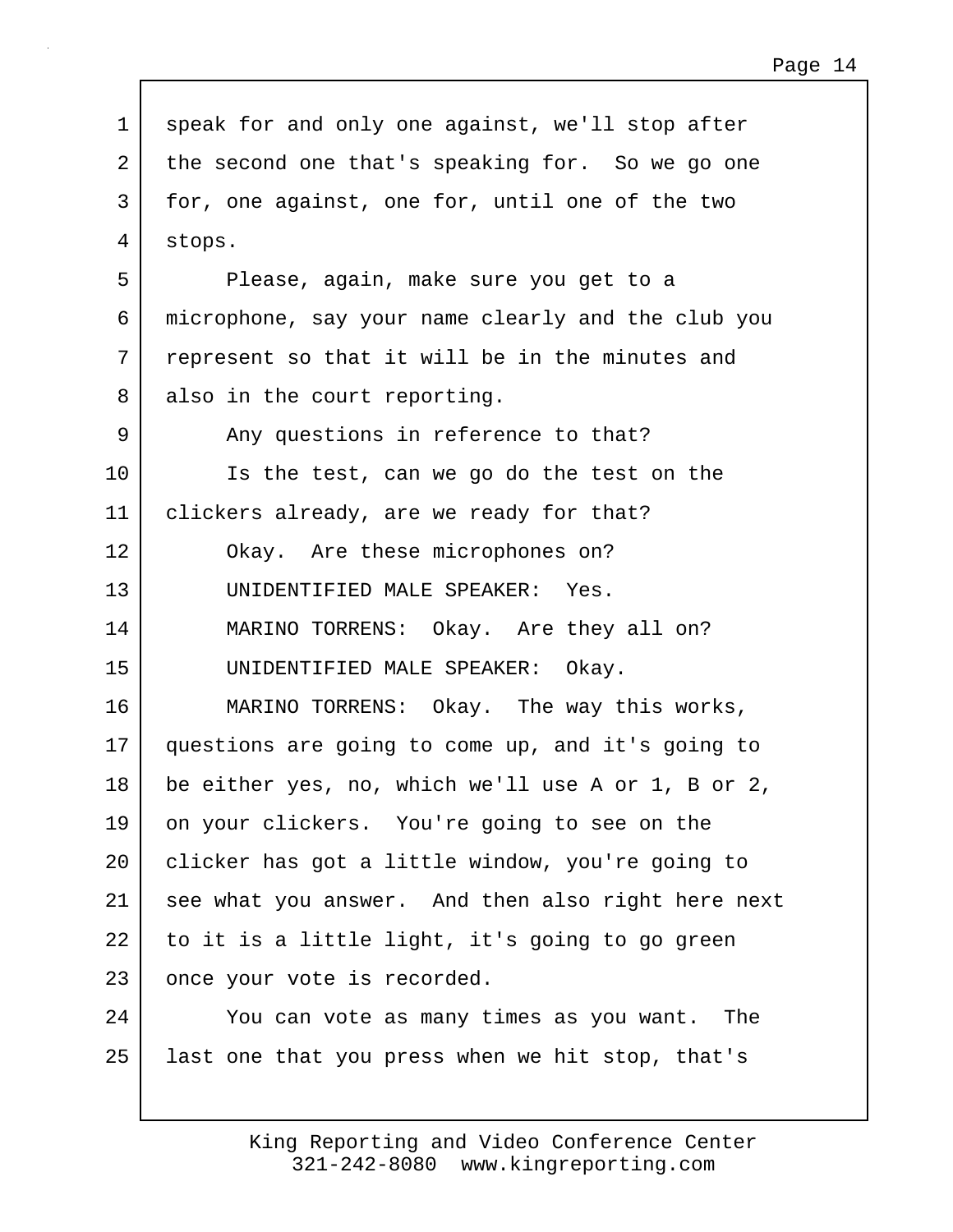| $\mathbf 1$ | the one that's going to count. So if you change,    |
|-------------|-----------------------------------------------------|
| 2           | if you press one and, oh, I pressed the wrong one,  |
| 3           | go ahead and press the correct one. The last one    |
| 4           | that is recorded once we say five, four, three,     |
| 5           | two, one, stop, that's the one that's going to      |
| 6           | count.                                              |
| 7           | Now on this test we need everyone, every            |
| 8           | single person to press the voting to make sure that |
| 9           | they're all working.                                |
| 10          | So the question is do you prefer Mickey or          |
| 11          | Minnie?                                             |
| 12          | So you're going to press 1 for Mickey, 2 for        |
| 13          | Minnie. Let's do that now, please.                  |
| 14          | So you can see in the top corner it's               |
| 15          | recording as many people that have voted so far.    |
| 16          | UNIDENTIFIED MALE SPEAKER: Is it supposed to        |
| 17          | stay in the window?                                 |
| 18          | UNIDENTIFIED FEMALE SPEAKER:<br>No.                 |
| 19          | MARINO TORRENS: It just records in the window       |
| 20          | and then it turns off, right, but you can see it    |
| 21          | once you press it.                                  |
| 22          | UNIDENTIFIED MALE SPEAKER: Okay. Once it            |
| 23          | turns off, it (unintelligible)?                     |
| 24          | MARINO TORRENS: Right. That means it's              |
| 25          | recorded already.                                   |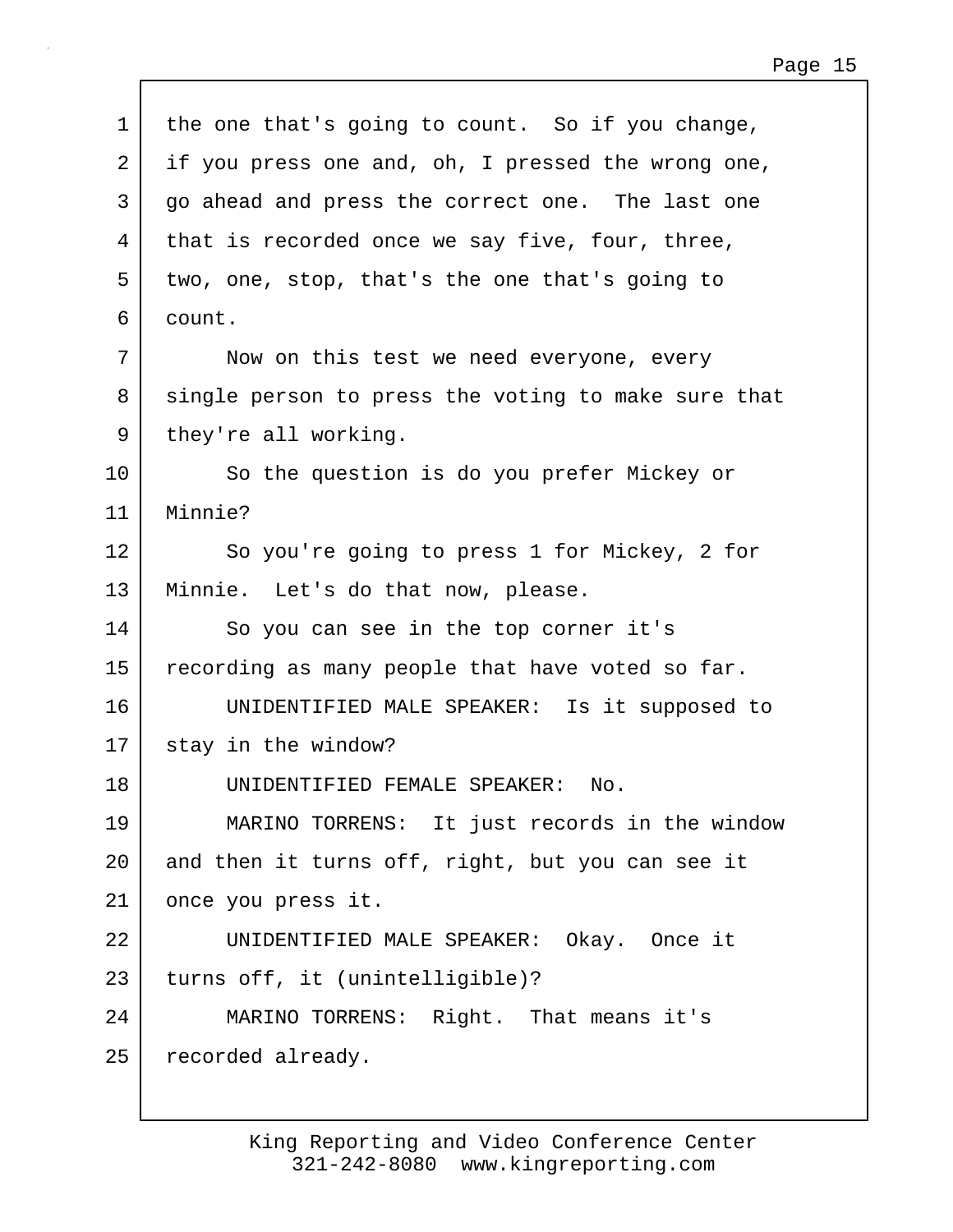1 We're going to stop in five, four, three, two, 2 one. 3 Aww, poor Minnie. 4 Okay. That's how we're going to have that, we 5 will have the results as percentage and then a 6 number of votes. We can do both. 7 Now what I need to check with are all of them 8 working, a hundred percent of them? 9 NICK CANNAVO: Twelve were missing. 10 MARINO TORRENS: Twelve were missing. 11 UNIDENTIFIED MALE SPEAKER: I know my wife 12 stepped out. 13 MARINO TORRENS: Okay. Oh, so she's not 14 there. 15 Okay. We're going to do it again. Please, 16 | make sure somebody presses hers. 17 Okay. Are we clear? 18 UNIDENTIFIED MALE SPEAKER: Hold on. We've 19 | got one that's not working. 20 MARINO TORRENS: Okay. Are we ready? 21 | It's 1 for Goofy, 2 for Mickey. Start voting 22 now. 23 Did everybody see an answer on their screen 24 and the little green light went on? 25 There you go, one sixty-three. There's got to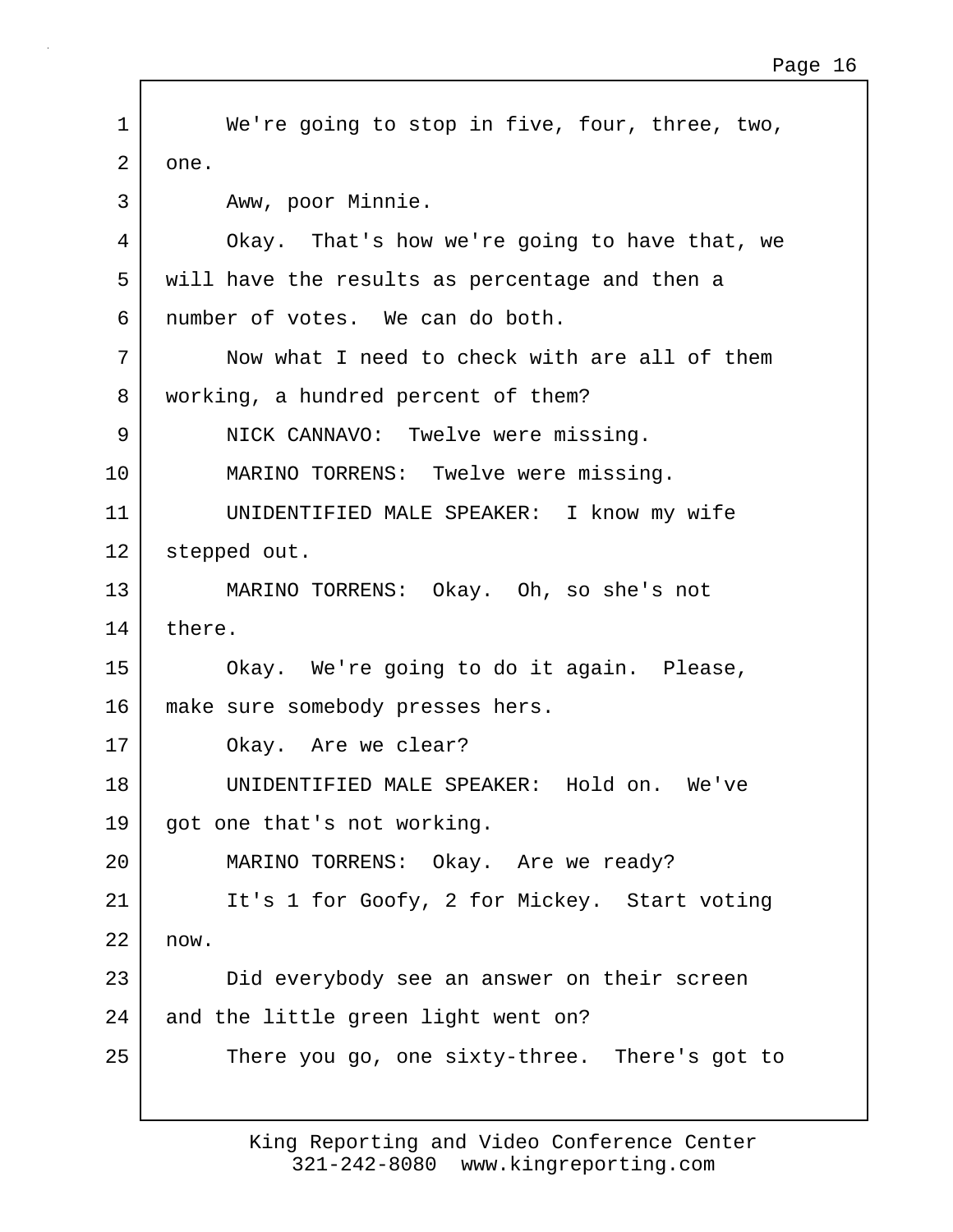| $\mathbf 1$ | be one more, one sixty-four.                      |
|-------------|---------------------------------------------------|
| 2           | Okay. We're going to stop in five, four,          |
| 3           | three, two, one, stop.                            |
| 4           | Are we still missing some?                        |
| 5           | If you're walking in and you, if you're just      |
| 6           | walking in and you have one of the voting         |
| 7           | mechanism, did you press it?                      |
| 8           | UNIDENTIFIED MALE SPEAKER: Make sure they're      |
| 9           | sitting close enough.                             |
| 10          | MARINO TORRENS: Yeah, if you're sitting in        |
| 11          | the back, maybe you need to move forward a little |
| 12          | bit.                                              |
| 13          | We're still missing some; right?                  |
| 14          | UNIDENTIFIED FEMALE SPEAKER: One is not in        |
| 15          | the building, they're still (unintelligible).     |
| 16          | MARINO TORRENS: I'm sorry?                        |
| 17          | ALICE SMITH: There's one that's missing.          |
| 18          | He's not even here.                               |
| 19          | MARINO TORRENS: Oh, they're not even here?        |
| 20          | ALICE SMITH: He's on his way.                     |
| 21          | MARINO TORRENS: How many, how many clickers       |
| 22          | are we supposed to have?                          |
| 23          | NICK CANNAVO: One seventy-five.                   |
| 24          | MARINO TORRENS: So we're missing about ten        |
| 25          | people.                                           |

 $\Gamma$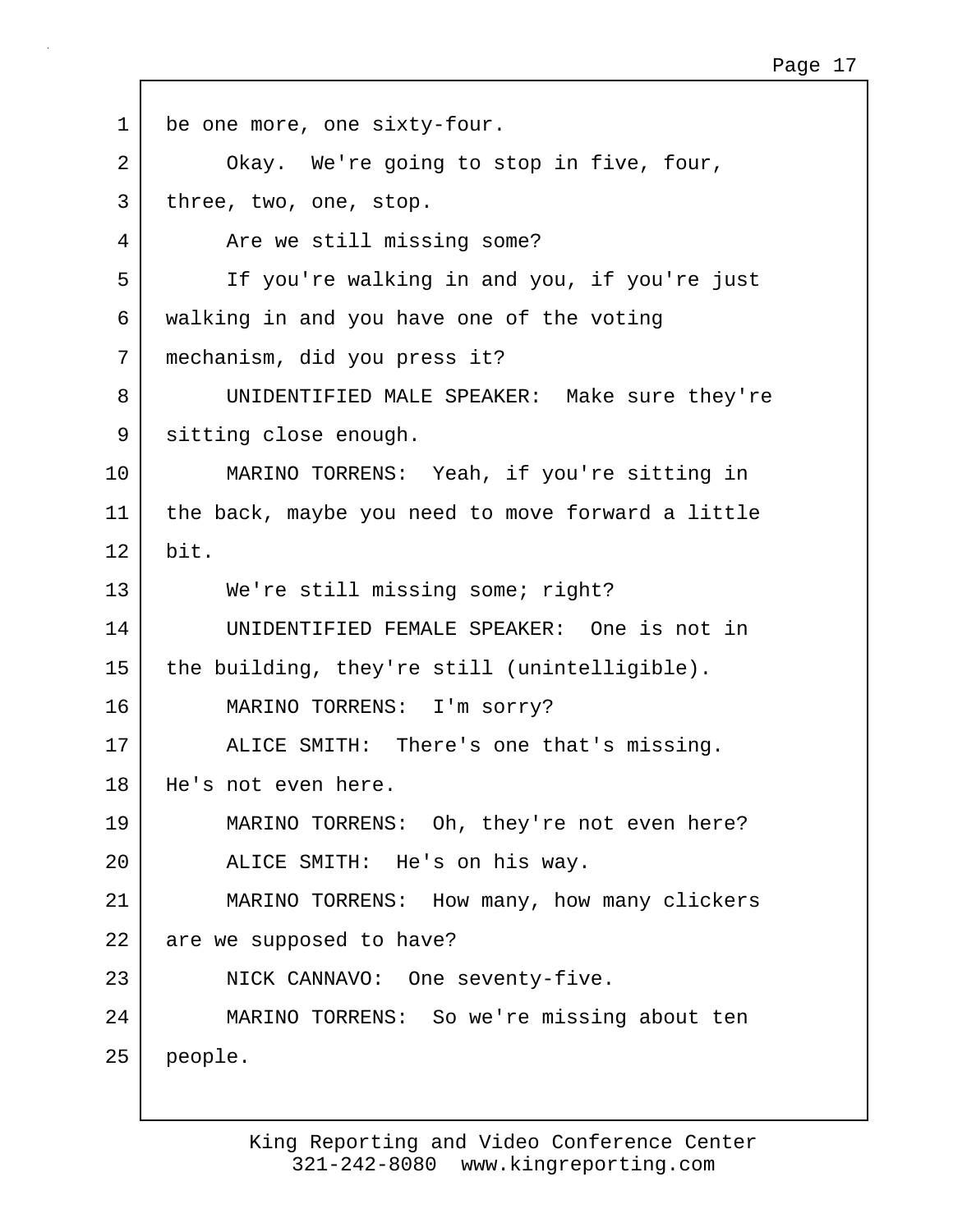1 Okay. I see somebody, are you just walking  $2$  in, sir? 3 UNIDENTIFIED MALE SPEAKER: (Inaudible.) 4 MARINO TORRENS: Oh, okay, you were sitting in  $5$  the back. 6 Okay. We're going to do it one more time. I 7 want to make sure that all the clickers are working 8 before we start, at least the ones that are here. 9 No sitting in the back, please. If you see 10 somebody coming in and they have one of those 11 little (unintelligible) on the clicker, let us know 12 because that means -- yes, sir, I'm sorry. 13 UNIDENTIFIED MALE SPEAKER: Take attendance 14 and see how many people. 15 UNIDENTIFIED MALE SPEAKER: Doesn't it tell 16 you who's missing? 17 MARINO TORRENS: Okay. We're going to do it 18 one more time and then we're going to call the 19 number of the clickers that are not here and then 20 we'll see what happens, okay. We're going to vote 21 again, 1 or 2, please. Thank you. 22 Okay. We're getting there. We're getting 23 there. Come on. We had one sixty-four the last 24 time. There you go. One sixty-five, six. There 25 you go. Seven. There you go. We got two more.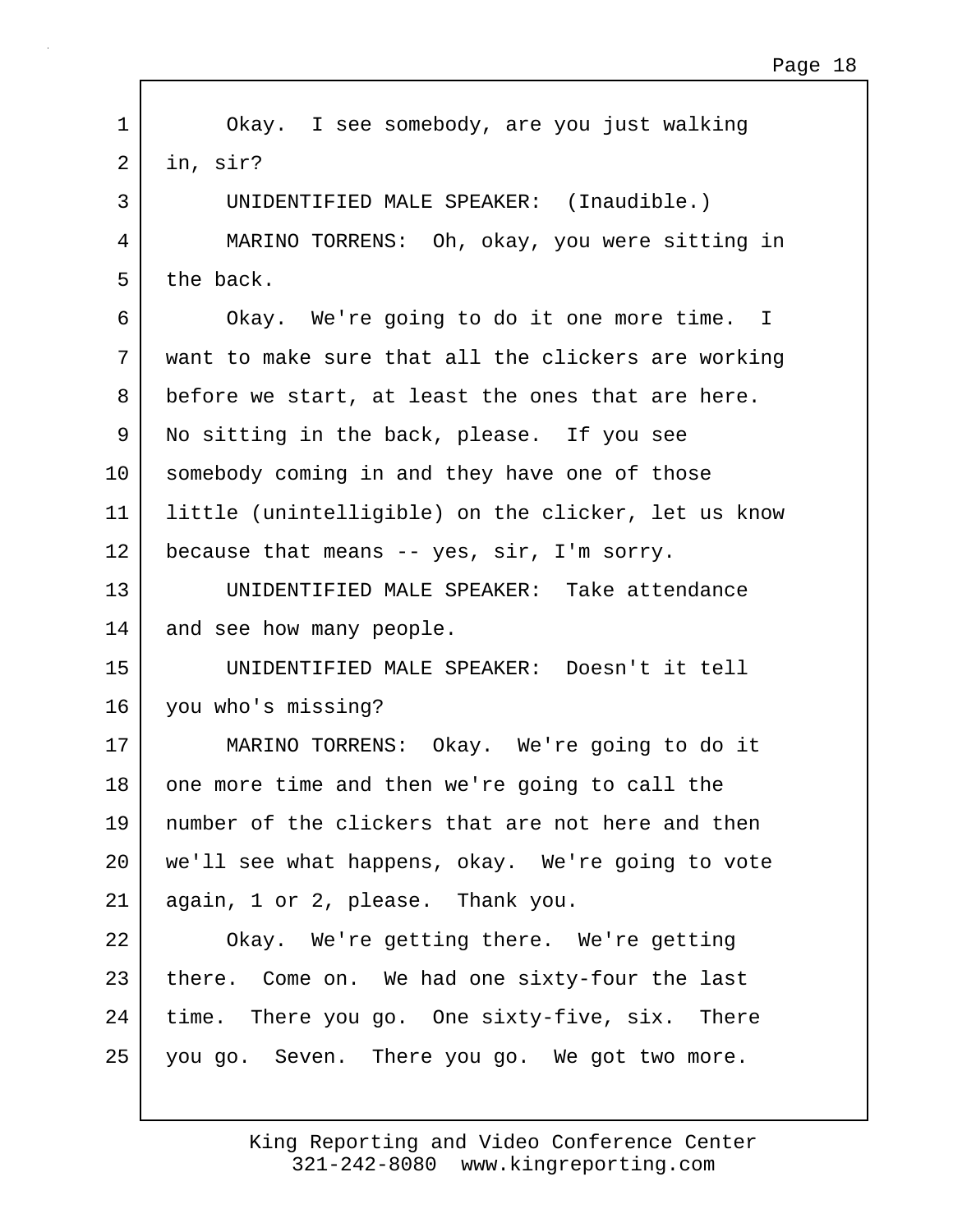| $\mathbf 1$ | Eight. Somebody has got a slow finger.             |
|-------------|----------------------------------------------------|
| 2           | Okay. We're going to stop in five, four,           |
| 3           | three, two, one, stop.                             |
| 4           | Okay. So how many are we missing now?              |
| 5           | UNIDENTIFIED MALE SPEAKER: We lost some.           |
| 6           | MARINO TORRENS: It was one sixty-five to one       |
| 7           | sixty-eight, so actually we gained three.          |
| 8           | UNIDENTIFIED MALE SPEAKER: If they don't           |
| 9           | vote, they don't vote.                             |
| 10          | MARINO TORRENS: I just want to make sure that      |
| 11          | all the ones that are here are working. If they're |
| 12          | not here, too bad, I mean, that's just.            |
| 13          | UNIDENTIFIED MALE SPEAKER: Marino, figure out      |
| 14          | who is not voting and ask if they're here with the |
| 15          | clicker.                                           |
| 16          | MARINO TORRENS: That's what we're, it's going      |
| 17          | to tell us which clickers are not working.         |
| 18          | Okay. Megan. No.                                   |
| 19          | Natalie.                                           |
| 20          | Okay. Can you bring that over, can you bring       |
| 21          | that thing?                                        |
| 22          | Gerry.                                             |
| 23          | UNIDENTIFIED FEMALE SPEAKER: John.                 |
| 24          | MARINO TORRENS: Somebody said something?           |
| 25          | UNIDENTIFIED MALE SPEAKER: (Unintelligible.)       |
|             |                                                    |

Г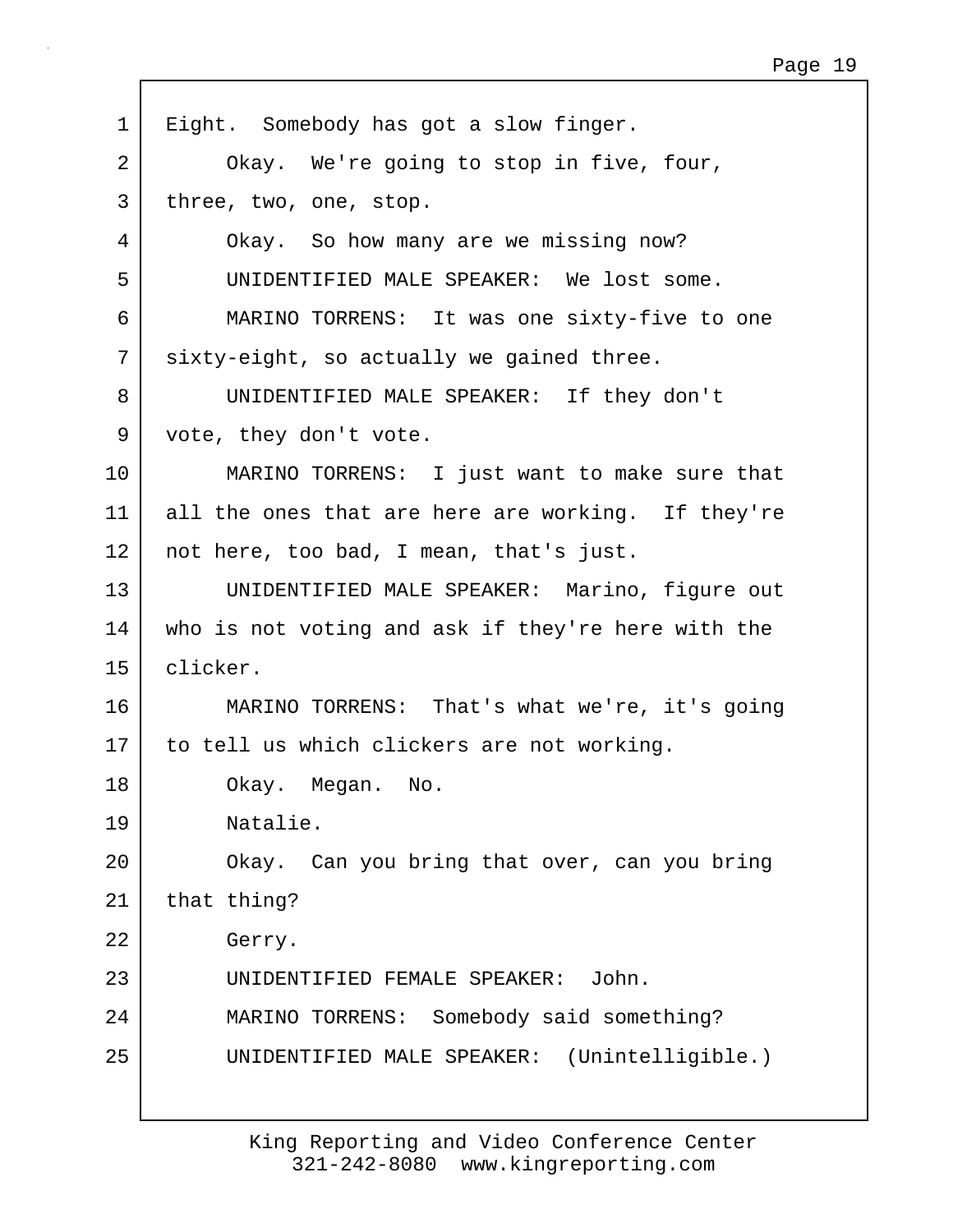| 1  | MARINO TORRENS: Oh, okay.                          |
|----|----------------------------------------------------|
| 2  | John.                                              |
| 3  | JOHN WITHKOWSKI: I'm going.                        |
| 4  | MARINO TORRENS: J.W.                               |
| 5  | And Ruth.                                          |
| 6  | (No response.)                                     |
| 7  | MARINO TORRENS: Okay.                              |
| 8  | UNIDENTIFIED MALE SPEAKER: Marino.                 |
| 9  | MARINO TORRENS: Yes, sir.                          |
| 10 | That should be on. There you go.                   |
| 11 | UNIDENTIFIED MALE SPEAKER: I noticed that you      |
| 12 | were able to determine who voted which way. And in |
| 13 | the past we've always had motions to destroy the   |
| 14 | ballots.                                           |
| 15 | Can we make a motion to erase the information      |
| 16 | as to who voted?                                   |
| 17 | MARINO TORRENS: Yes, yes, it's just that we        |
| 18 | wanted to see who, you know, which ones were not   |
| 19 | working.                                           |
| 20 | UNIDENTIFIED MALE SPEAKER: I understand what       |
| 21 | you're saying, but is that what we would do now    |
| 22 | instead of destroying ballots?                     |
| 23 | MARINO TORRENS: Right. We're just going to         |
| 24 | put the numbers up, yeah. When you press them,     |
| 25 | make sure you hold it for a second, make sure that |
|    |                                                    |

Г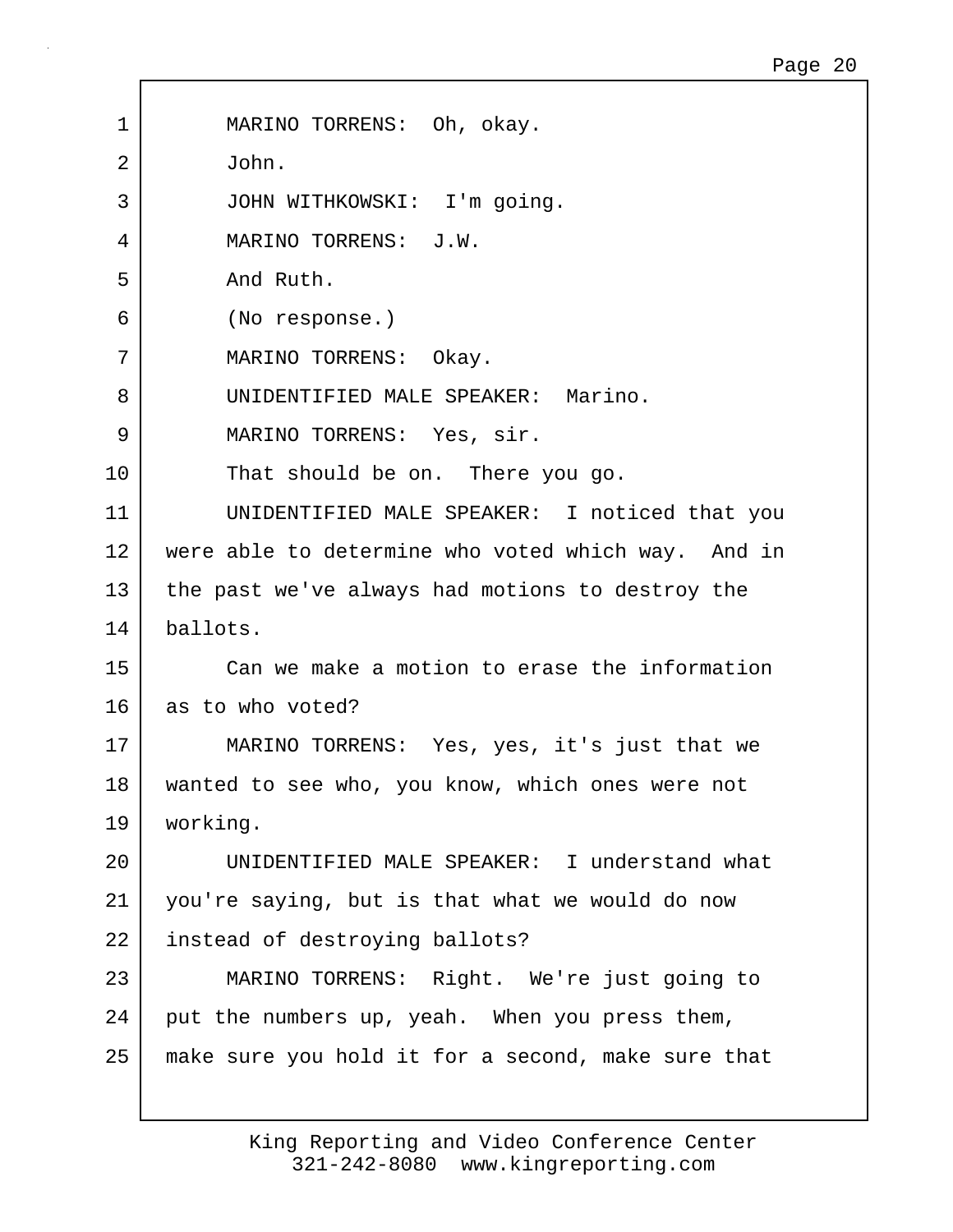1 green light goes on and the number shows on the 2 | screen just to make sure, please. 3 Okay. Somebody's coming in that was out so; 4 right? 5 If you just came in, can you go ahead and 6 press 1 or 2 on your clicker and see 7 (unintelligible). 8 Is Dale, oh, Dale, can you please come up for 9 a second. 10 Okay. Are we ready for the last test now? 11 Okay. Please make sure when you press it and 12 you hold it for a second until the green light goes 13 on. The question will be like paper ballots or 14 clickers. 15 UNIDENTIFIED MALE SPEAKER: I voted for Goofy. 16 I thought you were running again. 17 MARINO TORRENS: Once we get going we won't 18 have to wait such a long time to get the results. 19 Okay. Here we go. We're going to start 20 voting now, A or B, which is 1 or 2. It's going. 21 It's going. Remember, just press and hold. You 22 can do it again, it will only do it the last one 23 you did, so make sure to go ahead and press it and 24 hold until the green light flashes just to make  $25$  sure.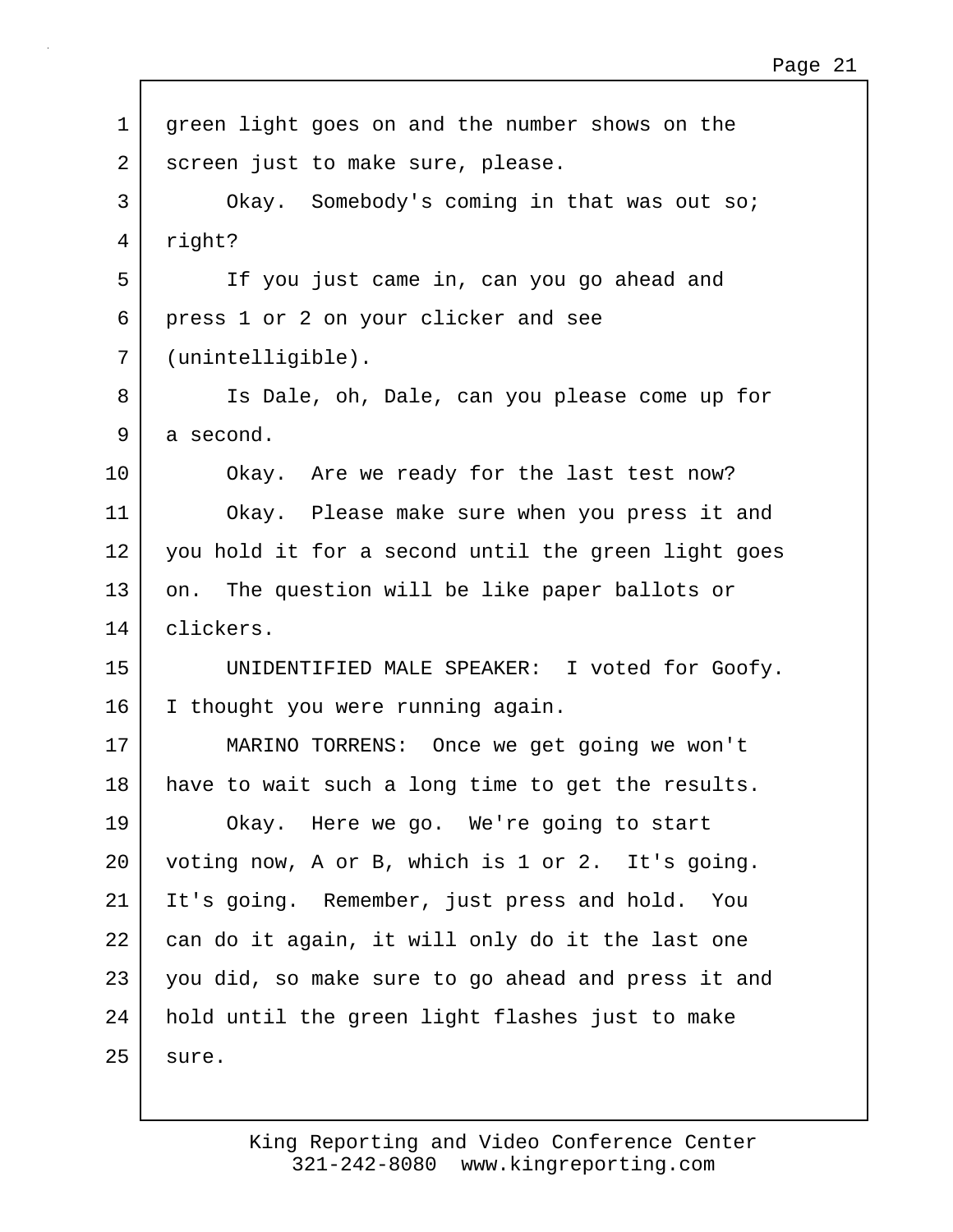| $\mathbf 1$ | Okay. We're going to stop in five, four,            |
|-------------|-----------------------------------------------------|
| 2           | three, two, one, stop. Stop. One seventy-one,       |
| 3           | that's the, go ahead and stop. I asked for that     |
| 4           | one.                                                |
| 5           | Somebody is coming in right now with a clicker      |
| 6           | so that would be one seventy-two, one seventy-three |
| 7           | in the back. There's two clickers or just one?      |
| 8           | One, okay. You're together, right, the three of     |
| 9           | you are together? Okay. We're going to go because   |
| 10          | the ones that are not, these were the three that    |
| 11          | were here, now we got it, so.                       |
| 12          | Okay. Is the credential report ready so we          |
| 13          | can start?                                          |
| 14          | There's four that's still not here, which is        |
| 15          | fine.                                               |
| 16          | UNIDENTIFIED FEMALE SPEAKER: Maybe they             |
| 17          | haven't come in yet.                                |
| 18          | MARINO TORRENS: (Unintelligible), John, you         |
| 19          | only have one originally?                           |
| 20          | JOHN WITHKOWSKI: Yes.                               |
| 21          | MARINO TORRENS: I knew you were trouble.            |
| 22          | Okay. In the meantime, the credentials, Elsa,       |
| 23          | you want to do -- huh? I'll do it?                  |
| 24          | Yeah, okay. Elsa, is giving me permission to        |
| 25          | read the credentials.                               |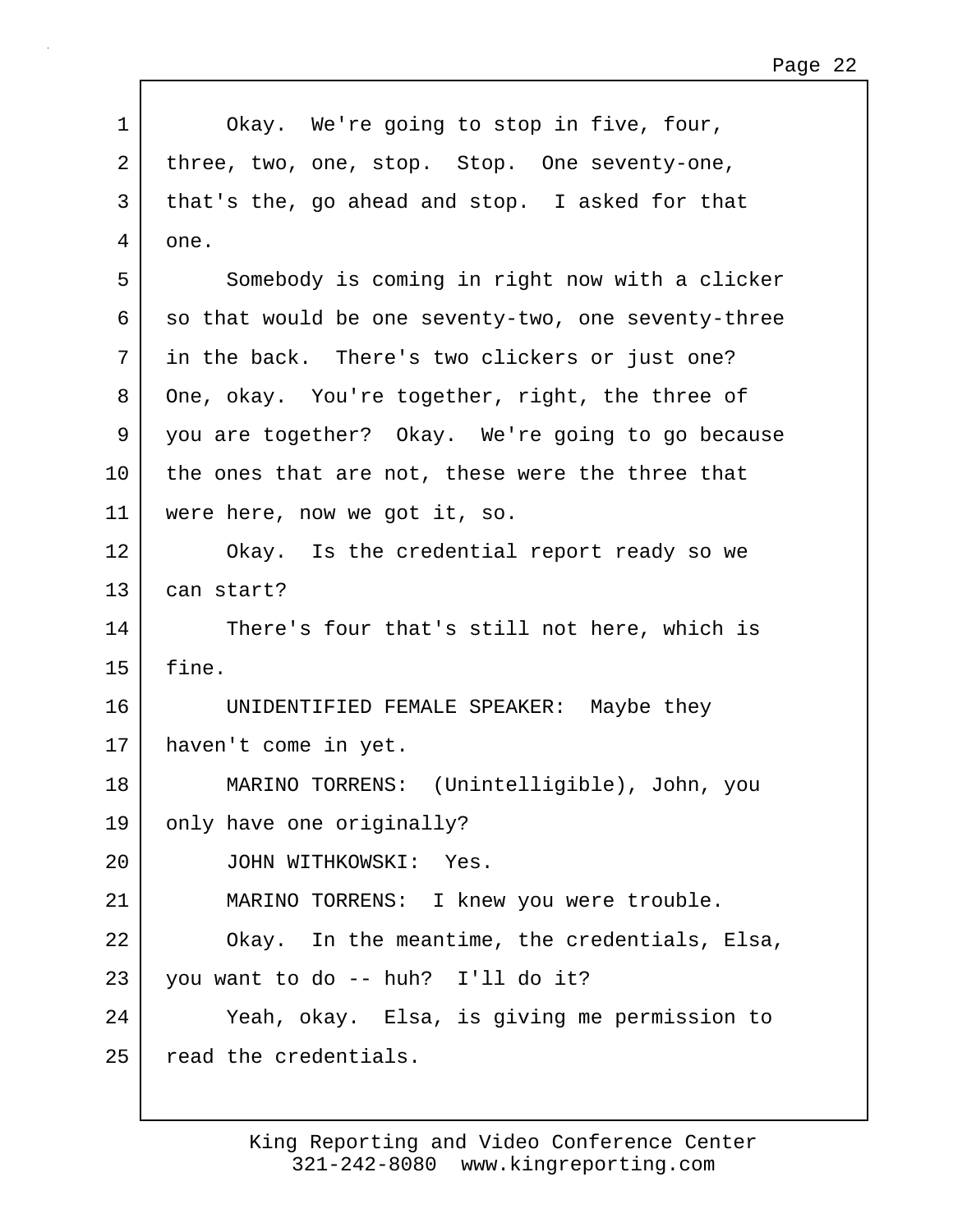| $\mathbf 1$ | Thank you, Elsa.                                    |
|-------------|-----------------------------------------------------|
| 2           | Okay. Those are the numbers. Total votes is         |
|             |                                                     |
| 3           | 6284.                                               |
| 4           | Region A, which will have an election for VP,       |
| 5           | has 1874.                                           |
| 6           | And Region C also has an election for VP, the       |
| 7           | total votes will be 2250. Give you a minute for     |
| 8           | you guys to write it down.                          |
| 9           | Region B will have, is a total of 1980, and         |
| 10          | Region D, 171, but they don't have regional         |
| 11          | elections so.                                       |
| 12          | Um, is that it? Oh, there they are, okay.           |
| 13          | Thank you.                                          |
| 14          | Okay. Even now with electronic proxies, and         |
| 15          | it takes two minutes, we still have almost a        |
| 16          | thousand votes left at the table. Okay. It takes    |
| 17          | two seconds, I mean, less than two minutes. You     |
| 18          | can do it from your phone, you can call, and it was |
| 19          | people did not show up or give a proxy to anybody,  |
| 20          | SO.                                                 |
| 21          | But that's the way it is, you can't force           |
| 22          | them; right? We can ask but we can't force them.    |
| 23          | Okay. I'm sorry, somebody said something?           |
| 24          | Name and, yeah, go ahead.                           |
| 25          | BECKY MCLAREN: Becky McLaren, VP of Admin and       |
|             |                                                     |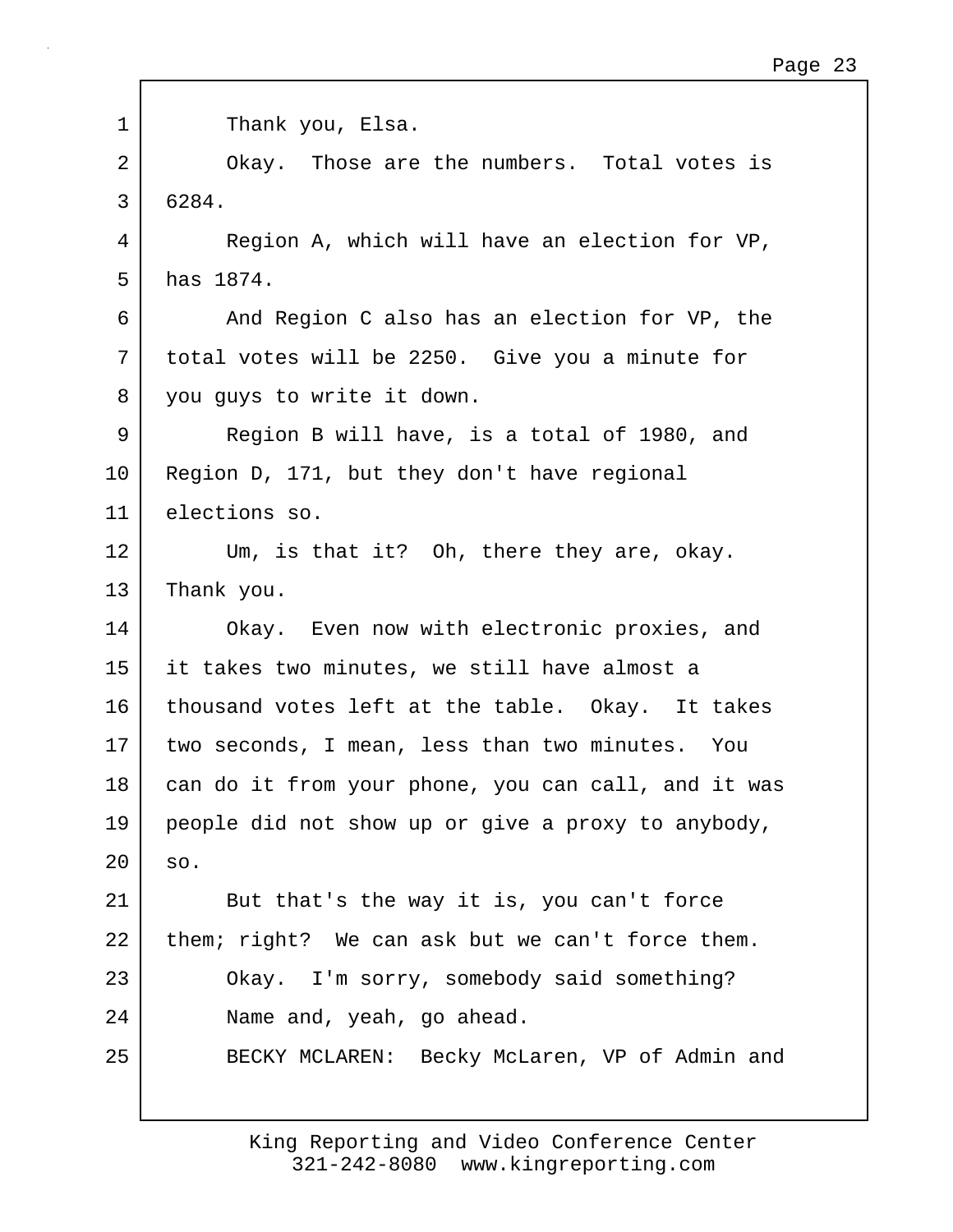1 Communication. 2 I move that we accept the credentials report 3 as presented. 4 TERRI TOWERS: Second. 5 MARINO TORRENS: Second by Terri, B3. 6 Those in favor? 7 | MULTIPLE SPEAKERS: Aye. 8 | MARINO TORRENS: Opposed? 9 (No response.) 10 MARINO TORRENS: Abstain? 11 (No response.) 12 MARINO TORRENS: Okay. Becky, if I'm not 13 mistaken, you're up, yeah, proposal of changes. 14 UNIDENTIFIED MALE SPEAKER: John's in there 15 twice. 16 BECKY MCLAREN: Ladies and gentlemen, if you 17 turn to the white pages, I believe it's the white 18 pages in the book are the proposed rule changes. 19 After the session yesterday, some proposers, 20 proposers of some of the rules, based on the 21 feedback, made some slight amendments to their 22 proposed change. So you will see those up on the 23 screen as soon as Nick over there takes care of 24 | things. 25 When we do this we will still do a voice vote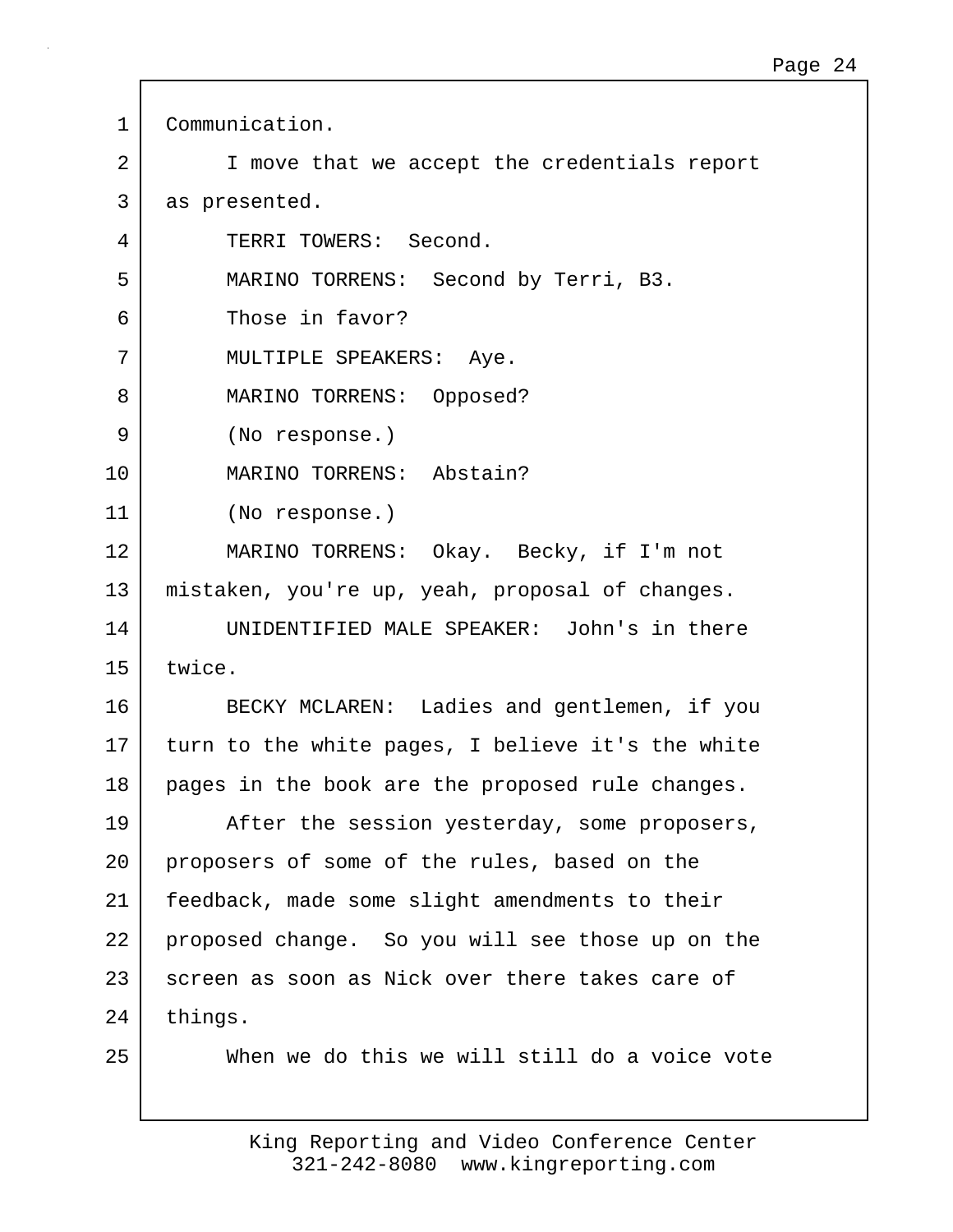1 as we've done before. If it is close and we can't 2 | tell, we will go to the clickers. 3 Nick, I need the proposed changes on the 4 screen, Dear. 5 NICK CANNAVO: That one? 6 BECKY MCLAREN: That's where we start. 7 I believe that this was proposed by 8 Mr. Kimbrell, is he in the room, Steve? 9 STEVE KIMBRELL: Yes. 10 BECKY MCLAREN: There he is. 11 STEVE KIMBRELL: Steve Kimbrell, CDL. 12 On the first amendment proposal, in light of 13 the FYSA Board's decision Friday to allow some 14 teams to apply for a trial basis on 7v7, 9v9, I 15 | officially withdraw this amendment. 16 UNIDENTIFIED MALE SPEAKER: Second. 17 BECKY MCLAREN: Thank you. 18 So we are going to go down then to the next  $19$  one. 20 MARINO TORRENS: Mike, wait, wait, wait. 21 BECKY MCLAREN: Mike. 22 MIKE STRICKLER: Can I kind of follow up with 23 Steve and just kind of give him how we're doing  $24$  that, is this the time to do that? 25 BECKY MCLAREN: Actually, Mike, we can do that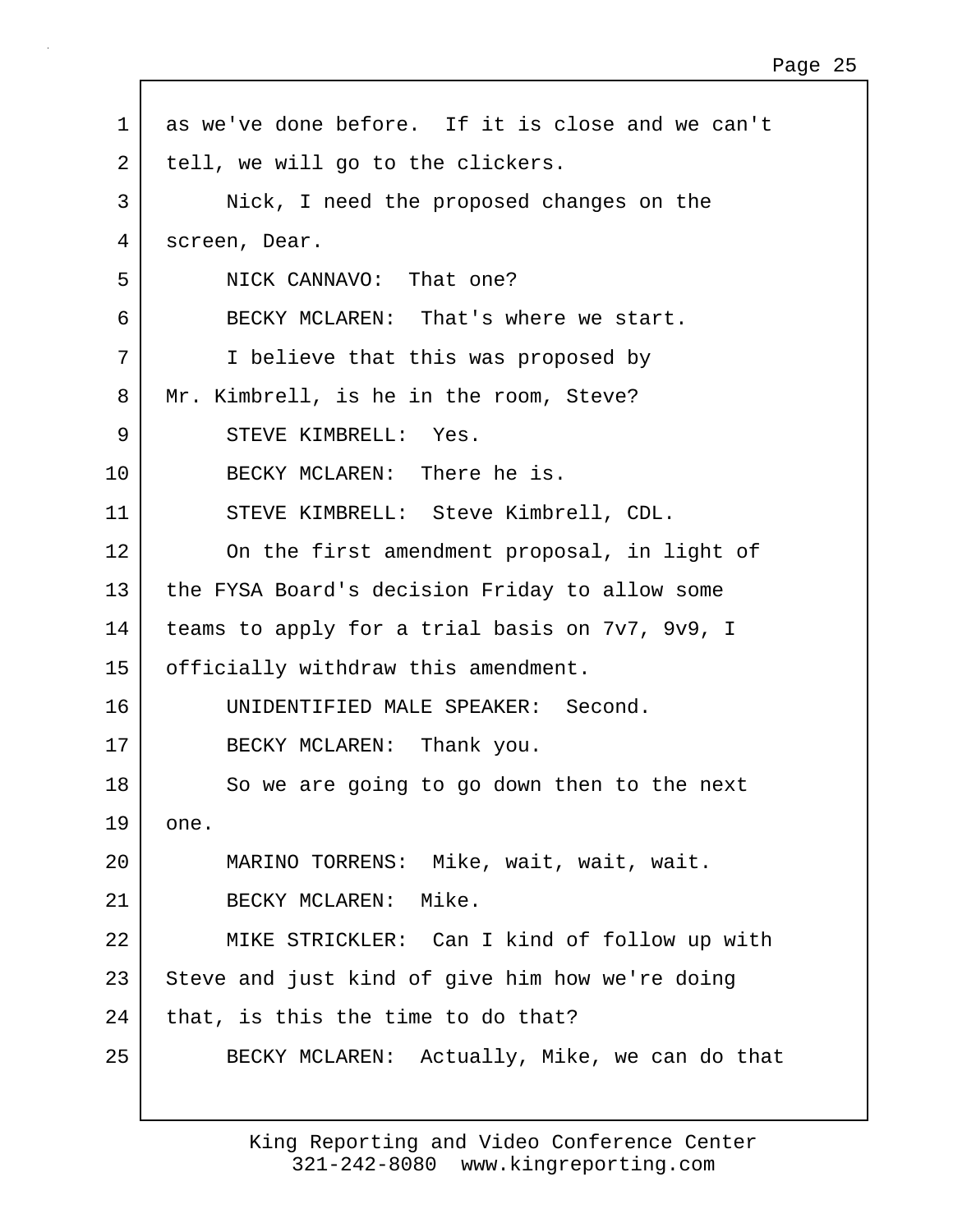1 after we finish with all the proposed changes and 2 then we can talk about it. 3 MIKE STRICKLER: Okay. That's fine. 4 BECKY MCLAREN: I move to accept to accept the 5 proposed change as presented on the screen. 6 Is there a second? 7 MARINO TORRENS: Second, Marino. 8 BECKY MCLAREN: Just to let you know, this is 9 a housekeeping so that we, one of the, when we 10 | changed the name from Director of Operations to 11 Executive Director, one of the things got missed in  $12$  it. 13 All those in favor signify by saying -- or is 14 | there any other discussion? 15 UNIDENTIFIED MALE SPEAKER: Some of us can't 16 see that. 17 UNIDENTIFIED FEMALE SPEAKER: It's in the 18 book. 19 BECKY MCLAREN: It's in your, you have a, it's 20 in that book of reports as well. 21 MARINO TORRENS: If you need an extra, we have 22 one here if you need it. 23 BECKY MCLAREN: If anything was amended, I 24 will read it as well. If it wasn't, I'll just say 25 it's on the screen. There are more Book of Reports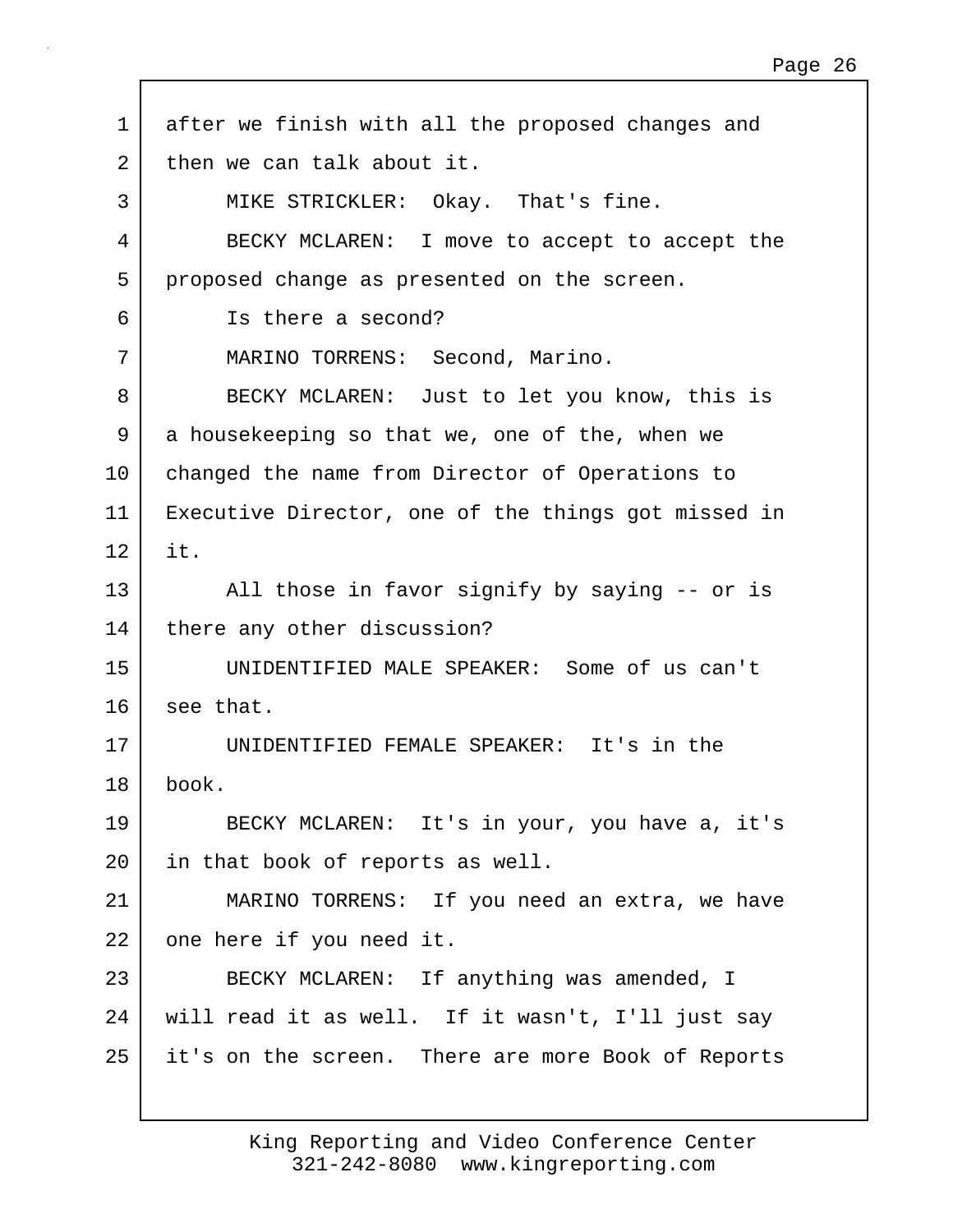| $\mathbf 1$ | back by the door if somebody doesn't have one.    |
|-------------|---------------------------------------------------|
| 2           | Is there any discussion?                          |
| 3           | (No response.)                                    |
| 4           | BECKY MCLAREN: Seeing no discussion, all          |
| 5           | those in favor signify by saying aye.             |
| 6           | MULTIPLE SPEAKERS: Aye.                           |
| 7           | BECKY MCLAREN: Opposed?                           |
| 8           | (No response.)                                    |
| 9           | BECKY MCLAREN: Abstentions?                       |
| 10          | (No response.)                                    |
| 11          | BECKY MCLAREN: It passes.                         |
| 12          | I move that we $-$                                |
| 13          | UNIDENTIFIED FEMALE SPEAKER: Next one, Nick.      |
| 14          | MARINO TORRENS: Next.                             |
| 15          | BECKY MCLAREN: I move that we accept the          |
| 16          | change to Bylaw 7.1.4 as presented on the screen. |
| 17          | MARINO TORRENS: Second.                           |
| 18          | This is a housekeeping issue.<br>BECKY MCLAREN:   |
| 19          | Any discussion?                                   |
| 20          | (No response.)                                    |
| 21          | BECKY MCLAREN: Seeing no discussion, all          |
| 22          | those in favor signify by saying aye.             |
| 23          | MULTIPLE SPEAKERS: Aye.                           |
| 24          | BECKY MCLAREN: Opposed?                           |
| 25          | (No response.)                                    |
|             |                                                   |

Г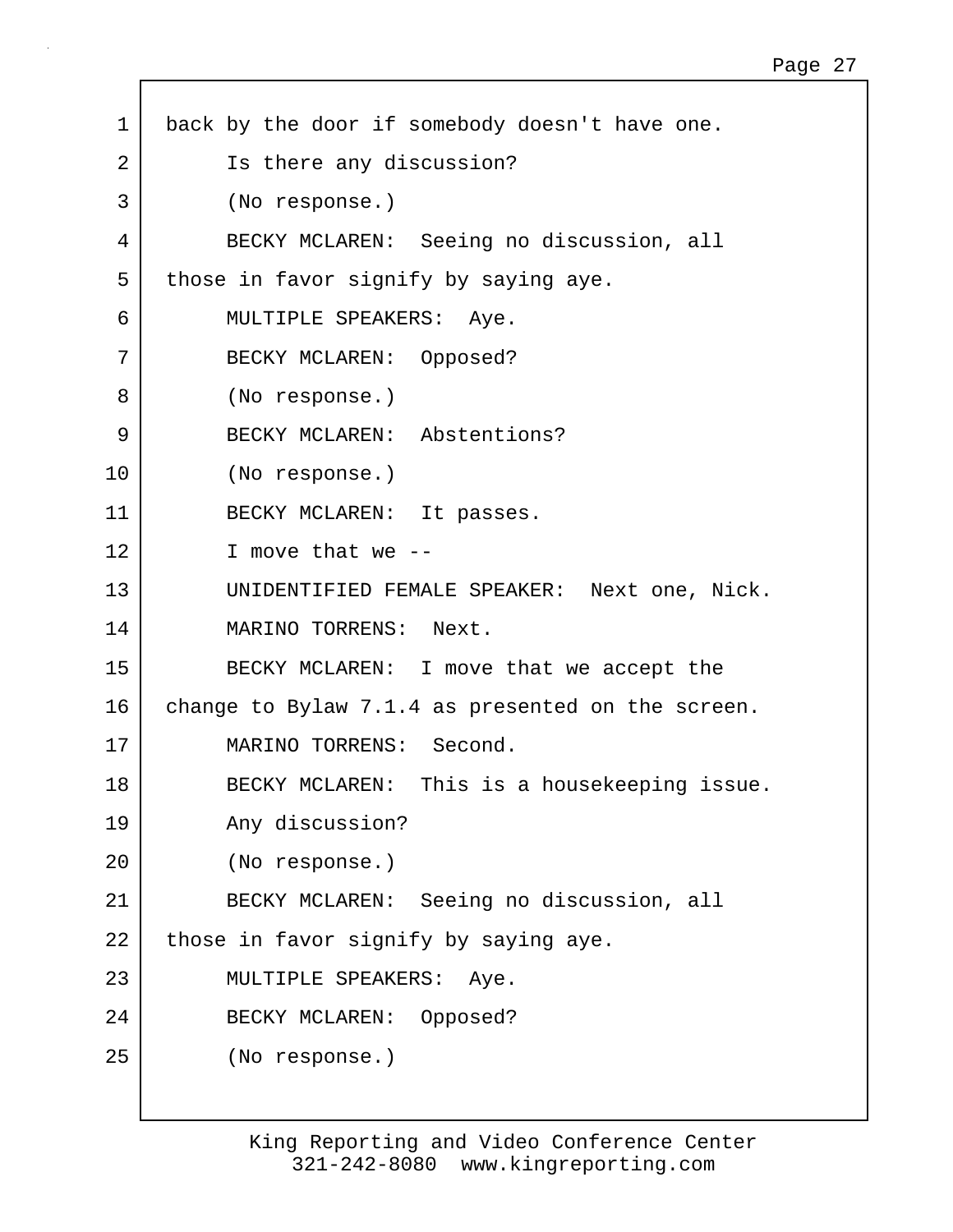1 BECKY MCLAREN: Abstentions? 2 (No response.) 3 BECKY MCLAREN: Passes. 4 104.3, after the session yesterday -- can you 5 move down the screen for me there. 6 After the session yesterday, there was a 7 change, I move that we accept the suggested change 8 for 104.3. 9 MARINO TORRENS: Second. 10 BECKY MCLAREN: The change, I'm going to read 11 the change right now. The change being all fields 12 used by the affiliate for games, practices, or 13 training, must be declared annually. Any changes 14 to the field must be submitted to the FYSA Office 15 within ten days. The addition was for approval by 16 the EC, slash, BOD, within forty-eight hours. 17 | And then you have the second portion that was 18 | changed about hosting the referee courses remain 19 the same. And Point Number 7 must show that they 20 have hosted two entry level, and cross out the two 21 recertification since those are online. 22 Is there a second? 23 MARINO TORRENS: I second. Marino. 24 BECKY MCLAREN: Any discussion? 25 (No response.)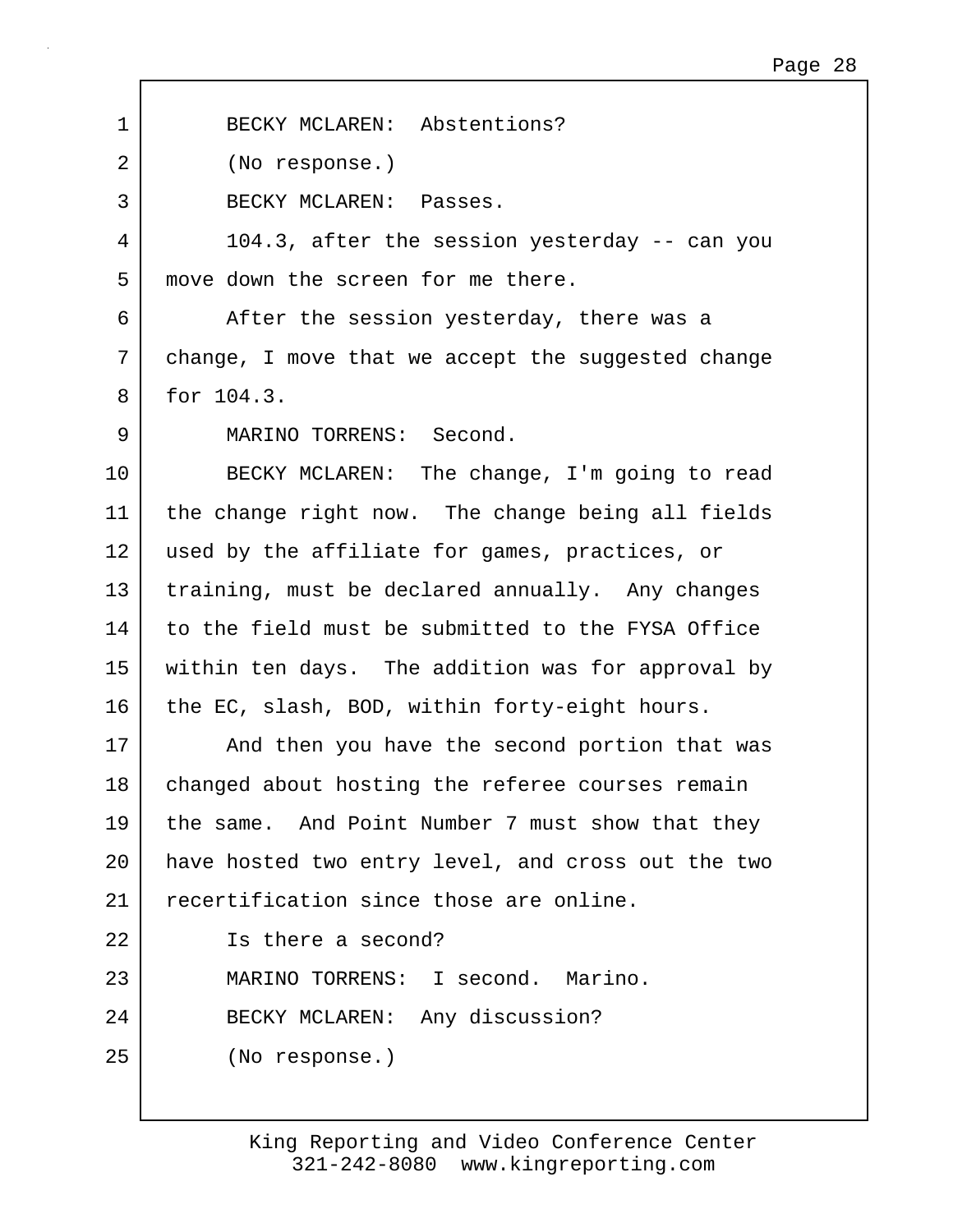| 1               | BECKY MCLAREN: Seeing no discussion, all     |
|-----------------|----------------------------------------------|
| $\overline{2}$  | those in favor signify by saying aye.        |
| 3               | MULTIPLE SPEAKERS: Aye.                      |
| 4               | BECKY MCLAREN: Opposed?                      |
| 5               | (No response.)                               |
| 6               | BECKY MCLAREN: Abstentions?                  |
| 7               | (No response.)                               |
| 8               | BECKY MCLAREN: Motion carries.               |
| 9               | I move that we accept the proposed change to |
| 10              | Bylaw 203.4 as presented on the screen.      |
| 11              | Do I have second?                            |
| 12              | MARINO TORRENS: Second. Marino.              |
| 13              | BECKY MCLAREN: It's been moved and seconded. |
| 14              | Any discussion?                              |
| 15              | (No response.)                               |
| 16              | BECKY MCLAREN: Seeing no discussion, all     |
| 17 <sub>2</sub> | those in favor signify by saying aye.        |
| 18              | MULTIPLE SPEAKERS:<br>Aye.                   |
| 19              | BECKY MCLAREN: Opposed?                      |
| 20              | (No response.)                               |
| 21              | BECKY MCLAREN: Abstentions?                  |
| 22              | (No response.)                               |
| 23              | BECKY MCLAREN: Passes.                       |
| 24              | Rule 206, the proposed change to Rule 206.2, |
| 25              | the proposer of the motion is Thomas.        |
|                 |                                              |

 $\mathbf{I}$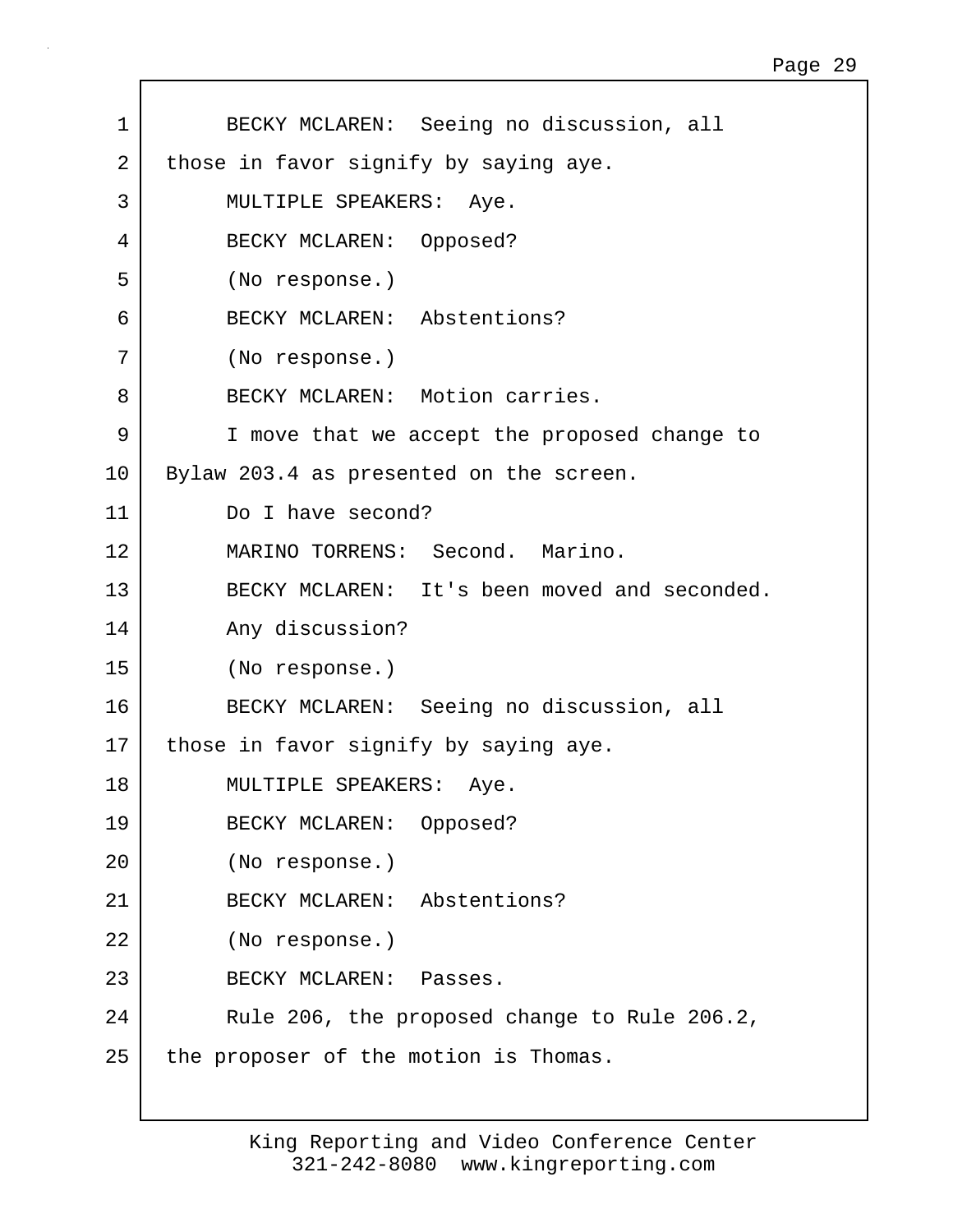| $\mathbf 1$ | MARINO TORRENS: Is he here?                         |
|-------------|-----------------------------------------------------|
| 2           | BECKY MCLAREN: I do not believe that he is          |
| 3           | here. He was conferred with yesterday.              |
| 4           | I will tell you there were some changes made        |
| 5           | to this, so I will move that we, move that we       |
| 6           | accept the proposed change to add a Letter G, all   |
| 7           | competitive players or team officials may only have |
| 8           | the outerwear or team uniform of the affiliated     |
| 9           | club that they are properly registered with, along  |
| 10          | with the name, logo/crest, or other identifying     |
| 11          | mark of that FYSA affiliate.                        |
| 12          | This would not go into effect until the             |
| 13          | 2016/17 seasonal year. The first offense would be   |
| 14          | a hundred-dollar fine. The second offense would be  |
| 15          | a three-hundred-dollar fine. Third offense, third   |
| 16          | or more offense would be a five-hundred-dollar      |
| 17          | fine. All fines would go, would be to the club.     |
| 18          | Is there a second?                                  |
| 19          | TERRI TOWERS: Second.                               |
| 20          | BECKY MCLAREN: Seconded by Terri Towers.            |
| 21          | Is there discussion?                                |
| 22          | MARINO TORRENS: Can I speak from here or do I       |
| 23          | need to move up?                                    |
| 24          | BECKY MCLAREN: You can speak from there.            |
| 25          | MARINO TORRENS: As I mentioned yesterday            |
|             |                                                     |

 $\mathbf{I}$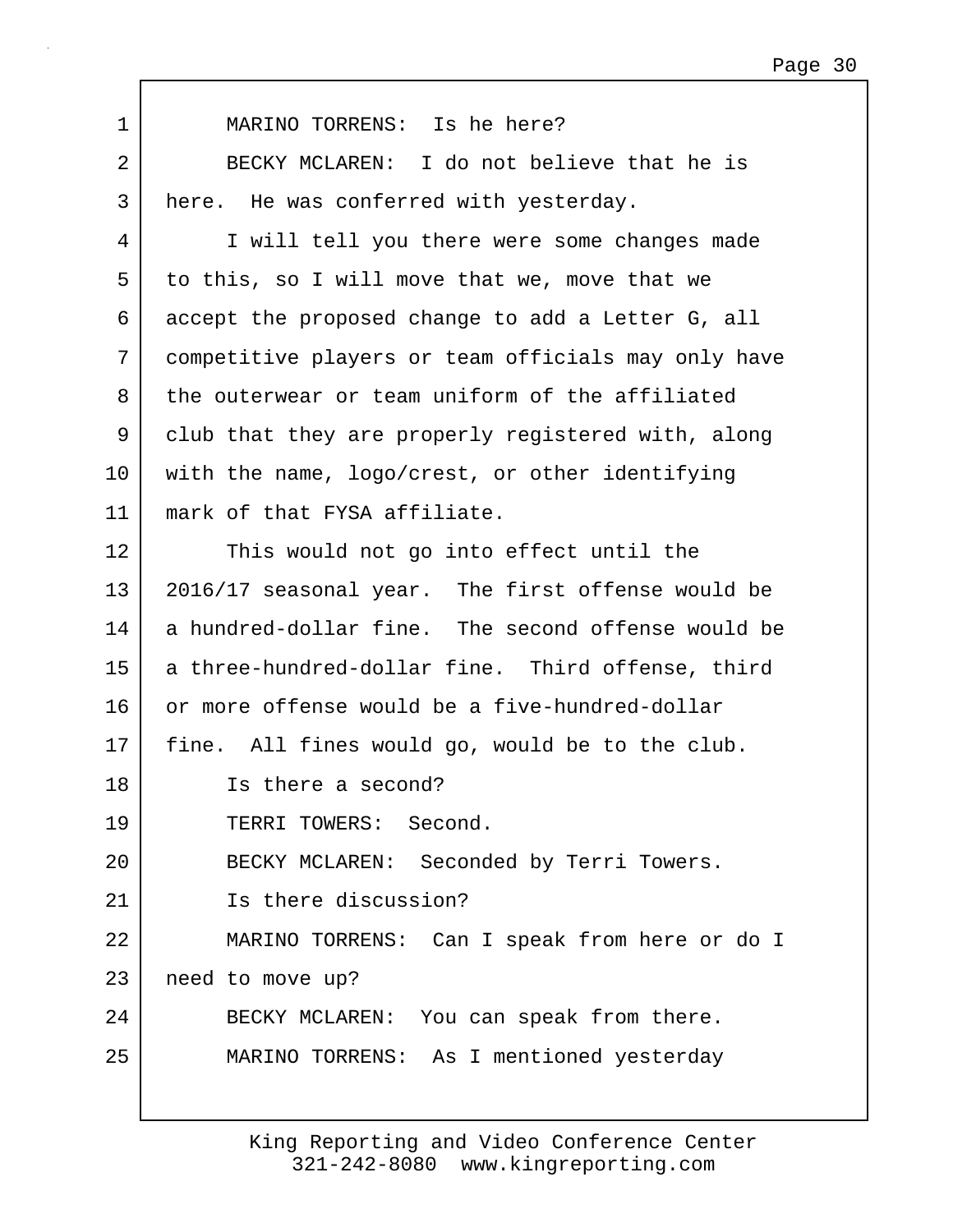| 1  | during the rule changes, I don't believe, and this  |
|----|-----------------------------------------------------|
| 2  | is just my personal opinion, not of FYSA, I do not  |
| 3  | believe that we, this body right here, should be in |
| 4  | charge of fining people because they're wearing the |
| 5  | wrong uniform. That's not what we're here for.      |
| 6  | I personally don't believe in this rule, and I      |
| 7  | ask for it not, for it to be denied.                |
| 8  | BECKY MCLAREN: Anybody to speak for?                |
| 9  | (No response.)                                      |
| 10 | BECKY MCLAREN: Seeing no discussion -- no.          |
| 11 | MIKE WEBER: You know I'm going to get               |
| 12 | involved in this.                                   |
| 13 | BECKY MCLAREN: State your name.                     |
| 14 | MIKE WEBER: My name is Mike Weber. I'm with         |
| 15 | South Florida United Youth Soccer.                  |
| 16 | So, Marino, you're saying that you're against       |
| 17 | this just because of the color of the uniform or    |
| 18 | the identification, because I think the uniform     |
| 19 | should be identified, the team should be            |
| 20 | identified.                                         |
| 21 | MARINO TORRENS: I don't believe FYSA should         |
| 22 | be the body trying to restrict what people wear.    |
| 23 | If the local leagues or the clubs want to do that,  |
| 24 | that's different. But I don't believe FYSA should   |
| 25 | have a rule to police what people are wearing on    |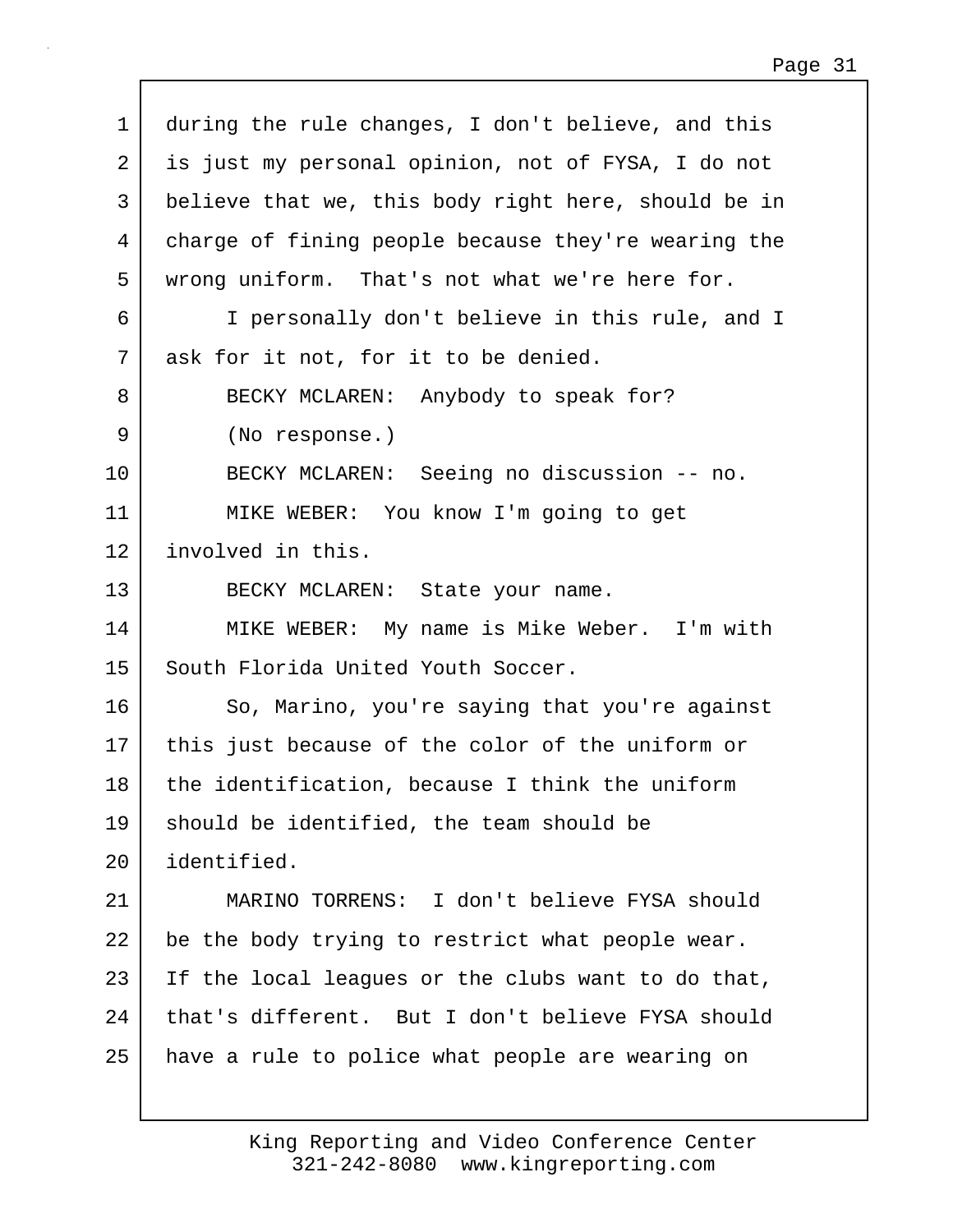| 1  | the fields.                                         |
|----|-----------------------------------------------------|
| 2  | MIKE WEBER: How about the identification of         |
| 3  | what they're wearing?                               |
| 4  | I mean, the color I don't have a problem with.      |
| 5  | I just want to --                                   |
| 6  | BECKY MCLAREN: On the mike. On the mike.            |
| 7  | MIKE WEBER: Color I don't have a problem            |
| 8  | with. I just want the team to be identified,        |
| 9  | because too many teams are wearing a name that is   |
| 10 | not affiliated with FYSA in any way, shape, or      |
| 11 | form, and that is how they're identifying           |
| 12 | themselves at games and at tournaments.             |
| 13 | MARINO TORRENS: Okay. Every player that             |
| 14 | plays in that FYSA-sanctioned event is registered   |
| 15 | to an FYSA club. The player passes, the club name,  |
| 16 | their roster says the club name. What they're       |
| 17 | wearing on them, to me, doesn't make a difference.  |
| 18 | That's just my, again, this is my personal opinion, |
| 19 | not of FYSA.                                        |
| 20 | BECKY MCLAREN: Anybody --                           |
| 21 | MARINO TORRENS: The club that they're               |
| 22 | registered to is responsible for their team. So if  |
| 23 | they do anything illegal and break a rule, we go    |
| 24 | back to the club. We don't go back to that team.    |
| 25 | BARRY WITLIN: I have a point of                     |
|    |                                                     |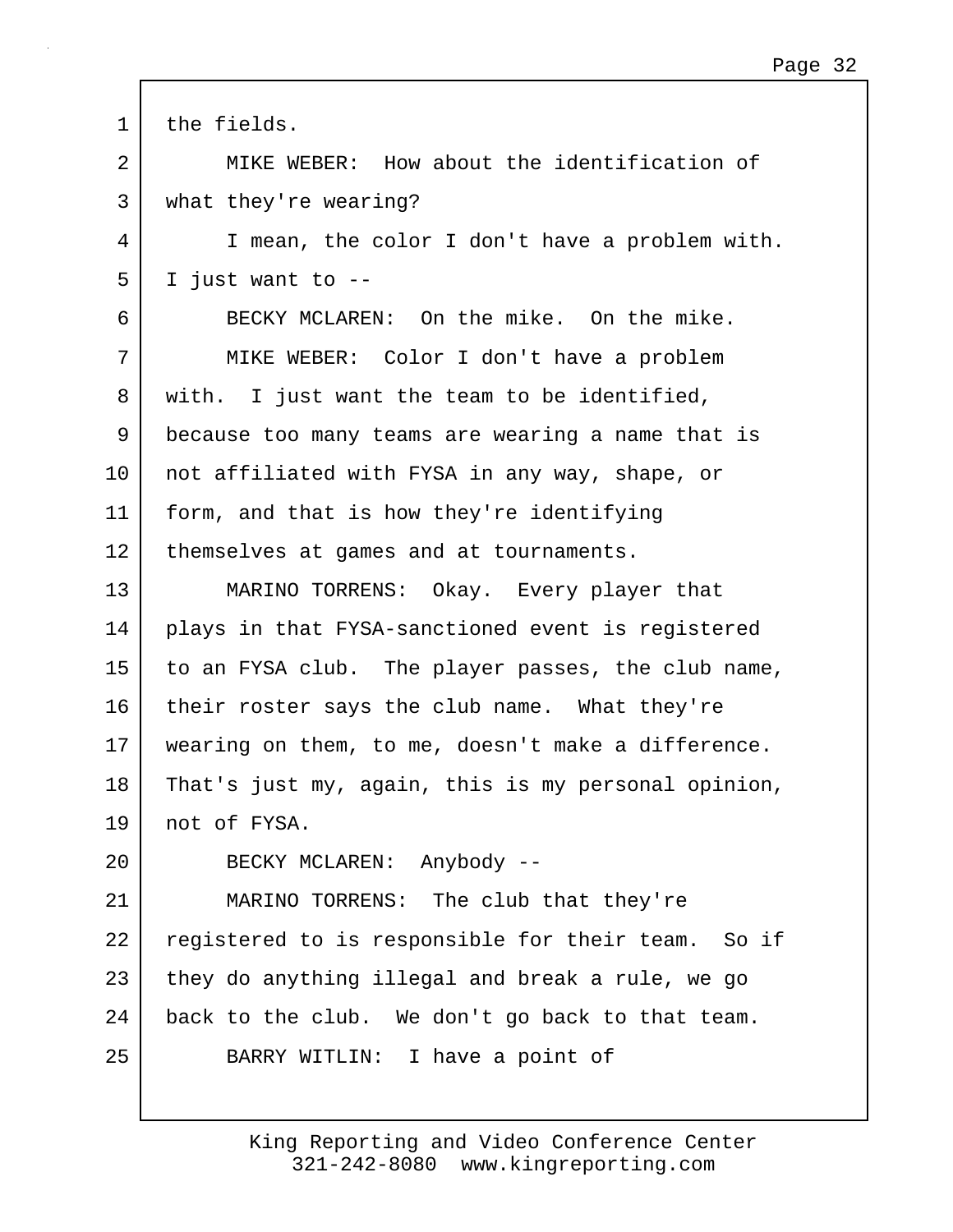| $\mathbf 1$ | clarification.                                     |
|-------------|----------------------------------------------------|
| 2           | BECKY MCLAREN: Yes.                                |
| 3           | BARRY WITLIN: Barry Witlin, South Florida          |
| 4           | United.                                            |
| 5           | If I show up from work to go to a game and         |
| 6           | wear a suit, I can't coach because I'm not wearing |
| 7           | a uniform; is that what this rule says?            |
| 8           | MARINO TORRENS: Yeah.                              |
| 9           | BECKY MCLAREN: Mm-hmm, yeah.                       |
| 10          | BARRY WITLIN: Thank you.                           |
| 11          | BECKY MCLAREN: Any further discussion?             |
| 12          | MARINO TORRENS: I'm sorry. Barry, it doesn't       |
| 13          | say you can't coach, but you're going to be fined. |
| 14          | See, I have to say before why we're going to       |
| 15          | make the money, is that before I -- okay. And I    |
| 16          | don't believe we're here to collect money.         |
| 17          | BECKY MCLAREN: Are you for or against?             |
| 18          | MEREDITH RATLIFF: Clarification.                   |
| 19          | MARINO TORRENS: Okay. Identify yourself,           |
| 20          | please.                                            |
| 21          | MEREDITH RATLIFF: Meredith Ratliff, GOU.           |
| 22          | If it says no other logo, to me that also          |
| 23          | excludes any advertising if you're excluding any   |
| 24          | logo.                                              |
| 25          | BECKY MCLAREN: No, that would not include          |
|             |                                                    |

 $\Gamma$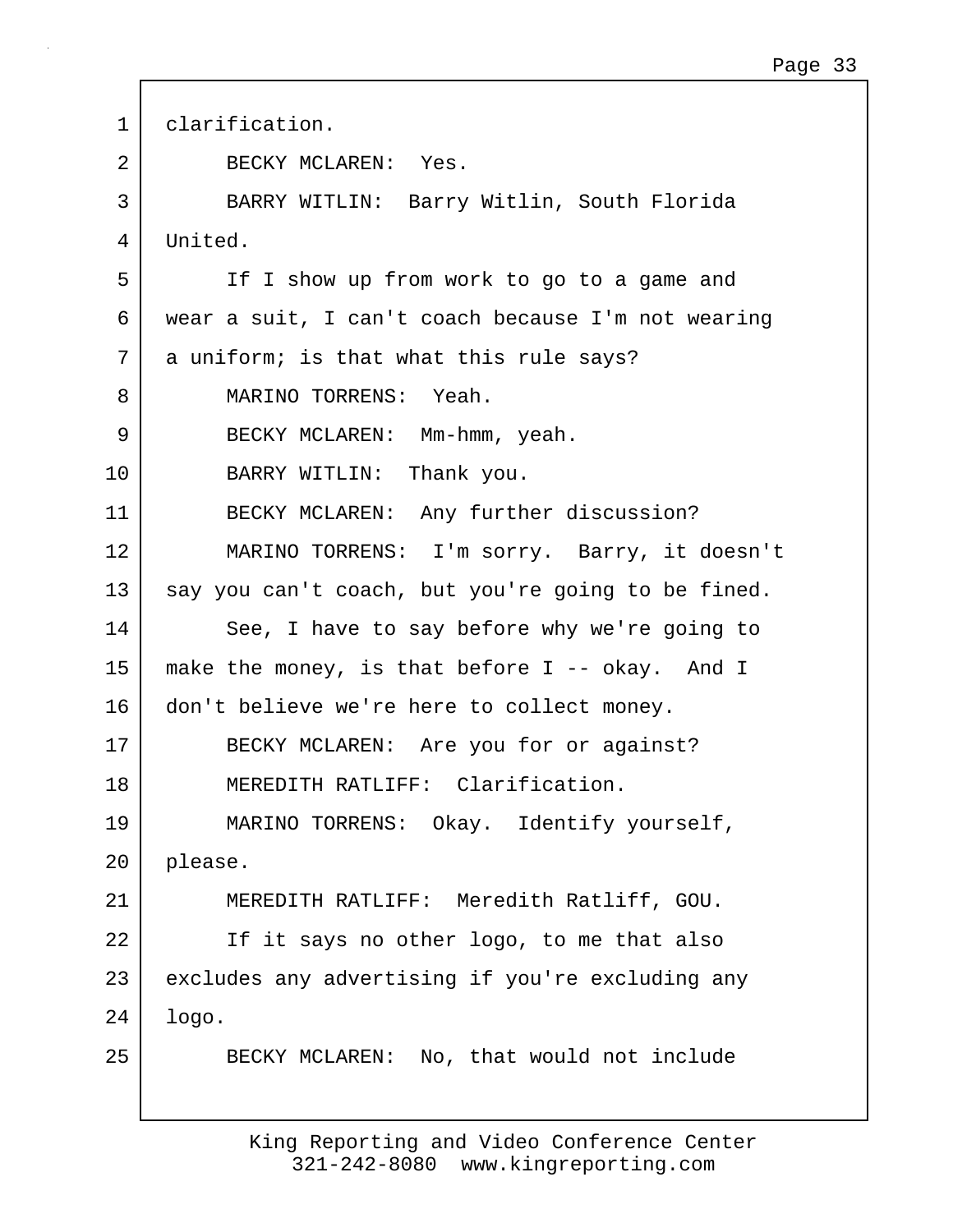| 1  | sponsorship. They're meaning for the logo, the      |
|----|-----------------------------------------------------|
| 2  | name, logo/crest, meaning the logo or crest of the  |
| 3  | club that they're affiliated with.                  |
| 4  | So like, for instance, your shirt that you          |
| 5  | have on, your crest there represents, or your       |
| 6  | shield represents that club you're with. That's     |
| 7  | what they're saying needs to be there.              |
| 8  | MEREDITH RATLIFF: Okay. And then for the            |
| 9  | clubs that have a secondary affiliation.            |
| 10 | MARINO TORRENS: Get closer. Get closer.             |
| 11 | MEREDITH RATLIFF: For clubs that have a             |
| 12 | secondary affiliation, are they also allowed to     |
| 13 | have that crest?                                    |
| 14 | Like, let's say you have, if it's outside of        |
| 15 | FYSA, if you have, for --                           |
| 16 | MARINO TORRENS: That's already in the rules         |
| 17 | that you cannot wear anything that is outside U.S.  |
| 18 | Youth Soccer affiliation.                           |
| 19 | MEREDITH RATLIFF: Okay.                             |
| 20 | BECKY MCLAREN: Anybody else, it would have to       |
| 21 | be somebody -- are you speaking for or against?     |
| 22 | ANTHONY OLISCHAR: For.                              |
| 23 | MARINO TORRENS: Okay. Just for time purpose,        |
| 24 | if you want to speak, just get up before the other  |
| 25 | person finishes and just stand in line, it might be |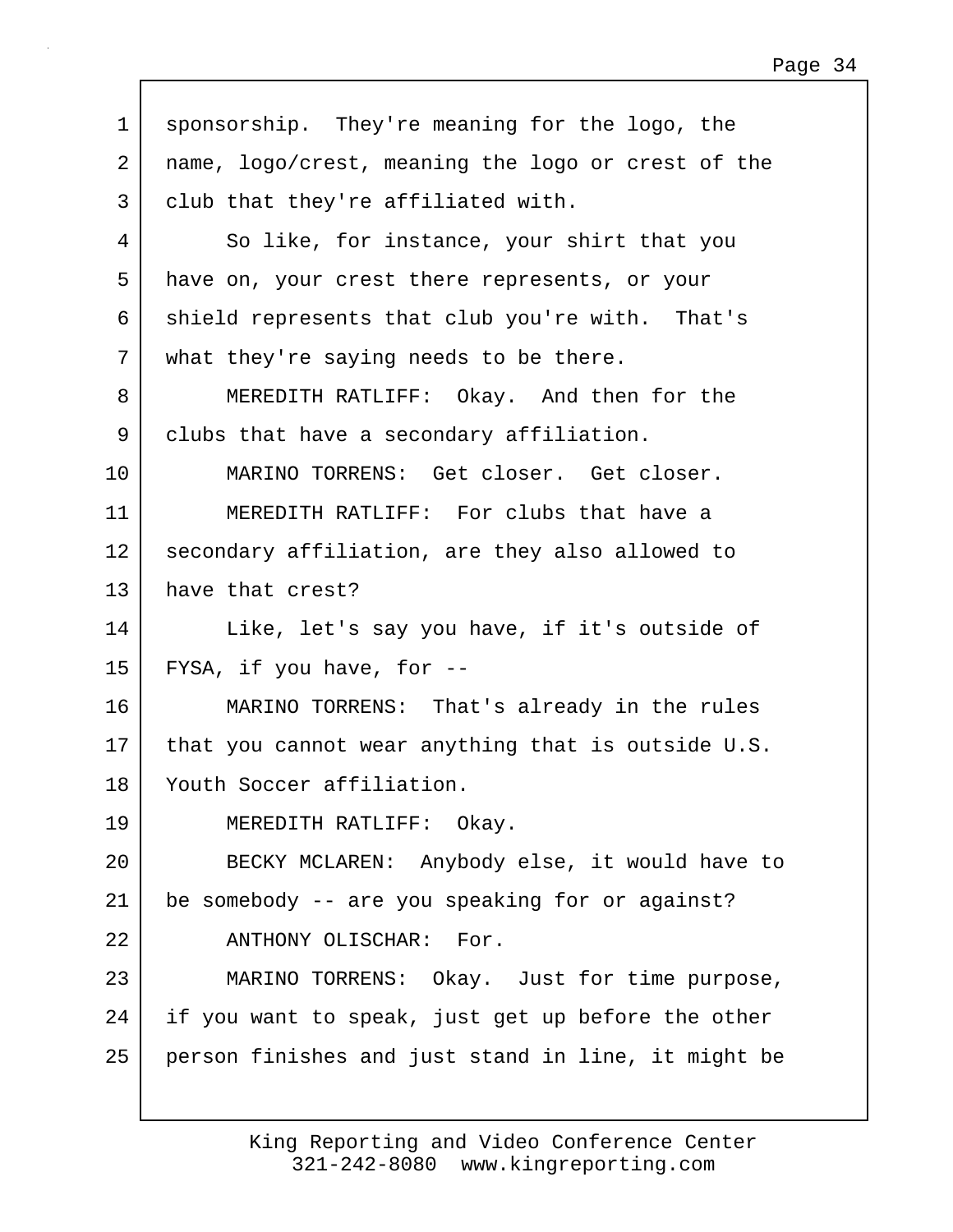1 | faster that way. 2 Thank you. 3 BECKY MCLAREN: Are you speaking for or 4 against, sir? 5 ANTHONY OLISCHAR: For. 6 Anthony Olischar of Boca Junior Soccer Club. 7 Marino, my only question is, what if we have 8 another club with the same name? 9 | For example, I'm with Boca Junior Soccer Club 10 and we have a Boca Juniors Miami possibly coming 11 in. That's why I would be against it, because they 12 would be going under another club with the same 13 name, and then we have a confusion of who is who. 14 MARINO TORRENS: Okay. The players will not 15 be registered to another Boca Juniors because we 16 can't affiliate another Boca Juniors. The player 17 cap pass is going to say Club A and the roster is 18 qoing to say Club A, which is who is affiliated 19 with FYSA. 20 What they're wearing on it, it could be 21 anything. Tomorrow a parent comes in and buys Real 22 Madrid just for a namesake, players for the Youth  $23$  10 team that's going to go to a tournament, they're 24 going to be fined a hundred dollars to do that. 25 | ANTHONY OLISCHAR: Oh, if when they get a red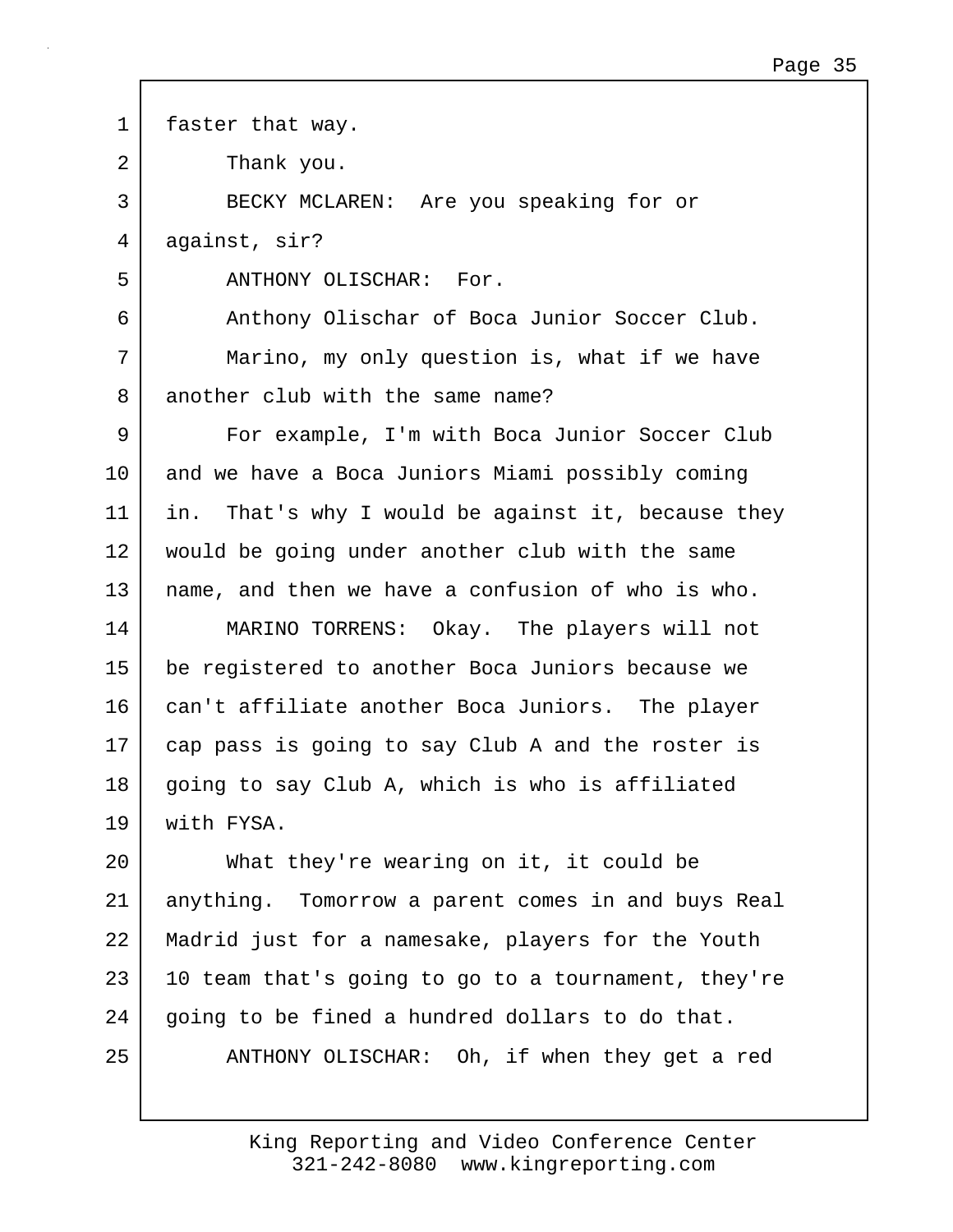| $\mathbf 1$ | card or a suspension, it makes people gonna think   |
|-------------|-----------------------------------------------------|
| 2           | that it's us, and that has happened in the past     |
| 3           | with the Boca Juniors Miami.                        |
| 4           | MARINO TORRENS: Okay.                               |
| 5           | ANTHONY OLISCHAR: That's why I would vote for       |
| 6           | it.                                                 |
| 7           | BECKY MCLAREN: That's speaking for.                 |
| 8           | Lou, are you speaking for or against or a           |
| 9           | point of clarification?                             |
| 10          | LOU CONFESSORE: Against.                            |
| 11          | MARINO TORRENS: Against.                            |
| 12          | BECKY MCLAREN: Against.                             |
| 13          | MARINO TORRENS: You weren't sure earlier.           |
| 14          | BECKY MCLAREN: Please tell everybody who you        |
| 15          | are even though we know.                            |
| 16          | LOU CONFESSORE: Lou Confessore. I'm from the        |
| 17          | Coral Estate Soccer Club. I have my badge and I'm   |
| 18          | in my colors.                                       |
| 19          | First of all, we have more rules than are           |
| 20          | necessary already, okay.                            |
| 21          | (Applause.)                                         |
| 22          | LOU CONFESSORE: Thank you.                          |
| 23          | I don't want to take this personally or             |
| 24          | anything, but this rule started because of me, they |
| 25          | were after me, and they missed. Look at him, okay.  |
|             |                                                     |

Г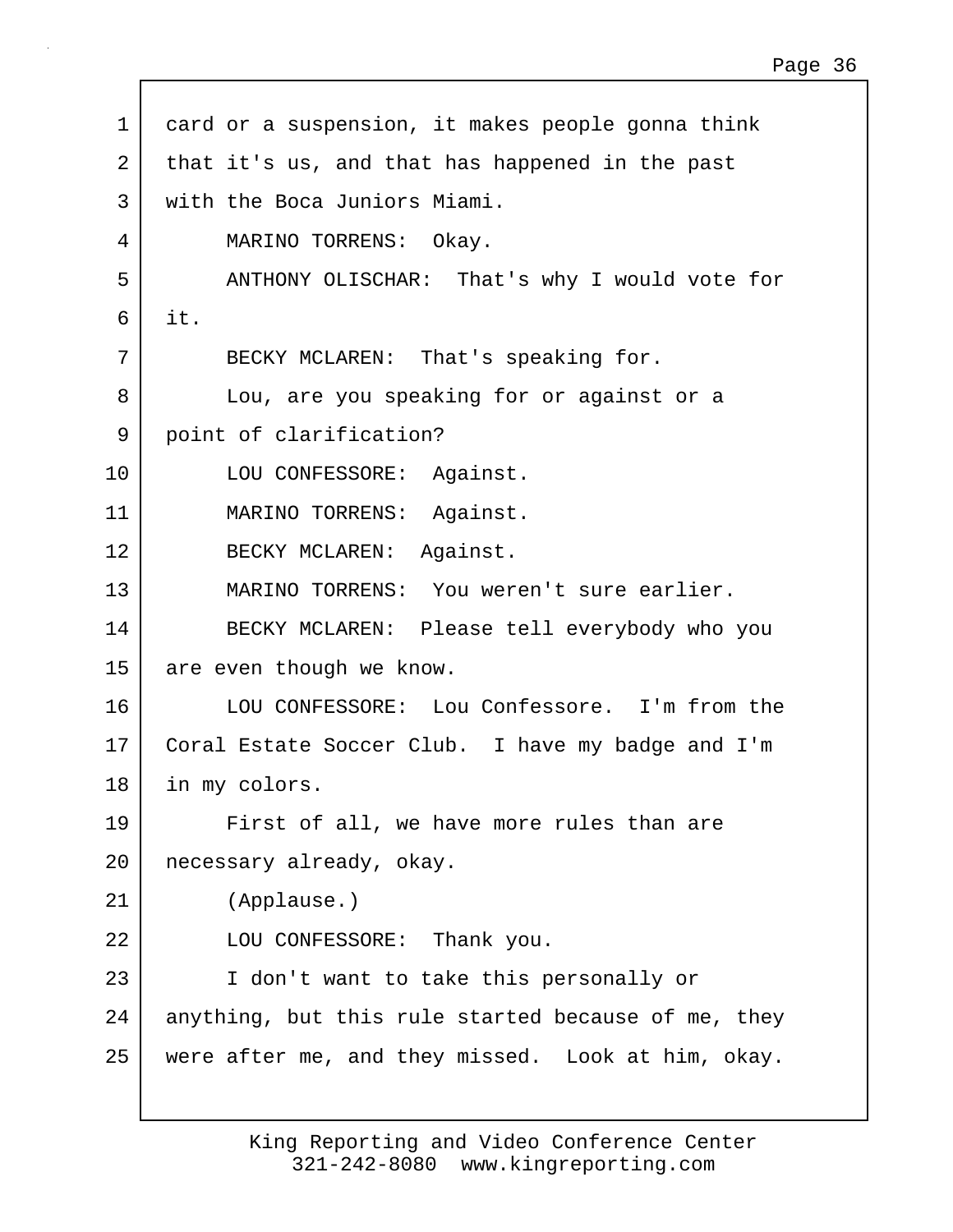1 My club, most of you know, is made up of other 2 small clubs that are not big enough or not far 3 enough away to make their own clubs. But if you 4 want to tell things like are in that explanation, 5 you want to make that public to people that we're 6 actually approve thinking that way, that's 7 terrible. That's terrible.

8 There are clubs in my region and play in the 9 | leagues that I play in who have three or four 10 primary colors. And at the league meeting I 11 threatened to turn them in because their girls have 12 a primary color of this, and their boys have a 13 primary color of that, and their boys academy teams 14 | have this color, and the pre-academy teams have 15 that color. So when they come to my field, I'm 16 gonna turn them all in at five hundred bucks a pop. 17 The whole thing is absolutely insane. It's 18 absolutely insane.

19 So we had to order all new uniforms for my 20 club. And then at the last minute it came down to, 21 oh, you only need the same color, you don't need 22 the same kit, okay. Because originally it was the 23 same kit, so I had to buy them all from the same 24 manufacturer, which meant that all -- so, the whole 25 thing is just crazy.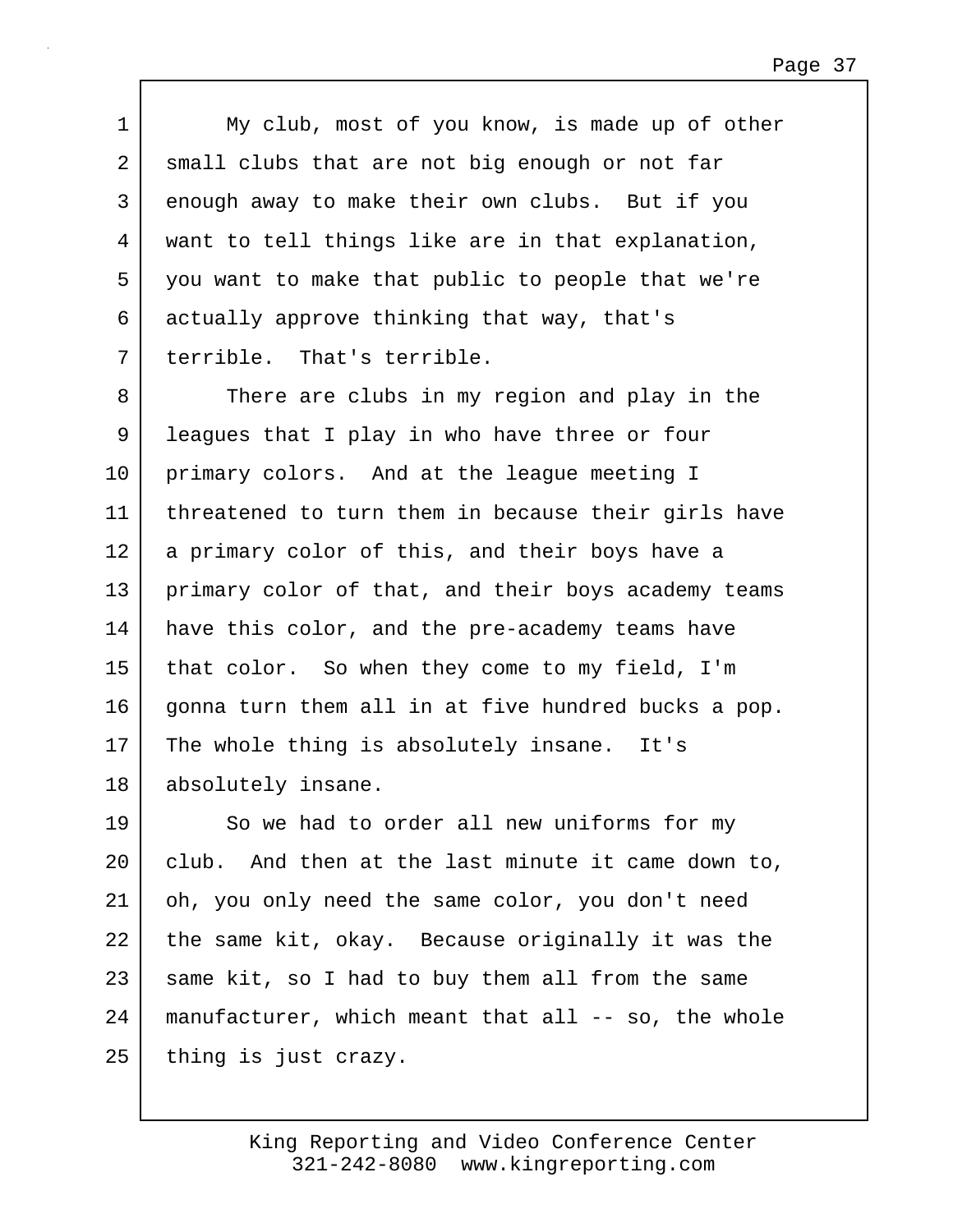| 1  | We can't, we can't even rely on the referees     |
|----|--------------------------------------------------|
| 2  | looking at the player passes, and you think that |
| 3  | they're going to start reporting what color the  |
| 4  | teams wear.                                      |
| 5  | Thank you.                                       |
| 6  | MARINO TORRENS: Thank you, Lou.                  |
| 7  | (Applause.)                                      |
| 8  | BECKY MCLAREN: Speaking for or against?          |
| 9  | KATHERINE PENNINGTON: A motion.                  |
| 10 | BECKY MCLAREN: Okay.                             |
| 11 | KATHERINE PENNINGTON: My name is Katherine       |
| 12 | Pennington with Top of Florida Soccer Club.      |
| 13 | I move to lay this amendment on the table.       |
| 14 | MARINO TORRENS: What did you say, I'm sorry?     |
| 15 | BECKY MCLAREN: You want to table it?             |
| 16 | KATHERINE PENNINGTON: I move to lay the          |
| 17 | amendment on the table.                          |
| 18 | MARINO TORRENS: I don't understand what she's    |
| 19 | saying.                                          |
| 20 | BECKY MCLAREN: She wants to table it.            |
| 21 | I need a second to put the amendment on the      |
| 22 | table.                                           |
| 23 | GERALD MORIN: I'm Gerald Morin, Pinellas Park    |
| 24 | United Youth Soccer.                             |
| 25 | I agree with Mr. Thompson that we can go ahead   |
|    |                                                  |

 $\Gamma$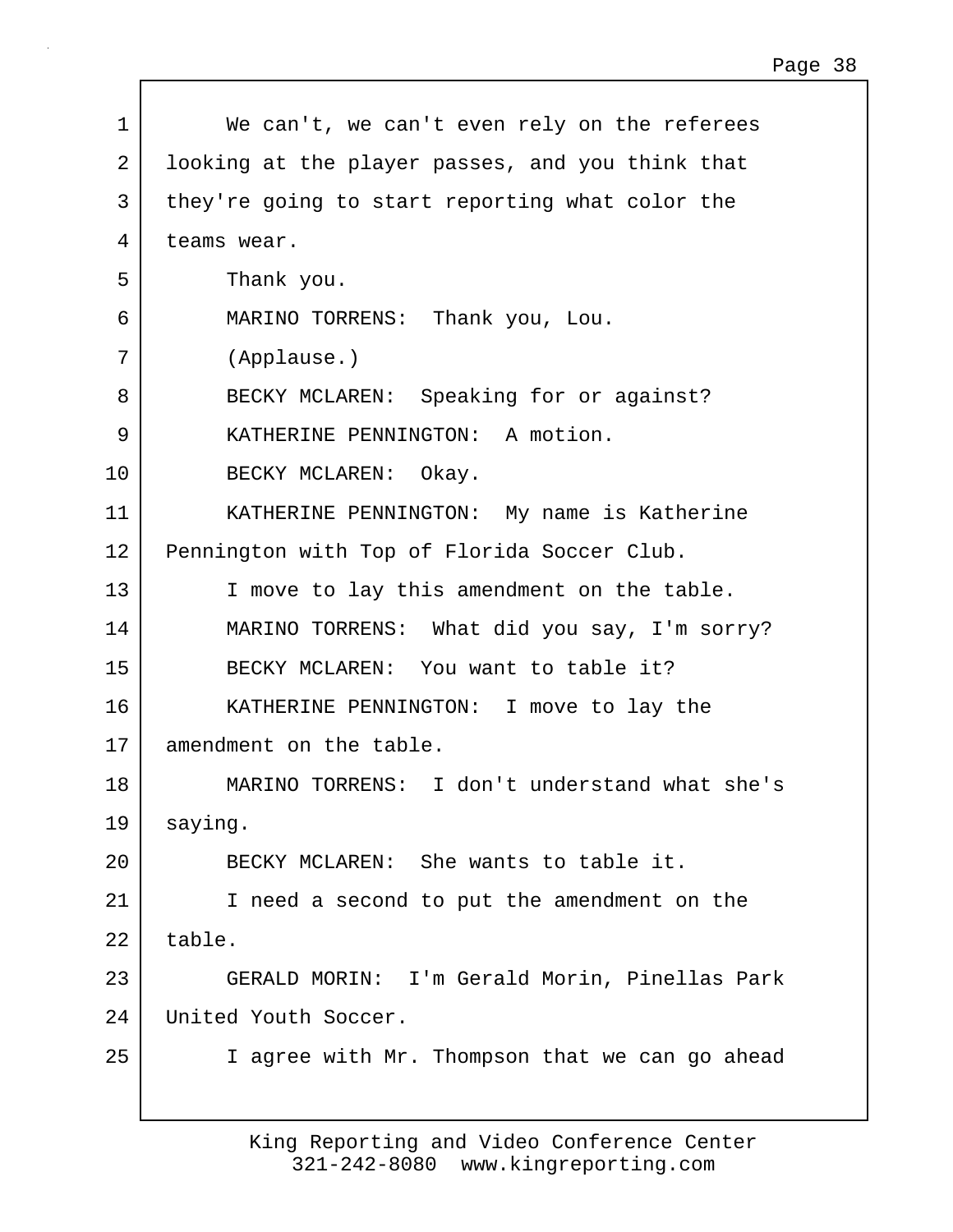```
1 and I'll second it.
2 BECKY MCLAREN: You'll second the motion to
3 table?
4 GERALD MORIN: I really would like to see it
5 | out completely, but we'll second it.
6 BECKY MCLAREN: You're going to second the
7 motion to table.
8 It's been moved and seconded to table this
9 proposal, is there any discussion about tabling the
10 motion?
11 MARINO TORRENS: You got somebody coming up to
12 the microphone.
13 JOE GOLDIAN: Joe Goldian, Brevard Youth
14 Soccer President. If we tabled against tabling it,
15 because if we table it, then it's going to come
16 back up. If we just deny the tabling and then deny
17 the -18 BECKY MCLAREN: The change.
19 JOE GOLDIAN: -- change, then we resolve it
20 and we move on.
21 (Applause.)
22 GERALD MORIN: In this case, I'm going to
23 | withdraw my second.
24 BECKY MCLAREN: Okay. Seeing no further
25 discussion on the motion, all those in favor to
```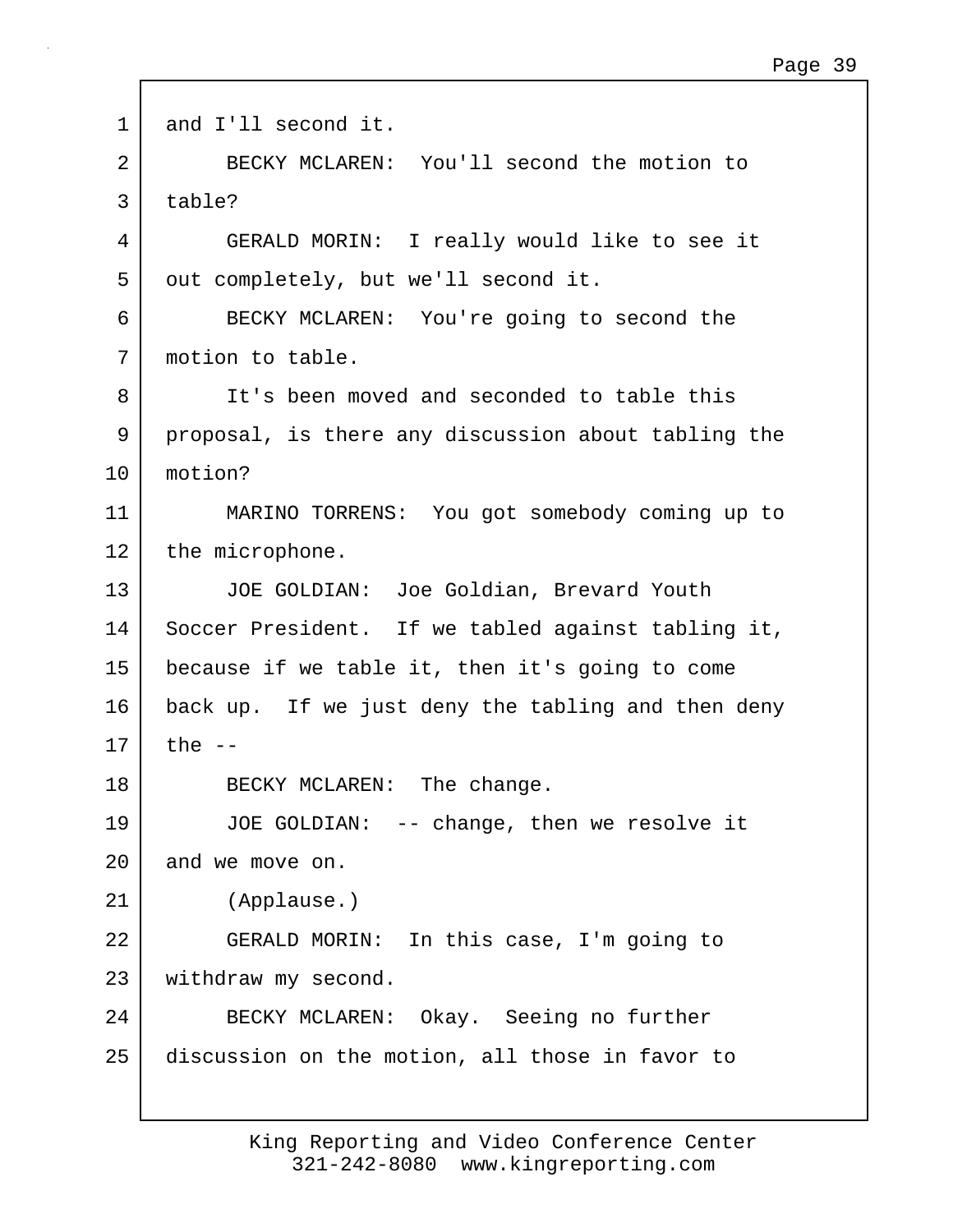1 approve as presented on the screen, say aye. 2 (No response.) 3 BECKY MCLAREN: Opposed, say nay. 4 MULTIPLE SPEAKERS: Nay. 5 BECKY MCLAREN: Abstentions? 6 (No response.) 7 | BECKY MCLAREN: Motion fails. 8 I move that we accept the proposed change to 9 207.9 as presented on the screen. 10 TERRI TOWERS: Second. 11 BECKY MCLAREN: It's been seconded by Terri 12 Towers, District Commissioner from B3. 13 | Alice, would you like to speak to the 14 reasoning? 15 ALICE SMITH: It's all there. 16 BECKY MCLAREN: Okay. Everything is there. 17 Is there any discussion? 18 (No response.) 19 BECKY MCLAREN: Seeing no discussion, all 20 | those in favor signify by saying aye. 21 | MULTIPLE SPEAKERS: Aye. 22 BECKY MCLAREN: Opposed? 23 (No response.) 24 BECKY MCLAREN: You say nay if you're opposed. 25 (No response.)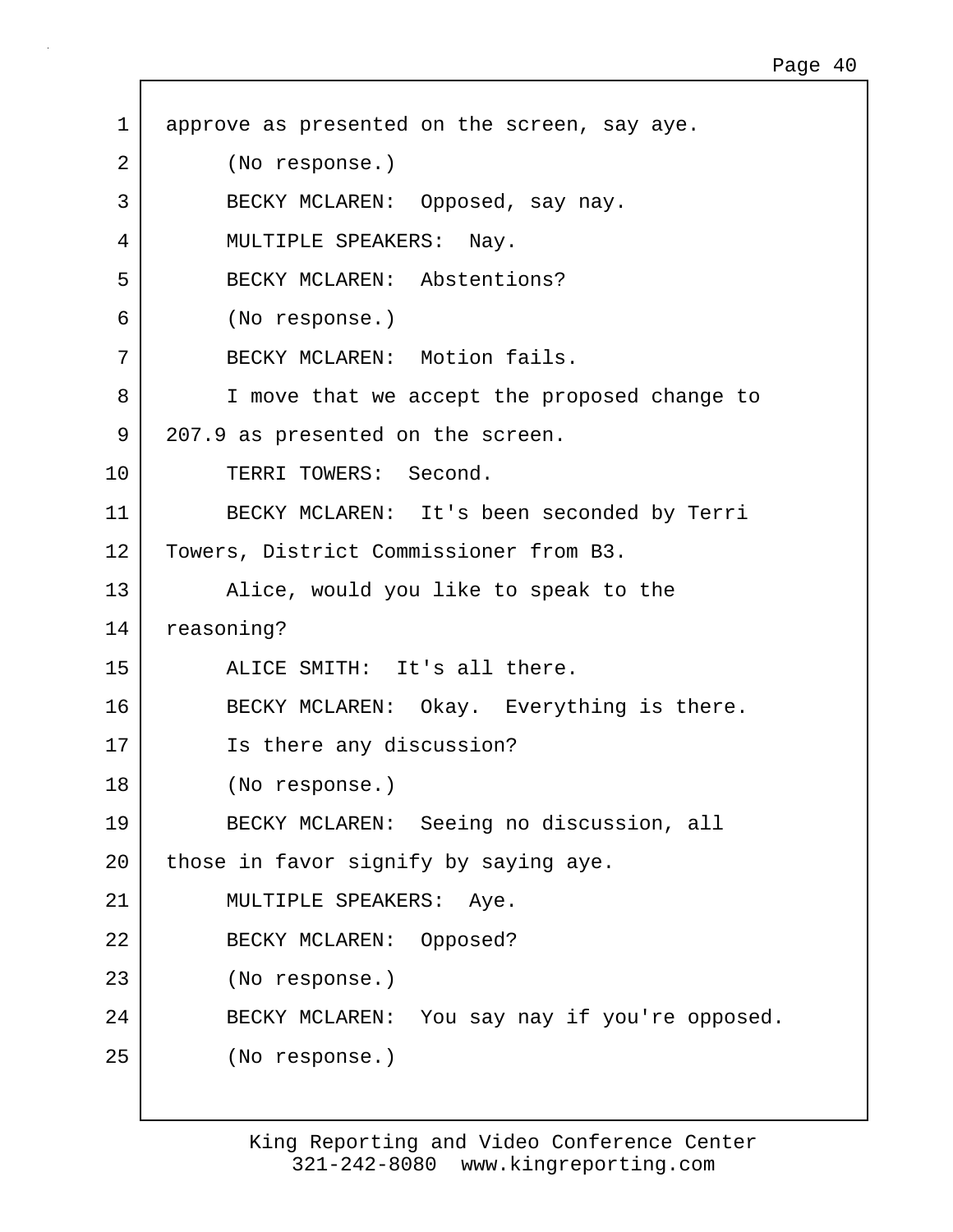| $\mathbf 1$ | BECKY MCLAREN: Abstentions?                        |
|-------------|----------------------------------------------------|
|             |                                                    |
| 2           | (No response.)                                     |
| 3           | BECKY MCLAREN: Motion carries.                     |
| 4           | The next one has been withdrawn.                   |
| 5           | 501.14 was proposed by Mr. Kurzner.                |
| 6           | Mr. Kurzner, would you like to make a motion?      |
| 7           | JEFF KURZNER: Jeff Kurzner, Review and             |
| 8           | Discipline Committee Chair.                        |
| 9           | The reasoning that's listed in --                  |
| 10          | BECKY MCLAREN: Propose, make a motion to           |
| 11          | accept it and then we'll second it and then we can |
| 12          | discuss, please.                                   |
| 13          | JEFF KURZNER: Make a motion to accept.             |
| 14          | UNIDENTIFIED MALE SPEAKER: Second.                 |
| 15          | BECKY MCLAREN: And I'll second that motion to      |
| 16          | accept the proposed new rule.                      |
| 17          | Now discussion.                                    |
| 18          | JEFF KURZNER:<br>The Review and Discipline         |
| 19          | Committee has seen a truly unusual number of poor  |
| 20          | parent behavior cases this year. It does go in     |
| 21          | cycles, but this year has been unusually bad. So   |
| 22          | the real problem that we have is that there's,     |
| 23          | there just isn't any way to deal with parents that |
| 24          | are poorly behaved.                                |
| 25          | I understand in talking with a lot of you          |

 $\Gamma$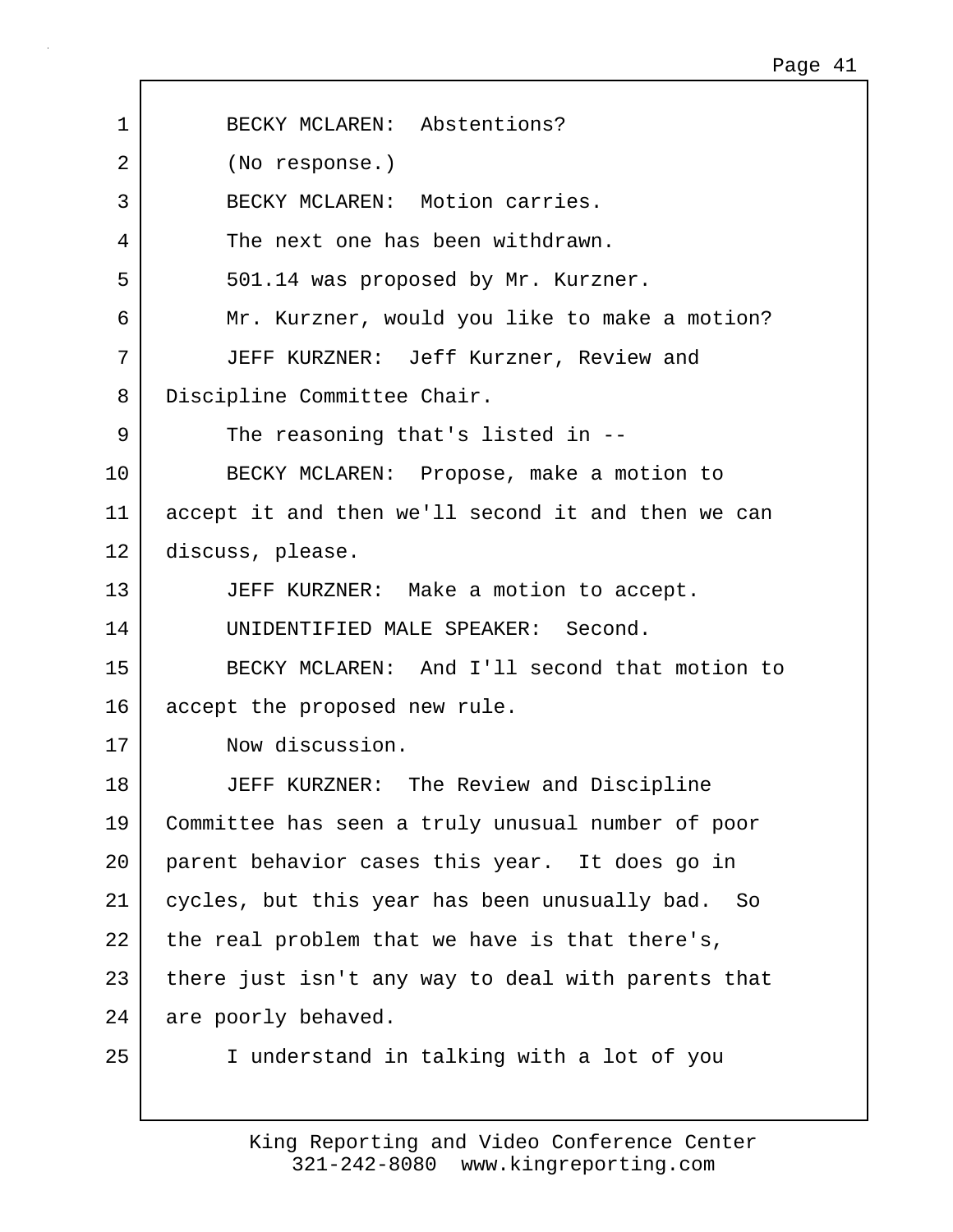1 about this proposed rule change, that some of the 2 concern is dealing with players and taking players 3 out of the game. And their concern is that, well, 4 you shouldn't punish a player for the actions of a 5 parent. And in really dealing with that, it's 6 typically those parents that cause these problems 7 | that create the unruly players that eventually 8 | leave the sport. 9 And so what our thinking is here is that by 10 removing the parent early and making the player 11 serve, excuse me, a partial consequence, that there 12 may be a way to save this player's ability to 13 participate in a sport down the road. So really 14 it's our first attempt at trying to find a way to 15 deal with parents where there really hasn't been in  $16$  the past. 17 Thank you. 18 BECKY MCLAREN: Any further discussion 19 regarding the -- 20 MARINO TORRENS: Marino Torrens, against the 21 rule. 22 Most of you know that I've been trying for the 23 | last couple years to find a way to get unruly 24 parents off the sidelines. I tried by getting the 25 | coach suspended. I tried by putting fines against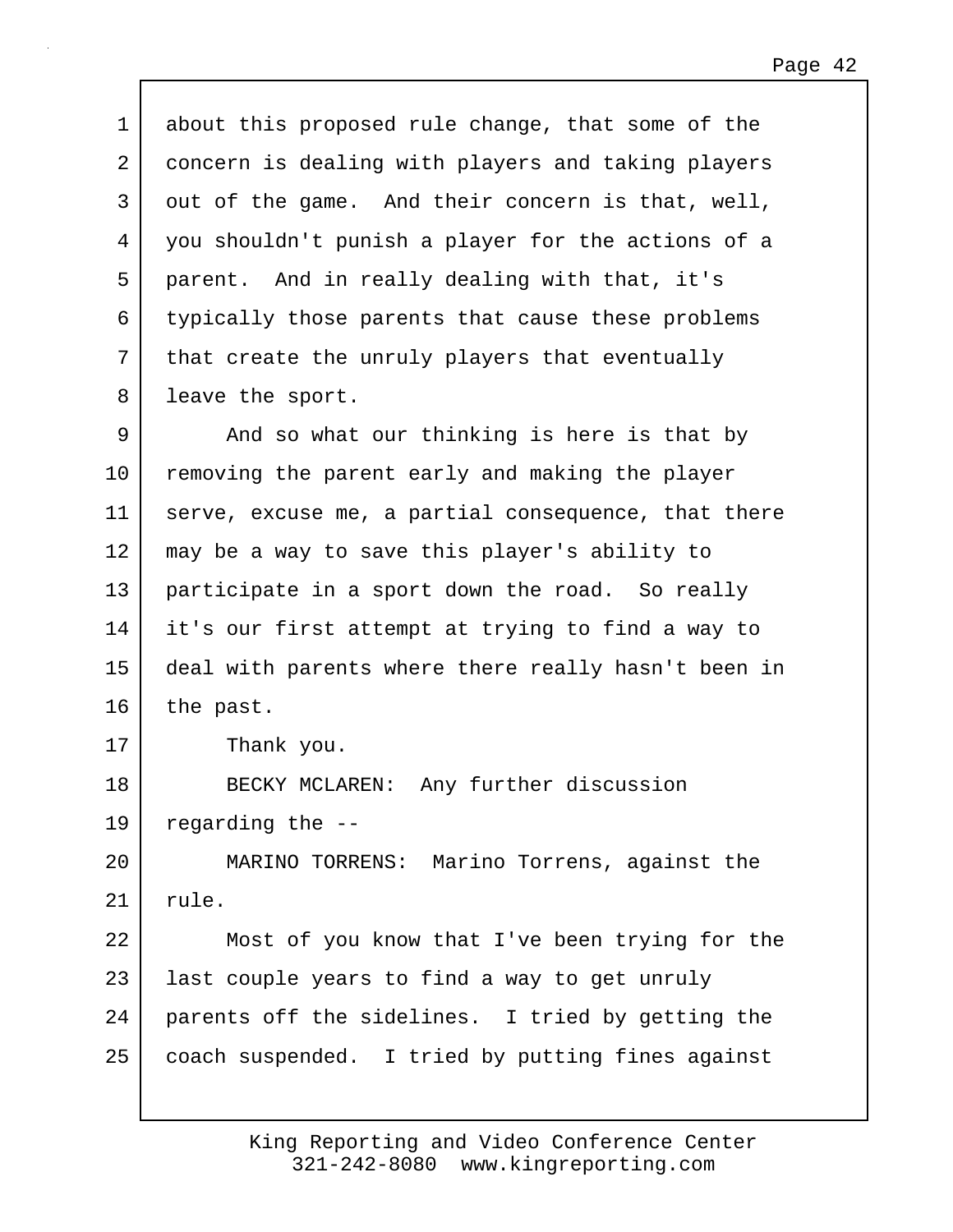1 the club. And we do have the rules in our books 2 that says the coaches are responsible for the 3 parents. I don't think we need another rule to 4 also suspend the player. 5 How do we explain it to a ten-year-old, 6 nine-year-old, that because your parent misbehave, 7 you can't play for the next month or whatever the 8 games or the time would be? 9 We already have a rule in our books that says 10 that every coach is responsible for their 11 spectators, the parents, grandparents, whatever 12 they are there for their team. So if we enforce 13 that rule, we don't need this rule right here. 14 BECKY MCLAREN: Any further discussion? 15 BARRY WITLIN: In favor of. Barry Witlin, 16 South Florida United. 17 We also have protests and appeals, which we 18 get after review and discipline a lot. And we see 19 in protest and appeals, and especially in South 20 Florida United, that we have these issues with 21 parents. 22 | And whatever you have tried, and I know you  $23$  have done a great job trying, we have to do better 24 and we have to try something different, and maybe  $25$  this will have the deterrent effect that every,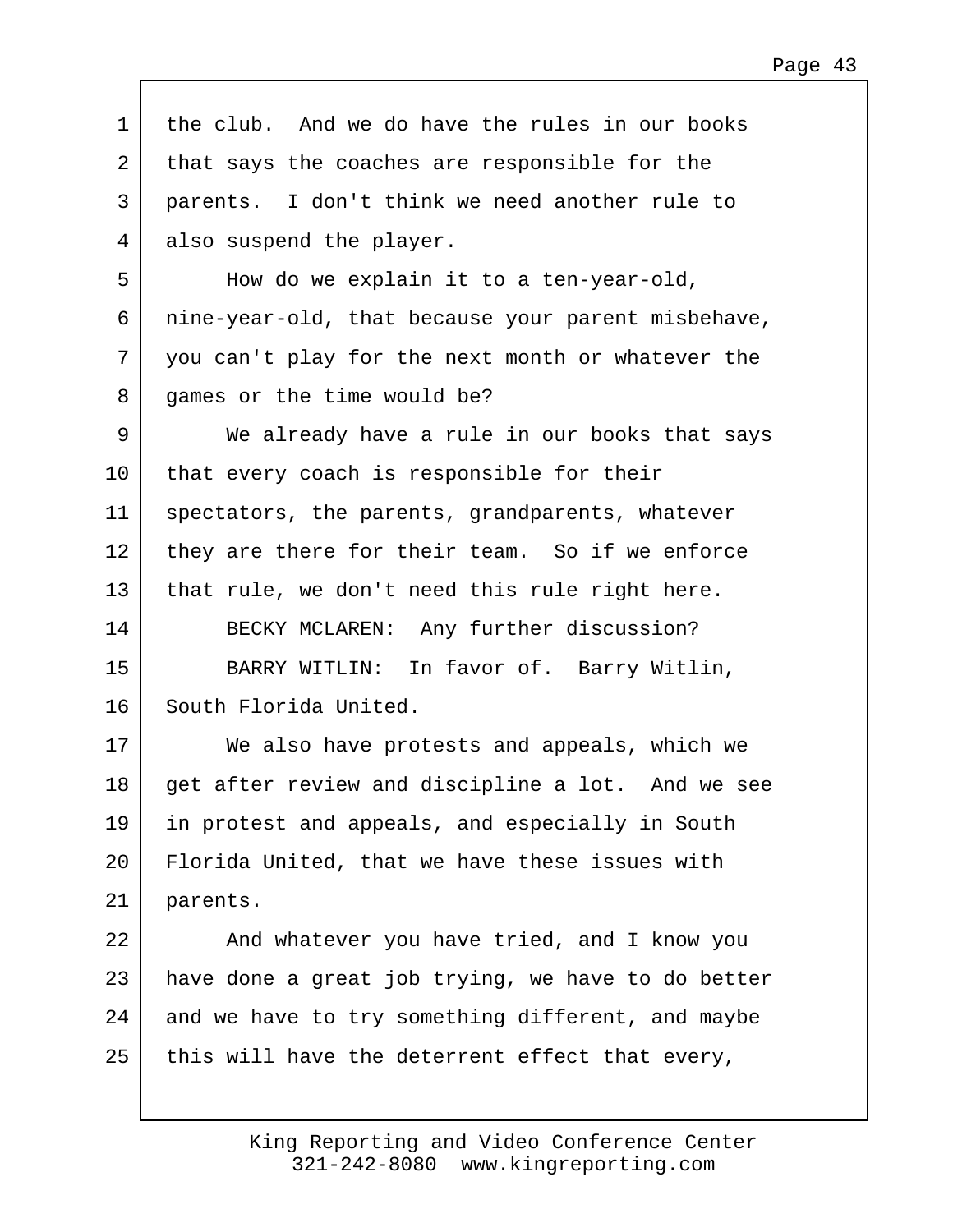1 we're all trying to accomplish. We're all trying 2 to accomplish the same thing.

3 MARINO TORRENS: Right.

4 BARRY WITLIN: But I think this would have a 5 deterrent effect. And I think that discussion 6 between a parent and a nine- or ten-year-old or 7 eleven-year-old child is an important one to have 8 so they understand there's consequences for how 9 they act. And not just the parent leaves for the 10 game, but the child has to understand at some point 11 in time that we're here to play within the rules 12 and within the decorum.

13 We're not talking about a parent doing 14 something like doing a slide tack, we're talking 15 about a parent doing something that deserves to 16 have them kicked out, which is usually referee 17 abuse or worse. And the referee is going to make 18 | these decisions, and the suspension will come 19 afterwards.

20 | And that's why we have to have something to 21 try to see how it works because we can't allow 22 what's happening to happen.

23 BECKY MCLAREN: Speaking for or against? 24 ANN FULLER: Against.

25 BECKY MCLAREN: Okay.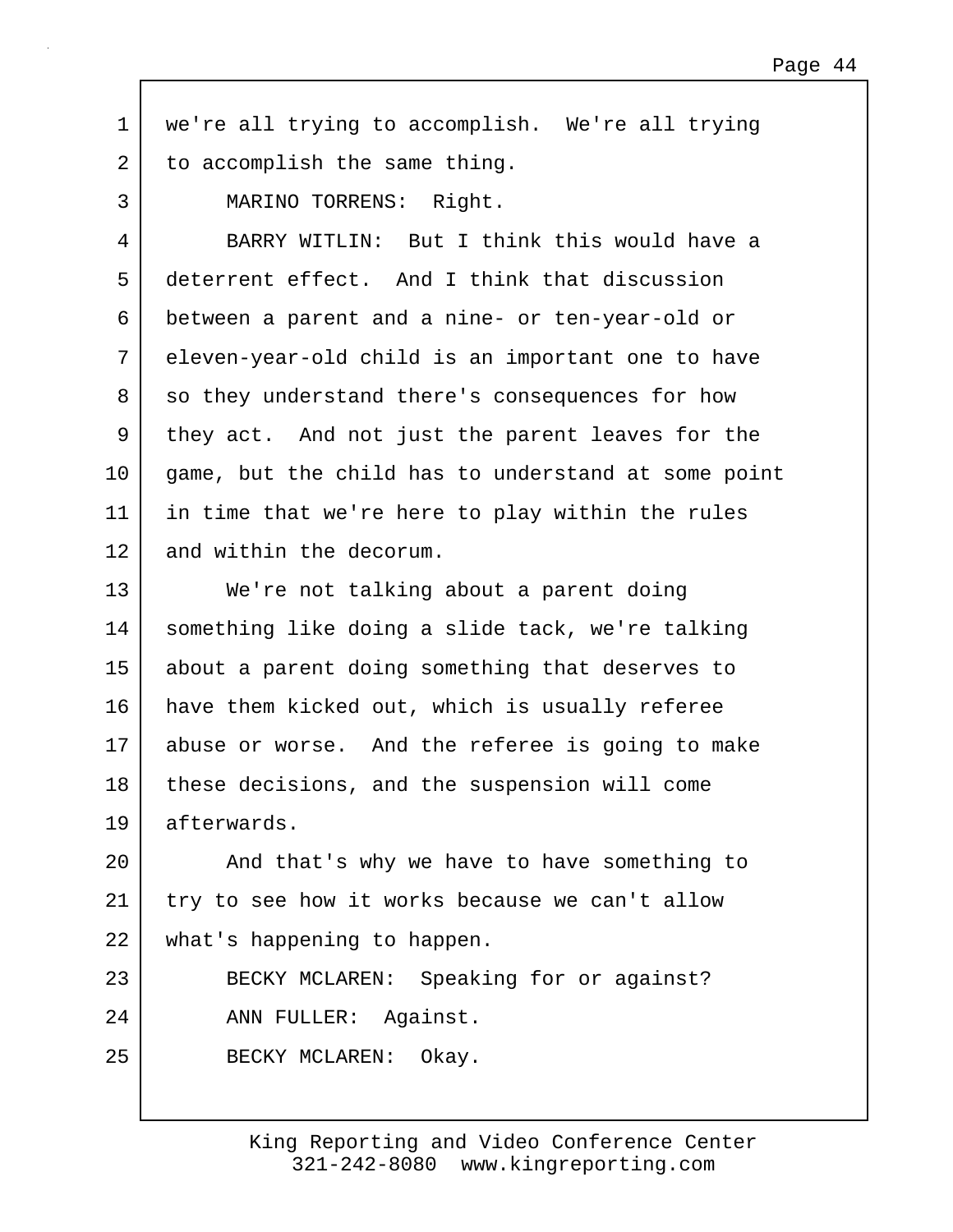1 | ANN FULLER: Ann Fuller with Space Coast 2 United.

| 3  | I think this rule ignores the inherent power        |
|----|-----------------------------------------------------|
| 4  | differential in the parent-child relationship, and  |
| 5  | the parent is the authority figure not the child.   |
| 6  | A child cannot be responsible for an adult's        |
| 7  | behavior. I think it ignores the child first. We    |
| 8  | need to keep the players first in our thoughts, and |
| 9  | I don't like the way this rule ignores that.        |
| 10 | If the FYSA wants to get tougher on clubs, if       |
| 11 | it wants to get tougher on coaches, that's fine. I  |
| 12 | just think this punishes the children               |
| 13 | unnecessarily.                                      |
| 14 | (Applause.)                                         |
| 15 | BECKY MCLAREN:<br>Speaking for or against?          |
| 16 | I'm speaking for.<br>STANLEY SMITH:                 |
| 17 | BECKY MCLAREN: Please state your name and           |
| 18 | club.                                               |
| 19 | STANLEY SMITH: Stanley Smith, Florida Elite         |
| 20 | Soccer Academy.                                     |
| 21 | You know, she mentions punishing the child.         |
| 22 | Well, the parent is the head of the family.<br>Ιf   |
| 23 | that parent is acting badly, that's setting a bad   |
| 24 | example for their kid. Now you keep that kid on     |
| 25 | the field, that's fine. But if there's nothing to   |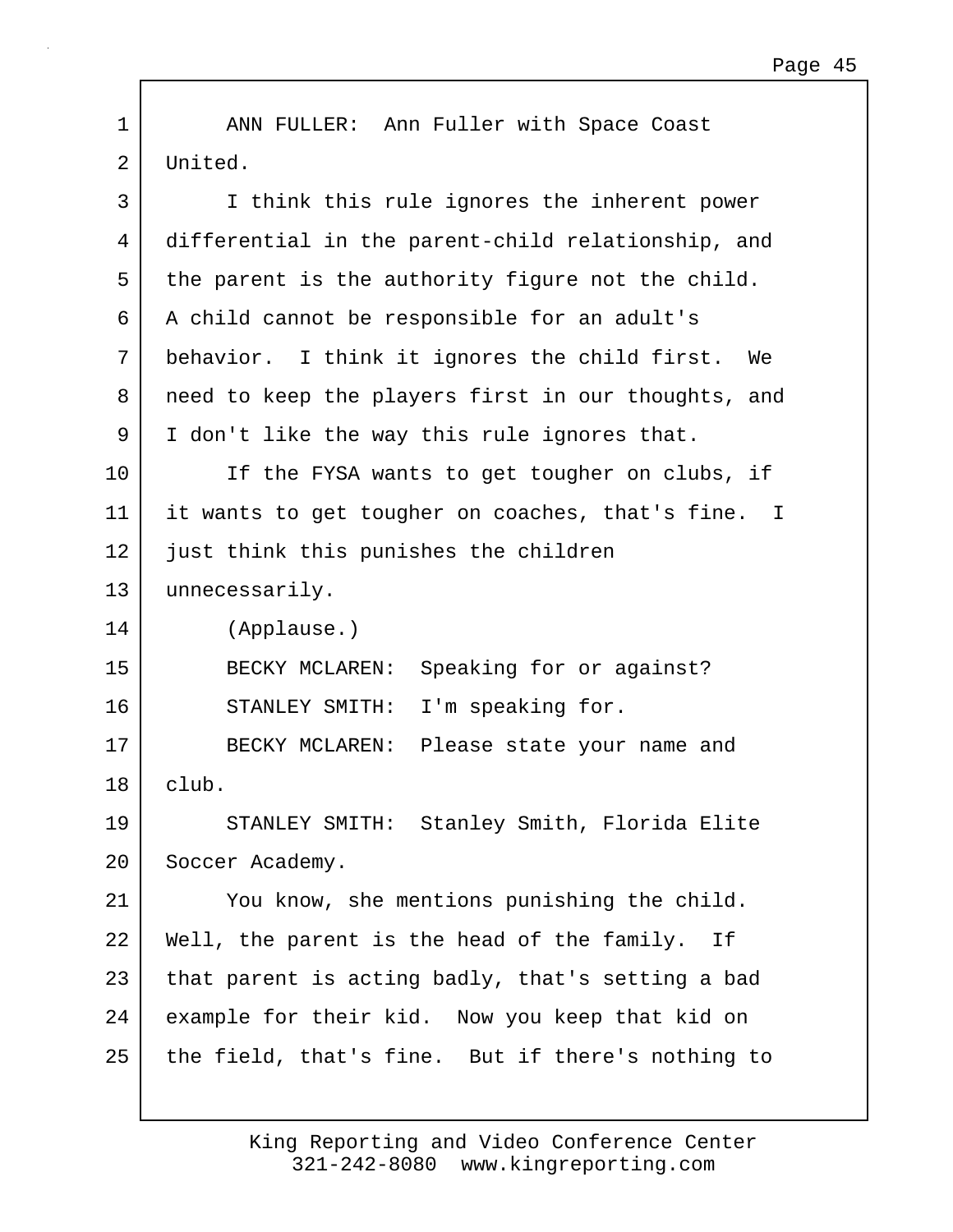| $\mathbf 1$ | stop that parent from acting up, eventually that      |
|-------------|-------------------------------------------------------|
| 2           | parent is going to accept the fact that their kid     |
| 3           | can act up and expect you to approve it.              |
| 4           | So there has to be a line drawn somewhere.            |
| 5           | And I think we draw the line at removing the          |
| 6           | parent, have that parent explain to the child why     |
| 7           | they acted badly and what the result of it can be.    |
| 8           | (Applause.)                                           |
| 9           | MARINO TORRENS: Thank you.                            |
| 10          | BECKY MCLAREN: Speaking for or against?               |
| 11          | MARIO MARTINEZ: In favor.                             |
| 12          | BECKY MCLAREN: I'm sorry?                             |
| 13          | MARIO MARTINEZ: In favor.                             |
| 14          | MARINO TORRENS: Then you can't.                       |
| 15          | BECKY MCLAREN:<br>Then you can't.                     |
| 16          | MARIO MARTINEZ: Okay.                                 |
| 17          | BECKY MCLAREN: He just spoke in favor.                |
| 18          | Someone else would have to speak against.             |
| 19          | I'm sorry, Mario.                                     |
| 20          | MARK CARR: Mark Carr, Gulf Coast Texans.              |
| 21          | Like Marino said, we have several rules to            |
| 22          | address this. And, honestly, clubs are able to        |
| 23          | police their own players and their own parents.<br>It |
| 24          | is incumbent upon us as club officials to handle      |
| 25          | that, and we have methods to do that.                 |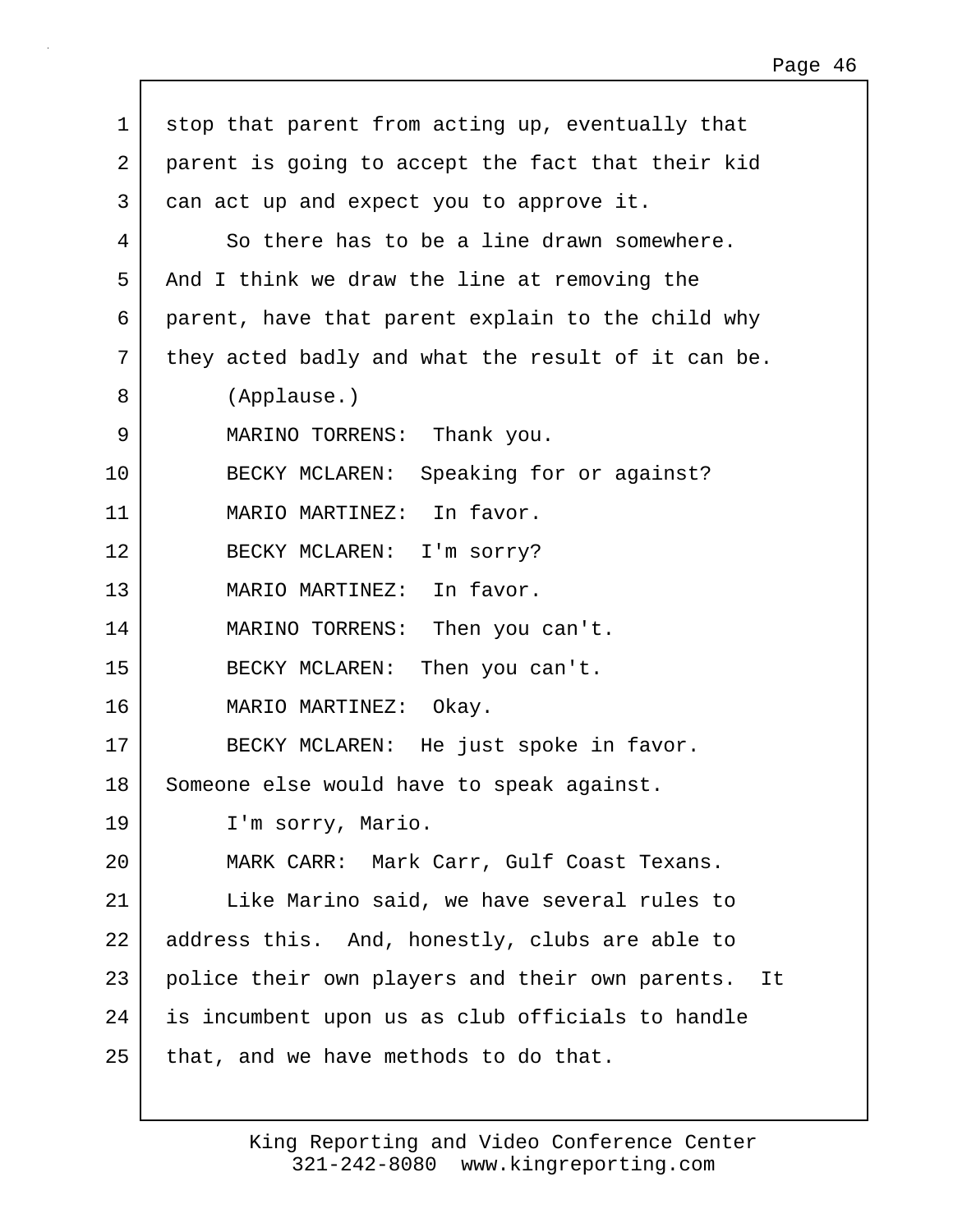| $\mathbf 1$ | If we had this here, how are you going to           |
|-------------|-----------------------------------------------------|
| 2           | actually track, this rule right here doesn't even   |
| 3           | have any method of tracking this. We have the       |
| 4           | issue with the parents getting kicked out now, we   |
| 5           | don't keep track of who those are. So we're going   |
| 6           | to ask this to fall on who, the club, the team?     |
| 7           | We are able, we're all adults, we're able to        |
| 8           | police our own people. We do not need an            |
| 9           | additional rule to handle what clubs should be able |
| 10          | to do at this point already.                        |
| 11          | (Applause.)                                         |
| 12          | BECKY MCLAREN: Mario.                               |
| 13          | MARIO MARTINEZ: Mario Martinez, C1 District         |
| 14          | Commissioner.                                       |
| 15          | I believe that it has to be a rule in place to      |
| 16          | work against the problems that we're facing. Now    |
| 17          | it's going to be very difficult to impose the       |
| 18          | sanctions, because honestly we're going to put that |
| 19          | sanction into our, maybe a fourteen-year-old or     |
| 20          | (unintelligible) that maybe doesn't have the power  |
| 21          | or doesn't have the common sense to work or they    |
| 22          | really need to do it.                               |
| 23          | So my final thinking is we need to figure out       |
| 24          | a better rule change so we can enforce the rule.    |
| 25          | Thank you.                                          |
|             |                                                     |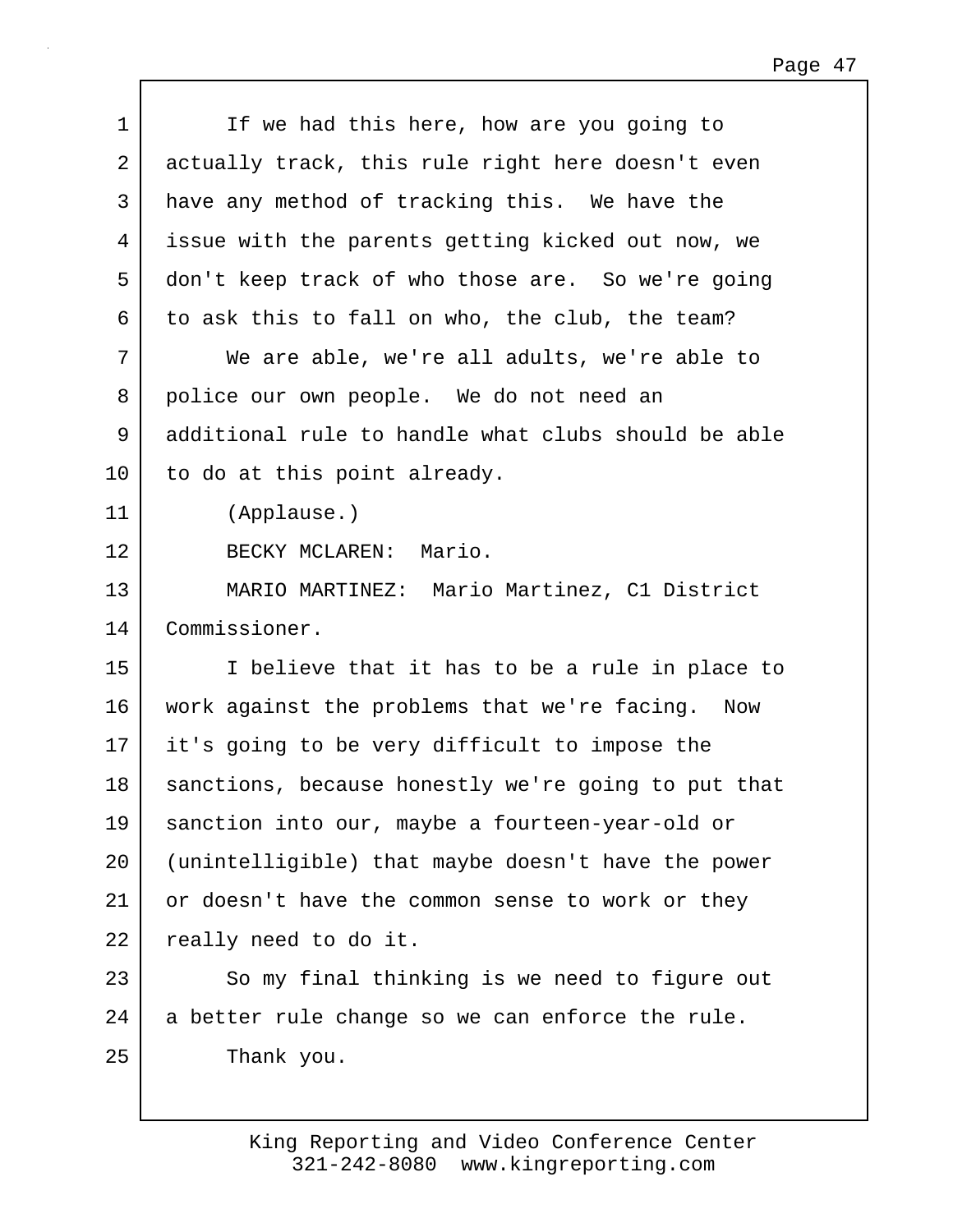| 1  | BECKY MCLAREN: Okay.                                |
|----|-----------------------------------------------------|
| 2  | MARINO TORRENS: I though he was speaking for        |
| 3  | and he spoke against.                               |
| 4  | UNIDENTIFIED MALE SPEAKER: Is he for or             |
| 5  | against?                                            |
| 6  | MARINO TORRENS: Okay. Mario, I'm sorry, were        |
| 7  | you for or against?                                 |
| 8  | MARIO MARTINEZ: I was in favor of                   |
| 9  | (unintelligible) the rule.                          |
| 10 | UNIDENTIFIED FEMALE SPEAKER: He wants to have       |
| 11 | a rule.                                             |
| 12 | MARINO TORRENS: Oh, okay. It sounded like he        |
| 13 | was against it.                                     |
| 14 | PAT KENNEDY: Pat Kennedy, Palm Beach Soccer         |
| 15 | League.                                             |
| 16 | BECKY MCLAREN: Speaking for or against the          |
| 17 | rule, sir?                                          |
| 18 | PAT KENNEDY: Against.                               |
| 19 | BECKY MCLAREN: Okay.                                |
| 20 | PAT KENNEDY: I think that there is, obviously       |
| 21 | everybody wants to try to do what they can to take  |
| 22 | care of parent behavior on the sidelines, and I     |
| 23 | agree with Mr. Kurzner that it's almost epidemic at |
| 24 | some points during our season as well.              |
| 25 | I agree with many of the points that were           |
|    |                                                     |

Г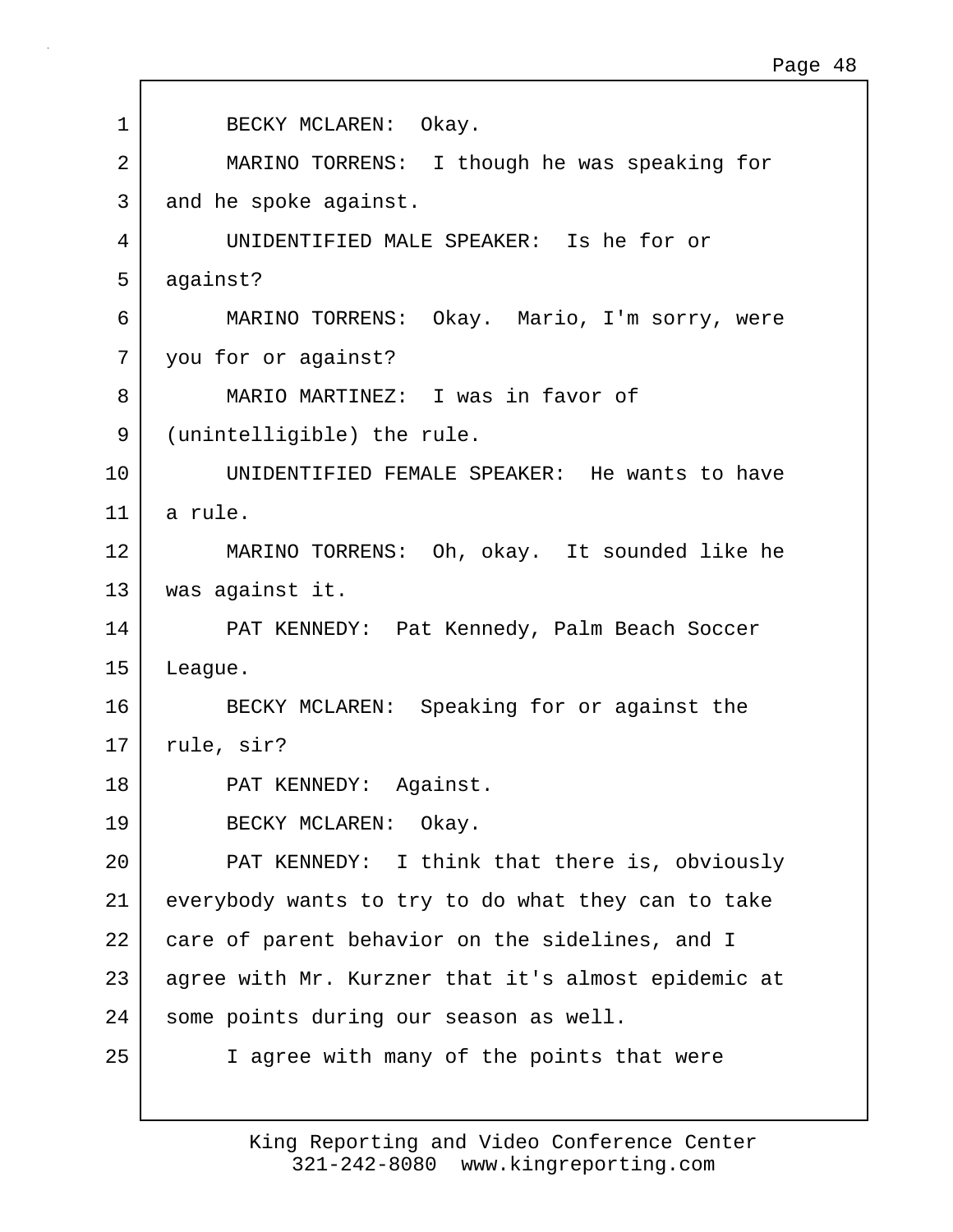| $\mathbf 1$ | raised about punishing the child, but also the way  |
|-------------|-----------------------------------------------------|
| 2           | the rule is written, enforcement. If you have, you  |
| 3           | know, two-parent households, one-parent, divorces,  |
| 4           | grandparents, uncles, I mean, where do you draw the |
| 5           | line and who is the responsible party? Is it only   |
| 6           | the parent who registered the child? Is it his      |
| 7           | Uncle Bob who watches him on every other weekend?   |
| 8           | I don't even understand how you can enforce it      |
| 9           | to be honest with you.                              |
| 10          | MARINO TORRENS: Okay. Next.                         |
| 11          | TOMMY THOMPSON: Tommy Thompson, Past                |
| 12          | President.                                          |
| 13          | I just got a question for you.                      |
| 14          | BECKY MCLAREN: Call it point of order.              |
| 15          | TOMMY THOMPSON: Point of order, it's just a         |
| 16          | question on the rule.                               |
| 17          | BECKY MCLAREN: Okay.                                |
| 18          | TOMMY THOMPSON: If a parent is suspended            |
| 19          | during the game, during the games, sent off by the  |
| 20          | referee or the coach or whatever, does the player   |
| 21          | then have to be removed from the field at the same  |
| 22          | time?                                               |
| 23          | JEFF KURZNER: Yes, yes.                             |
| 24          | BECKY MCLAREN: The proposer of the rule is          |
| 25          | shaking his head, yes.                              |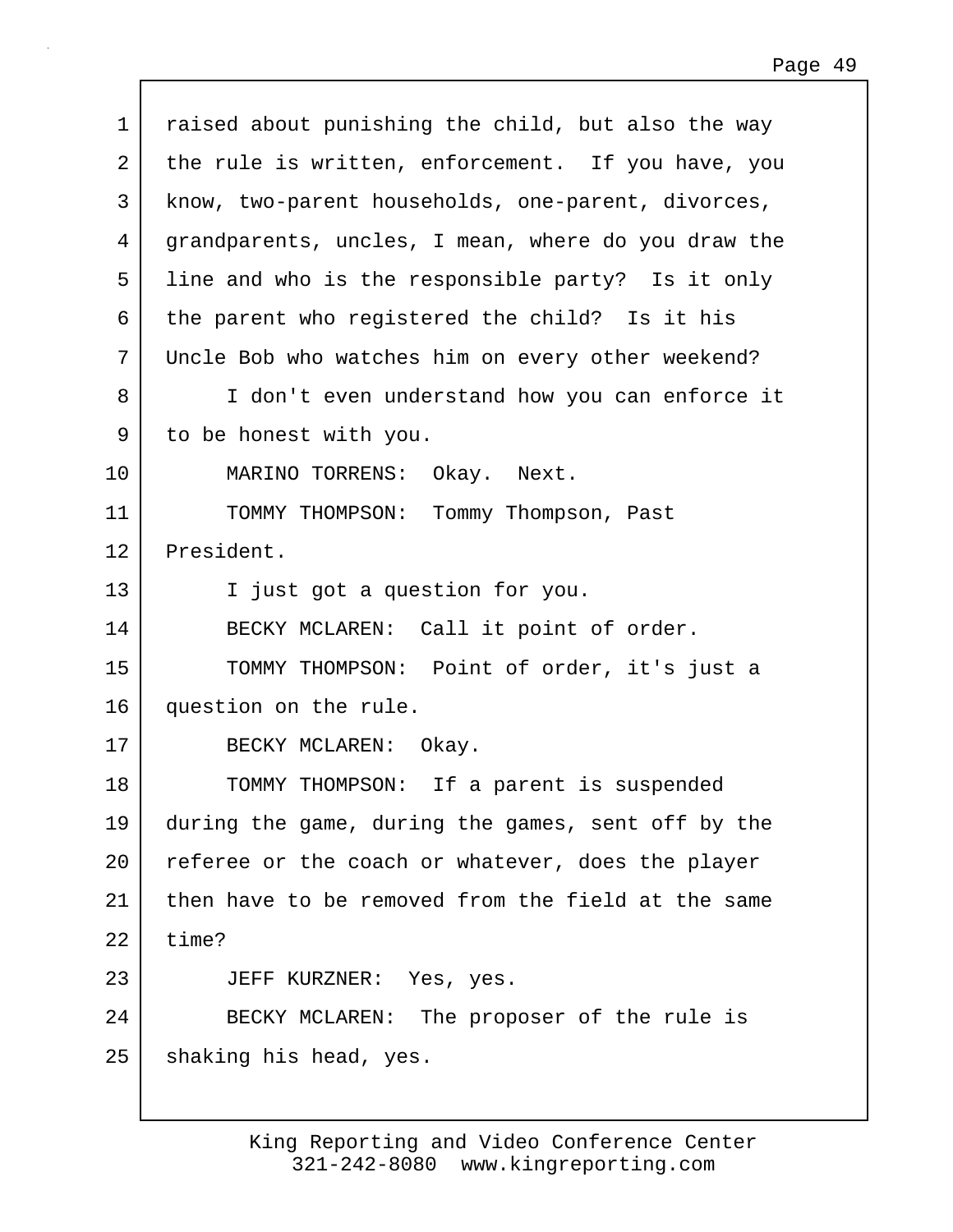1 JEFF KURZNER: Jeff Kurzner. 2 The player would have to serve the same 3 suspension. If the parent is ejected, then the 4 player is ejected as well. However, since it 5 occurs off the field of play, they would not play 6 short. 7 MARCOS FERNANDEZ: Was the one, the last 8 person that spoke for or against? 9 BECKY MCLAREN: Against. 10 MARCOS FERNANDEZ: Okay. Marcos Fernandez, 11 for. 12 | FYSA has made an attempt to hold the clubs 13 responsible, hold the coaches responsible. And, 14 yes, there are rules that hold the coaches 15 accountable. But the problem is that there are a 16 | lot of incidences that happen beyond the coach's 17 control on the opposite side of the field where 18 their coaches have no clue what's going on. 19 When we have crazy coaches or crazy parents on 20 | the sideline running up and down the field and 21 telling the coaches what to do, what the players 22 are to do in contrary to what the coaches say, at 23 | least in our club we try to tell them, hey, pull 24 the player off. And then the parents are going to 25 | react to say, well, they can't coach their kid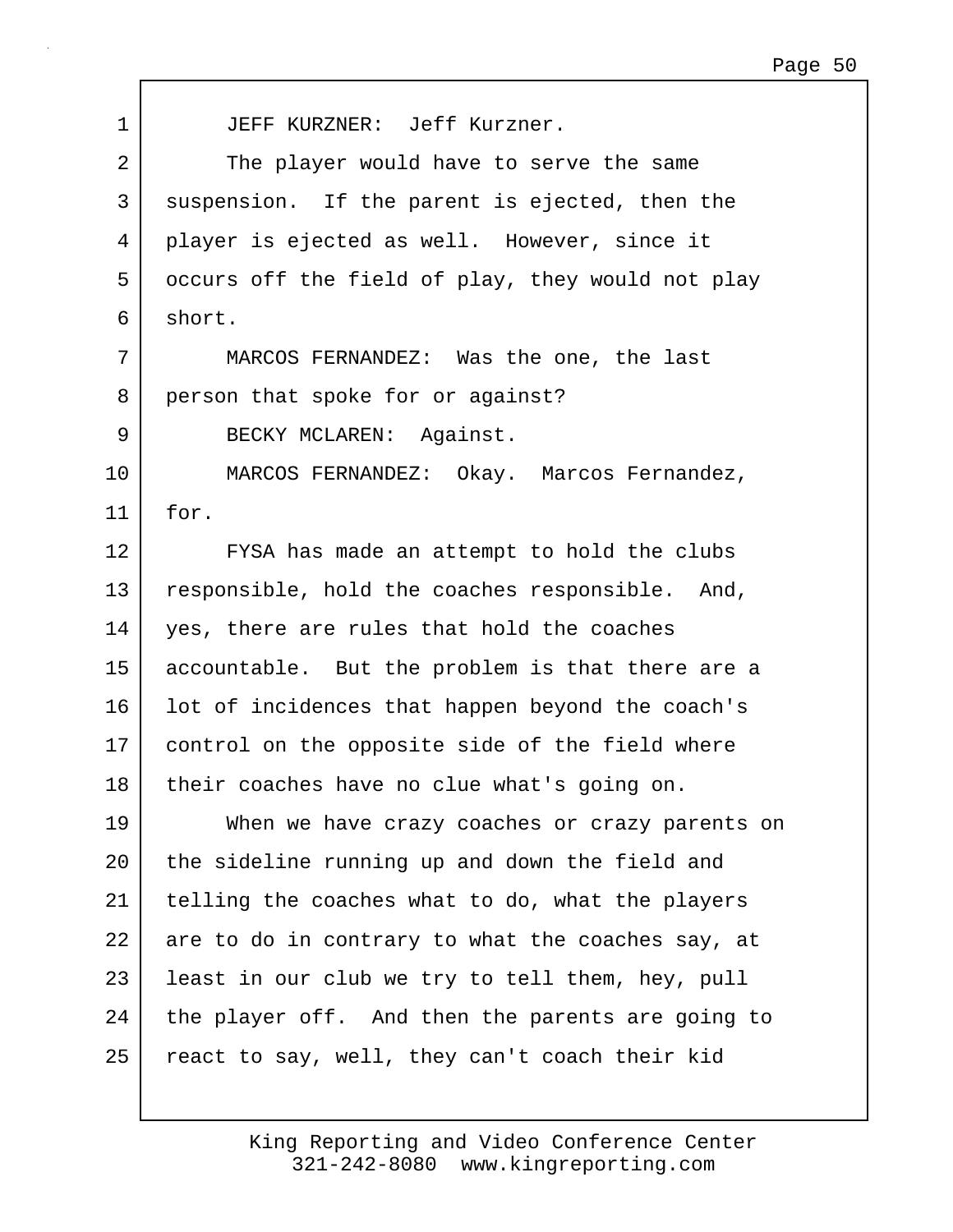1 anymore or tell them, scream at them like madmen 2 down the sideline. And that seems to be a 3 practical solution that works. 4 Although this may be a little bit severe, it's 5 the only thing that I can think of that is going to 6 make an impact for those parents, so I'm in favor  $7 \mid$  of it. 8 | LOU CONFESSORE: Against. 9 BECKY MCLAREN: State your name, please. 10 | LOU CONFESSORE: Lou Confessore, Coral Estate 11 Soccer Club. 12 I've had a little experience with this over 13 the years. It's something that the club needs to 14 be responsible for. And the club has all of the 15 power in this because they, the club director and 16 the coaches can see this kind of behavior building 17 as it goes. 18 And they, these parents, the kids have no 19 control over their parents, okay. They can't even 20 get to the game on time because their parents are 21 doing whatever the hell they're doing. 22 The thing is that, in my experience, it was 23 meeting with the parents, the whole team parents, 24 and saying very simply the end result of all of 25 this is that the coach is going to get suspended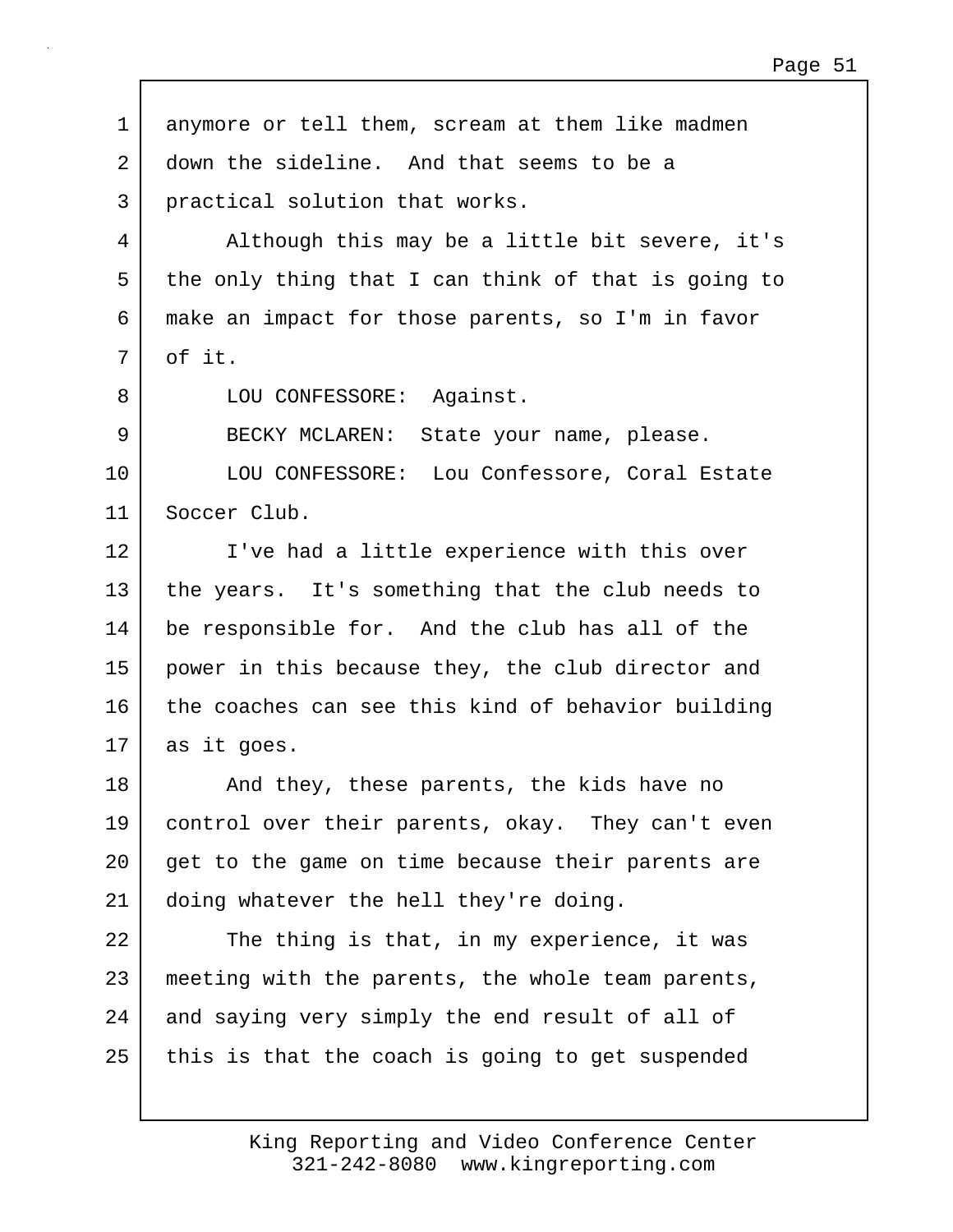1 for your behavior on the sideline, and he's not 2 going to be able to coach for whatever weeks, and 3 the club is going to take action against you 4 parents with the league maybe telling you you can't 5 come to the games.

6 But what I'm going to tell you as a club 7 director is I'm going to hit the switch and remove 8 you from the league and then I don't have to worry 9 about you going someplace else and embarrassing me 10 and embarrassing yourself. Because the club can 11 take action against that team because it's one of 12 their teams. So I tell them I'm going to drop you 13 out.

14 I'm going to pay the five-hundred-dollar fine 15 to South Florida United for dropping out in the 16 middle of the season, but that's it, you're out, 17 and my problem is solved. Not only is the kid not 18 playing now, but the parent's not playing, the 19 parents are not bothering me because they're not 20 coming to my club anymore. And then I don't take 21 | that team back. 22 Thank you. 23 MIKE WEBER: Obviously for. Mike Weber, South

24 Florida United.

25 I'm in the trenches on the battlefields.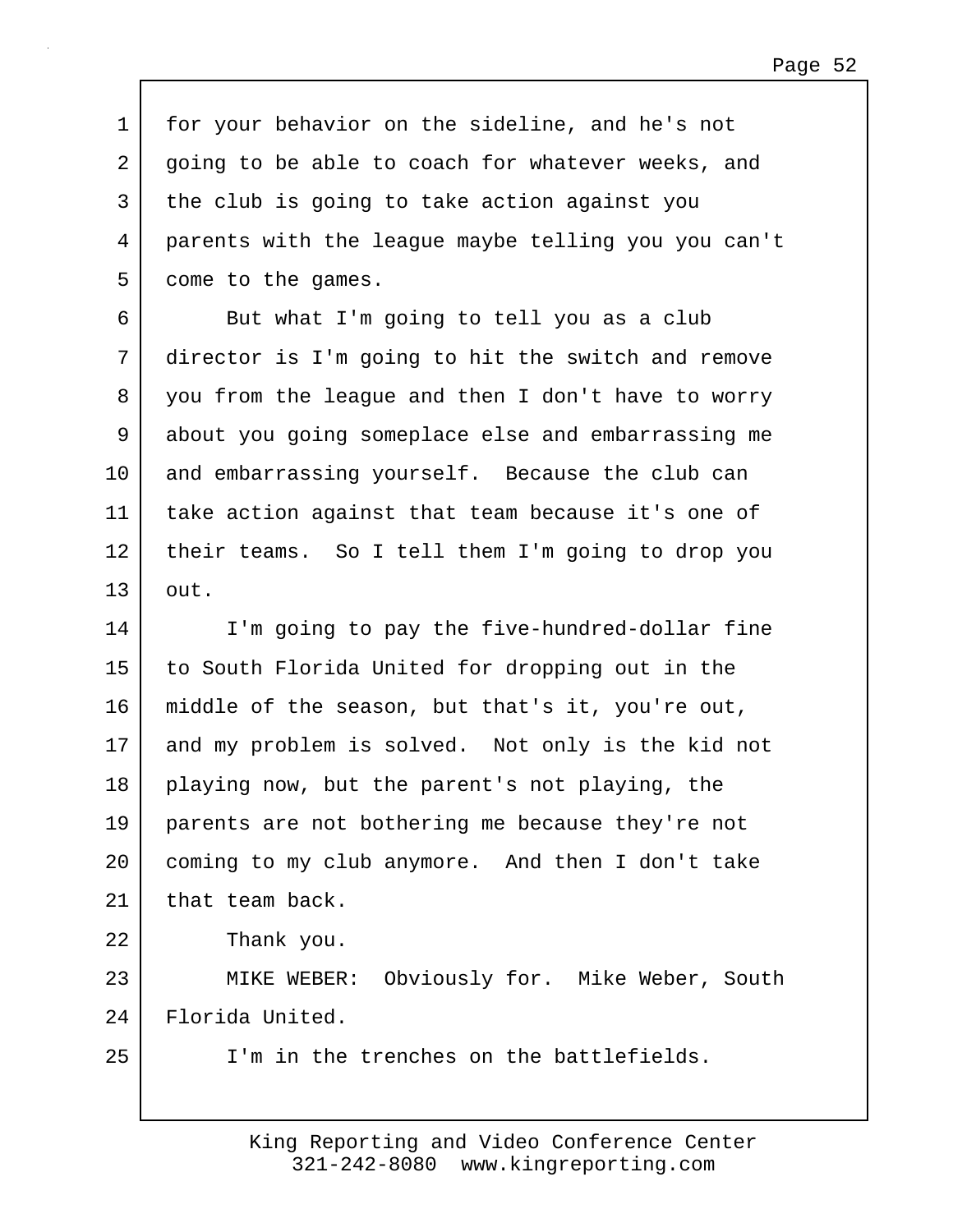1 During State Cup you guys were out there on the 2 trenches and the battlefields. Yes, there are 3 rules, coaches are responsible, but the coach is on 4 the opposite side of the field. So the big 5 argument I hear all the time is, well, it's unfair 6 to suspend the coach because of the parents.

7 When I'm talking to the coaches, like Lou and 8 everyone saying the clubs are responsible, yes,  $9$  they are, but if they're not going to do their 10 homework or their own housecleaning, we need to put 11 in rules like this to do it.

12 The main reason this is going to make an 13 effect, it's only going to make a small effect, but 14 we can't hold the coach responsible on the opposite 15 side of the field. Now at least the parents are 16 going to think that if I'm out of line, I'm out of 17 control, my son or my daughter is going to be 18 punished.

19 Because how many times have I heard from 20 coaches, all right, he's an adult, nothing I can 21 do. So next thing I know is I'm throwing the coach 22 out, too, because he's not taking care of his 23 parents.

24 So I am for this resolution to deal with the 25 parents, and unfortunately the child suffers.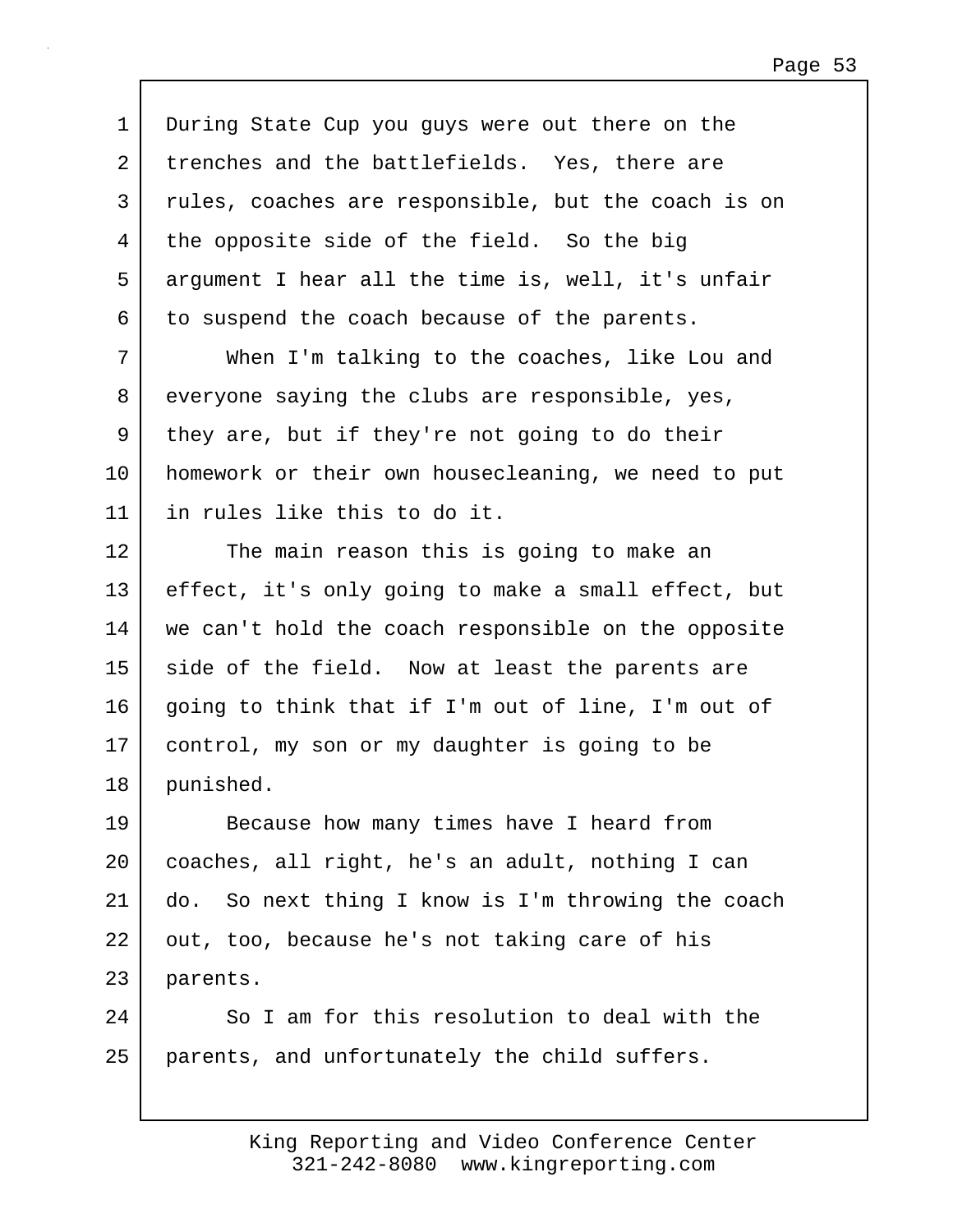1 MIKE SROKA: Mike Sroka, Greater Central 2 Florida Youth Soccer League. 3 I just have, asking for a clarification on 4 this. 5 BECKY MCLAREN: Sure. 6 MIKE SROKA: So generally when players and 7 coaches are suspended, it's for a set amount of 8 games. But when a parent violates the FYSA code of 9 ethics, the guidelines are for a period of time, 10 thirty days, sixty days. 11 So the reality of this is the player could 12 | miss two games or they could miss fourteen games, 13 you know, if a kid has to go to a tournament or a 14 | couple tournaments in a month, is that the case? 15 BECKY MCLAREN: Jack, can you answer? 16 JACK KURZNER: The way that it's written, they 17 would serve the same amount of time. 18 MIKE SROKA: Okay. So it could be, it could 19 be two games, it could be, you know, fourteen 20 games, you know. 21 JACK KURZNER: Whatever games are within the  $22$  two months. 23 MIKE SROKA: Okay. Thanks. 24 MARINO TORRENS: Are you for or against? 25 DAMIEN MURRAY: Actually for.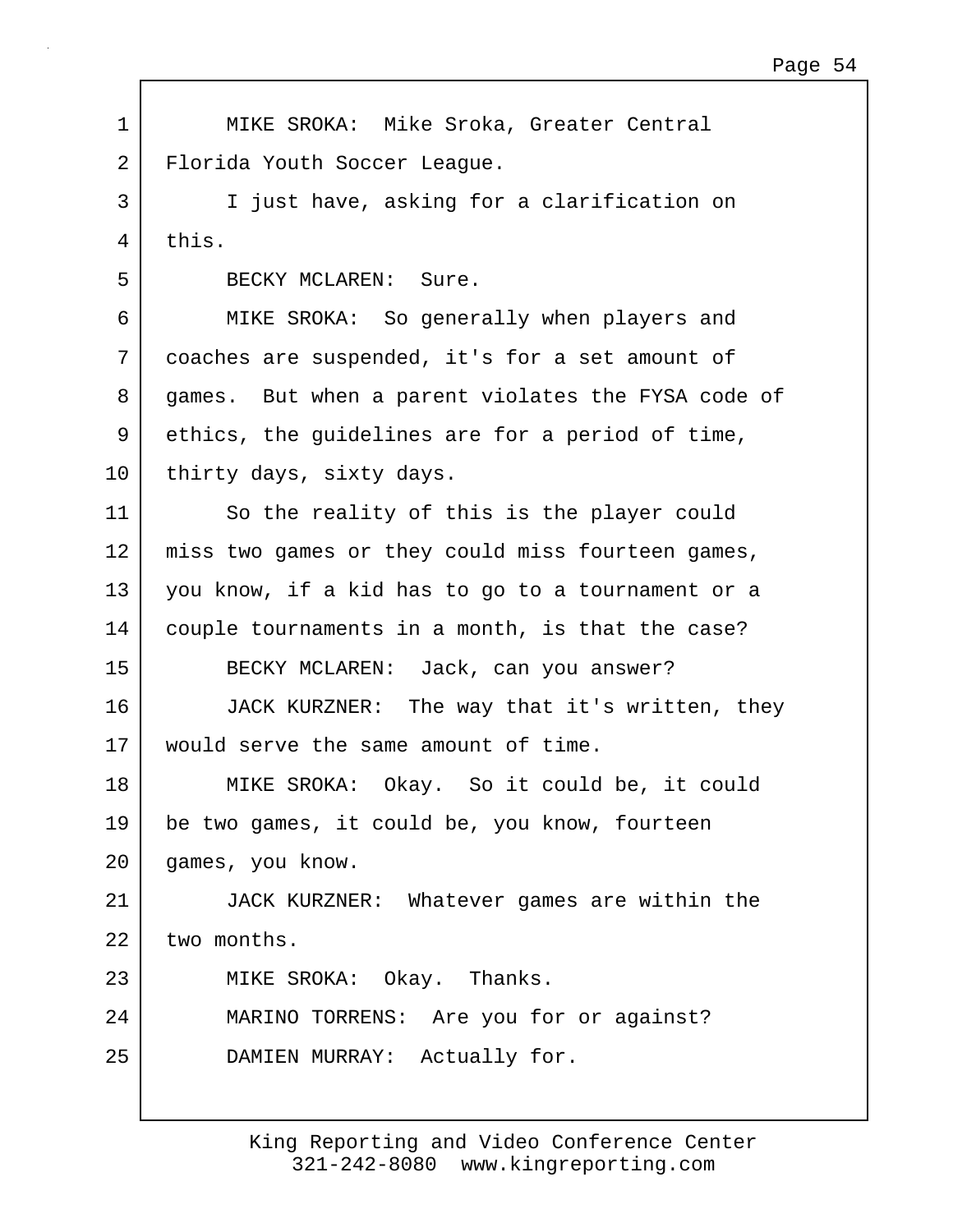| MARINO TORRENS: No.                                 |
|-----------------------------------------------------|
| BECKY MCLAREN: You need one --                      |
| MARINO TORRENS: Okay. Then Mike in the back.        |
| MIKE RAY: I'm Mike Ray.                             |
| I'm against this particular item. I think it        |
| is a violation of the athlete's rights under the    |
| U.S. Olympic Committee, so I think this needs to be |
| withdrawn and tabled or go away, whatever.          |
| (Applause.)                                         |
| DAMIEN MURRAY: Damien Murray, Palm Beach            |
| Garden Predators.                                   |
| I am for the motion because at the end of the       |
| day, guys, this is not working. What's happening    |
| right now is not working and it's getting worse     |
| every single year. And I think we need to clamp     |
| down and try something different and make parents   |
| responsible because this is just nuts.              |
| I'm on the field everyday. It's getting out         |
| of control and it's getting worse and we need to do |
| something to address it, and I think this is a good |
| start. And if doesn't work after a year, we can     |
| change it, but I think this is a good try.          |
| MARINO TORRENS: Okay. Marino against it.            |
| When I keep on hearing $-$ he was for, I'm          |
| against.                                            |
|                                                     |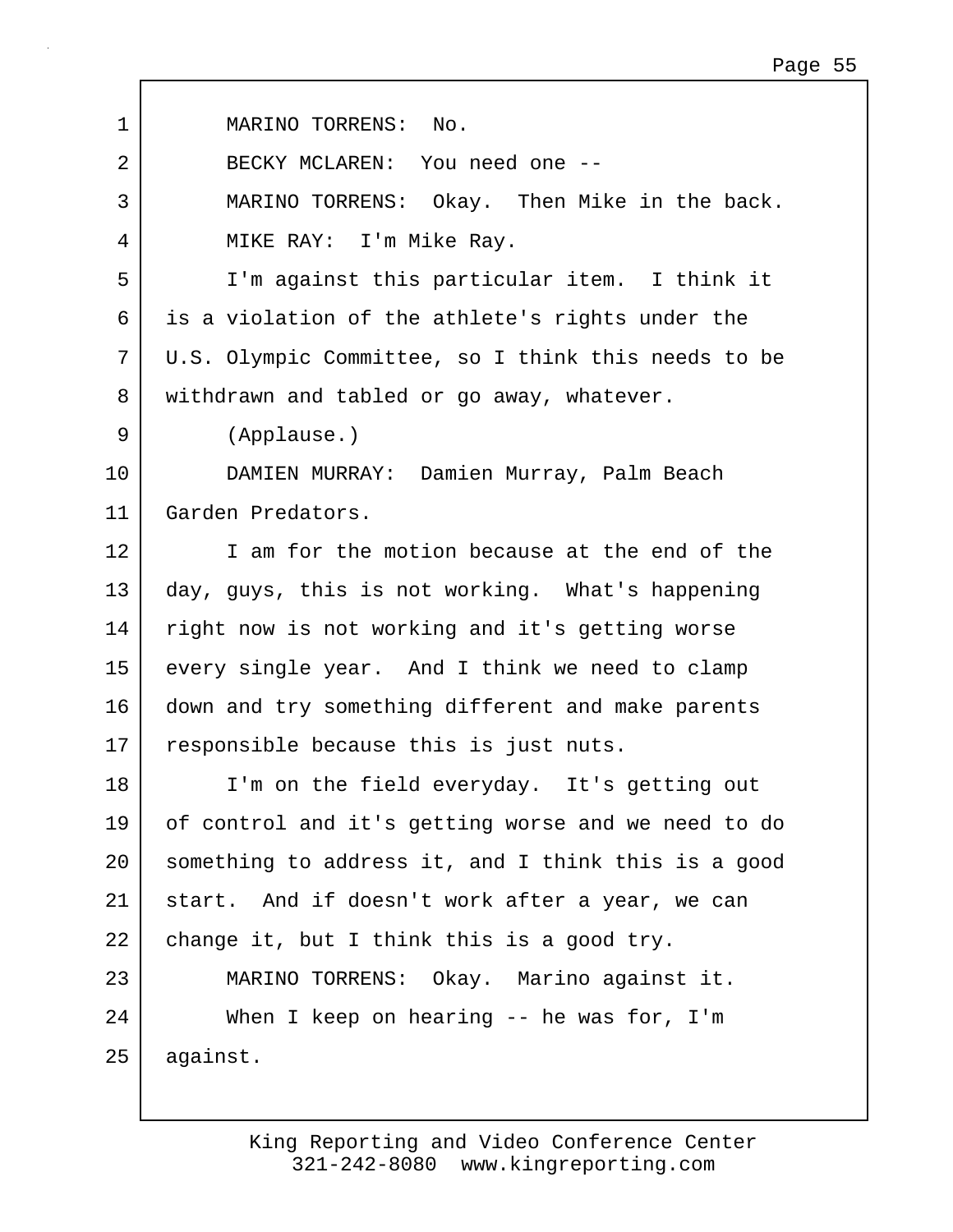1 GERALD MORIN: Actually I want to, can I make 2 a statement?

3 I'm Gerald Morin from Pinellas Park United. 4 When you read this as a director, where the 5 club is responsible to control their parents, I 6 can't believe I'm hearing this where FYSA actually 7 have to go and, we have to (unintelligible) with 8 something like this.

9 Unless I been ahead of the game in violating 10 rule, I make sure that I take full responsibility 11 of my parents, players. And if they don't abide by 12 it, I have procedures and policies, and I make sure 13 that they are followed. And I don't believe in the 14 first offense, second offense. Once I have the 15 meeting with all of the parents, if they violated, 16 then that's actually when I step my foot down. And 17 I just can't believe I'm hearing this.

18 UNIDENTIFIED MALE SPEAKER: I don't know if I 19 can speak now because I'm just gonna kinda -- 20 MARINO TORRENS: Are you against? 21 UNIDENTIFIED MALE SPEAKER: Against, yes. 22 MARINO TORRENS: Are you against, Mike? 23 MIKE SROKA: Another, one more clarification. 24 BECKY MCLAREN: A clarification, go ahead with 25 your clarification.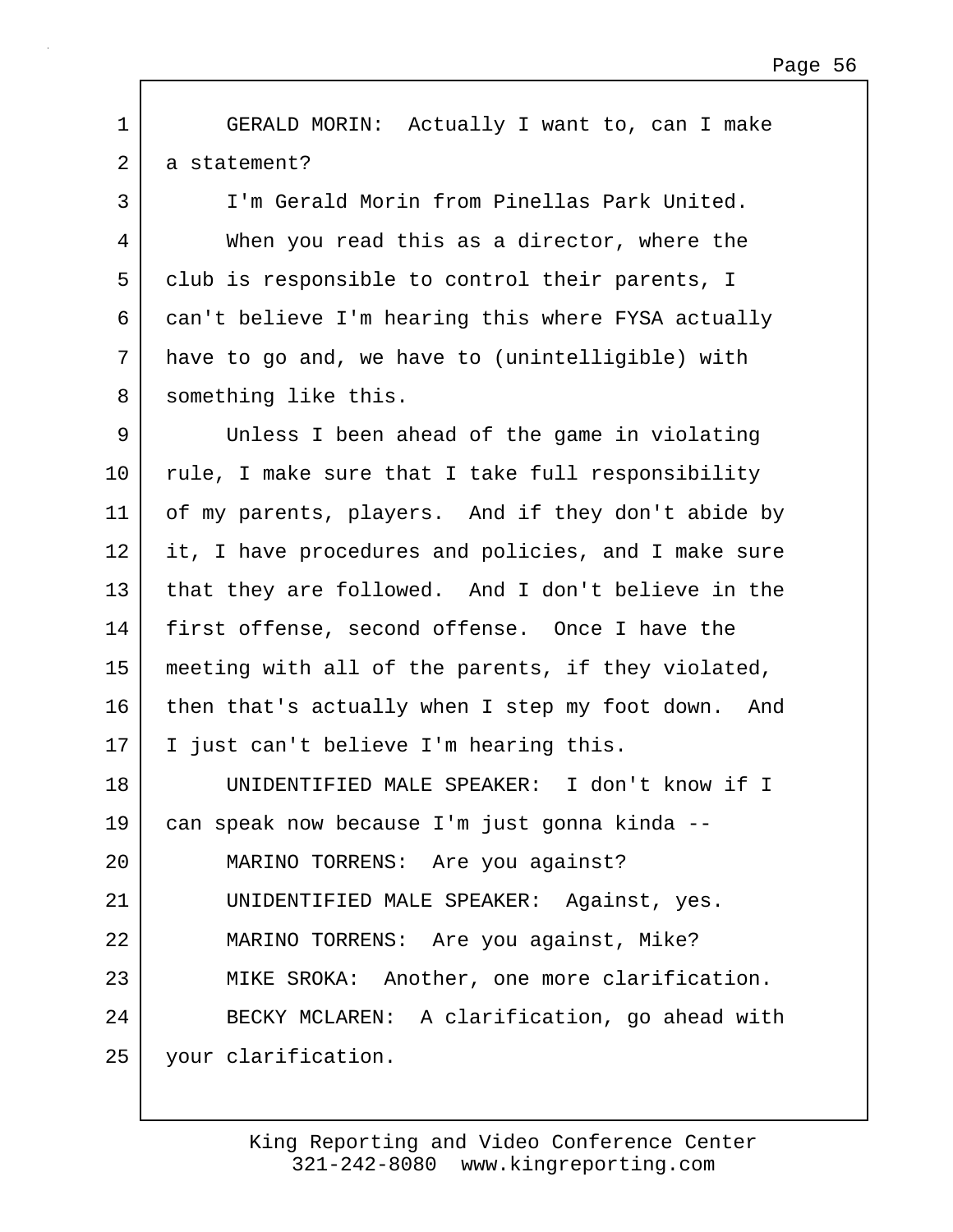1 MIKE SROKA: Mike Sroka, Greater Central 2 | Florida Youth Soccer League. 3 One more clarification. 4 So FYSA is going to hand out these penalties? 5 I mean, what is the timetable we're looking at if a 6 parent, do they have to go down to Auburndale for a 7 hearing? I mean, is this going to be immediate? 8 Are they going to do it this week or, I mean, 9 Review and Discipline sometimes takes, you know, 10 I'll see you in four weeks, so they have to sit out 11 this whole time before the penalty is going to be, 12 you know, issued? 13 JACK KURZNER: The organizing affiliate, 14 | whether that be the league or the tournaments, sets 15 whatever the suspension is to the parent. It's not 16 really done at the FYSA level. 17 UNIDENTIFIED MALE SPEAKER: Okay. My name  $18$  is  $-$ 19 BECKY MCLAREN: Are you speaking for or 20 against? 21 UNIDENTIFIED MALE SPEAKER: Against. Can I? 22 BECKY MCLAREN: The gentleman before you spoke 23 against, so unless we have somebody else speaking 24 for. 25 MARIO MARTINEZ: I would like to have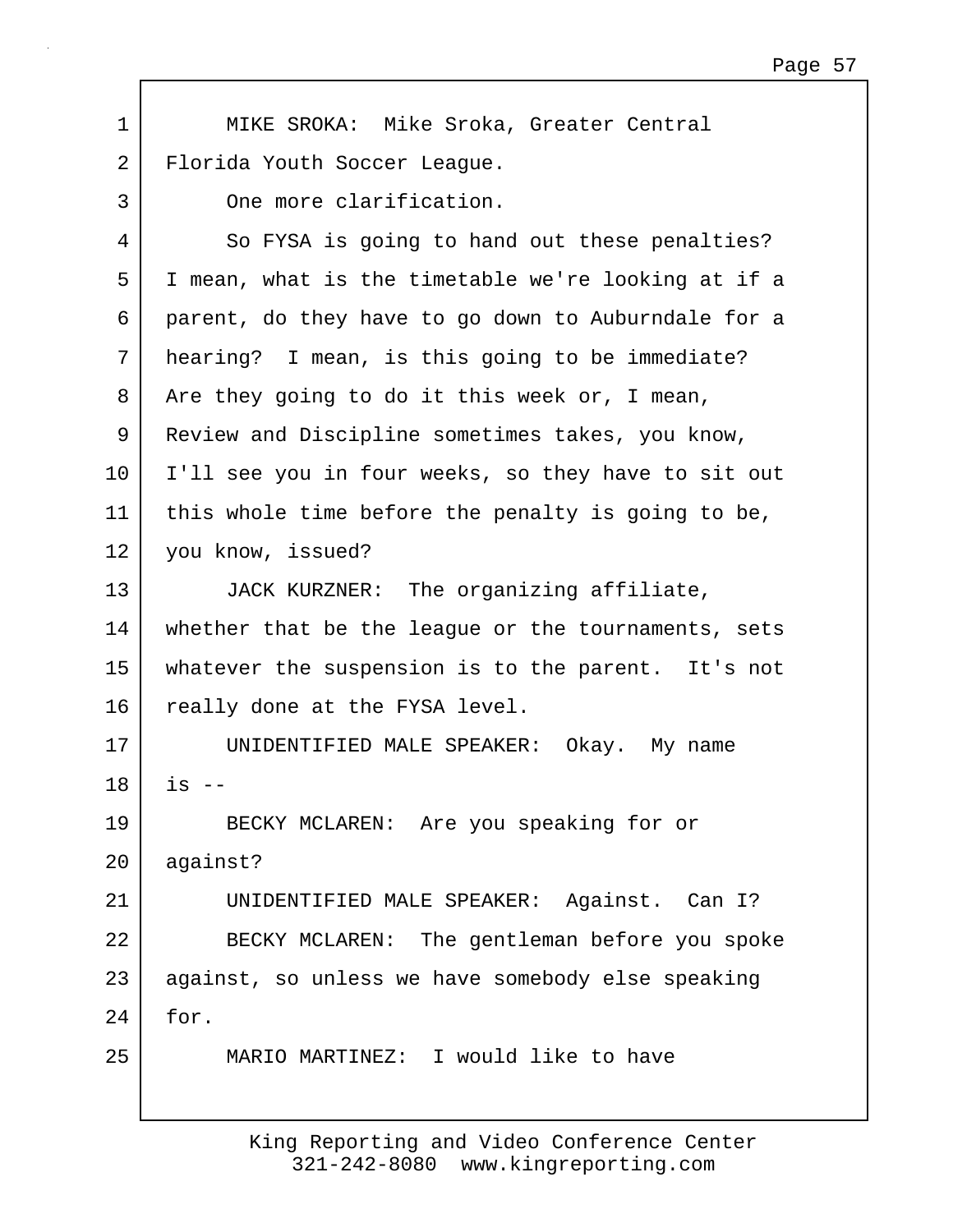| $\mathbf 1$    | clarification also.                                 |
|----------------|-----------------------------------------------------|
| $\overline{2}$ | BECKY MCLAREN: Point of clarification.              |
| 3              | MARIO MARTINEZ: Mario Martinez, C1 District         |
| 4              | Commissioner.                                       |
| 5              | What I understand is that if the parent             |
| 6              | misbehave, the referee will stop the game and show  |
| 7              | a red card to the player to send him off. That's    |
| 8              | what we said. It's not a, it's not part of the      |
| 9              | rules of the game and you cannot do that. So how    |
| 10             | can we enforce that?                                |
| 11             | Now if you say that this player will be             |
| 12             | suspended later, the next games or something like   |
| 13             | this, by administrators, that's fine. But we can    |
| 14             | not do that during the match.                       |
| 15             | Am I wrong?                                         |
| 16             | MARINO TORRENS: How are you going to remove a       |
| 17             | player from the field that hasn't been (inaudible), |
| 18             | that's what you're saying?                          |
| 19             | MARIO MARTINEZ: Yes.                                |
| 20             | UNIDENTIFIED MALE SPEAKER: Okay. Can I just,        |
| 21             | instead of saying point of order, can I call for a  |
| 22             | vote?                                               |
| 23             | BECKY MCLAREN: Call to question, yes, you           |
| 24             | may.                                                |
| 25             | UNIDENTIFIED FEMALE SPEAKER: Clarification.         |
|                |                                                     |

 $\Gamma$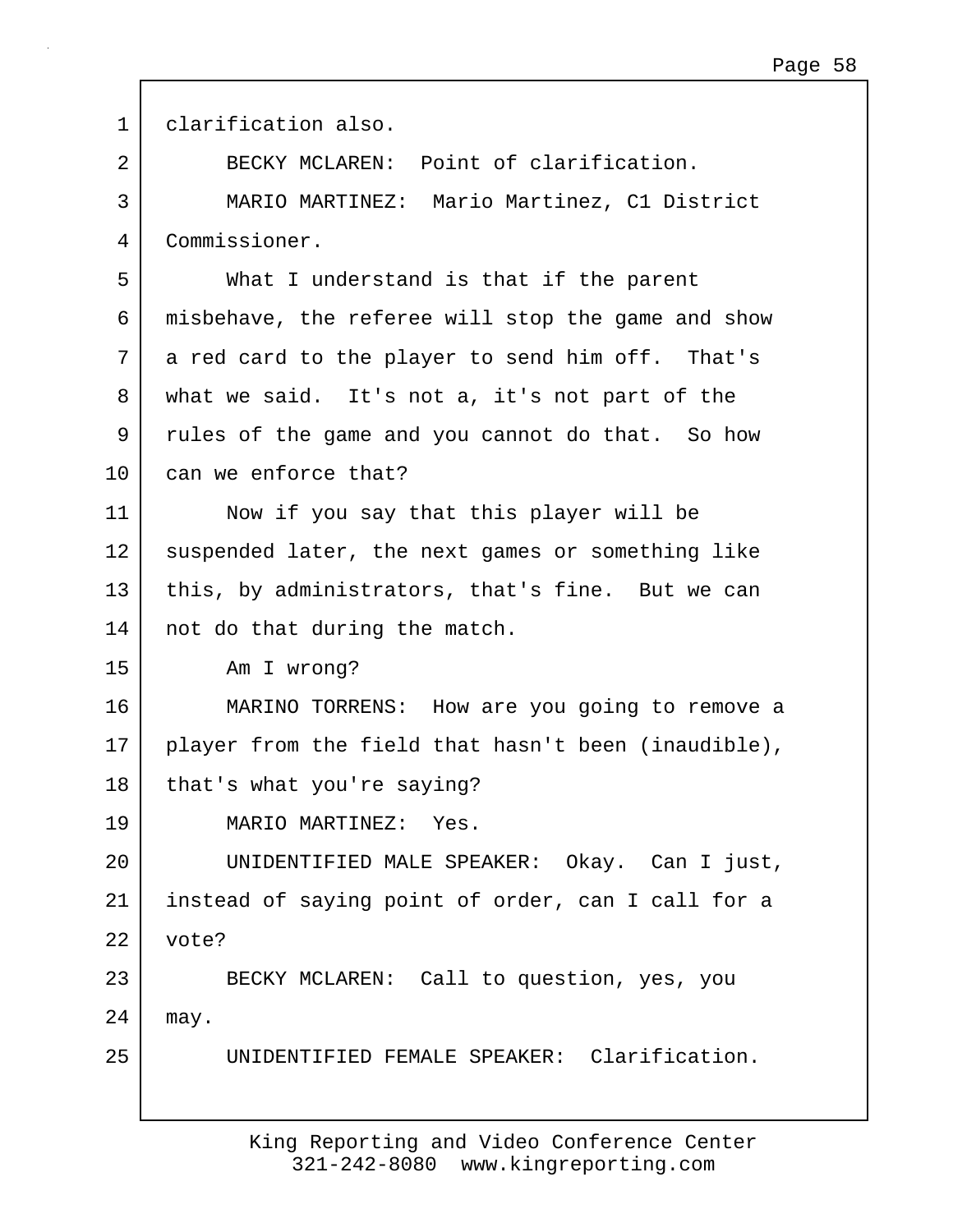1 | Have you contemplated the instance where a 2 parent might have multiple siblings? 3 MARINO TORRENS: It does say in there. 4 UNIDENTIFIED FEMALE SPEAKER: And so what if 5 they're all on the same team, does the whole team 6 leave? 7 I have four kids that play on one team, I'm 8 not going to be that parent, but I think we need to 9 think through this a little bit more regarding how 10 we measure it. 11 BECKY MCLAREN: That's fair. 12 UNIDENTIFIED FEMALE SPEAKER: What the 13 referees' reaction -- 14 BECKY MCLAREN: Okay. 15 UNIDENTIFIED FEMALE SPEAKER: -- the siblings 16 on the same team. I mean, there's lot of 17 consequences here with just a broad sweeping rule. 18 | MARINO TORRENS: The question has been called. 19 BECKY MCLAREN: The question has been, the 20 question has been called.  $21$  Do I have a  $-$ 22 | TOMMY THOMPSON: I still have another point of 23 clarification on the way this is going to go down. 24 BECKY MCLAREN: Okay. 25 | TOMMY THOMPSON: In addressing -- Tommy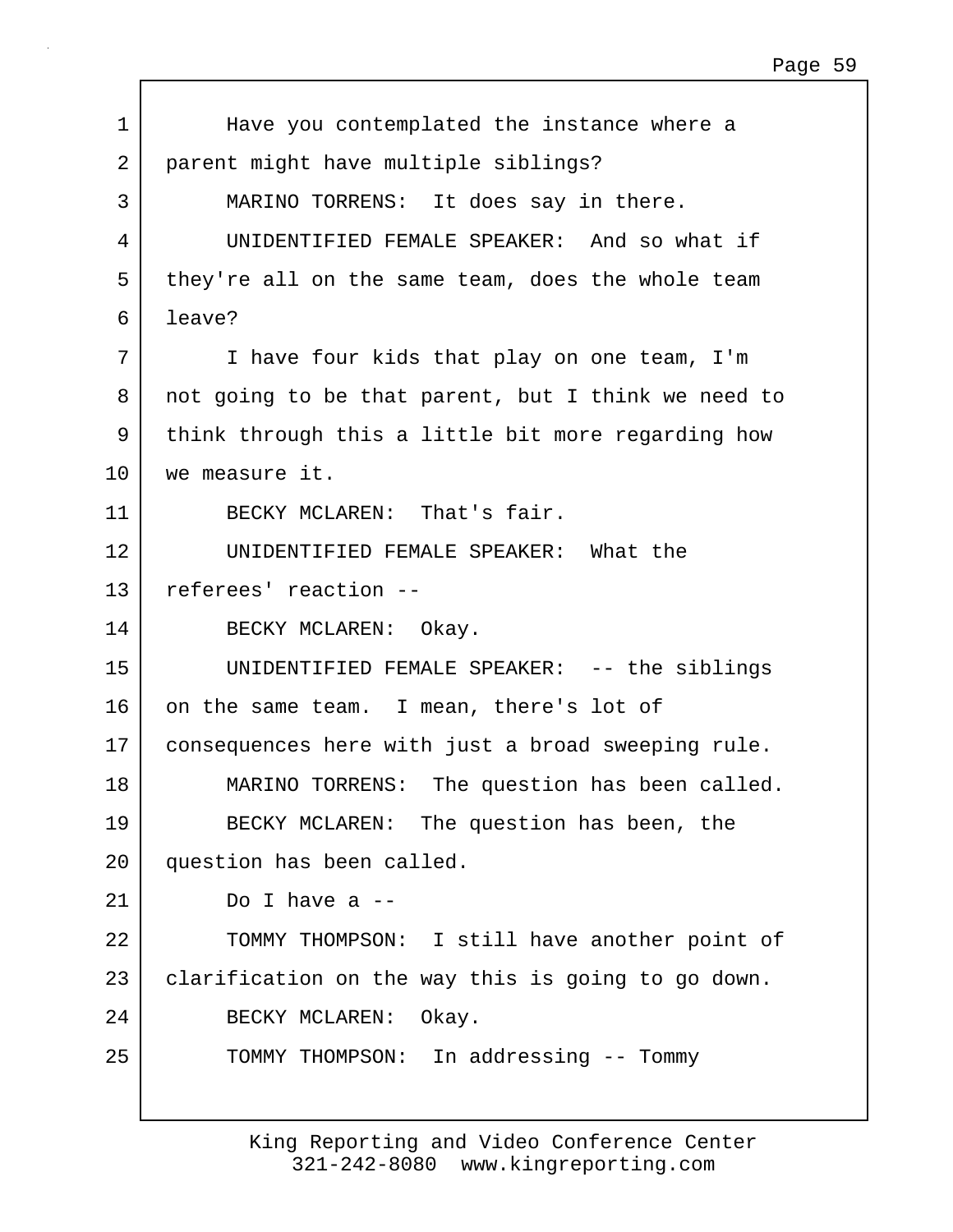1 | Thompson, Past President. 2 In Mr. Weber's statement there, we've all been 3 in the fields, in the trenches. We've all set, 4 removed parents from the sidelines. As a site 5 director, State Cup, Regional Cup, whatever it is, 6 if I'm a site director and I remove a parent from 7 | the field, tell them to go to the parking lot, the 8 player has to go with them? 9 MARINO TORRENS: Yes. 10 TOMMY THOMPSON: And if you say yes to that 11 question, the only person that can dismiss a player 12 from a game once it's started is the referee, not 13 the site director. The referee has control of that 14 | game. And I think Mr. Ray makes a point. The 15 player has certain rights to participate in soccer. 16 MARINO TORRENS: The question has been called. 17 TOMMY THOMPSON: The player has rights under 18 USSF to participate in the game of soccer, and now 19 you're removing that player's right to participate 20 | based on the action of a third party, their parent. 21 You've got a problem, guys. 22 (Applause.) 23 BECKY MCLAREN: The question has been, the 24 question has been called. 25 Do I have a second?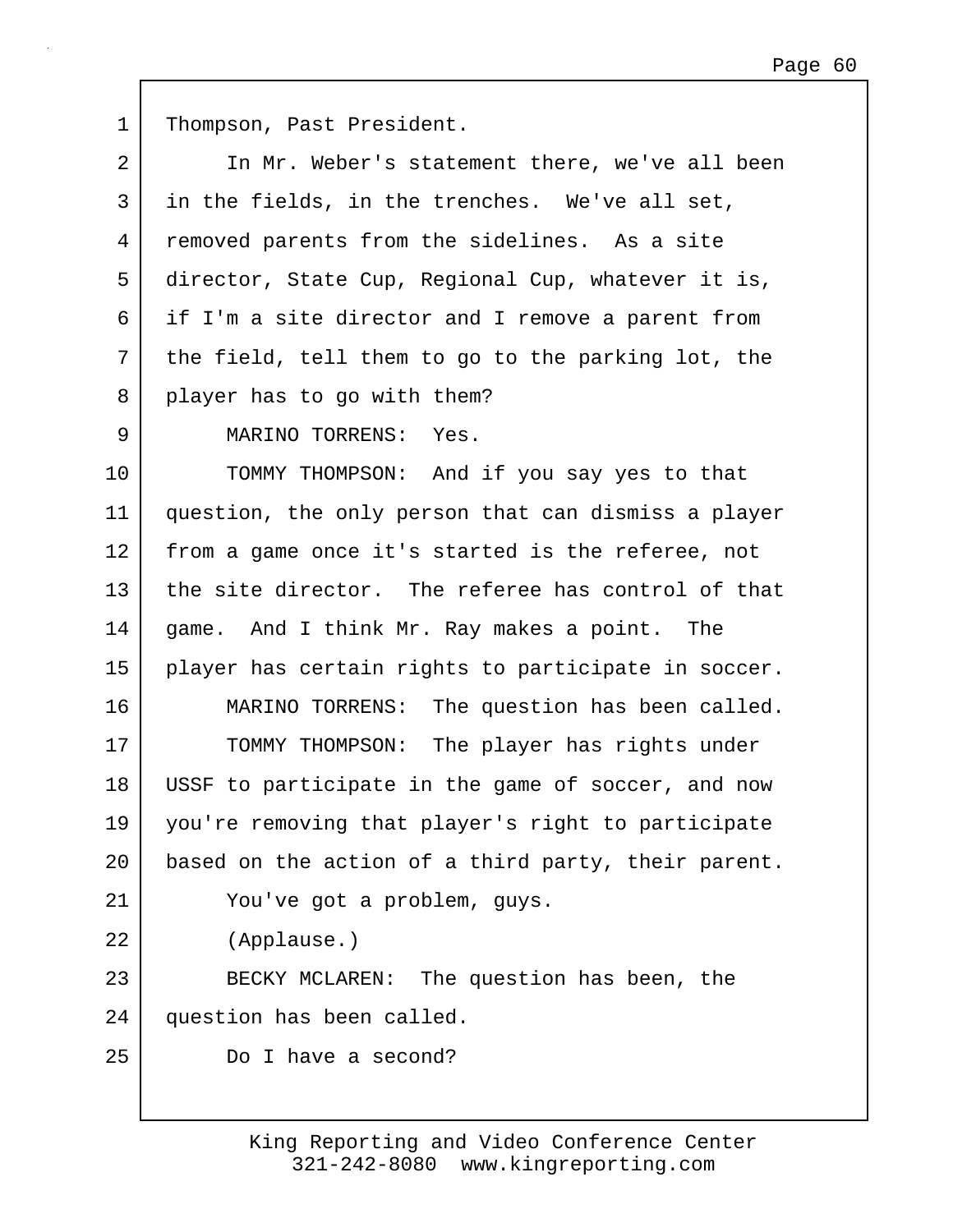| 1              | TERRI TOWERS: Second.                              |
|----------------|----------------------------------------------------|
| $\overline{2}$ | BECKY MCLAREN: Terri Towers seconds.               |
| 3              | All those in favor of calling the question,        |
| 4              | signify by saying aye.                             |
| 5              | MULTIPLE SPEAKERS: Aye.                            |
| 6              | BECKY MCLAREN: Opposed?                            |
| 7              | (No response.)                                     |
| 8              | BECKY MCLAREN: Abstentions?                        |
| 9              | (No response.)                                     |
| 10             | BECKY MCLAREN: Motion carries.                     |
| 11             | We will now vote because the question has been     |
| 12             | called.                                            |
| 13             | All those in favor signify by saying aye.          |
| 14             | MULTIPLE SPEAKERS: Aye.                            |
| 15             | BECKY MCLAREN: Opposed, nay.                       |
| 16             | MULTIPLE SPEAKERS: Nay.                            |
| 17             | BECKY MCLAREN: Abstentions.                        |
| 18             | (No response.)                                     |
| 19             | MARINO TORRENS: Okay. We're going with the         |
| 20             | clickers, that's it.                               |
| 21             | BECKY MCLAREN: Because of the discussion, so       |
| 22             | much discussion, take out your clicker. You are    |
| 23             | going to press 1 for yea, two for nay, or three if |
| 24             | you abstain.                                       |
| 25             | MARINO TORRENS: Wait until they put it up.         |
|                |                                                    |

 $\Gamma$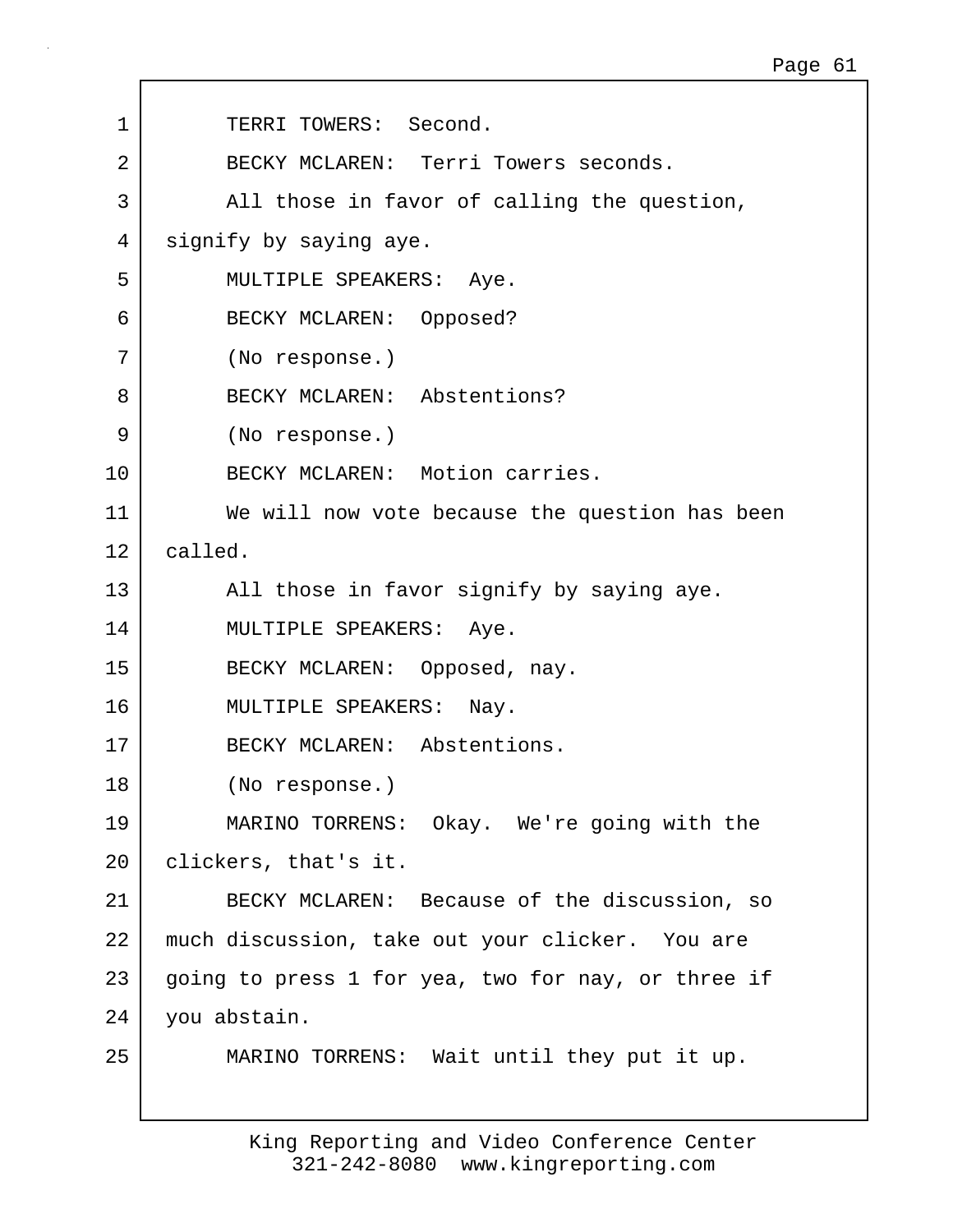1 BECKY MCLAREN: 1 is yea, 2 is nay, and 3 is 2 abstain. 3 UNIDENTIFIED MALE SPEAKER: You should put the 4 numbers up there, too. 5 BECKY MCLAREN: A, B, or C. It's got 1, 2, 6 and the letter A by the 1. 7 So vote now, please. 8 MARINO TORRENS: Again, hold it and make sure 9 that green light goes on. 10 BECKY MCLAREN: Five, four, three, two, one. 11 (Applause.) 12 BECKY MCLAREN: Motion fails. 13 | I move that we accept the proposed change for 14 | Rule 905 for tournament web advertising. 15 Do I have a second? 16 TERRI TOWERS: Second. 17 BECKY MCLAREN: Terri Towers. 18 Is there any discussion? 19 (No response.) 20 BECKY MCLAREN: Seeing no discussion, all 21 | those in favor signify by saying aye. 22 MULTIPLE SPEAKERS: Aye. 23 BECKY MCLAREN: Opposed? 24 (No response.) 25 BECKY MCLAREN: Abstentions?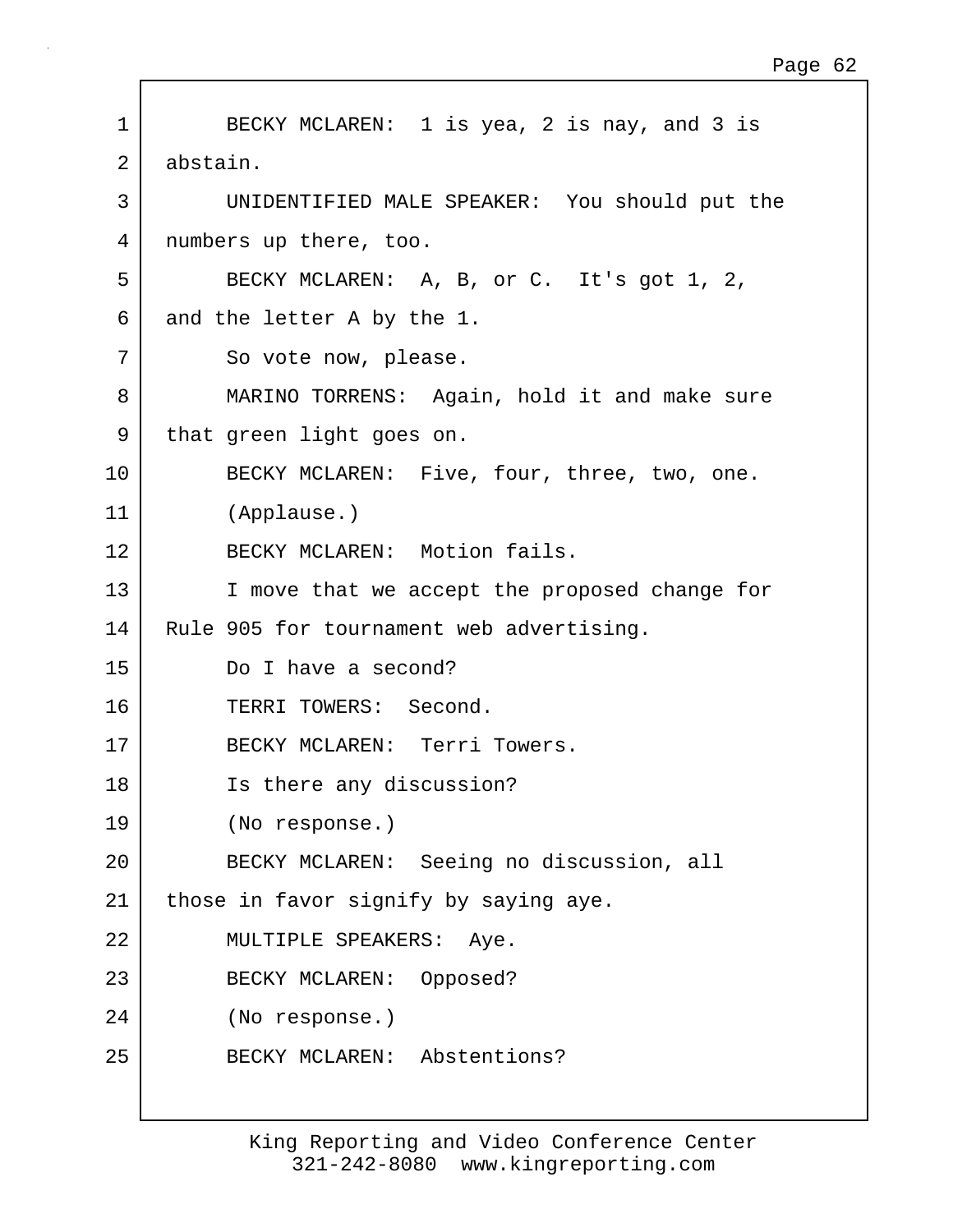1 (No response.) 2 BECKY MCLAREN: Motion carries. 3 Next one has been withdrawn based on the 4 conversation yesterday. We will, the two proposers 5 will come and place it in the rules in a different 6 place. 7 Last one. I move that we approve the change 8 to Bylaw, to Rule 5008.5 as presented on the 9 screen. 10 TERRI TOWERS: Second. 11 BECKY MCLAREN: It's been seconded by Terri 12 Towers, District Commissioner B3. 13 Any discussion? 14 (No response.) 15 BECKY MCLAREN: All those in favor signify by 16 saying aye. 17 | MULTIPLE SPEAKERS: Aye. 18 BECKY MCLAREN: Opposed, say nay. 19 (No response.) 20 BECKY MCLAREN: Abstentions? 21 (No response.) 22 BECKY MCLAREN: Motion carries. 23 MARINO TORRENS: Okay. Before we take a break 24 | for you guys to check out if you have to, I want to 25 recognize somebody. Mr. Virgil, if you can come up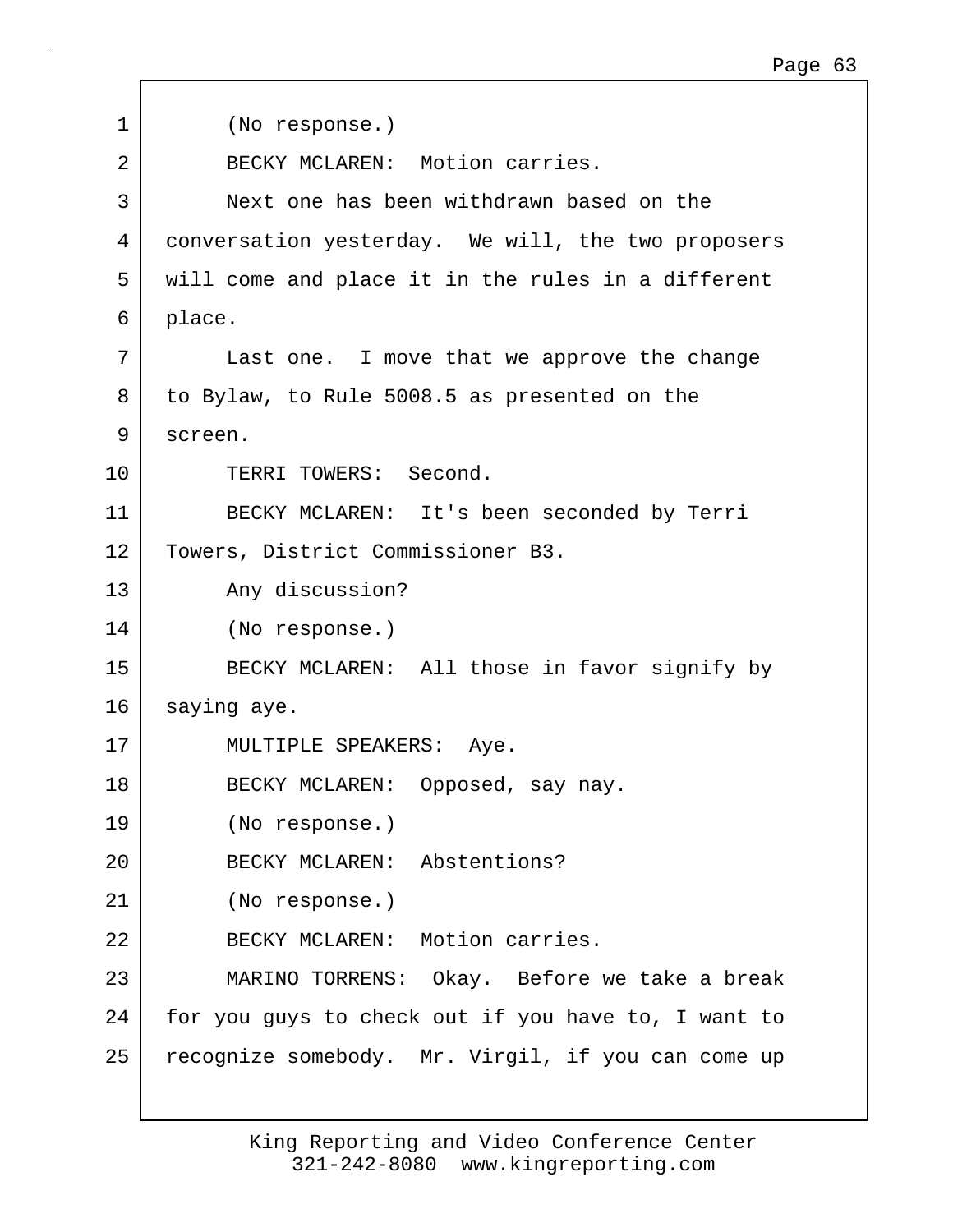| $\mathbf 1$    | to the microphone up here, please.                |
|----------------|---------------------------------------------------|
| $\overline{2}$ | For those of you that weren't at the luncheon     |
| 3              | yesterday, Virgil was inducted into the Hall of   |
| 4              | Fame this year. And I want to thank him for all   |
| 5              | your time from Florida Youth Soccer.              |
| 6              | Thank you.                                        |
| 7              | (Applause.)                                       |
| 8              | MARINO TORRENS: I know the person that I          |
| 9              | forgot to thank yesterday, is Carmen in the room? |
| 10             | I guess I'll make her cry later then.             |
| 11             | Tommy.                                            |
| 12             | TOMMY THOMPSON: Just point a of order.            |
| 13             | Where are you going on the agenda to address      |
| 14             | the restructuring or has it been withdrawn?       |
| 15             | MARINO TORRENS: No, because of time, we're        |
| 16             | going do the check-out and then we're going to go |
| 17             | back to that.                                     |
| 18             | TOMMY THOMPSON: Well, Becky said we were          |
| 19             | done.                                             |
| 20             | MARINO TORRENS: Okay. We'll take it back.         |
| 21             | Sorry, I didn't hear it, so. No, we're going to   |
| 22             | pass it out because there was some changes after  |
| 23             | the meetings yesterday. So we printed it out and  |
| 24             | we're going to pass it out while you guys are     |
| 25             | checking out. We're going to put them on the      |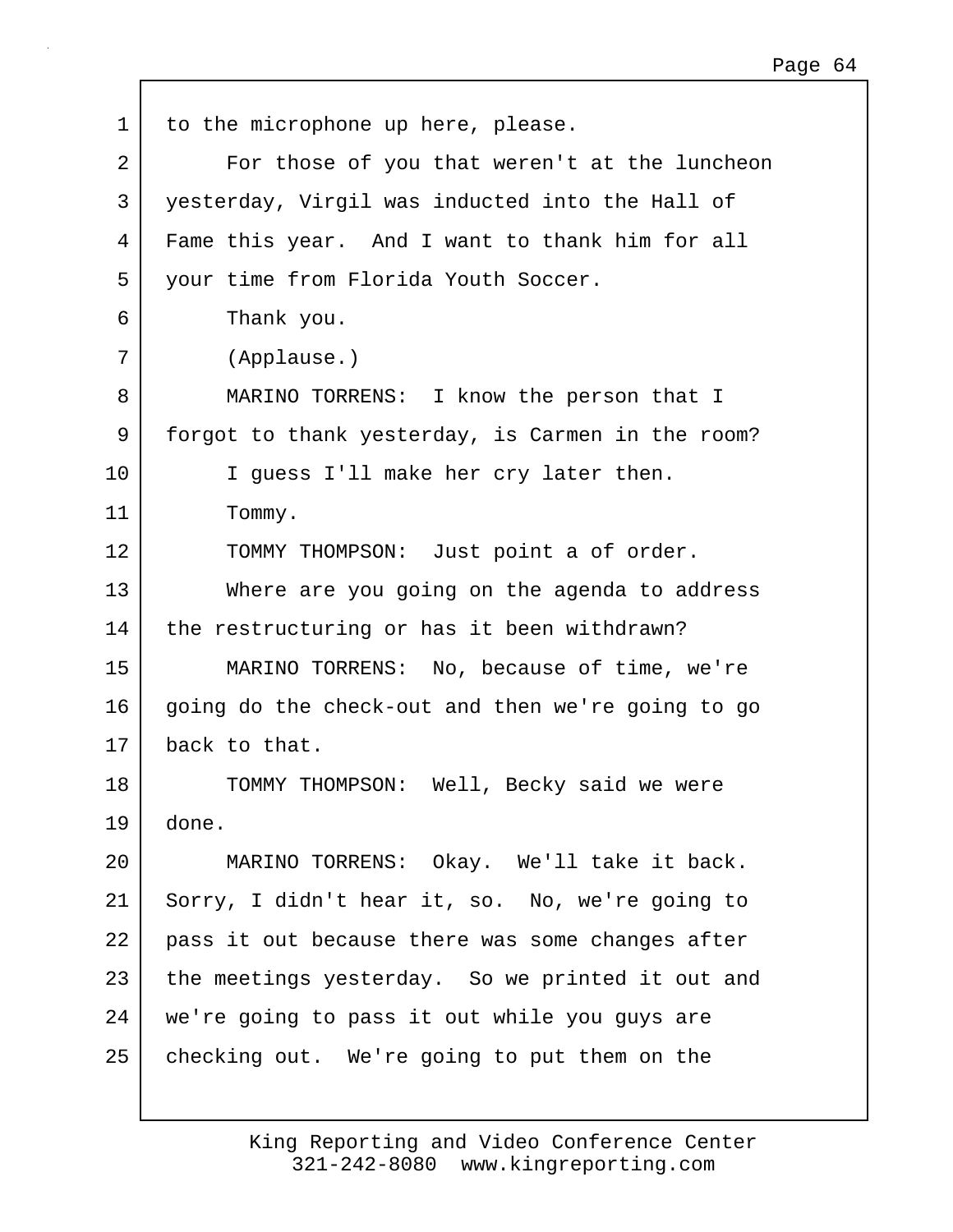| $\mathbf 1$ | tables.                                               |
|-------------|-------------------------------------------------------|
| 2           | So it's ten forty, we'll come back at eleven          |
| 3           | o'clock and that gives you twenty minutes; is that    |
| 4           | okay?                                                 |
| 5           | Thank you.                                            |
| 6           | (Break from 10:41 a.m. to 11:04 a.m.)                 |
| 7           | MARINO TORRENS: Okay. Please take your                |
| 8           | seats.                                                |
| 9           | JOHN STACEY: All right. I'm John Stacey,              |
| 10          | Vice President of Coach and Player Development.       |
| 11          | I am, I'm here representing the Board of              |
| 12          | Directors to present to you the restructured plan     |
| 13          | that has been developed and is being proposed.<br>The |
| 14          | Board of Directors yesterday voted, I'm sorry,        |
| 15          | Friday did vote, and I believe there was twenty in    |
| 16          | favor, two abstentions, and two against to endorse    |
| $17 \,$     | this plan. And so we --                               |
| 18          | MARINO TORRENS:<br>I'm sorry, John.                   |
| 19          | Does every, does everybody have a copy of             |
| 20          | this, what was distributed?                           |
| 21          | Okay. He's got them back there, okay, just in         |
| 22          | case.                                                 |
| 23          | I'm sorry.                                            |
| 24          | JOHN STACEY: And just as an interesting note,         |
| 25          | the gentleman handing it out, today is his            |
|             |                                                       |

 $\Gamma$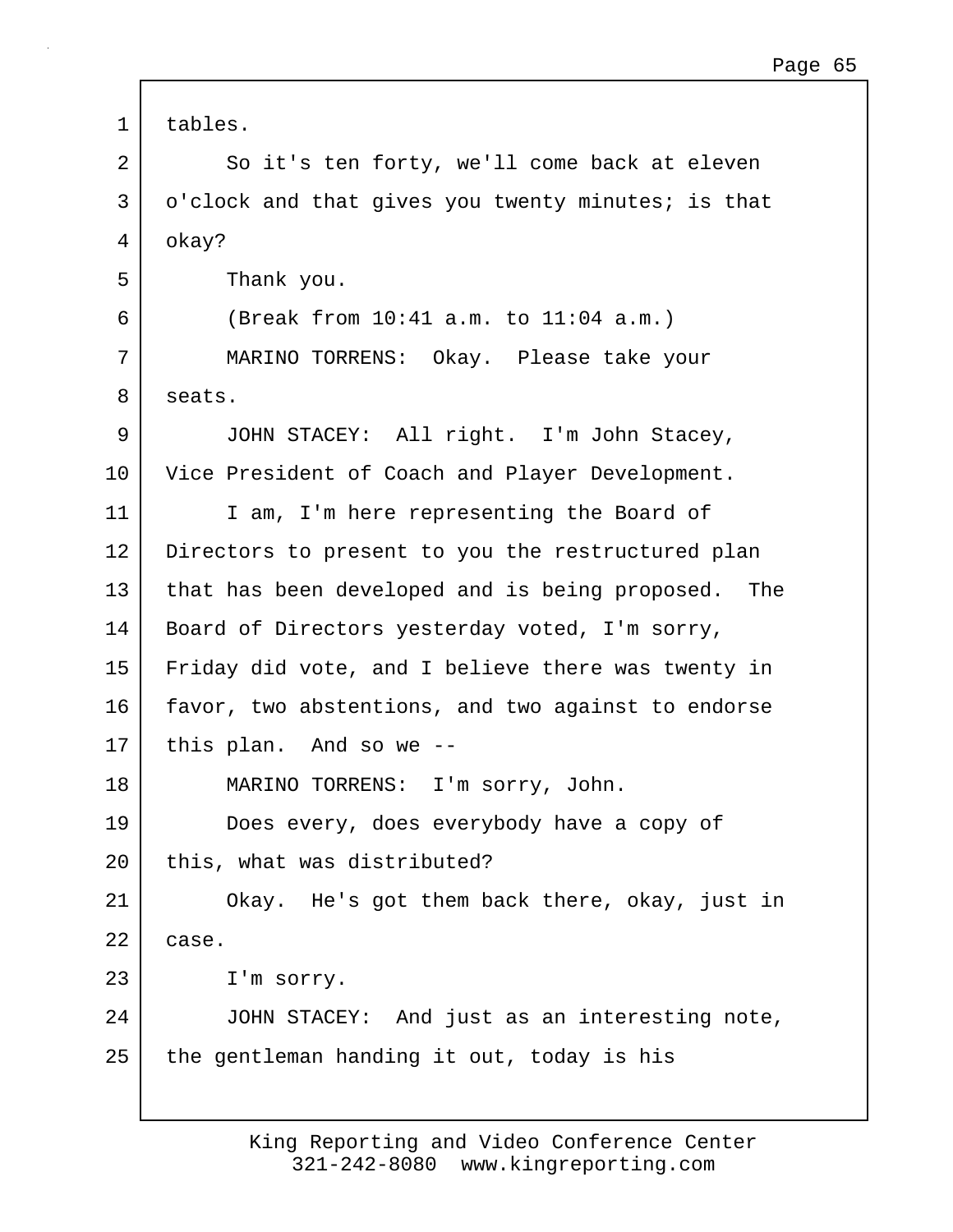| $\mathbf 1$ | birthday. So, Jonathan, Happy Birthday.             |
|-------------|-----------------------------------------------------|
| 2           | MARINO TORRENS: All right. Happy Birthday,          |
| 3           | Jonathan.                                           |
| 4           | (Applause.)                                         |
| 5           | JOHN STACEY: Jonathan is the newest member of       |
| 6           | our state staff, so welcome.                        |
| 7           | We do have limited copies and so if we, as          |
| 8           | long as we don't run out, we're fine. If not, I'll  |
| 9           | ask some that, if you would share.                  |
| 10          | Okay. So the first thing I would like to do         |
| 11          | is just briefly touch on the current structure and  |
| 12          | then talk about the proposed structure and how it   |
| 13          | is different. We currently have thirty-two members  |
| 14          | of the Board of Directors. There are, of course     |
| 15          | you see listed there the various positions.         |
| 16          | The EC consists of the President, Vice              |
| 17          | President of Coach and Player Development,          |
| 18          | Secretary, Treasurer, Vice President of             |
| 19          | Administration, Vice President for Competitions,    |
| $20 \,$     | and the Registrar, and the four regional VPs serve  |
| 21          | on the Executive Committee. The BOD, you add the    |
| 22          | Referee Liaison and District Commissioners, which   |
| 23          | total currently twenty.                             |
| 24          | The proposed change -- twenty-one, yeah, with       |
| 25          | the Referee Liaison and the District Commissioners, |
|             |                                                     |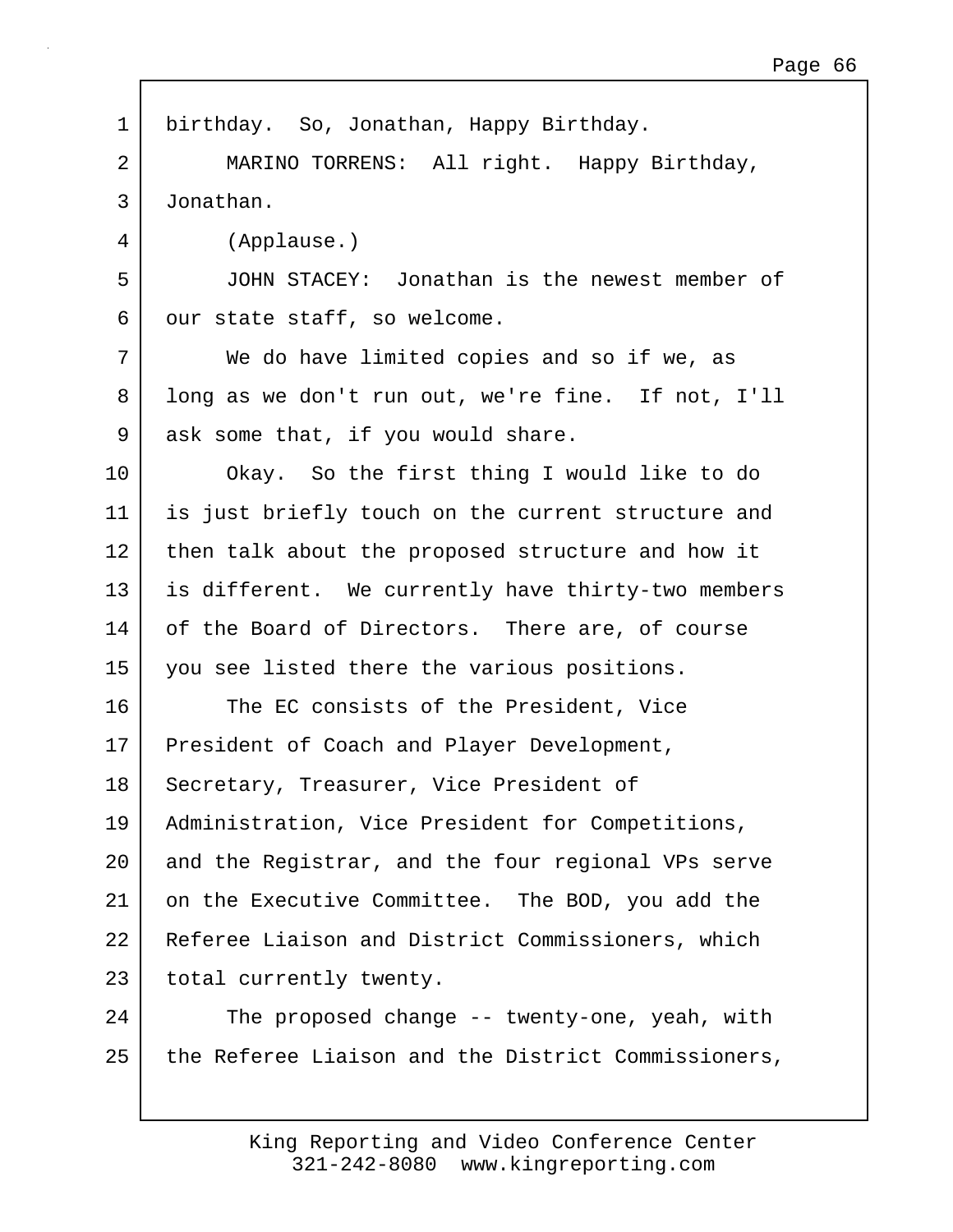1 you have twenty-one.

| $\overline{a}$ | For the 2006/17 seasonal year, which would          |
|----------------|-----------------------------------------------------|
| 3              | start a year, well, next year's AGM, the Sunday     |
| 4              | after the close of the next year's AGM, the new     |
| 5              | seasonal year will begin. And we are proposing      |
| 6              | that the governing Board be reduced from its        |
| 7              | thirty-two members to nineteen members. Those       |
| 8              | nineteen members, instead of having essentially a   |
| 9              | dual system of Executive Committee and Board of     |
| 10             | Directors, it would just be a single governing      |
| 11             | body.                                               |
| 12             | So we will ask where you see the term EC in         |
| 13             | some of the duties and such, that keep in mind that |
| 14             | we will have a single Board. That single Board      |
| 15             | will meet four times a year, just as the EC does    |
| 16             | now. And that all members, all nineteen members     |
| 17             | will have equal votes on the new governing Board.   |
| 18             | So whereas the, currently those twenty-one          |
| 19             | individuals come together twice a year to approve   |
| 20             | affiliations and to basically provide feedback and  |
| 21             | vote on certain issues that have been brought to    |
| 22             | the current Board of Directors, those all nineteen  |
| 23             | would be together four times year, allowing us, in  |
| 24             | my opinion, to be more proactive in our resolution  |
| 25             | of issues.                                          |
|                |                                                     |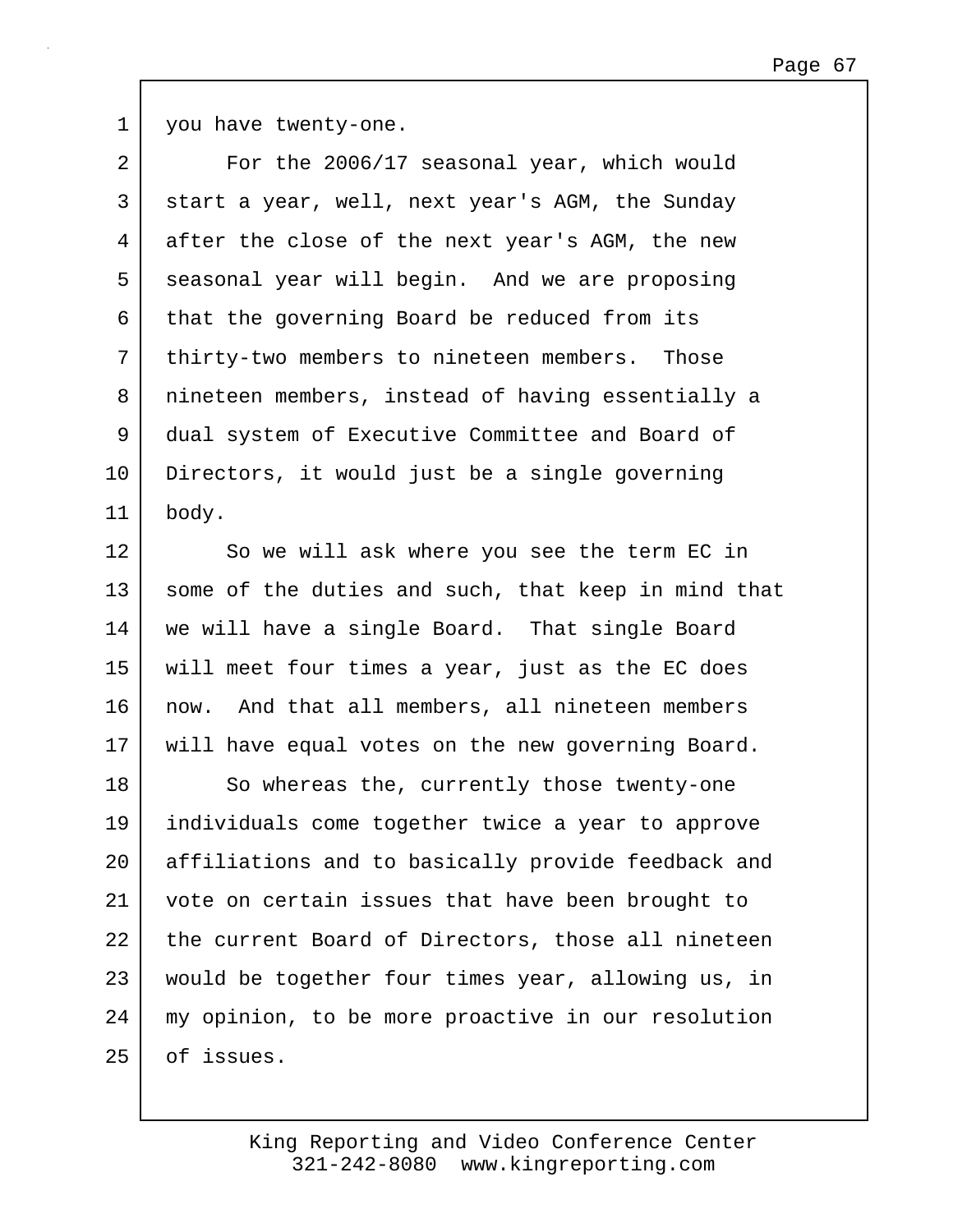1 So let's talk about what the new Board would 2 like look.

| $\mathsf{3}$ | The eleven Executive Committee member               |
|--------------|-----------------------------------------------------|
| 4            | positions would not change. We would continue to    |
| 5            | have the President, the Vice President of Coach and |
| 6            | Player Development, VP of Admin, VP of              |
| 7            | Communications, Registrar, Treasurer, Secretary,    |
| 8            | and the four regional VPs. Added to the             |
| 9            | eleven-member Executive Committee as it currently   |
| $10 \,$      | exists would be two elected Regional Commissioners  |
| 11           | from each region.                                   |
| 12           | For the first year it's, we would expect $-$ -      |
| 13           | and implementation -- by the way, let me just stop  |
| 14           | here for a second. Implementation, there can be a   |
| 15           | lot of discussion on implementation. We expect      |
| 16           | that the current Board of Directors, if this is     |
| 17           | passed, that the current Board of Directors, which  |
| 18           | will be seated until next AGM, will have an         |
| 19           | opportunity to help us to figure out exactly how to |
| 20           | implement some of the changes that we are           |
| 21           | proposing.                                          |
| 22           | The two elected individuals from each region        |
| 23           | would be on standard terms. So for the first year,  |
| 24           | one of those individuals would be elected as to a   |
| 25           | one-year term, the other to a two-year term, so     |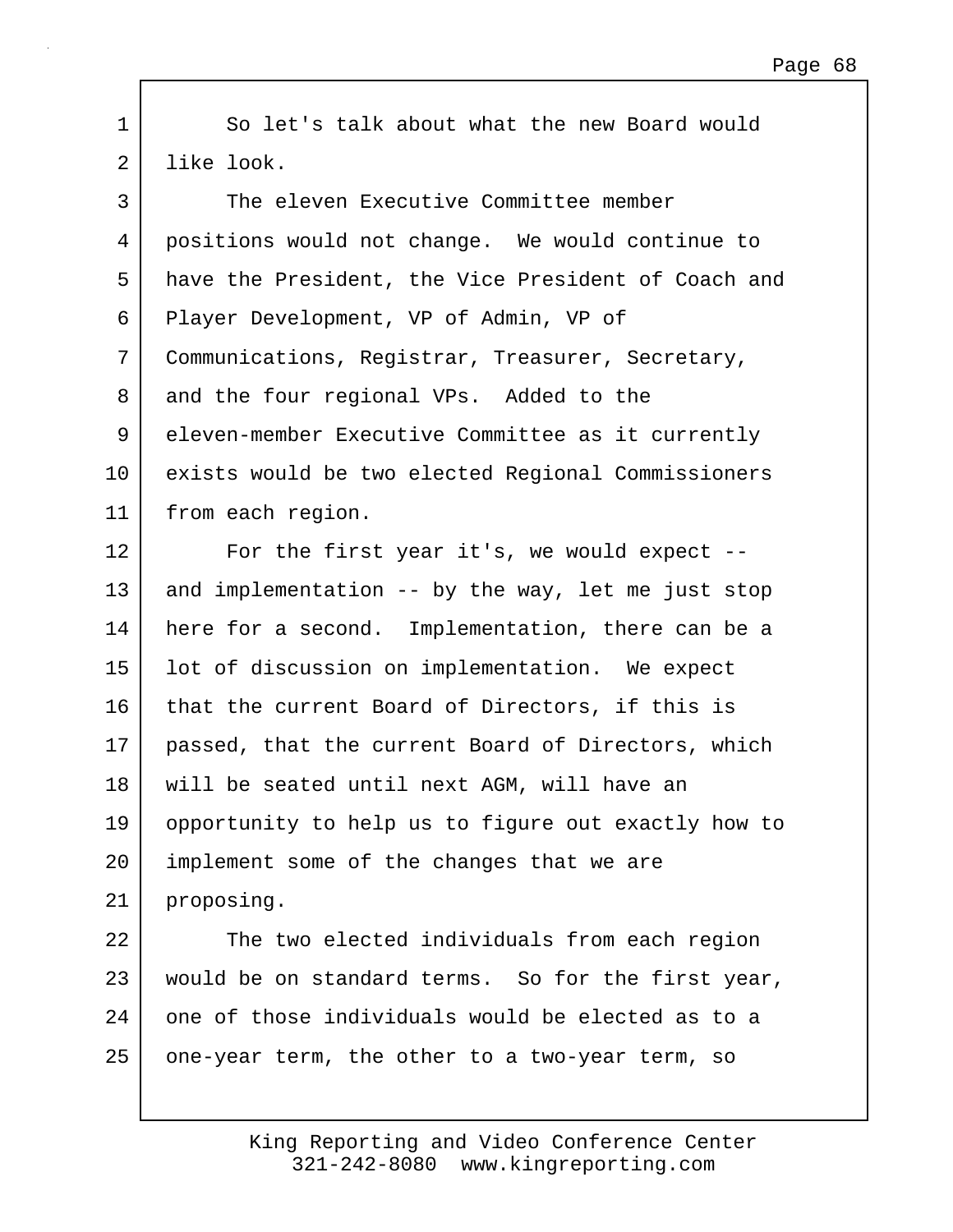1 | that we can begin the staggering.

2 There's been a lot of discussion of how do you 3 accomplish it. Do you have two, do you have two 4 region-wide representatives where you could end up 5 with two from, and I'm from Region D, so I could 6 end up with two from Tallahassee that are elected, 7 or I could have two from Pensacola or maybe two 8 from Panama City. The idea has been floated that 9 seems to be the most agreeable is that we would 10 have each region would be split geographically. In 11 | the Region D case, east and west. Perhaps in 12 | Region A it would make sense to perhaps be a north 13 and south division. Divisions to allow for as 14 equal representation, as much equality and 15 representation as possible in terms of the number 16 of players and the distribution of players. 17 We understand geographically that is 18 difficult. C, where are my C guys, we know it's 19 difficult in C and it can be. But I believe that 20 | this group and that the current Board of Directors 21 is committed to ensuring as much equality as 22 possible in terms of numbers. 23 If you're looking at it right now, we always 24 have big clubs that might dominate a particular

25 district, and that club of course generally elects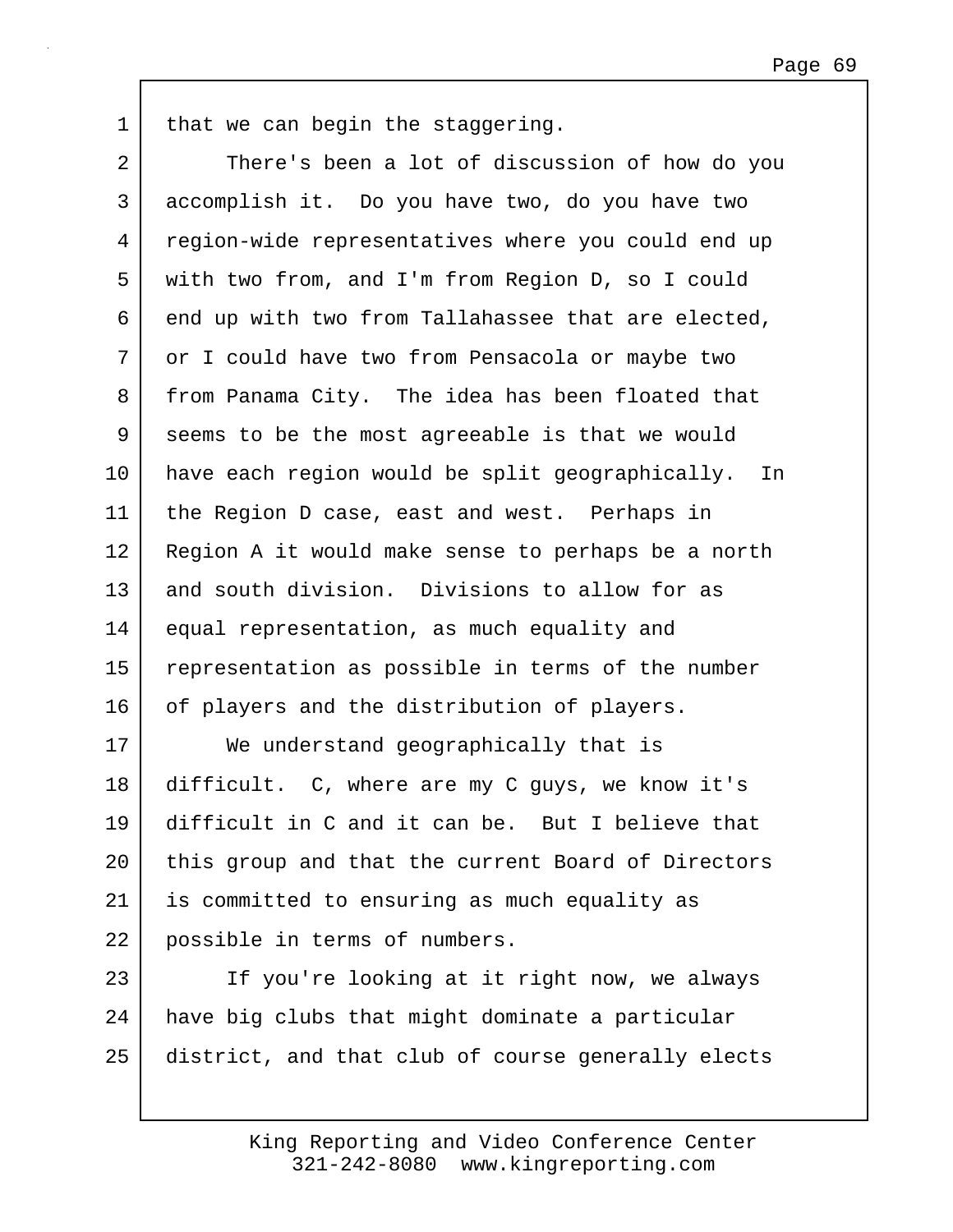1 the District Commissioner. And so you still, right 2 now you don't have perfect parity and 3 representation.

4 I will turn your attention, if I may, to the 5 back page of your packet. We were asked yesterday 6 during the rules, the rule review to present some 7 sort of organizational chart to help people 8 visualize the impact of this change. So on the 9 upper half of it you see the current structure as 10 it exists, and then below you see the proposed 11 structure. Understand that nineteen Board members 12 in the new structure would consist of twelve 13 members that are elected from the region and only 14 the seven Executive Committee, the statewide 15 offices, would be seven statewide, and then there 16 would be the twelve regional elected officials. 17 Everyone would get one vote.

18 In addition to the, I did fail to mention that 19 in addition to the elected, the Regional VP will be 20 allowed to nominate and appoint other individuals 21 from within their region to assist with the 22 execution of the FYSA programming within their 23 region. The thought here is that the Region VP, 24 sometimes you have individuals who may be, and it's 25 contemplated, you know, and this is kind of my idea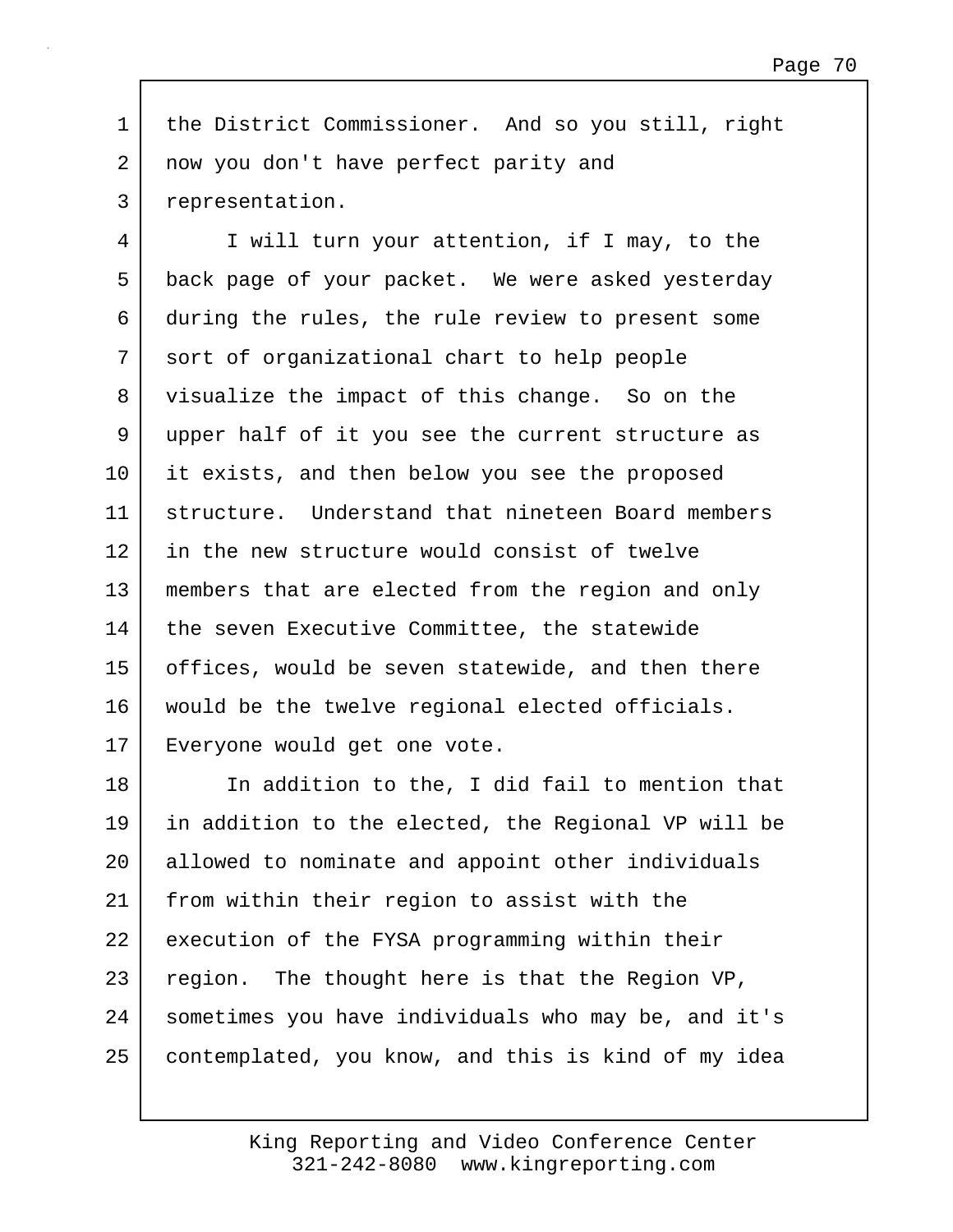1 | that this person that's appointed may not have the 2 prohibition of serving on a local club, maybe 3 they're a really good volunteer, maybe they 4 understand registration processes very well and can 5 be used by that Region VP to assist other clubs. 6 And they can, that person will have the backing of 7 FYSA where they will receive specialized training 8 from FYSA.

9 The appointed individuals, we've discussed 10 that two appointed individuals per year will be 11 brought to the AGM to participate at, you know, at 12 the expense of the FYSA, to allow those individuals 13 to not only attend as guests of the meeting to be 14 held at the AGM amongst the Board of Directors, but 15 also to participate in the workshops, to receive 16 the training so that they can better assist clubs.

17 | As it stands now, we have a Board of Directors 18 | that, on Friday, we have twenty DCs, how many were 19 in attendance of the DCs, do we remember?

20 I believe, I'm getting two numbers, ten and 21 twelve. I'll optimistically believe that, I'll 22 | optimistically believe we had twelve of the twenty 23 DCs districts represented in the meeting on Friday. 24 So from a representation standpoint, we did not 25 | have the attendance. And there were certainly some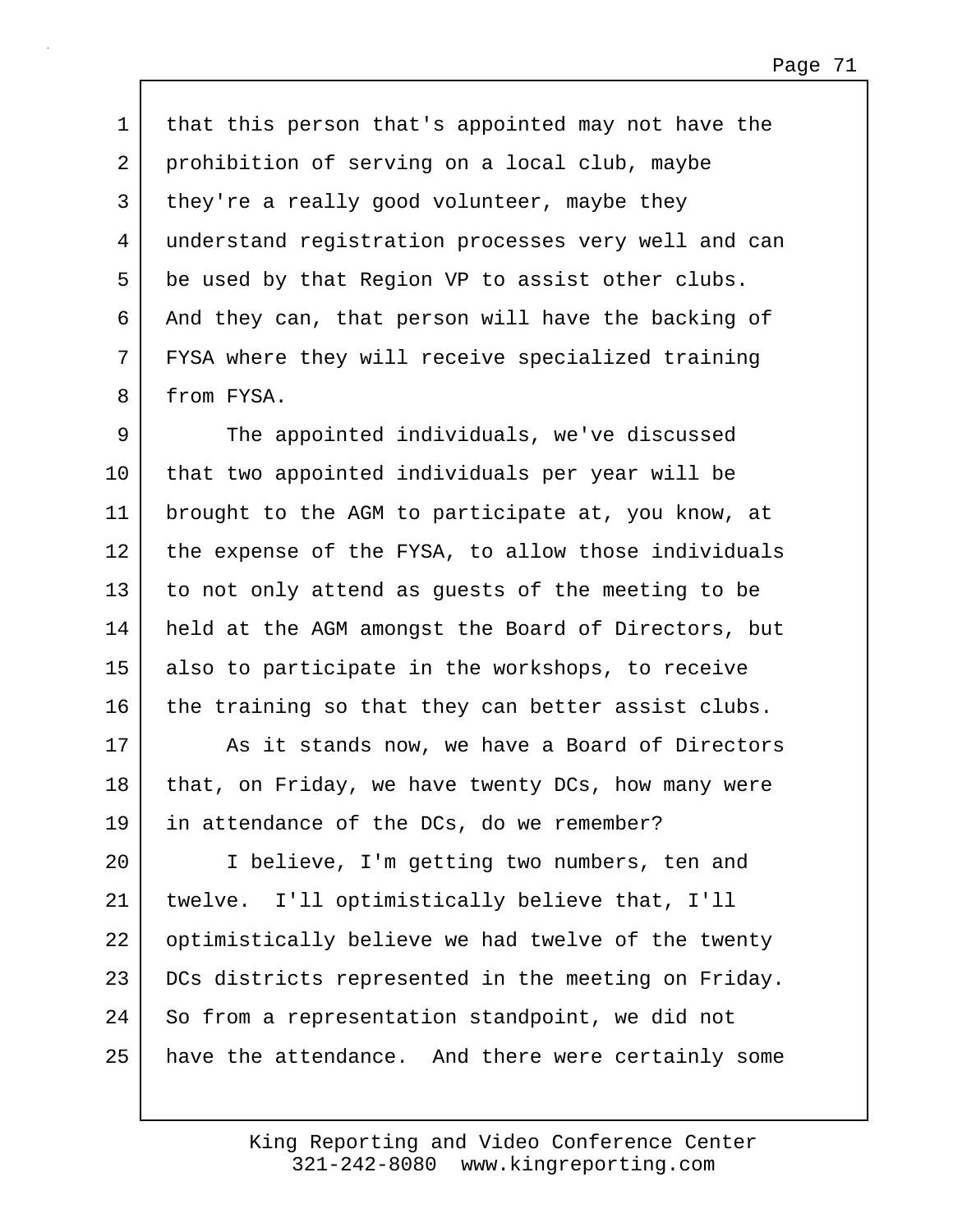1 valid reasons for nonattendance. We also have some 2 DC positions that are currently open.

3 One of the issues we have with DCs though is 4 you cannot serve on a local Board. You can't be a 5 voted member of a local Board and serve as an 6 elected DC, District Commissioner with voting 7 | rights on the current Board of Directors. This 8 rule will allow some flexibility for those 9 appointed positions. I see no reason, I don't 10 believe anyone intends for local Board members with 11 local voting authority to be able to be on the 12 | newly comprised Board of Directors. 13 So with that I open it to comments. And I 14 | will say we will, we will follow the format --15 actually, I guess I must make a motion that the 16 proposed format be adopted beginning with the 17 2006/17 season. 18 TERRI TOWERS: Second. 19 JOHN STACEY: Second by Terri Towers. 20 So we're opening it up for discussion. 21 MARINO TORRENS: I'm not discussing, but I was 22 asked -- I'm sorry, I forgot. That, please, when 23 you come to the microphone, especially your name 24 and the club you're with, some of you are saying it 25 | real fast and we're not getting it. So especially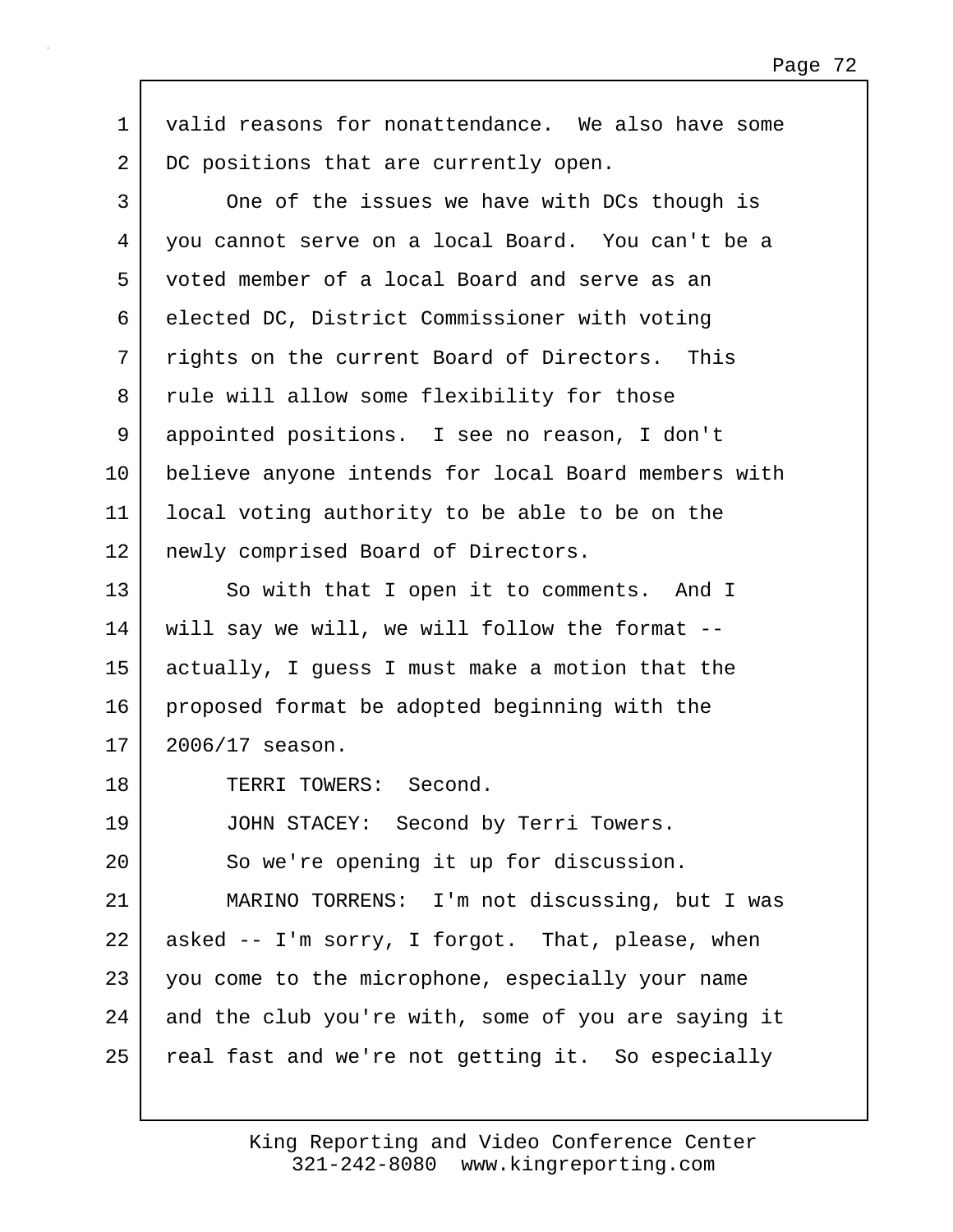1 on the name and the club, just slow down and then 2 | start your comments. 3 JOHN STACEY: And also are you for or against. 4 MARCOS FERNANDEZ: Marcos Fernandez. I just 5 want to clarify something or can someone answer 6 this question. 7 There was word during the workshops that the 8 appointed Regional Commissioners would have a vote. 9 At what point and where would they have a vote, 10 because it doesn't add up? 11 | BECKY MCLAREN: Great question. 12 The appointed individuals would have a vote 13 during the Annual General Meeting session, this 14 session here. They would not have a vote on the 15 | Board of Directors. They would have, basically 16 they would have essentially the same vote that a 17 Hall of Fame member may have or other such members. 18 MARCOS FERNANDEZ: One vote. 19 JOHN STACEY: One vote, one person. I get one 20 vote at the AGM and state session. I'm just one 21 person. 22 Any, anyone rise in favor or against? 23 BARRY WITLIN: Barry Witlin, South Florida 24 United. 25 I'm in favor of this. I think that we do see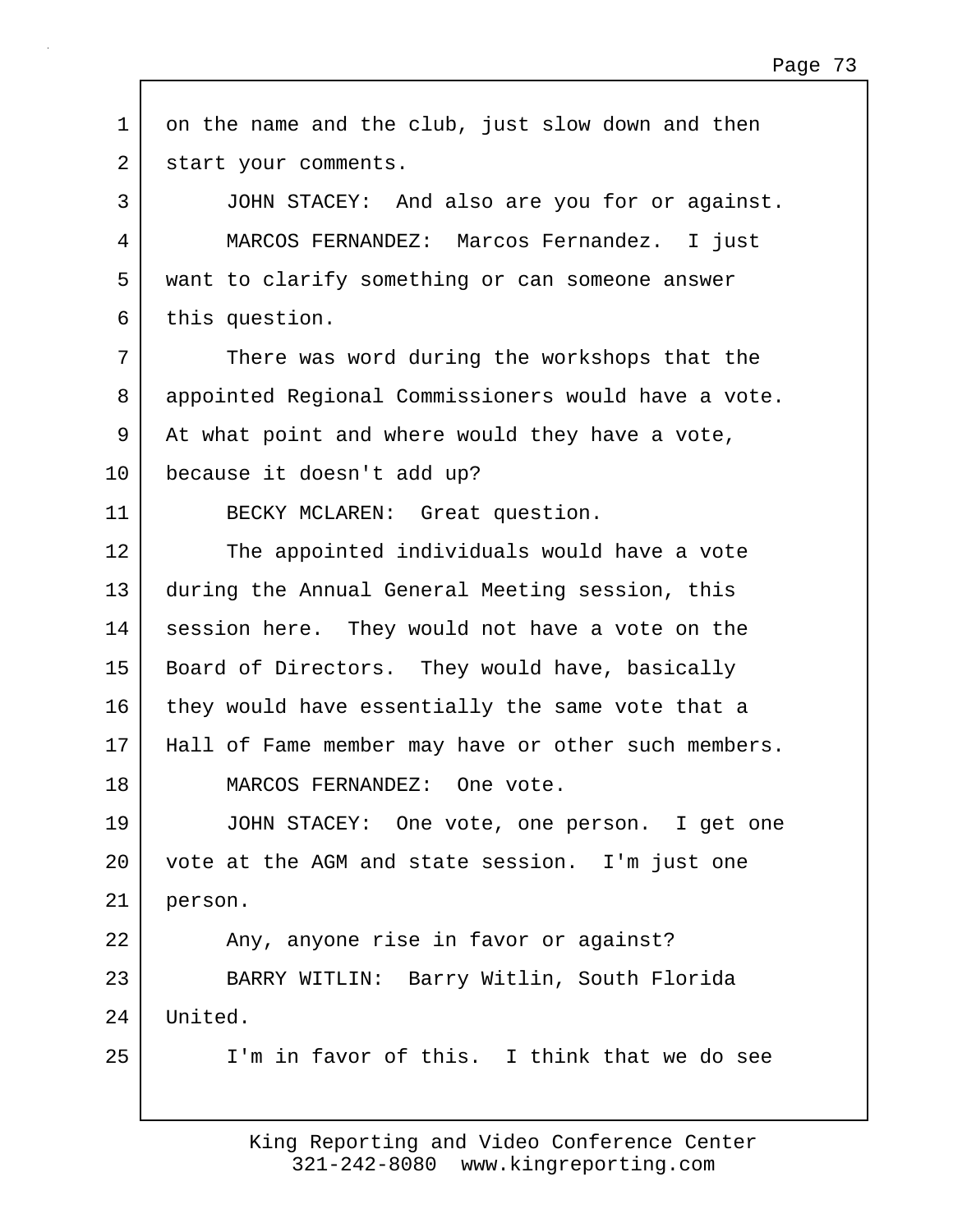1 | the amount of people makes it much more manageable. 2 I don't think you need thirty-two people to 3 accomplish what you're trying to accomplish. And 4 we'll have nineteen people who will be more 5 involved perhaps. All the people who are voting,  $6$  as I understand it, at the Board of Directors will 7 be elected people, and so you'll have that checks 8 and balances of people who are voting to elect 9 those people.

10 | And with the appointed people, I think it's a 11 great opportunity to find within each region and 12 have those people voted on, by the people hopefully 13 who are elected, to develop people, to bring them 14 into FYSA, enhance what they've been doing for 15 FYSA, perhaps move them to accept more 16 responsibility going forward and become people who 17 sit at the Executive Board going forward as well.

18 | Arguably you might have more responsibility, I 19 think, the way it looks like for the Region Vice 20 Presidents, but the checks and balances on that is 21 that we elect them. And at some point in time you 22 have to trust the people you elect and let them do 23 the job they're elected to do. And, frankly, if 24 they don't do it, we find someone else who will. 25 And you will also be creating, I think, a much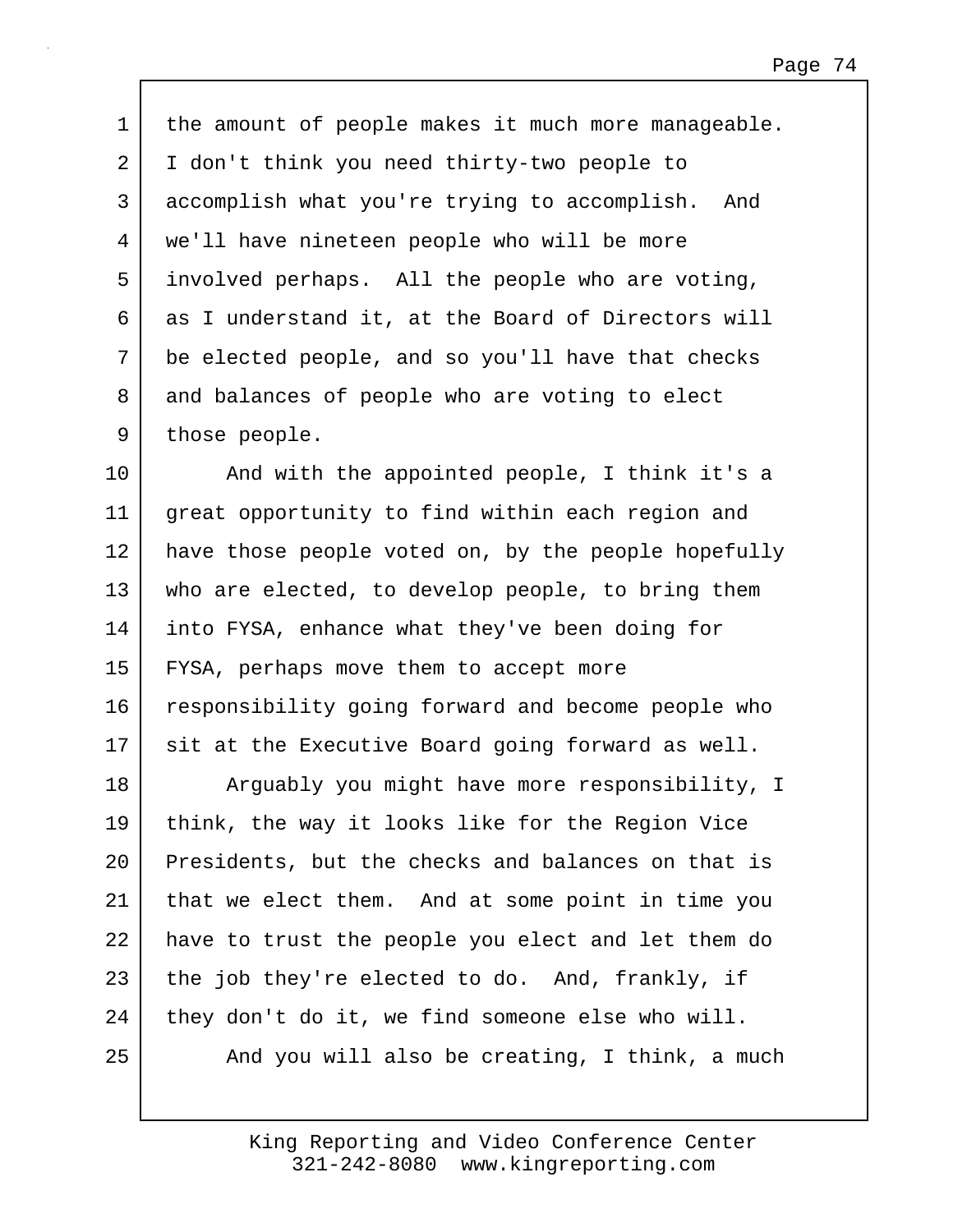| $\mathbf 1$ | better pool of volunteers to get found to learn     |
|-------------|-----------------------------------------------------|
| 2           | what FYSA is and weed out people who don't want to  |
| 3           | move on, that's fine, but also identify those with  |
| 4           | the drive and the competency to enhance what we do  |
| 5           | here and make it much easier for everybody.         |
| 6           | So I'm very much in favor of it.                    |
| 7           | (Applause.)                                         |
| 8           | JOHN STACEY: Thank you, Barry.                      |
| 9           | Gentlemen, if I may, before you speak.              |
| 10          | I also, I share in your concern about having        |
| 11          | what I call a bench, finding the people that are    |
| 12          | going to be the next generation of leaders. This    |
| 13          | Board, it may seem like it doesn't change a lot,    |
| 14          | but in the four years I've been here, it's changed  |
| 15          | a little bit. So we want to see new ideas and new   |
| 16          | volunteerism.                                       |
| 17          | I do want to mention that there are some other      |
| 18          | things in this proposal, if you look really closely |
| 19          | at some of the duties, for example, the VP of the   |
| 20          | region is expected to convene a Regional Board at   |
| 21          | least two weeks prior to an EC meeting for the four |
| 22          | times a year to hear from representatives, both     |
| 23          | elected and appointed, to be able to bring the      |
| 24          | concern of the region forward.                      |
| 25          | So we have some, you know, some expectations,       |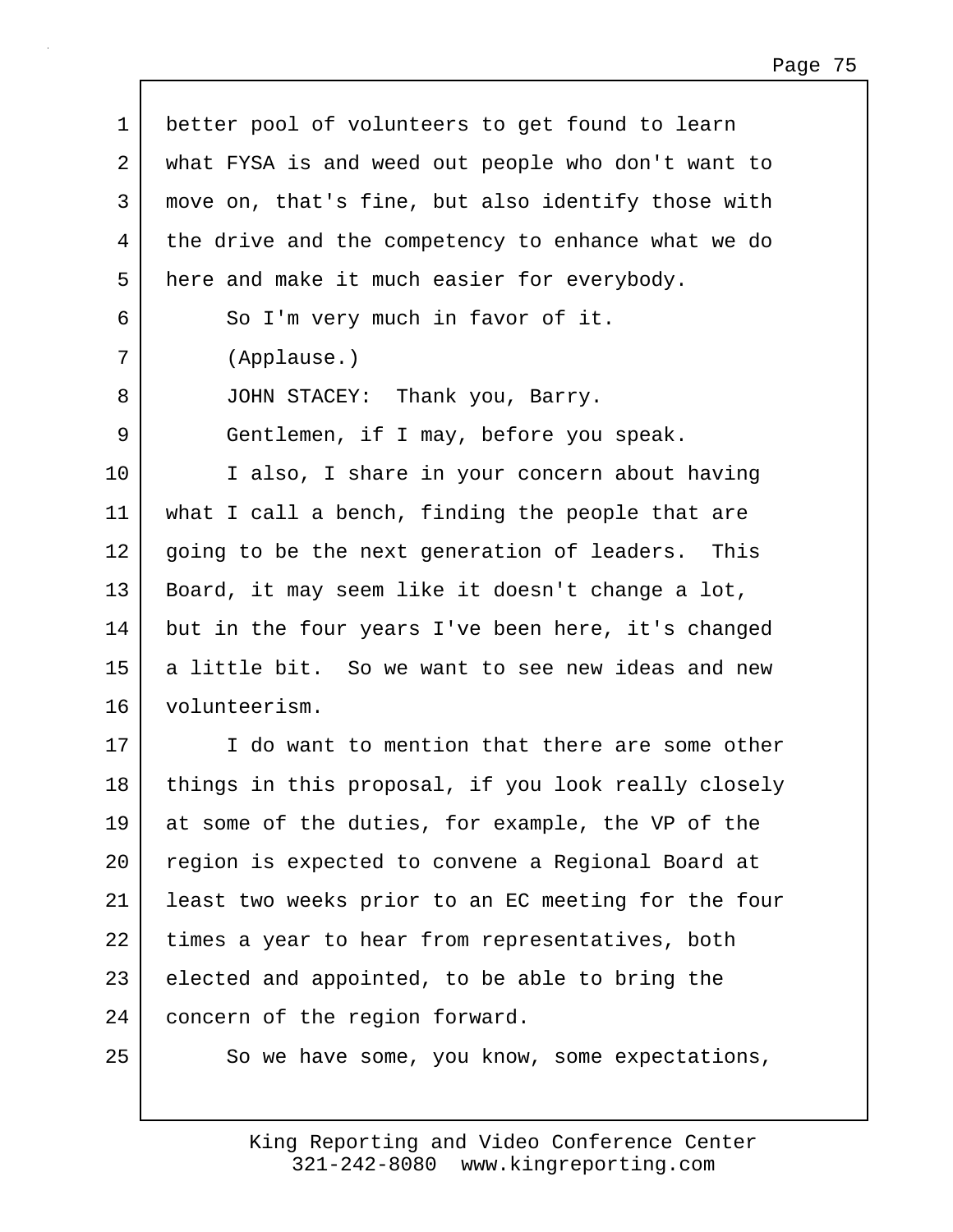1 too, around who would fill the position of 2 Treasurer for example. We've, we've written in 3 here that we, that person should have a finance 4 background. 5 We've put in the Registrar -- are we still at 6 two or four years now? We're at three years. 7 Yesterday during the rules discussion we, it was 8 talked about that two years as a Club Registrar 9 might be insufficient to understand the nuances of 10 the GotSoccer system. So because we're so heavily 11 | reliant on GotSoccer, we believe that three years 12 of experience at the club level as Club Registrar 13 should be a prerequisite for running for the 14 position of Registrar. 15 So, Joe, are you for or against, for or 16 against, sir? 17 | LOU CONFESSORE: What was the last guy? 18 BECKY MCLAREN: For. 19 LOU CONFESSORE: For, okay, I'm against. 20 MARINO TORRENS: As long as we let you talk, 21 you go either way; right? 22 LOU CONFESSORE: That's the only way I can get 23 to talk is to say it's against; right? 24 Okay. There are several, I'm not going to  $25$  fight this to the death, all I want to do is make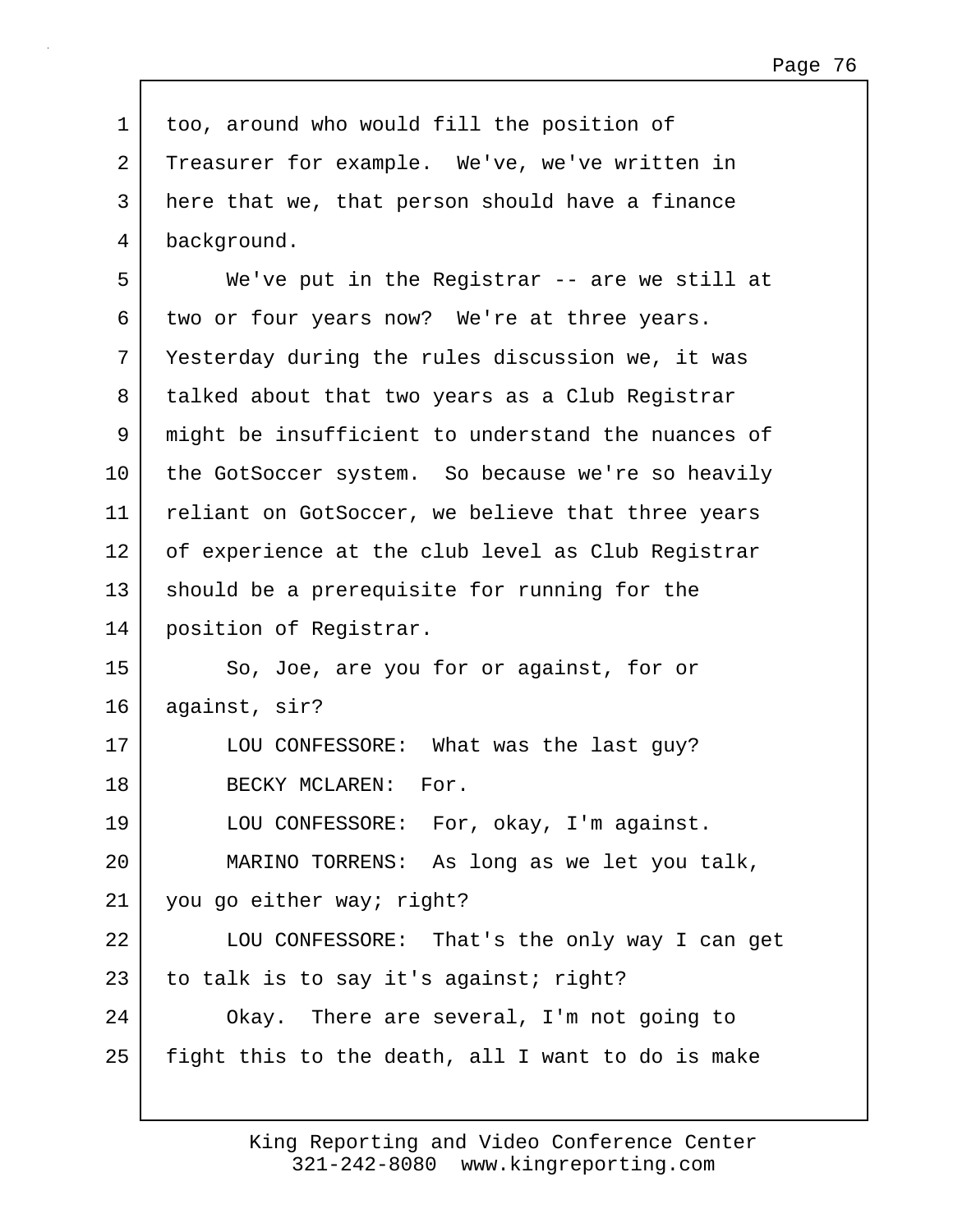1 sure that some of the things that were said last 2 night and in the past are out in the open and you 3 guys say, yes, you're going to do it, okay. 4 Number one, term limits on everybody, okay. 5 Okay. Number two, these people behind me have 6 had no input into this. And I think before we give 7 | our approval fully on this, that we have a regional 8 committee in each region going over how you guys 9 are going to divide it, how you guys are going to 10 do all of this stuff about who is going to 11 represent what area and whether you're going to do 12 it north and south, east and west. All those

13 little technical points that you in your infinite 14 wisdom are talking about doing, some of the people 15 out here may not agree. And I think that they need 16 to have input into this so that they can own it as 17 well as you guys telling us what to do again.

18 So those are my two points. Number one, you 19 need to add term limits to this.

20 JOHN STACEY: You are a member of FYSA, do 21 you, are you making a motion?

22 LOU CONFESSORE: Yes -- oh, I can do that 23 while I'm dissenting?

24 JOHN STACEY: Can we not make an, are we 25 allowed to make amendments?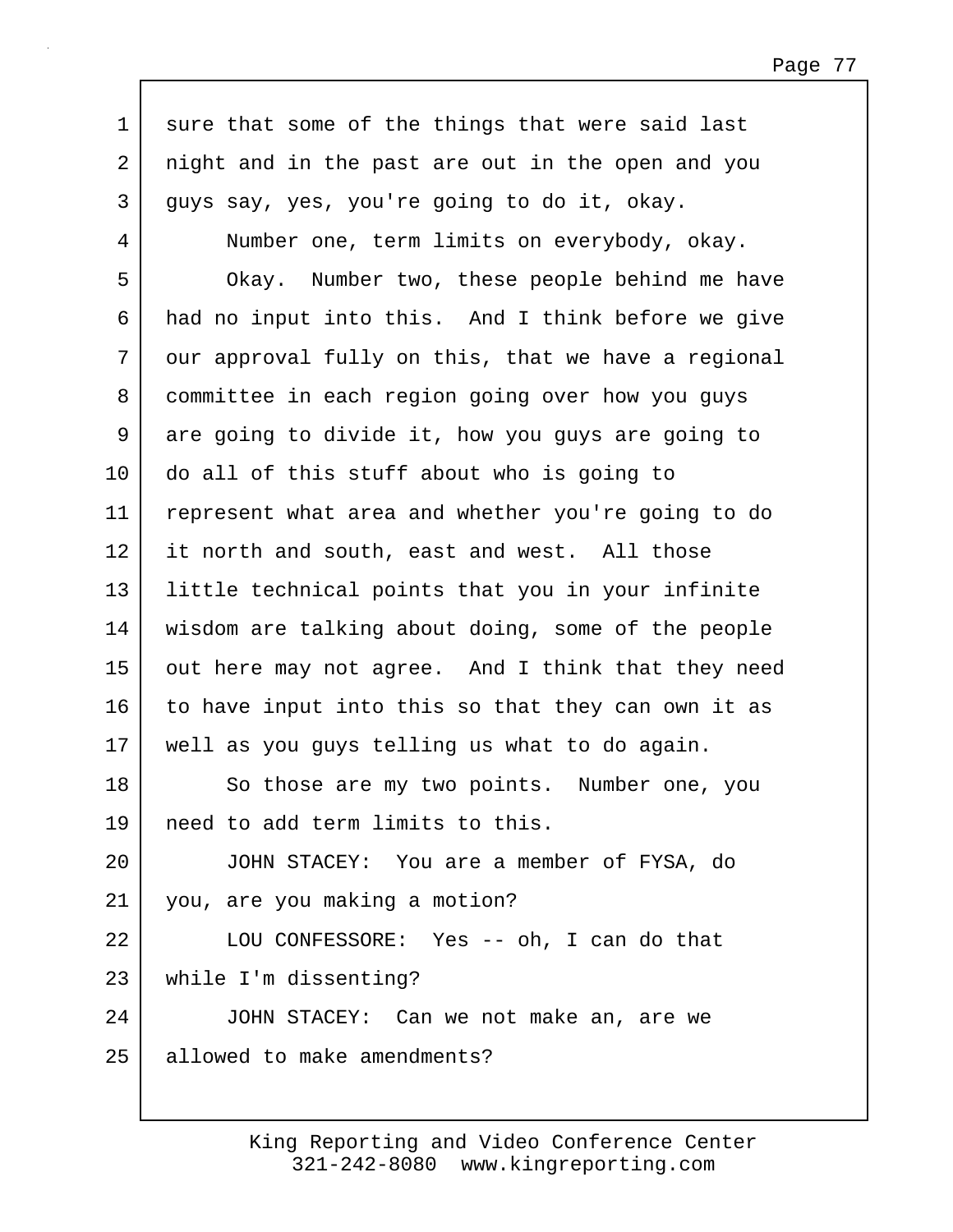1 LOU CONFESSORE: Okay. 2 JOHN STACEY: All right. I'm sorry. I'm a 3 little rusty on this, on the rules thing. 4 I believe an amendment is in, is in order 5 here. 6 LOU CONFESSORE: Okay. 7 JOHN STACEY: If you're making one, I think we 8 have to have a vote. 9 MARINO TORRENS: Remember, there's four of, 10 four positions in here that already have the 11 second. 12 LOU CONFESSORE: I said for everybody. 13 MARINO TORRENS: Okay. 14 LOU CONFESSORE: My amendment to that would be 15 that nobody can serve on this Board, that's all the 16 elected people that you have in here, whether there 17 are eighteen or nineteen of them now. 18 UNIDENTIFIED MALE SPEAKER: Nineteen. 19 LOU CONFESSORE: No more than two terms. 20 UNIDENTIFIED FEMALE SPEAKER: Two terms? 21 | MARINO TORRENS: That's four years. 22 LOU CONFESSORE: Yeah. 23 JOHN STACEY: Let me explain what the current 24 rule, how we are currently set up and then we can, 25 you know, if we can pick that up.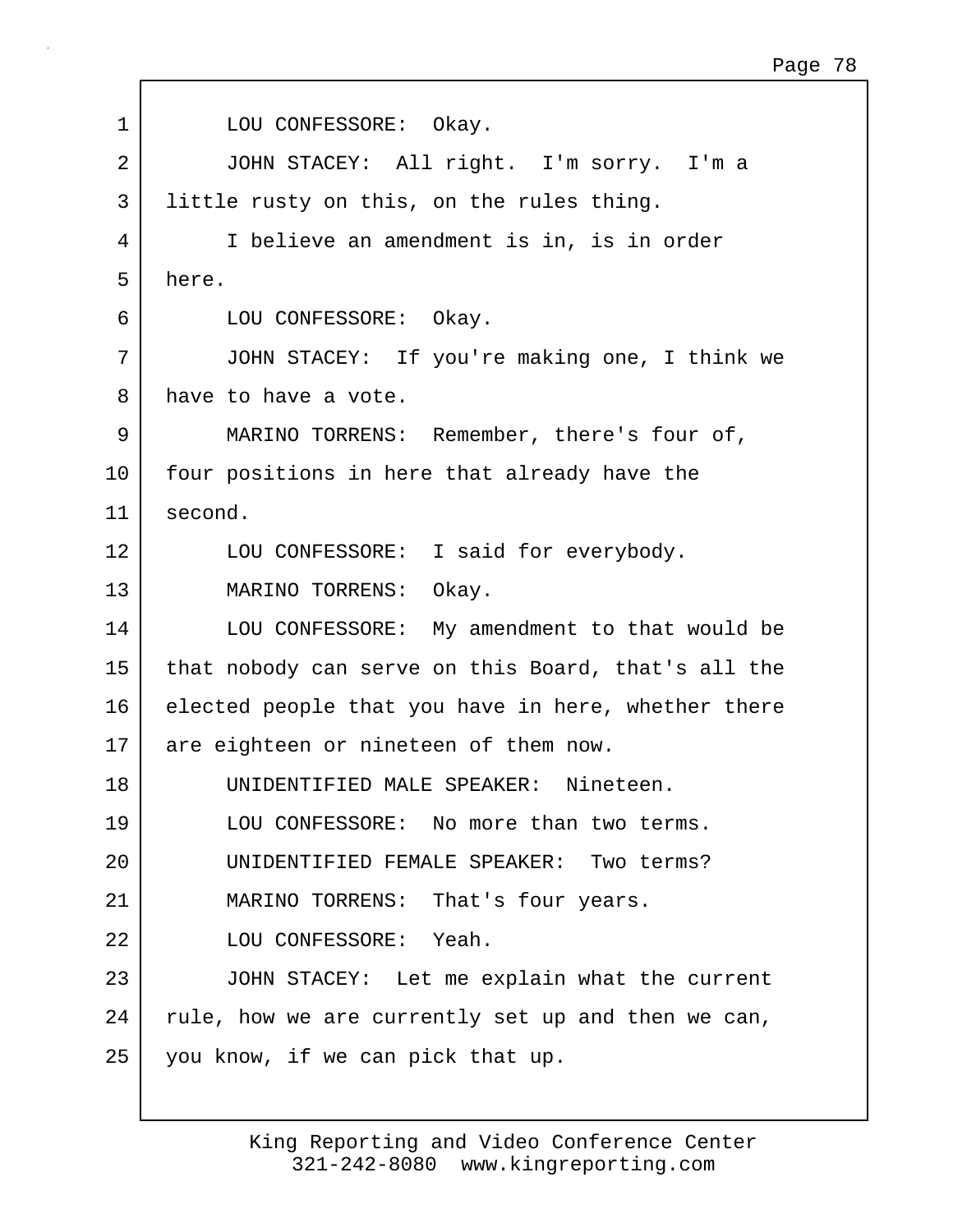1 LOU CONFESSORE: Okay. 2 JOHN STACEY: Currently there are four 3 individuals that are subject to term limits, that 4 would be the President, which is Marino; Vice 5 President of Coach and Player Development, me; 6 Secretary, Elsa; and Treasurer. The idea that 7 those are the executive positions, or the operating 8 officers of the corporation, and as such we're 9 limited to four two-year terms, eight years in that 10 position. There's nothing in the Bylaws that I'm 11 aware of that would preclude someone from running, 12 from being in one position for eight years and 13 being in a different position for eight years. 14 | That is where we currently stand. 15 | And, Tommy, I ask Tommy, by a nod yes, is that 16 correct? 17 TOMMY THOMPSON: Yes, that's correct. 18 JOHN STACEY: Okay. Just checking. 19 So in light of that, that's where we are, what 20 is your motion? 21 LOU CONFESSORE: Okay. My motion is two 22 terms. 23 JOHN STACEY: Two terms of two years apiece? 24 LOU CONFESSORE: This is going to be the first 25 time you get some input into this. If they want to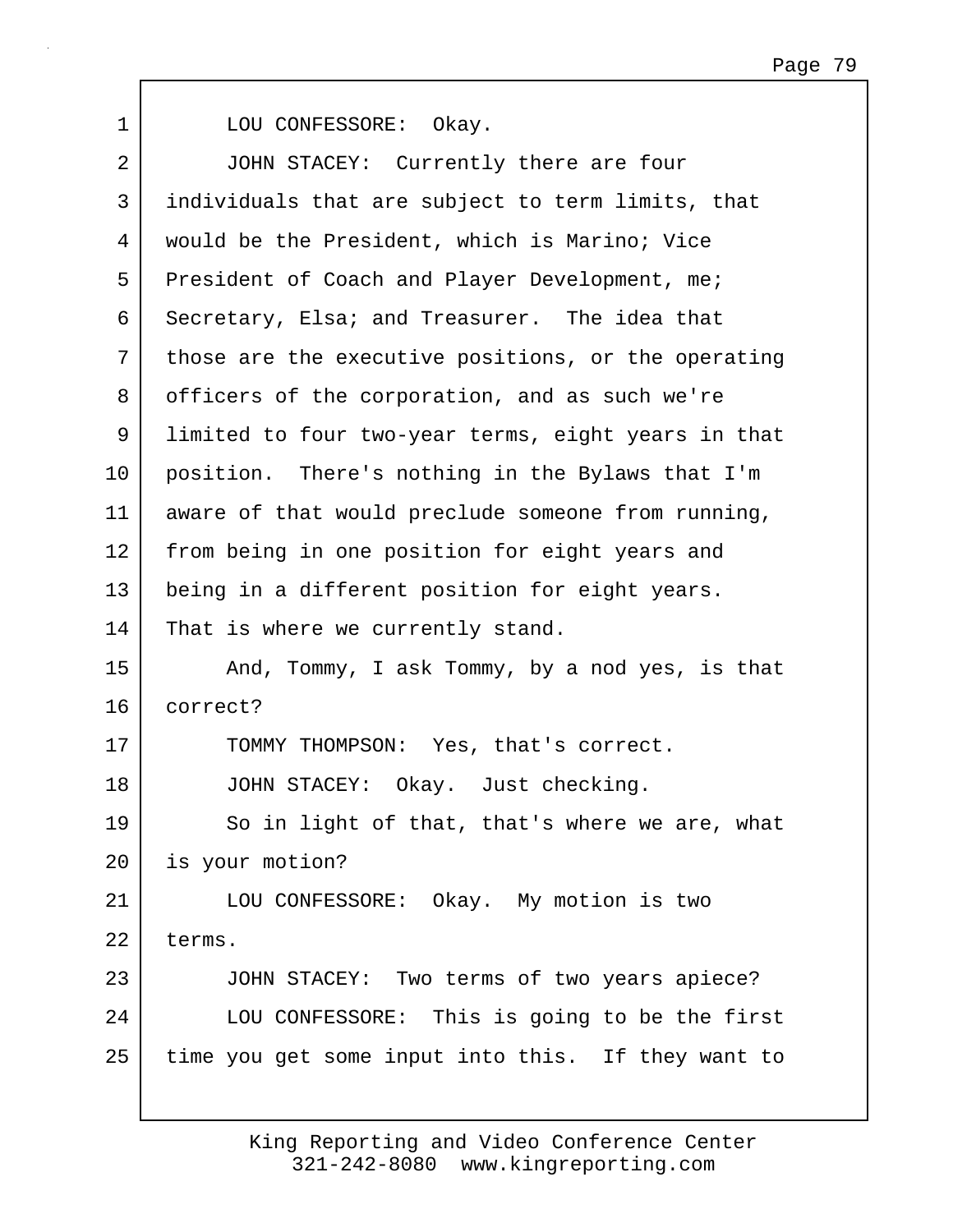| 2<br>plenty. If they want to switch chairs, that's<br>3<br>You're going to vote for them if they do<br>fine.<br>that. I don't think that anybody should be there<br>4<br>5<br>that long, that's all. That's my opinion. You<br>6<br>guys are welcome to approve or disapprove.<br>7<br>Everybody who is elected to this Board, not the<br>8<br>appointed people that they're at the bottom, but<br>9<br>the nineteen elected people, two terms.<br>10<br>MIKE WEBER: Two terms is four years.<br>UNIDENTIFIED FEMALE SPEAKER: Right.<br>11<br>12<br>LOU CONFESSORE: Yeah.<br>13<br>JOHN STACEY: In that, in that position is<br>14<br>what you're saying. Two years, if I'm two years as<br>15<br>a Regional Commissioner, I could be two terms in<br>16<br>something else, et cetera.<br>17<br>Is that what you're saying, two terms, two<br>18<br>terms across the board?<br>19<br>LOU CONFESSORE: Yes.<br>20<br>JOHN STACEY: All right. |  |
|--------------------------------------------------------------------------------------------------------------------------------------------------------------------------------------------------------------------------------------------------------------------------------------------------------------------------------------------------------------------------------------------------------------------------------------------------------------------------------------------------------------------------------------------------------------------------------------------------------------------------------------------------------------------------------------------------------------------------------------------------------------------------------------------------------------------------------------------------------------------------------------------------------------------------------------------|--|
|                                                                                                                                                                                                                                                                                                                                                                                                                                                                                                                                                                                                                                                                                                                                                                                                                                                                                                                                            |  |
|                                                                                                                                                                                                                                                                                                                                                                                                                                                                                                                                                                                                                                                                                                                                                                                                                                                                                                                                            |  |
|                                                                                                                                                                                                                                                                                                                                                                                                                                                                                                                                                                                                                                                                                                                                                                                                                                                                                                                                            |  |
|                                                                                                                                                                                                                                                                                                                                                                                                                                                                                                                                                                                                                                                                                                                                                                                                                                                                                                                                            |  |
|                                                                                                                                                                                                                                                                                                                                                                                                                                                                                                                                                                                                                                                                                                                                                                                                                                                                                                                                            |  |
|                                                                                                                                                                                                                                                                                                                                                                                                                                                                                                                                                                                                                                                                                                                                                                                                                                                                                                                                            |  |
|                                                                                                                                                                                                                                                                                                                                                                                                                                                                                                                                                                                                                                                                                                                                                                                                                                                                                                                                            |  |
|                                                                                                                                                                                                                                                                                                                                                                                                                                                                                                                                                                                                                                                                                                                                                                                                                                                                                                                                            |  |
|                                                                                                                                                                                                                                                                                                                                                                                                                                                                                                                                                                                                                                                                                                                                                                                                                                                                                                                                            |  |
|                                                                                                                                                                                                                                                                                                                                                                                                                                                                                                                                                                                                                                                                                                                                                                                                                                                                                                                                            |  |
|                                                                                                                                                                                                                                                                                                                                                                                                                                                                                                                                                                                                                                                                                                                                                                                                                                                                                                                                            |  |
|                                                                                                                                                                                                                                                                                                                                                                                                                                                                                                                                                                                                                                                                                                                                                                                                                                                                                                                                            |  |
|                                                                                                                                                                                                                                                                                                                                                                                                                                                                                                                                                                                                                                                                                                                                                                                                                                                                                                                                            |  |
|                                                                                                                                                                                                                                                                                                                                                                                                                                                                                                                                                                                                                                                                                                                                                                                                                                                                                                                                            |  |
|                                                                                                                                                                                                                                                                                                                                                                                                                                                                                                                                                                                                                                                                                                                                                                                                                                                                                                                                            |  |
|                                                                                                                                                                                                                                                                                                                                                                                                                                                                                                                                                                                                                                                                                                                                                                                                                                                                                                                                            |  |
|                                                                                                                                                                                                                                                                                                                                                                                                                                                                                                                                                                                                                                                                                                                                                                                                                                                                                                                                            |  |
|                                                                                                                                                                                                                                                                                                                                                                                                                                                                                                                                                                                                                                                                                                                                                                                                                                                                                                                                            |  |
|                                                                                                                                                                                                                                                                                                                                                                                                                                                                                                                                                                                                                                                                                                                                                                                                                                                                                                                                            |  |
| 21<br>BECKY MCLAREN: We have a motion.                                                                                                                                                                                                                                                                                                                                                                                                                                                                                                                                                                                                                                                                                                                                                                                                                                                                                                     |  |
| 22<br>JOHN STACEY: Yes, we have a motion.                                                                                                                                                                                                                                                                                                                                                                                                                                                                                                                                                                                                                                                                                                                                                                                                                                                                                                  |  |
| 23<br>Do we have a second?                                                                                                                                                                                                                                                                                                                                                                                                                                                                                                                                                                                                                                                                                                                                                                                                                                                                                                                 |  |
| 24<br>(No response.)                                                                                                                                                                                                                                                                                                                                                                                                                                                                                                                                                                                                                                                                                                                                                                                                                                                                                                                       |  |
| 25<br>LOU CONFESSORE: No second?                                                                                                                                                                                                                                                                                                                                                                                                                                                                                                                                                                                                                                                                                                                                                                                                                                                                                                           |  |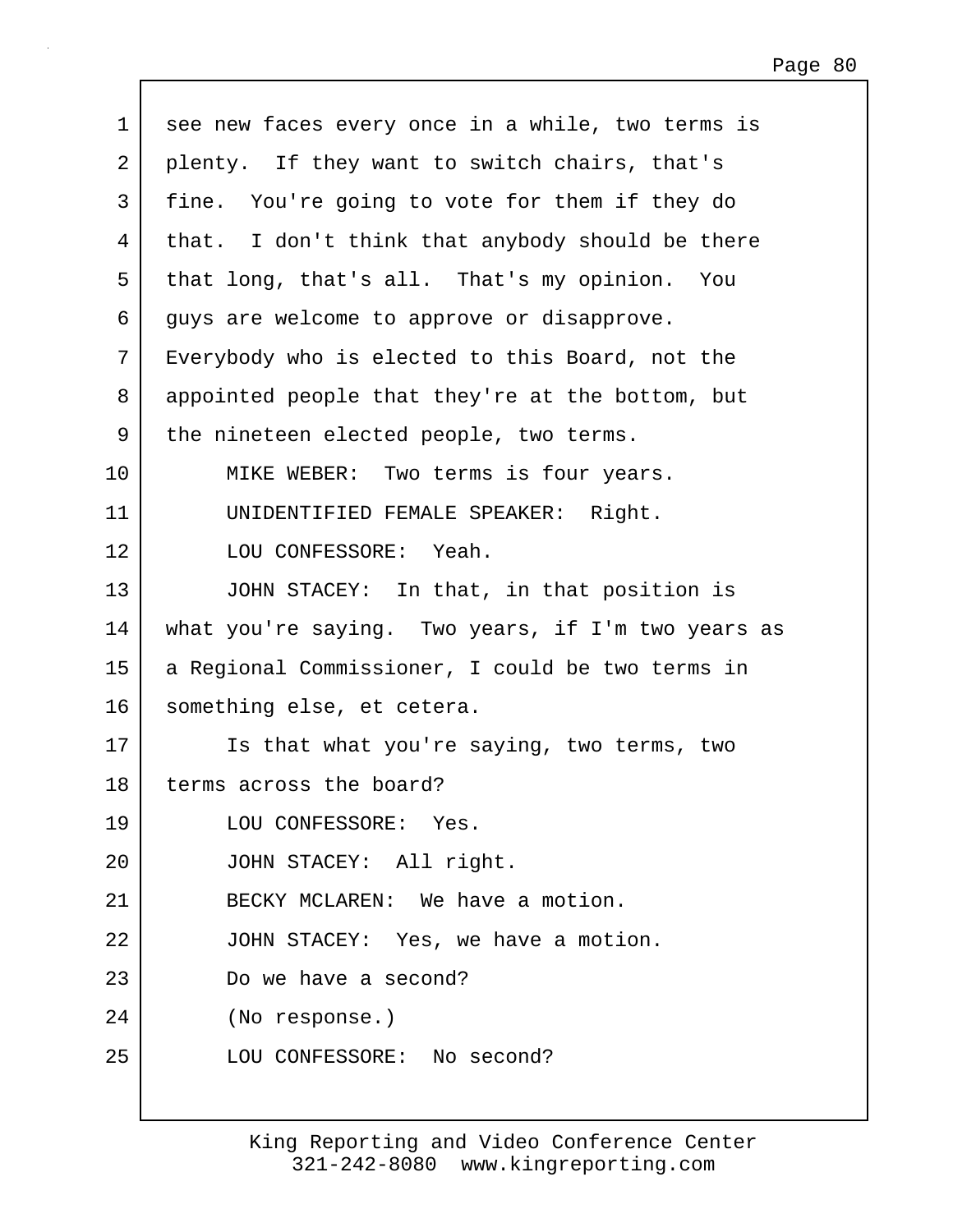| 1               | Okay. Well, I tried.                             |
|-----------------|--------------------------------------------------|
| 2               | JOHN STACEY: Do we have a second?                |
| 3               | UNIDENTIFIED FEMALE SPEAKER: Mario Martinez.     |
| 4               | JOHN STACEY: We have a second, who?              |
| 5               | Mario Martinez.                                  |
| 6               | MARIO MARTINEZ: C1 DC.                           |
| 7               | JOHN STACEY: All right. We do have a second.     |
| 8               | We are now on the amendment to our proposal,     |
| 9               | and we must have a for or against, or a point of |
| 10              | clarification of course.                         |
| 11              | BOB STOVER: You have to accept it.               |
| 12              | JOHN STACEY: What?                               |
| 13              | BOB STOVER: You have to accept it.               |
| 14              | UNIDENTIFIED MALE SPEAKER: There was a           |
| 15              | second.                                          |
| 16              | UNIDENTIFIED FEMALE SPEAKER: We have a           |
| 17 <sub>2</sub> | second, second motion.                           |
| 18              | TOMMY THOMPSON: Are you ready for discussion?    |
| 19              | JOHN STACEY: I'm sorry. Who has to accept        |
| 20              | it?                                              |
| 21              | KATHERINE PENNINGTON: You.                       |
| 22              | JOHN STACEY: We have to accept it?               |
| 23              | MARINO TORRENS: We as the Board of Directors.    |
| 24              | JOHN STACEY: Well, we're accepting it. It's,     |
| 25              | it's a motion made from the floor, I believe we  |
|                 |                                                  |

Г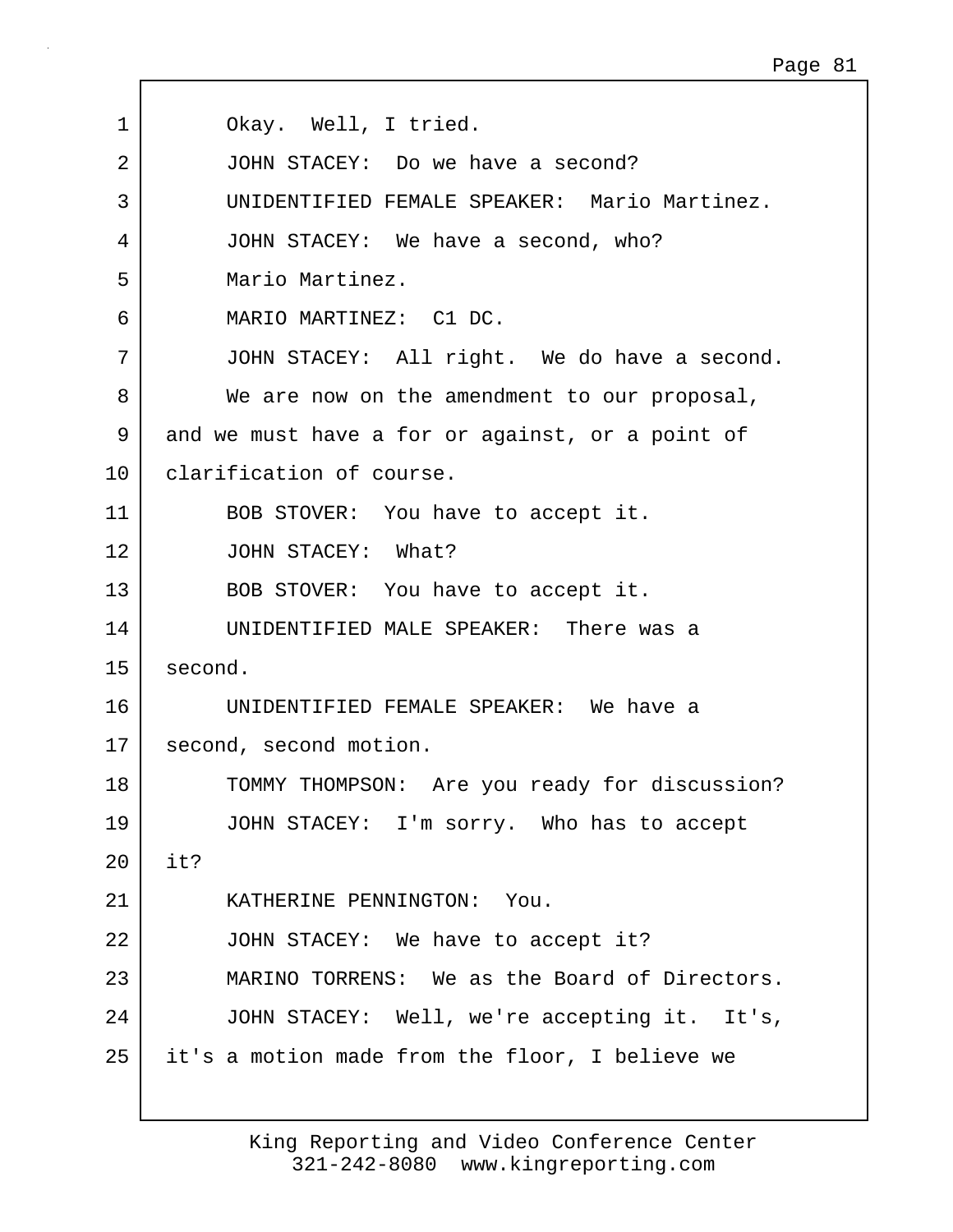1 have to accept it and let's have a conversation. 2 TOMMY THOMPSON: All right. So are you ready 3 for discussion? 4 JOHN STACEY: Absolutely. 5 | TOMMY THOMPSON: I'm against the amendment. 6 I've served -- Tommy Thompson, Past President. 7 I've served as President, I've served as VP of 8 Administration four years. You'll need at least a 9 couple of years to learn the position and to do it 10 | well. Four is not, is too short I believe. Eight 11 may be too long. But I think that's an issue that 12 should be brought back before this assembly next 13 year as a rule change, a proposal to set the term 14 | limits, whatever, you know, two, four, six, eight, 15 ten, twelve, and not make it part of passing this 16 restructure so we don't get bogged down in details. 17 This is too important to try to get it passed. 18 We're not going to work every detail out on the 19 floor here right now. 20 | And on the motion, when Lou spoke against it, 21 I'm going to, I want to rebut his saying. The 22 current Board of Directors has twenty DCs, that is 23 the local representation. 24 MARINO TORRENS: Hold on. Tommy, I think the 25 discussion right now is on the amendment.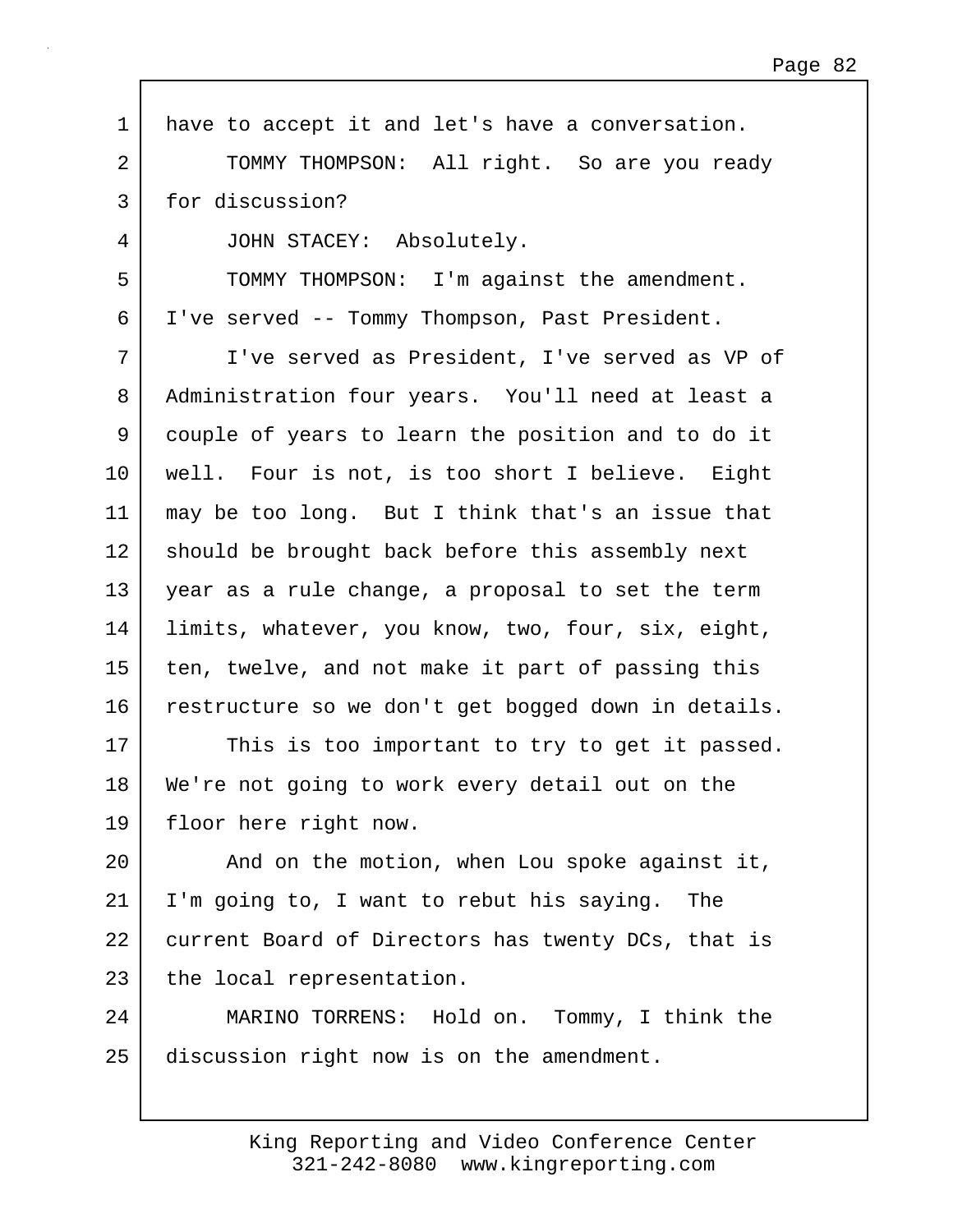| $\mathbf 1$ | TOMMY THOMPSON: Okay. I'm against the               |
|-------------|-----------------------------------------------------|
| 2           | amendment.                                          |
| 3           | JOHN STACEY: So Tommy was against the               |
| 4           | amendment.                                          |
| 5           | Do we have anyone to speak in favor of the          |
| 6           | amendment?                                          |
| 7           | (No response.)                                      |
| 8           | MARINO TORRENS: Call the vote.                      |
| 9           | UNIDENTIFIED FEMALE SPEAKER: Call                   |
| 10          | the (inaudible).                                    |
| 11          | MARINO TORRENS: Call the question.                  |
| 12          | JOHN STACEY: The question has been called, so       |
| 13          | all those in favor of the amendment to have term    |
| 14          | limits for all elected officials of four years, two |
| 15          | two-year terms in a particular position, please     |
| 16          | signify by saying aye.                              |
| 17          | MULTIPLE SPEAKERS: Aye.                             |
| 18          | JOHN STACEY: If you are against, nay.               |
| 19          | MULTIPLE SPEAKERS: Nay.                             |
| 20          | JOHN STACEY: By the opinion of the chair it         |
| 21          | does not pass.                                      |
| 22          | LOU CONFESSORE: Okay. That's fine.                  |
| 23          | JOHN STACEY: Okay.                                  |
| 24          | LOU CONFESSORE: They have input.                    |
| 25          | MARINO TORRENS: Are you for or against?             |
|             |                                                     |
|             |                                                     |

 $\mathbf{I}$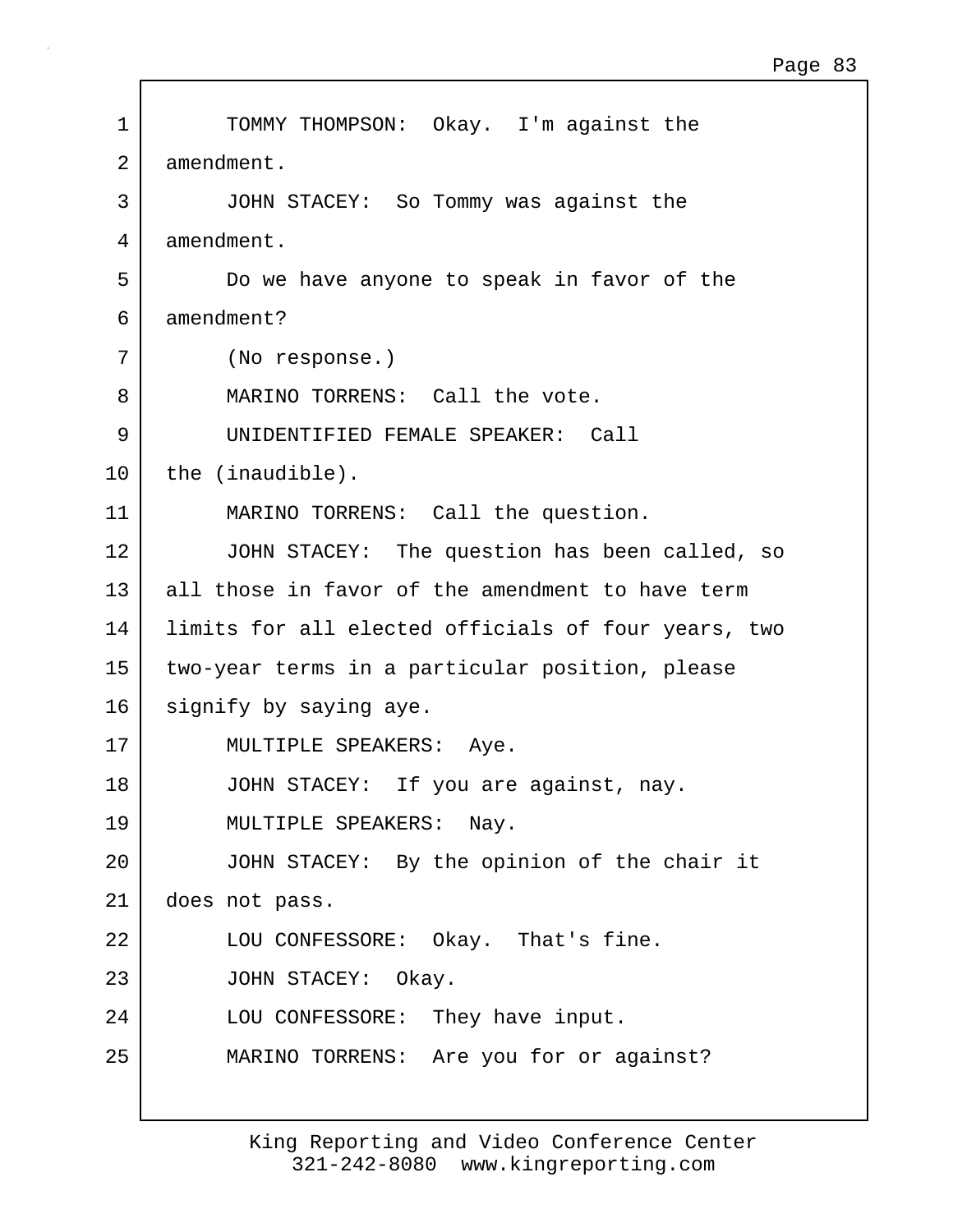1 LOU CONFESSORE: I'm still, I still have the 2 floor.

3 JOHN STACEY: Okay.

4 LOU CONFESSORE: You know, that was an 5 amendment.

6 And the second part of my complaint or 7 whatever it is that we have the opportunity to have 8 regional committees have input into how and when 9 the division is going to be made in the regions, 10 and how they're going to elect the two voting 11 members, and most importantly how many and how 12 they're going to get their volunteers to be the 13 | other members.

14 Because we all know the only reason we need 15 the other members is not for the one vote they're 16 going to bring here, but they need you for Region 17 Cup, okay. You're the Region Cup committee, okay, 18 so.

19 JOHN STACEY: Thank you.

20 | And I would say, would you agree that the 21 current regional delegation, the DCs and the VP 22 would be able to help us figure out the right way 23 to split the regions, their own region?  $24$  If I had  $-$ 

25 LOU CONFESSORE: No, not in my region, because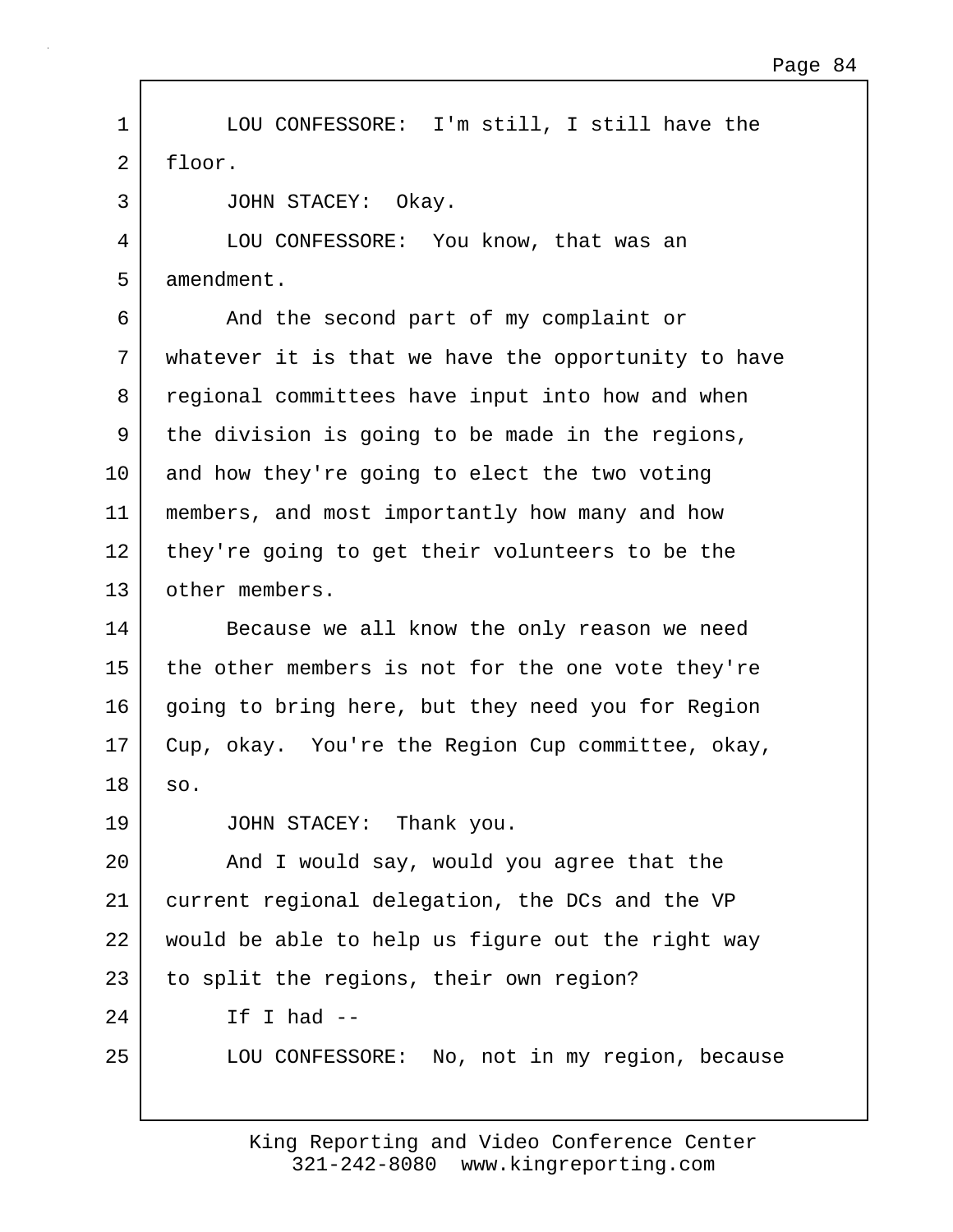1 | three of them aren't there, okay. 2 JOHN STACEY: Point taken. 3 LOU CONFESSORE: I want somebody to have 4 input, at least in my region I would like to have 5 some input into how it gets done. And there's only 6 two DCs that were active, and one of them is 7 running for Vice President and the other one is the 8 | only one, so we only got one DC. 9 JOHN STACEY: I understand. 10 LOU CONFESSORE: Okay. We've got three 11 vacant, okay. So I would like -- what do I do, 12 make a motion that we're going to have a regional 13 committee work on all of this stuff? 14 JOHN STACEY: I must confer with my well 15 influenced people. Hold on. 16 BECKY MCLAREN: Lou, would you be opposed to 17 the current Regional Vice Presidents, that they can 18 go back to the membership within their regions to 19 get input and bring it back to the, to this body, 20 well, to the, to the current EC and Board of 21 Directors? 22 | LOU CONFESSORE: At an executive, at a Board 23 meeting? 24 BECKY MCLAREN: At a Board meeting. 25 LOU CONFESSORE: Which would be January,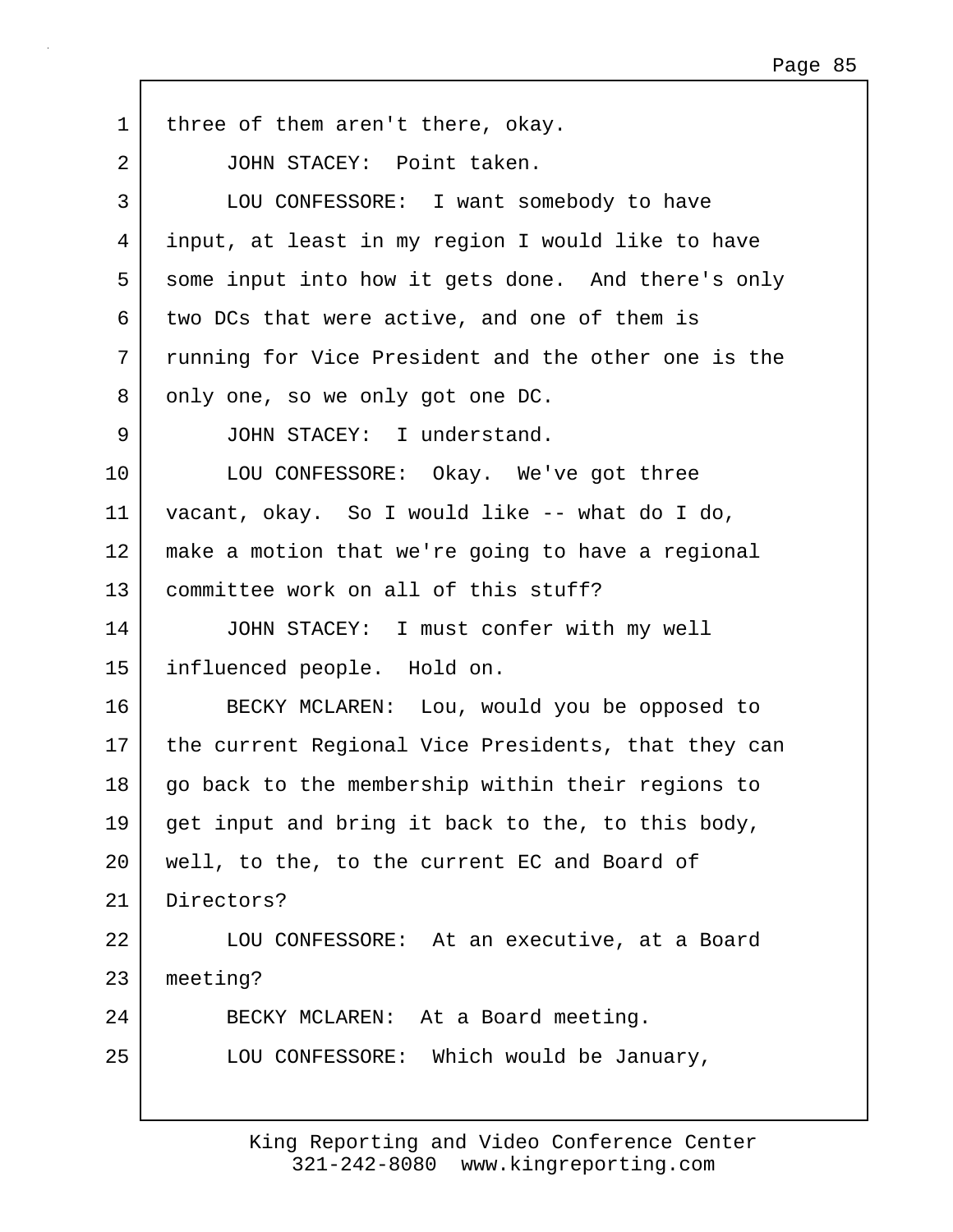1 | right, the next one? 2 JOHN STACEY: Yes. 3 LOU CONFESSORE: Okay. And -- 4 BECKY MCLAREN: But, remember, we can always 5 call interim meetings by, special meetings if we 6 need to. 7 LOU CONFESSORE: Okay. And? 8 BECKY MCLAREN: So would you be, if you 9 needed, if you wanted them to have input, would you 10 be willing to let the current Regional Vice 11 Presidents form those committees? 12 Because you're saying in your region where 13 you're from, because there will be, right now 14 | there's, you have three DCs right now, one's going 15 to run for RVP. 16 LOU CONFESSORE: I have three? 17 I thought I only had two. 18 MARINO TORRENS: Actually you have two because 19 one just left. 20 BECKY MCLAREN: But there are, 4 and 5 are the 21 | only ones that are open that I'm aware of. 22 LOU CONFESSORE: Yes, okay. 23 BECKY MCLAREN: Would you be willing for that, 24 for them to do that? 25 LOU CONFESSORE: Okay. I'm fine with the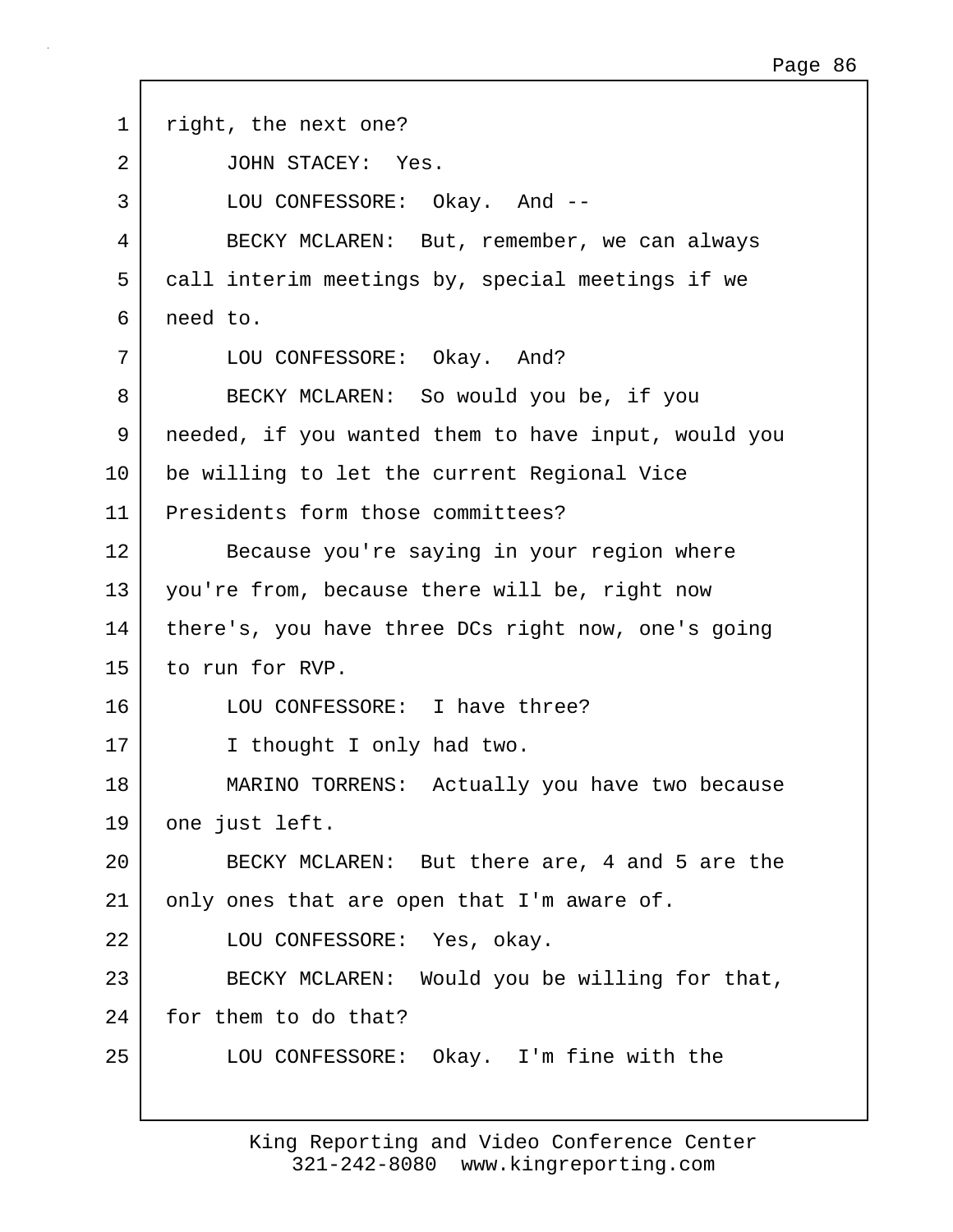1 Regional Vice President appointing the committee, 2 but all I want is for us to have some input into 3 this, okay.

4 So how do I do that now, do you want me to 5 make a motion that the Regional Vice President 6 appoints the committee?

7 JOHN STACEY: Lou, I mean, I don't know if 8 it's acceptable. I believe that we are of the 9 same, on the same page here. I think we would want 10 the input of the membership in terms of how we 11 separate it, just as there is no, we know in the 12 political world you've got all kinds of crazy stuff 13 that happens with districting and things like that.

14 We have, we want, I want, I will not approve 15 anything that I don't think is equitable as far as 16 we can make it. There's clearly going to be some 17 unhappy people no matter what you do. I don't know 18 | if a motion would do any good because we're already 19 planning on, hopefully, the Region VPs are planning 20 | on getting feedback from their members through 21 | their District Commissioners and through direct 22 contact with their constituents.

23 | LOU CONFESSORE: It's interesting that none of 24 that has ever happened in the three years you've 25 been screwing around with this.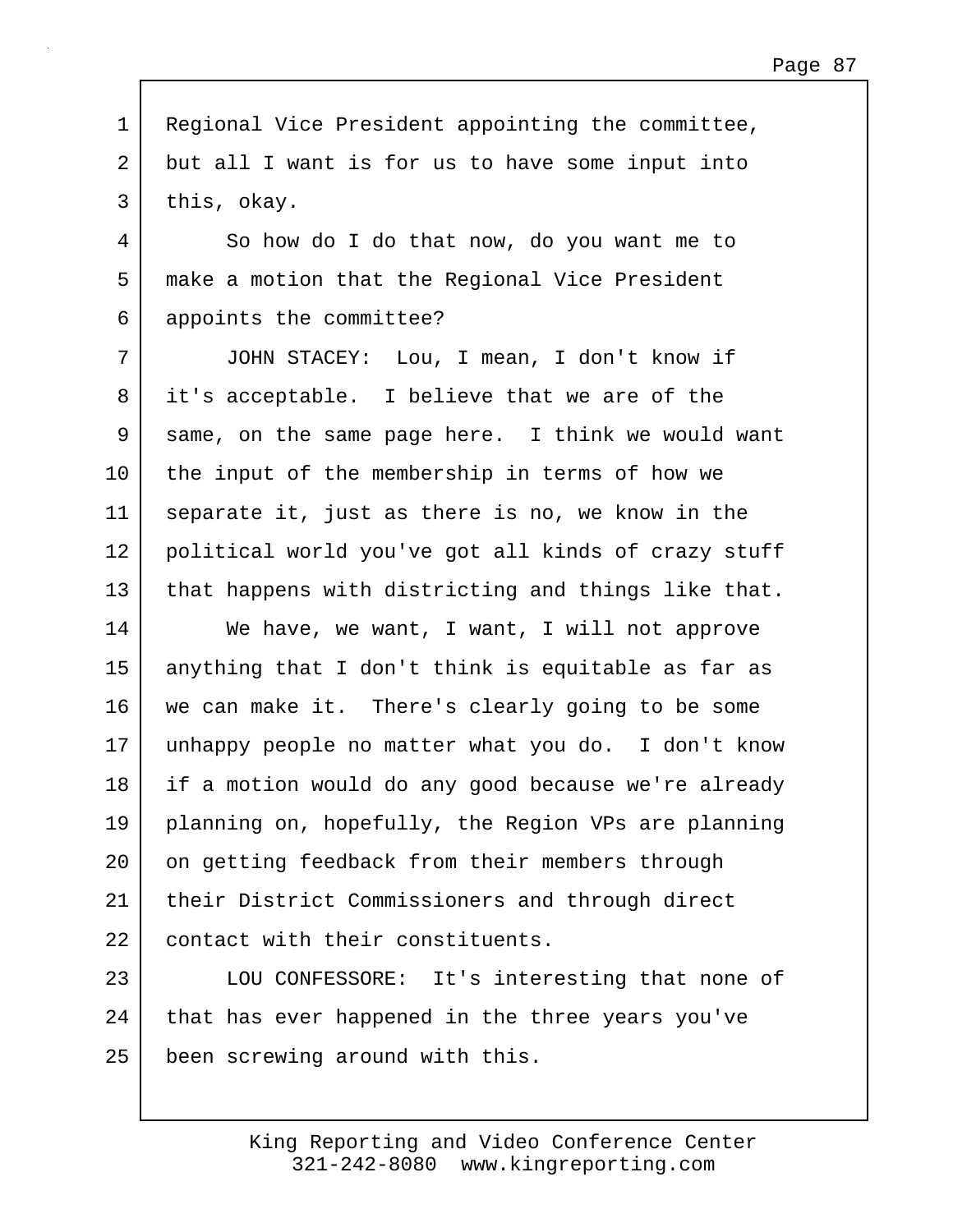| $\mathbf 1$ | JOHN STACEY: We have --                             |
|-------------|-----------------------------------------------------|
| 2           | MARINO TORRENS: (Unintelligible.)                   |
| 3           | JOHN STACEY: No, don't.                             |
| 4           | We have, so Lou was in, he was against.             |
| 5           | Tommy, if you'd rise.                               |
| 6           | TOMMY THOMPSON: Lou was against what?               |
| 7           | JOHN STACEY: He was against the proposal.           |
| 8           | MARINO TORRENS: He's not against anything.          |
| 9           | JOHN STACEY: I'm sorry, he said he was              |
| 10          | against the proposal.                               |
| 11          | LOU CONFESSORE: I didn't talk about the             |
| 12          | proposal.                                           |
| 13          | TOMMY THOMPSON: I don't think Lou talked to         |
| 14          | the proposal, but I would like to still, again, say |
| 15          | that local representation, your January board       |
| 16          | meeting will be just like it is now. You'll still   |
| 17          | have your twenty District Commissioners             |
| 18          | representing the membership. I don't believe it's   |
| 19          | necessary to form another committee. If the region  |
| 20          | doesn't have their own DCs, that's a regional       |
| 21          | problem, not a state problem.                       |
| 22          | The local representation has between now and        |
| 23          | January to get together, the twenty DCs and four    |
| 24          | Regional Vice Presidents, to present those concerns |
| 25          | to the full Board at the January meeting.           |

Г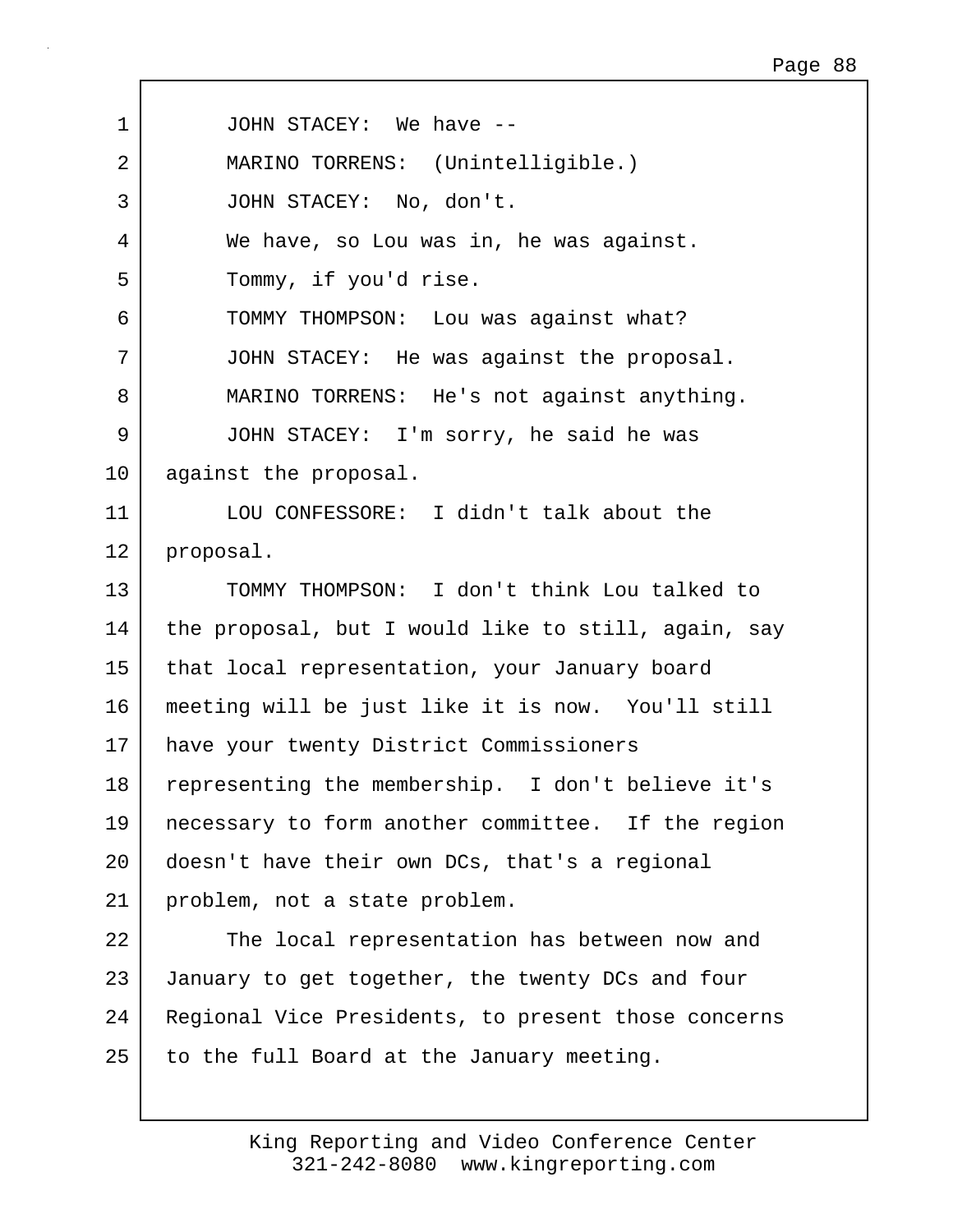1 LOU CONFESSORE: Remember we want to hear 2 about it before then. 3 TOMMY THOMPSON: Well, you do it before then, 4 but right now this next scheduled Board meeting is 5 January. 6 LOU CONFESSORE: Right, right. But we -- 7 TOMMY THOMPSON: Your region can do it 8 tomorrow. I don't care when your region does it. 9 But those are your elected officials, but you 10 quys are electing these positions to represent you. 11 | Let the Regional Vice Presidents convene at 12 the regional AGM to get this done between now and 13 January so when the January Board meeting comes up, 14 | they'll be able to stand up before the membership, 15 the Board, and say this is what my region wants. 16 And then the Board will come to a decision on the 17 details of this plan, to implement this plan. 18 | Again, today, we're trying to approve a 19 concept. We're not going to approve every detail, 20 but your Board is still in place in January to work 21 out the details, not the new Board, the old Board. 22 JOHN STACEY: Thank you. Thank you. 23 Mr. Goldian  $-$  by the way, I just want to say, 24 thank you, Joe. Back in 2007 this guy right here 25 convinced me to be a DC, and he sucked me into this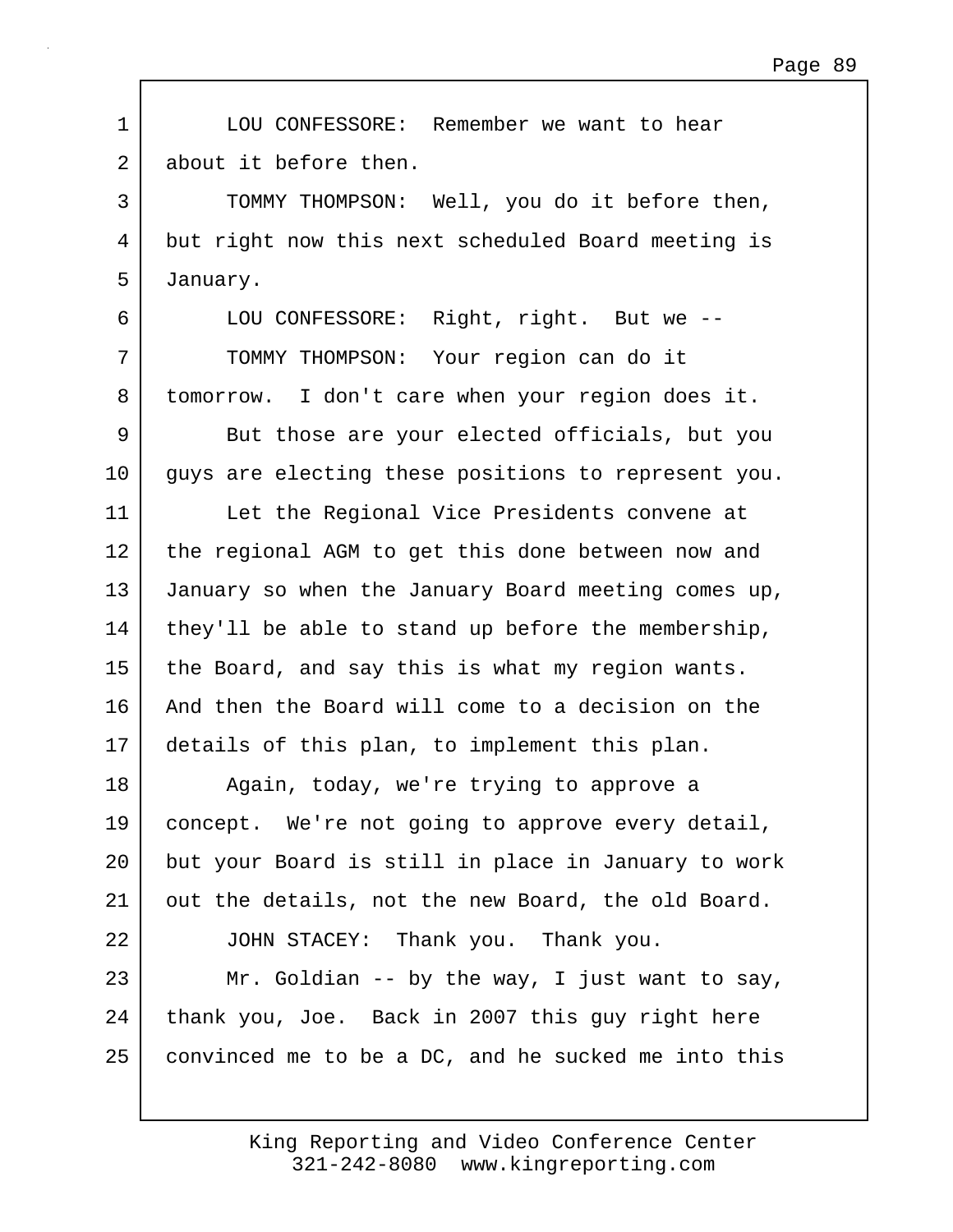| $\mathbf 1$    | stuff, so thank you.                                |
|----------------|-----------------------------------------------------|
| $\overline{2}$ | JOE GOLDIAN: You're welcome.                        |
| 3              | JOHN STACEY: I'm going to thank him, yes.           |
| 4              | JOE GOLDIAN: Okay. My name is Joe Goldian           |
| 5              | and I'm the President/Chairman of the Brevard Youth |
| 6              | Soccer League.                                      |
| 7              | JOHN STACEY: For or against, Joe?                   |
| 8              | JOE GOLDIAN: I am for it with exceptions,           |
| 9              | that's why I deferred to Lou.                       |
| 10             | First off, I do not see any referee input into      |
| 11             | the Board.                                          |
| 12             | JOHN STACEY: I can answer.                          |
| 13             | We, the full anticipation is that the $-$ I         |
| 14             | don't know the official thing, Mr. Migna; correct?  |
| 15             | MARINO TORRENS: Yes.                                |
| 16             | JOHN STACEY: Mr. Migna would be at all four         |
| 17             | of the meetings and he would represent the referee  |
| 18             | interest but would not have a vote on the newly     |
| 19             | comprised Board of Directors.                       |
| 20             | JOE GOLDIAN: Okay. The next issue that I            |
| 21             | have is I think it is a fantastic idea to reduce    |
| 22             | the Board, but I would like to go further and       |
| 23             | reduce the Board to the eleven and strengthen the   |
| 24             | Regional Board's input into it so that the Regional |
| 25             | Board would direct the RVP for that region to vote  |

Г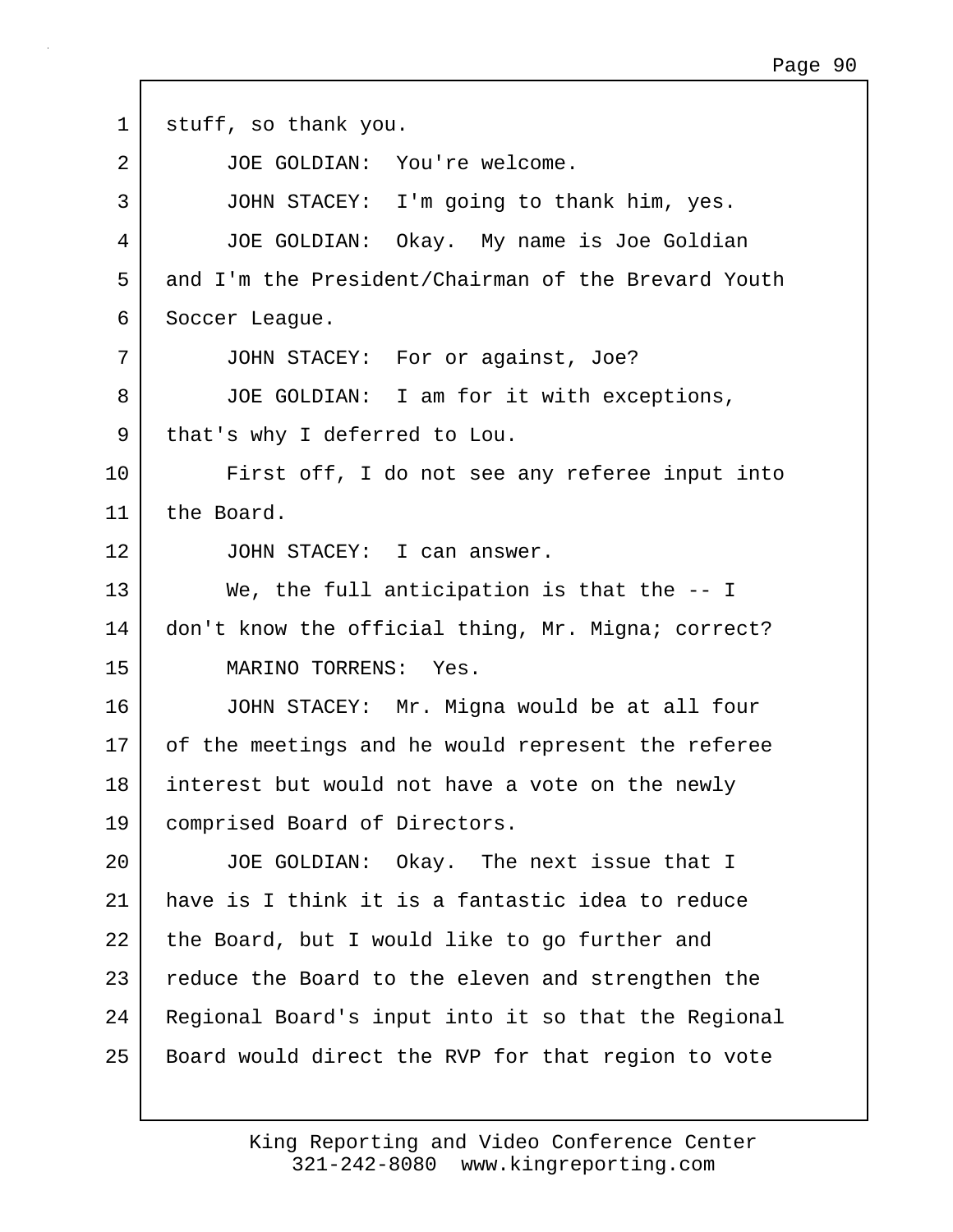1 certain ways at the EC, you know, based upon their 2 input. And we do have the meeting that they have 3 to have two weeks before the Board meeting, the 4 total Board meeting, that gets that done. But I 5 want to strengthen the Regional Board with that 6 charge.

7 | And then I would like to see the Regional 8 Commissioners, well, first off, we are under 9 assault from other organizations for players, both 10 soccer players and others. We need to be more 11 responsive. This, I think, makes it more 12 responsive. But we are disruptive in the fact that 13 we are destroying, well, I feel we are destroying 14 the traditional values of the districts and the 15 regions.

16 What I would like to see is the Regional 17 Commissioners be the, have the same guidelines or 18 the same boundaries as the District Commissioners 19 have now. So you would, in C you would have six, D 20 you would have four. And have the District 21 Commissioners being Regional Commissioners voted on 22 by their people, and they serve the region at the 23 Regional Board and with the Regional Vice 24 President, you know, I don't want to say rule, but 25 oversee that region.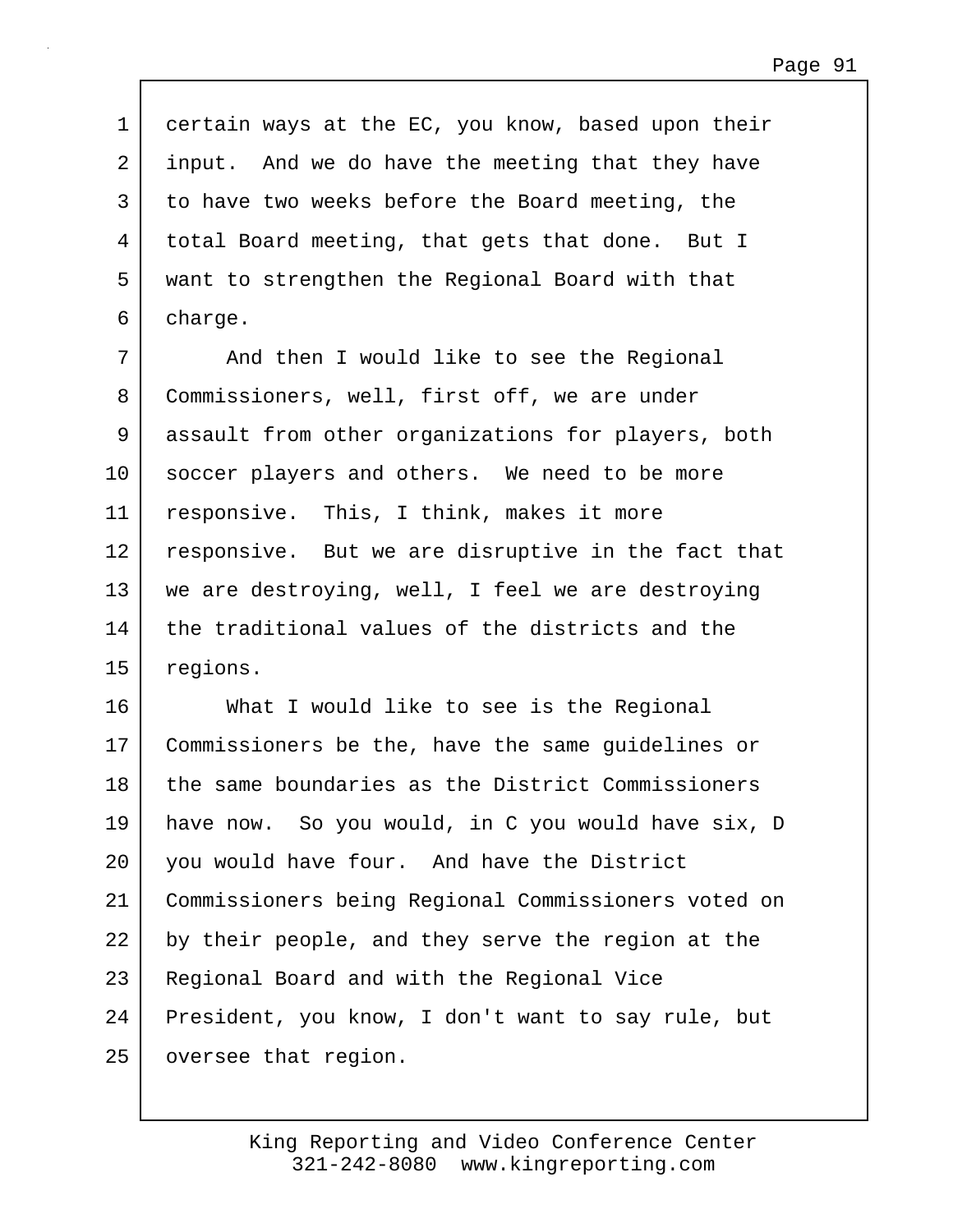1 MARINO TORRENS: Okay. Are you making that 2 motion? 3 JOE GOLDIAN: I would just, like I said, it's, 4 I would like it included in the overall plan that 5 way. So that's a lot of words that I said and a 6 lot of different things, so I will make that 7 motion. 8 JOHN STACEY: So, if I'm, I'm going to try to 9 restate what your amendment is and make sure we're 10 clear. 11 **Is that okay?** 12 JOE GOLDIAN: Yes. 13 BECKY MCLAREN: 14 JOHN STACEY: your amendment would be to, 15 that the newly comprised Board of Directors consist 16 solely of the eleven, eleven positions, President, 17 Vice President, all the way down to Regional VPs. 18 JOE GOLDIAN: Yes. 19 JOHN STACEY: That the, that there be no 20 additional elected representation on the Board of 21 Directors. 22 JOE GOLDIAN: That is correct. 23 JOHN STACEY: That those, and that those 24 individuals that we would still do two elected and 25 two appointed to serve on the Regional Board?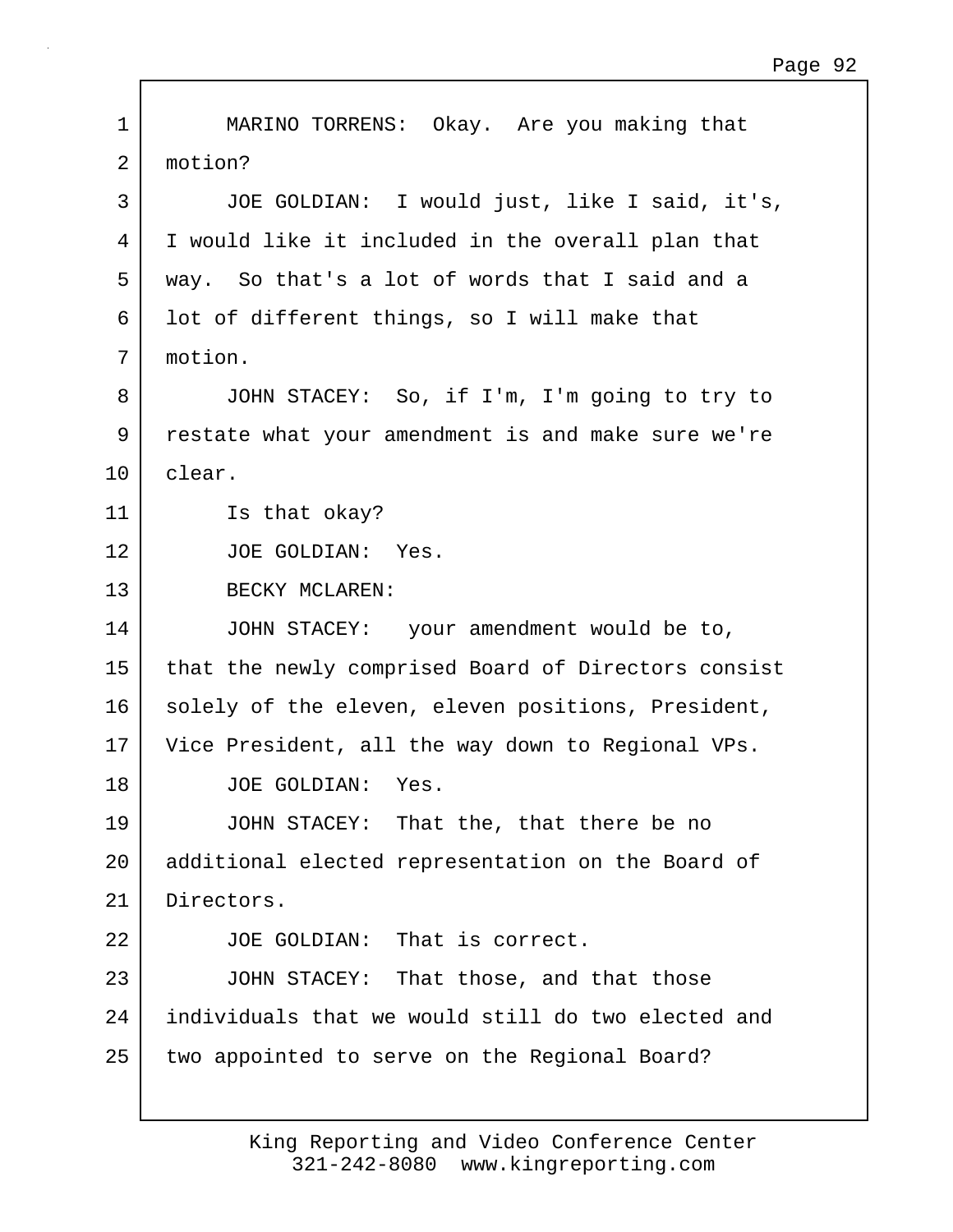| 1  | JOE GOLDIAN: No.                                   |
|----|----------------------------------------------------|
| 2  | JOHN STACEY: Or is it that the current             |
| 3  | structure and the current voting we continue, and  |
| 4  | that those individuals only serve on the Regional  |
| 5  | Board and not serve at the state level?            |
| 6  | JOE GOLDIAN: Yes, that is correct.                 |
| 7  | JOHN STACEY: That's what you're saying?            |
| 8  | JOE GOLDIAN: Yes, the DCs would become             |
| 9  | Regional Commissioners and they serve on the       |
| 10 | Regional Board, and the Regional Board would make  |
| 11 | the decision that the RVP would come to your Board |
| 12 | meeting with their input and their, you know,      |
| 13 | philosophy.                                        |
| 14 | JOHN STACEY: Well, I'm sure, I'm sure this is      |
| 15 | going to be, this will probably be a little ballot |
| 16 | vote, so, but I will ask for a second.             |
| 17 | MULTIPLE SPEAKERS: Second.                         |
| 18 | JOHN STACEY: We have multiple seconds.             |
| 19 | So are you going to speak to the amendment or      |
| 20 | the proposal?                                      |
| 21 | KATHERINE PENNINGTON: Well, Katherine              |
| 22 | Pennington, Top of Florida Soccer Club up in North |
| 23 | Florida, where though we may be little, we are     |
| 24 | fierce.                                            |
| 25 | I have a couple points of clarification and        |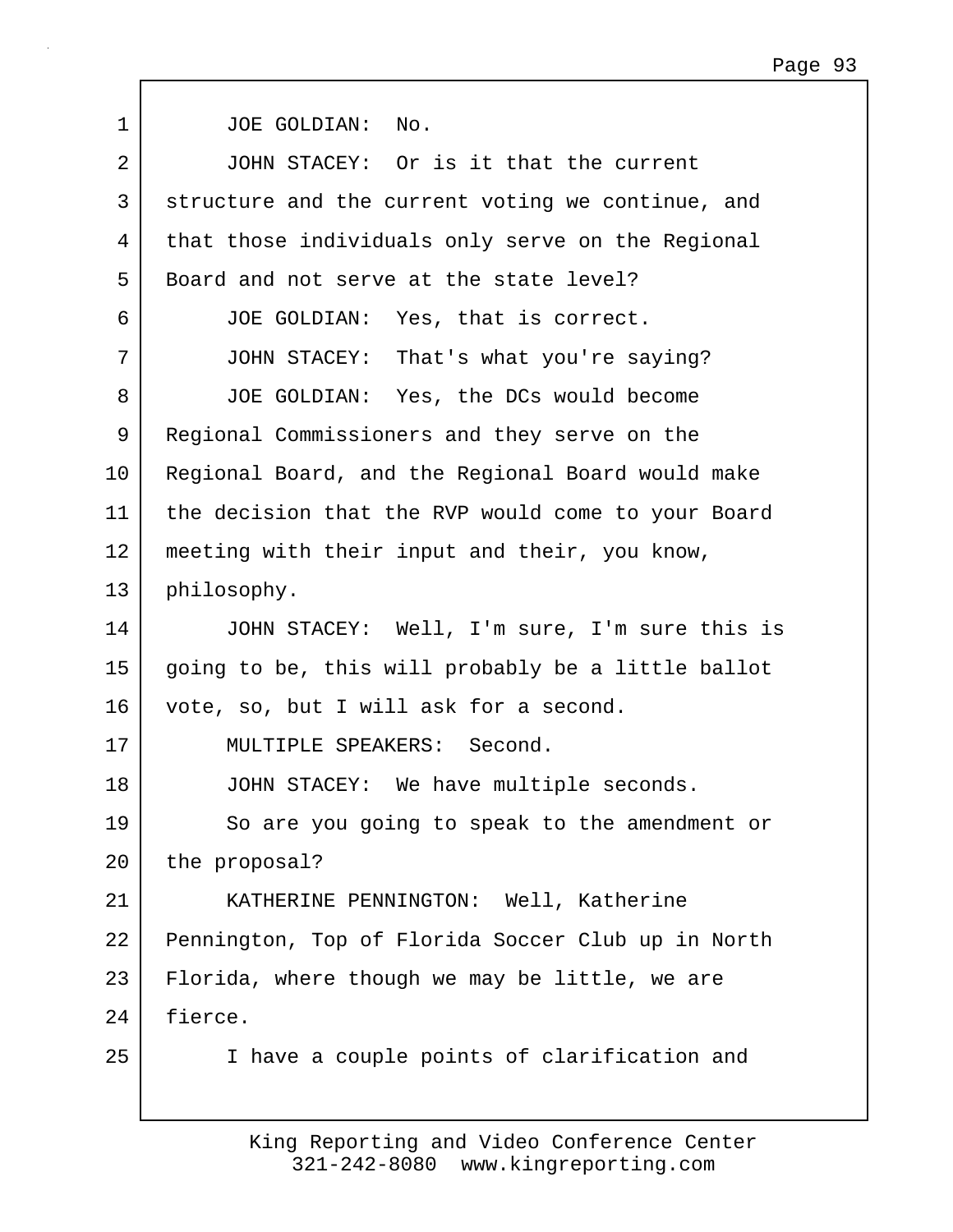| $\mathbf{1}$ | then I guess I'm going to speak against the,       |
|--------------|----------------------------------------------------|
| 2            | quote/unquote, amendment.                          |
| 3            | First, my point of clarification is, number        |
| 4            | one, my understanding is currently your referee    |
| 5            | liaison is a non-voting member and he would        |
| 6            | continue to be non-voting or he will go --         |
| 7            | JOHN STACEY: The referee liaison is currently      |
| 8            | a voting member of the Board of Directors.         |
| 9            | KATHERINE PENNINGTON: And will remain or will      |
| 10           | not?                                               |
| 11           | JOHN STACEY: Actually, no, the referee             |
| 12           | liaison position will be eliminated.               |
| 13           | We have a state, what's his name, what's it        |
| 14           | called?                                            |
| 15           | MARINO TORRENS: It's the State, the SYRA,          |
| 16           | Joseph Migna, he will be on every Board meeting    |
| 17           | except he won't have a vote.                       |
| 18           | JOHN STACEY: He currently attends the              |
| 19           | January, the January and --                        |
| 20           | MARINO TORRENS: This one.                          |
| 21           | JOHN STACEY: And this, the AGM board meeting       |
| 22           | as a non-voting member. He gives a report and, you |
| 23           | know, deals with the, again, represents the        |
| 24           | referees.                                          |
| 25           | KATHERINE PENNINGTON: Okay. My point of            |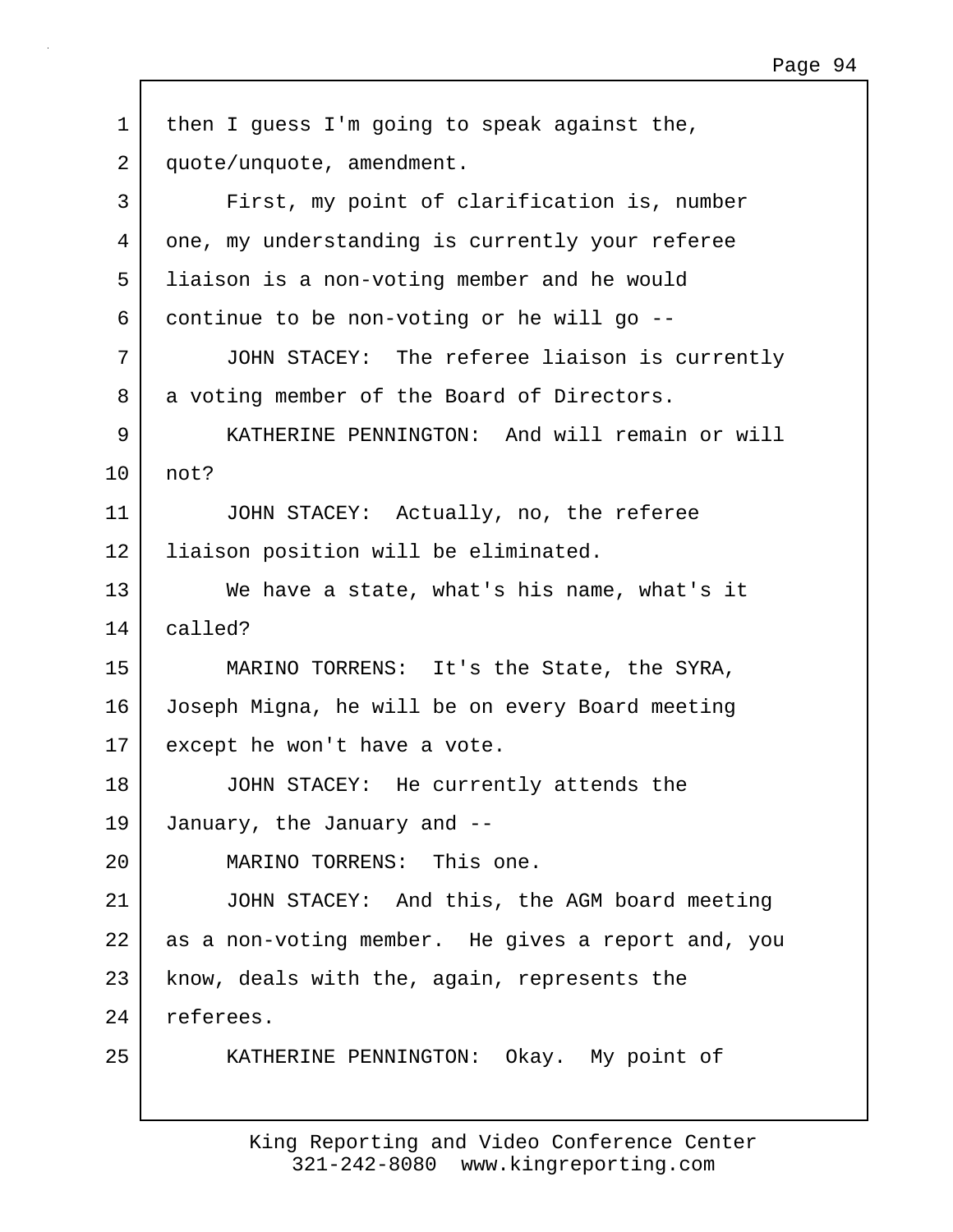1 clarification that I'm looking for is there's no 2 | strike/add language here. 3 You're asking this membership to approve or 4 disapprove a concept that you will come back to us 5 next year with for a vote; is that correct? 6 JOHN STACEY: No. 7 MARINO TORRENS: No. 8 KATHERINE PENNINGTON: That is not correct? 9 JOHN STACEY: That is not correct. 10 | KATHERINE PENNINGTON: Okay. 11 JOHN STACEY: We are asking, we are proposing 12 this as a change. There are a number of rules that 13 will probably have to have a lot of housekeeping 14 | done in order, you know, to clean up references to, 15 you know, the positions, the titles, the names of 16 the Board, that sort of thing. I would imagine 17 next year you'll have a lot of housekeeping rules 18 that will have to be implemented in order to, you 19 know, make our rules fit this proposal. 20 KATHERINE PENNINGTON: Okay. 21 JOHN STACEY: Or this structure, that's what's 22 being proposed is a new structure. Which will then 23 precipitate the implementation of rules and an 24 implementation process that will have to be managed  $25$  by the Board of Directors over the next year.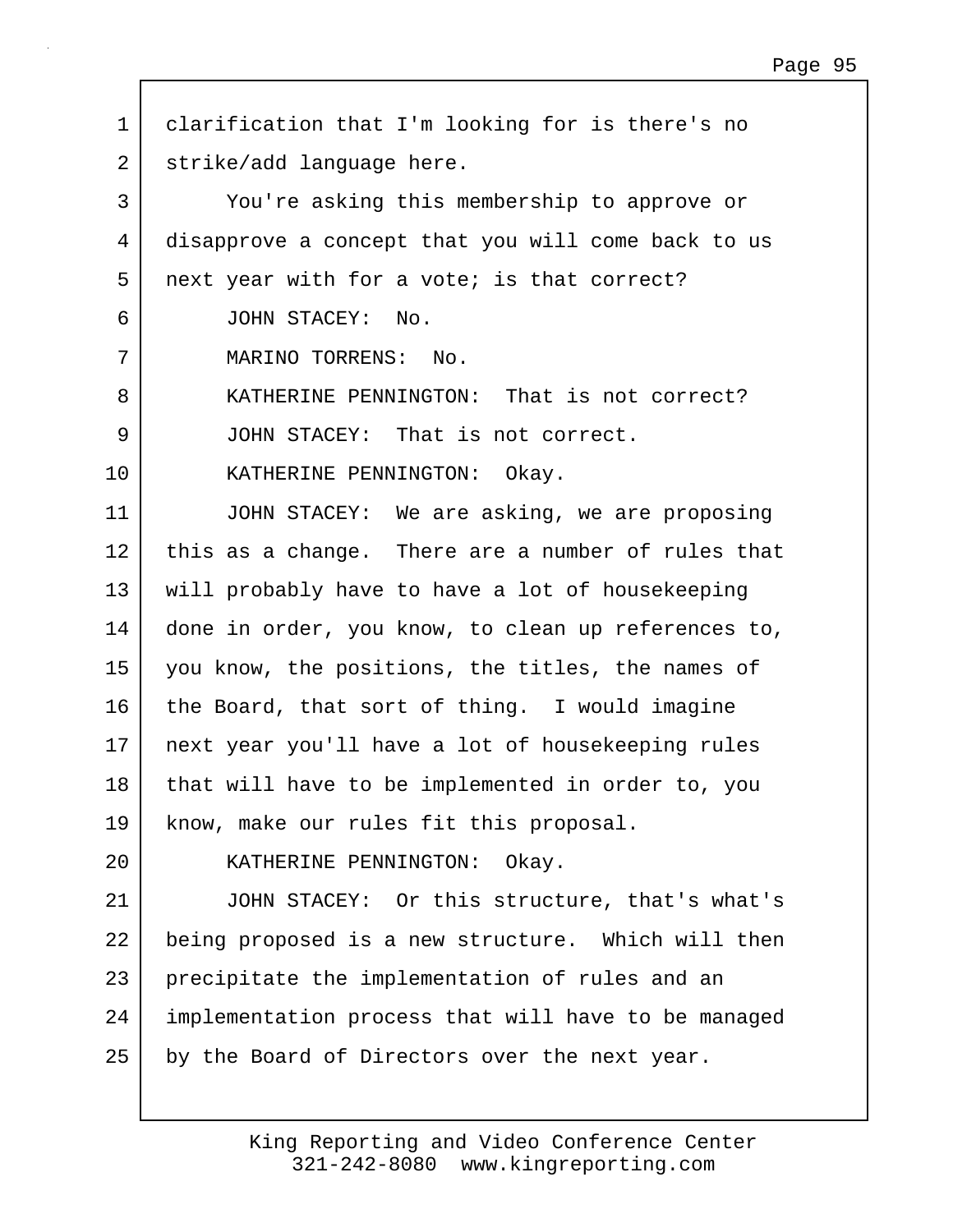| $\mathbf 1$ | Because the new Board will not take, will not be   |
|-------------|----------------------------------------------------|
| 2           | seated until the end, after the General Meeting    |
| 3           | next year. So Sunday afternoon of next year is     |
| 4           | when the new Board would actually take effect.     |
| 5           | KATHERINE PENNINGTON: Okay. I think we're          |
| 6           | splitting hairs. This is not strike/add, I do not  |
| 7           | have $--$                                          |
| 8           | JOHN STACEY: I have a lot of them, so.             |
| 9           | KATHERINE PENNINGTON: You're not amending          |
| 10          | bylaws here, you're not amending rules, you're     |
| 11          | asking for us to approve this concept?             |
| 12          | JOHN STACEY: That's correct.                       |
| 13          | KATHERINE PENNINGTON: The actual amendment to      |
| 14          | the rules will come back next year?                |
| 15          | JOHN STACEY: Would have to, yes.                   |
| 16          | KATHERINE PENNINGTON: So I think we're             |
| 17          | splitting hairs here, and you're just asking for   |
|             |                                                    |
| 18          | input here. So I'm not even sure that --           |
| 19          | JOHN STACEY: Well, we are, but we're asking        |
| 20          | for a vote, up or down, on whether this proposal,  |
| 21          | whether the new structure is where we need to be,  |
| 22          | whether the membership wants a new structure or if |
| 23          | they're happy with the old structure.              |
| 24          | That's the question of the day.                    |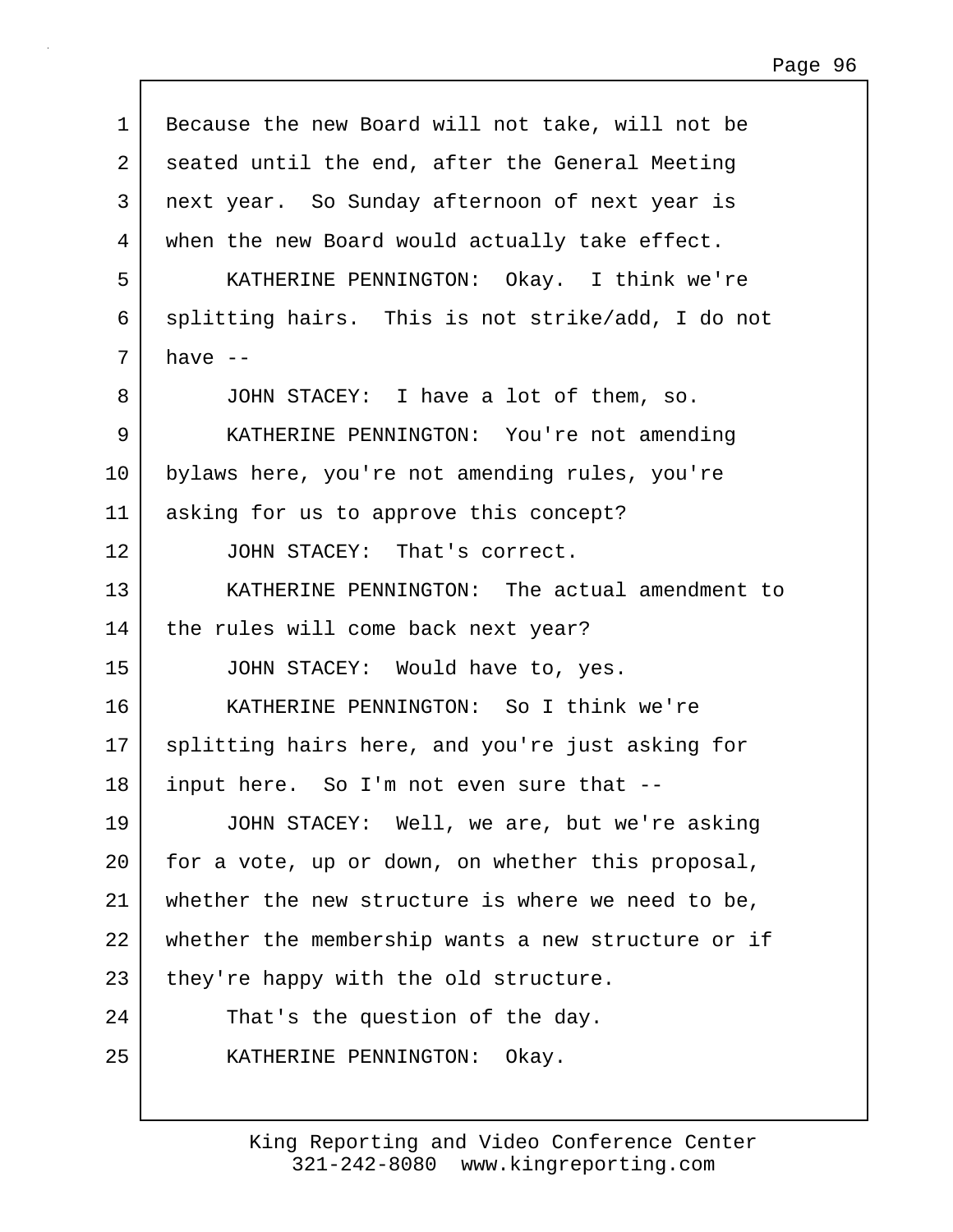| $\mathbf 1$ | JOHN STACEY: Do we continue doing business as       |
|-------------|-----------------------------------------------------|
| 2           | usual or do we move to a new model?                 |
| 3           | KATHERINE PENNINGTON: Okay. I just think            |
| 4           | that the motion on the table, the amended motion on |
| 5           | the table is out of order because there's no        |
| 6           | strike/add language here. So I really don't, I      |
| 7           | would question whether it's not, whether or not     |
| 8           | it's in order.                                      |
| 9           | MARINO TORRENS: Are you talking about the           |
| 10          | amendment?                                          |
| 11          | KATHERINE PENNINGTON: The amendment, the            |
| 12          | motion just made, the amendment.                    |
| 13          | JOHN STACEY: The motion, if you're going to,        |
| 14          | to add, to have strike and stuff like that, you     |
| 15          | would look at the top of the back of the first page |
| 16          | where it states two elected Regional Commissioners  |
| 17          | per region, that's what he's asking that we strike  |
| 18          | that.                                               |
| 19          | KATHERINE PENNINGTON: It's not in --                |
| 20          | JOHN STACEY: It's not in, it's not a form of        |
| 21          | a rule, per se, but that, if anything, that is      |
| 22          | really the question at hand is, you know, do we, in |
| 23          | the motion do we strike the inclusion of the two    |
| 24          | elected Regional Commissioners, among other, a few  |
| 25          | other things in terms of the Regional Board, but    |

 $\Gamma$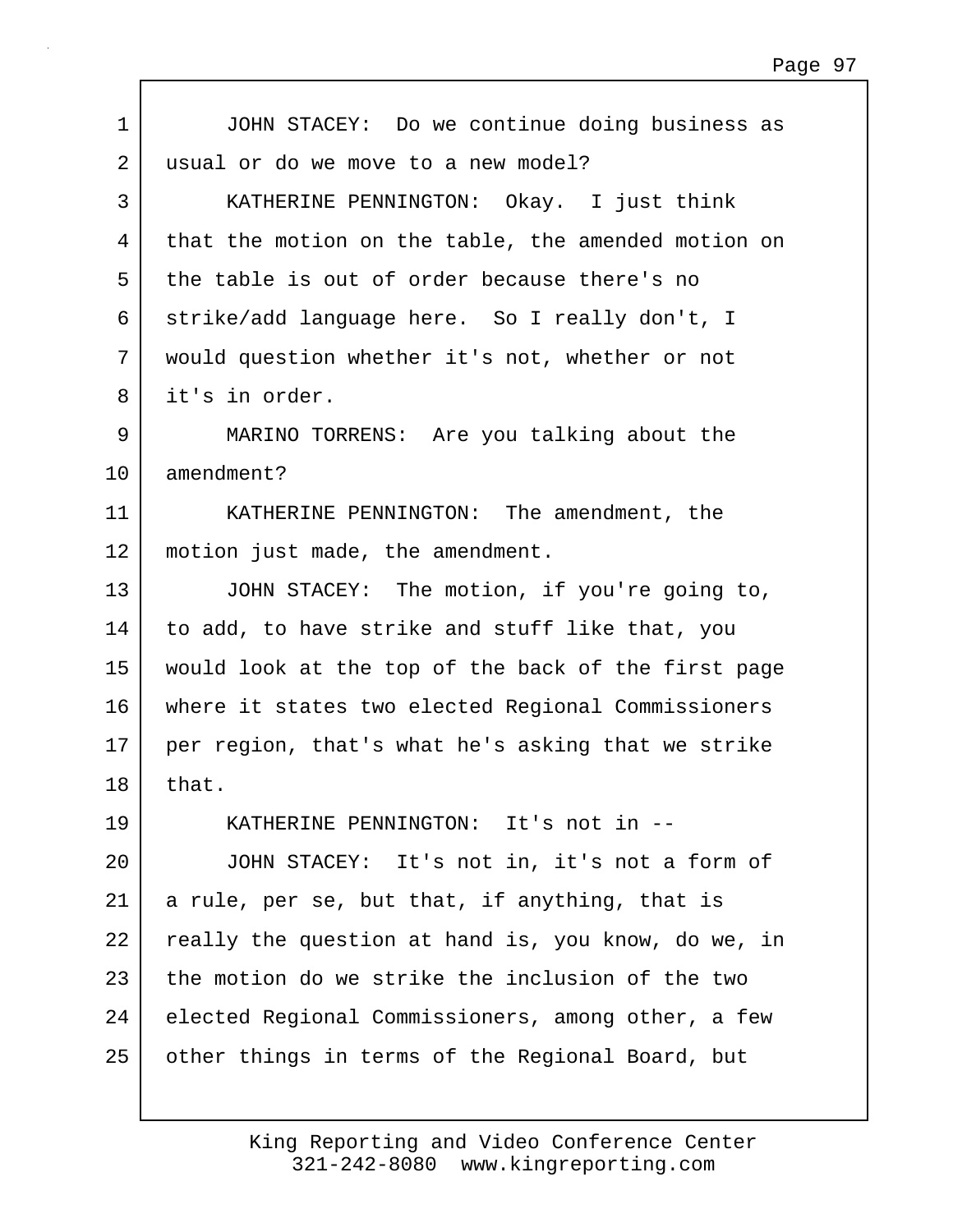1 that's the statement.

| $\overline{2}$ | KATHERINE PENNINGTON: Okay. My point of             |
|----------------|-----------------------------------------------------|
| 3              | order is I think the amendment is out of order.     |
| 4              | TOMMY THOMPSON: Okay. Let me try to address         |
| 5              | Ms. Pennington's concerns about --                  |
| 6              | JOHN STACEY: Tommy Thompson, Past President.        |
| 7              | TOMMY THOMPSON: Is points of order, she's           |
| 8              | probably correct, the formality right now would be  |
| 9              | to present every rule that needs to be changed to   |
| 10             | make the changes.                                   |
| 11             | But if you approve the concept, then there's        |
| 12             | going to be a motion made, and I'm going to make    |
| 13             | it, to allow the Rules Committee to go through the  |
| 14             | rules and adjust the rules as necessary to          |
| 15             | implement the proposal, and that will come back     |
| 16             | next year again.                                    |
| 17             | So that should solve your point of order.           |
| 18             | KATHERINE PENNINGTON: Well, I agree with you,       |
| 19             | but it doesn't mean the motion is in order with the |
| $20 \,$        | rule. I still think the motion is out of order.     |
| 21             | TOMMY THOMPSON: Well, I'm not writing these         |
| 22             | rules and regs, but the Board can still approve the |
| 23             | concept today. The membership can approve the       |
| 24             | concept today, the restructure of the organization  |
| 25             | along these guidelines.                             |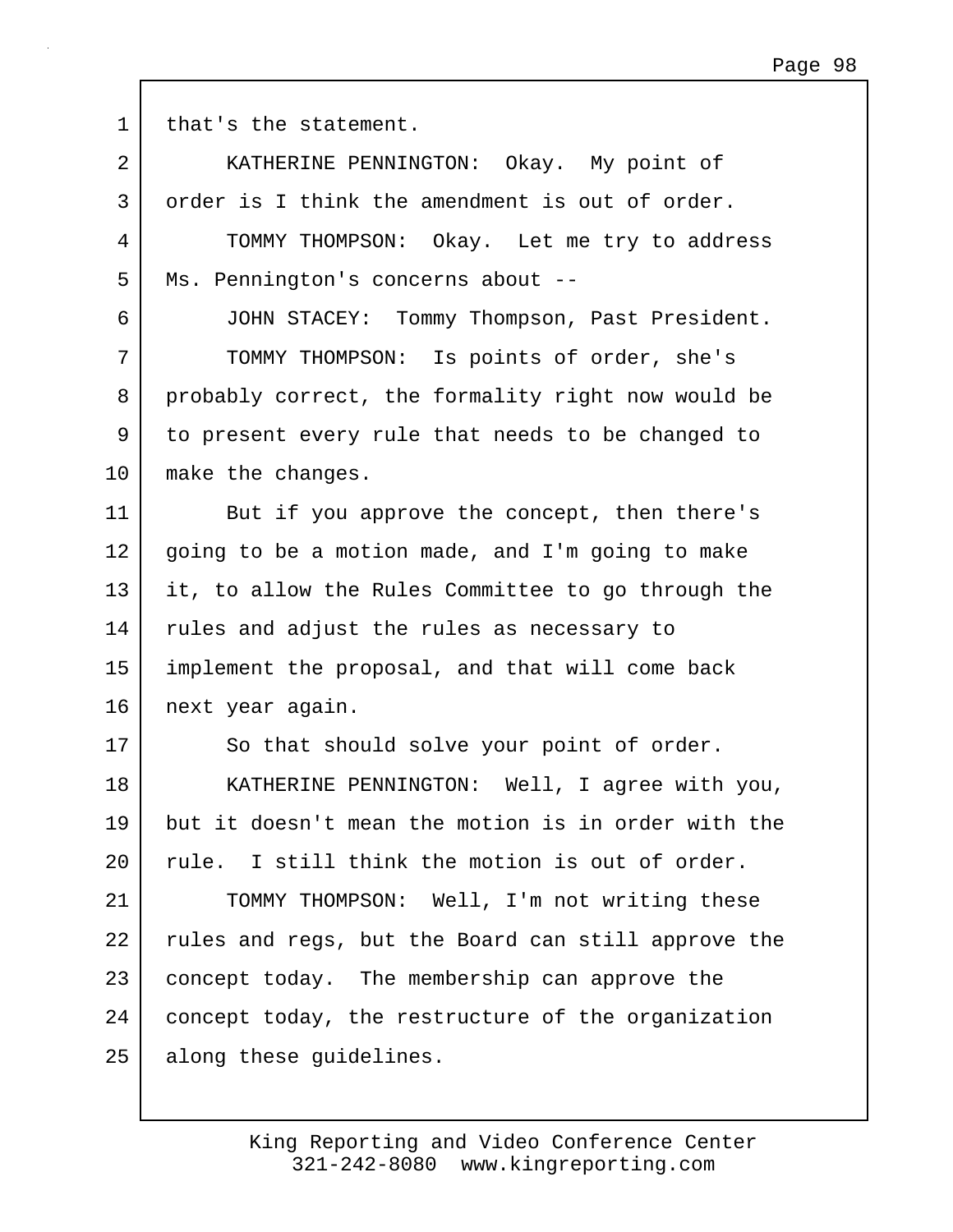| $\mathbf 1$ | Next year they'll come back with the rules,         |
|-------------|-----------------------------------------------------|
| 2           | because it's not going to be implemented until next |
| 3           | year anyways. So next year you'll have a whole      |
| 4           | list of every rule and bylaw that needs to be       |
| 5           | changed and we'll have to vote on them again.       |
| 6           | Hopefully it won't be a lot, but if somebody        |
| 7           | objects to something, we'll have to go through each |
| 8           | individual rule and make sure it changes to conform |
| 9           | to the proposal that you're passing today.          |
| 10          | This is not an implementation until 16/17, so       |
| 11          | it will be back before the Board next year with all |
| 12          | the rule changes. It's a proposal to get approval   |
| 13          | for that. Otherwise, why go through all the         |
| 14          | efforts of the rule changes if you don't have at    |
| 15          | least this proposal approved by the body.           |
| 16          | KATHERINE PENNINGTON: (Unintelligible.)             |
| 17          | JOHN STACEY: Thank you, Tommy.                      |
| 18          | Okay. We disagree.<br>TOMMY THOMPSON:               |
| 19          | KATHERINE PENNINGTON: (Unintelligible.)             |
| 20          | JOHN STACEY: All right. The amendment, the          |
| 21          | amendment that Joe Goldian has proposed has been    |
| 22          | seconded.                                           |
| 23          | So if I may, we have, she was against, I need       |
| 24          | a for, who is for the amendment, anyone?            |
| 25          | BRENDEN MORIARTY: Just a point of                   |
|             |                                                     |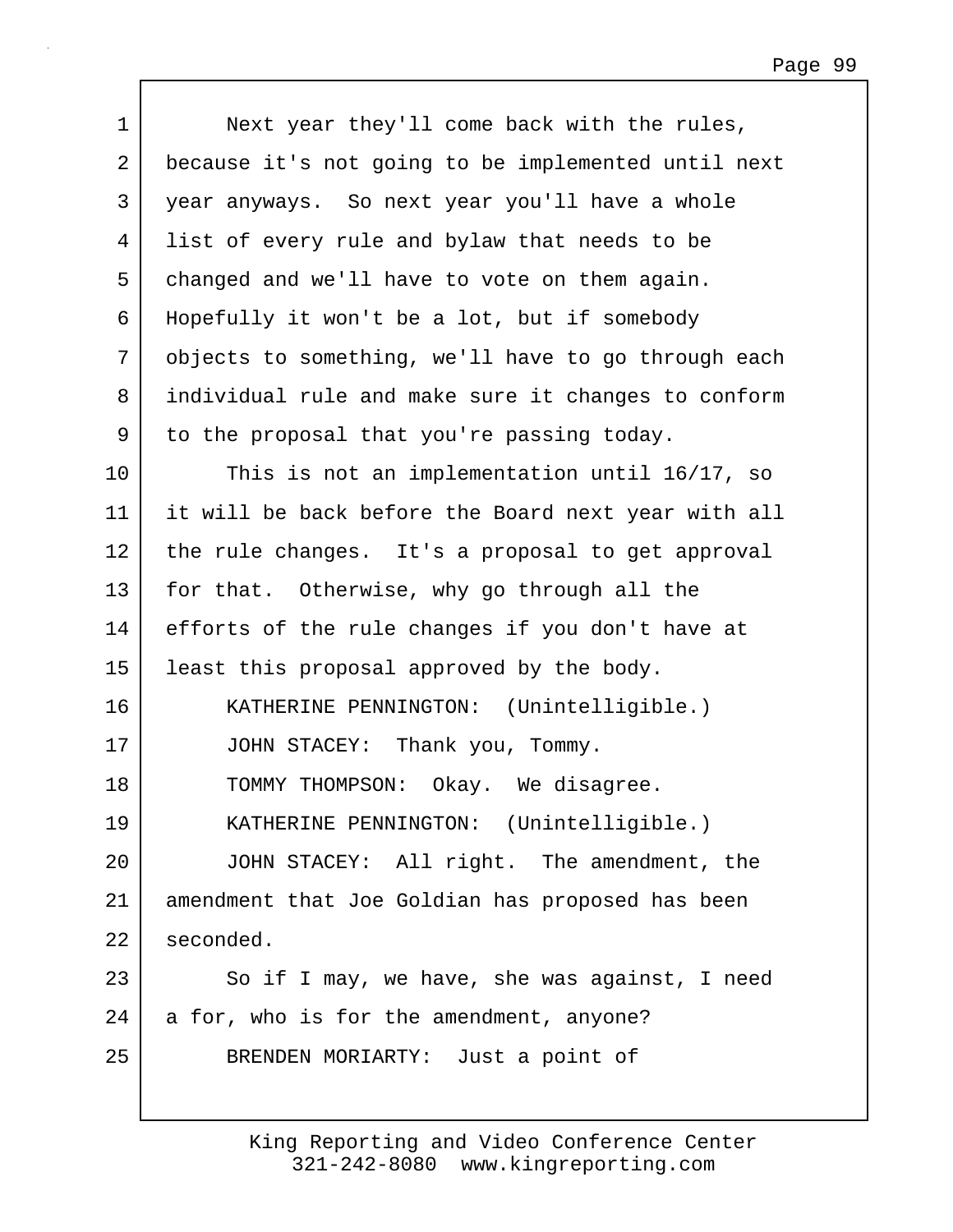1 clarification if I may. 2 Brendan Moriarty, Braden River Soccer Club. 3 We keep calling it a concept. The Board just, 4 again, it is not a concept. What you're asking us 5 to do is effectively change the structure of the 6 Board. So for everybody that thinks this is a 7 concept, it's not. 8 The Board is asking you to change the 9 structure from thirty-two members to nineteen, but 10 really to eleven voting members, the eight elected 11 District Commissioners will get one vote at the AGM 12 | only. 13 JOHN STACEY: No, no, that's not true. 14 The eight elected regional representatives 15 would become part of the singular Board that meets 16 four times a year and have a vote at every single 17 one of those meetings. 18 BRENDEN MORIARTY: Okay. Then -- 19 TOMMY THOMPSON: That's been changed -- 20 (Multiple people speaking at the same time.) 21 JOHN STACEY: Hang on. Hang on. Hang on. 22 | Okay. So if you're speaking to the amendment, 23 the amendment, as presented or read by Mr. Goldian, 24 would reduce the state Board to eleven members. 25 BRENDEN MORIARTY: Right.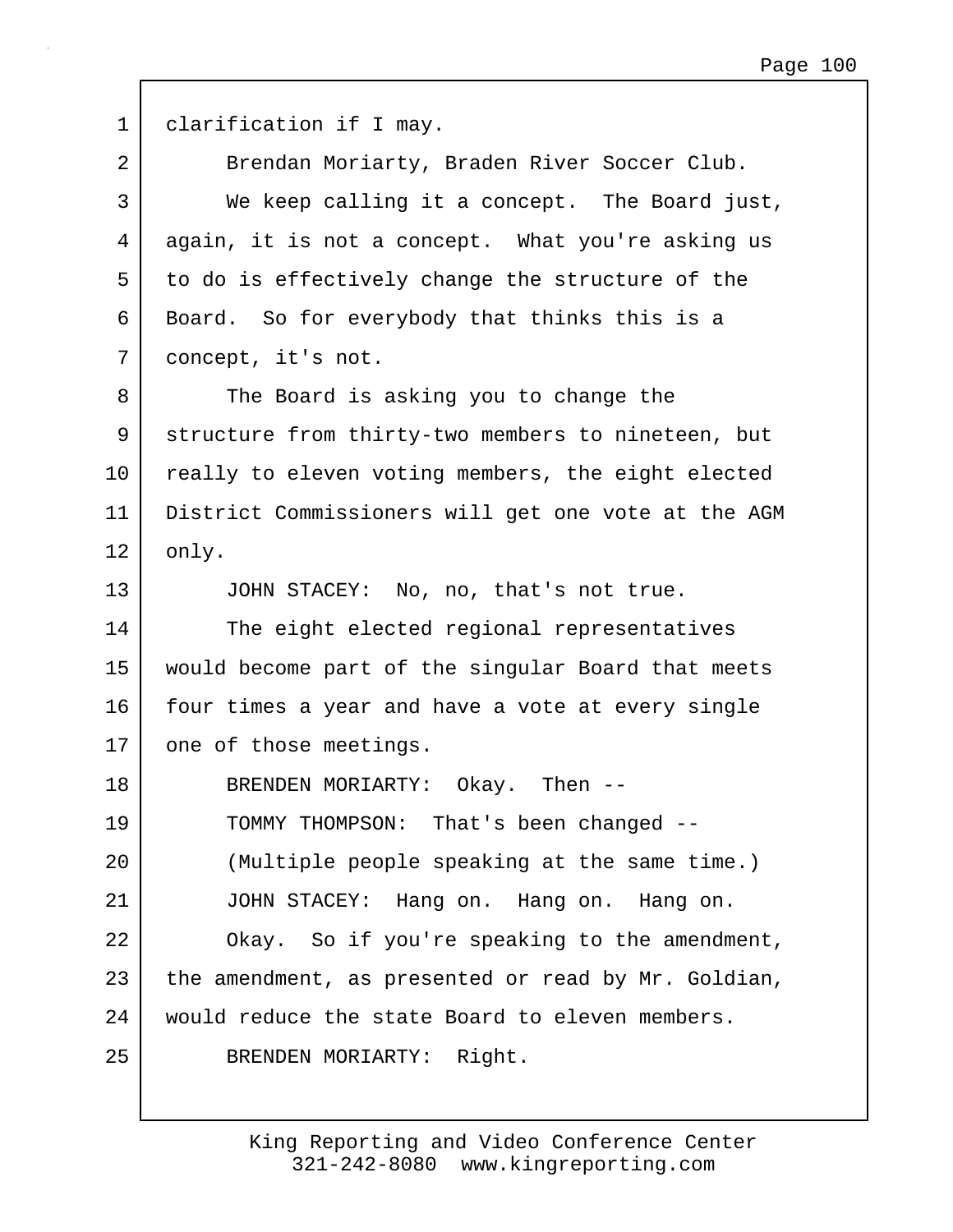| $\mathbf 1$ | JOHN STACEY: You are correct.                    |
|-------------|--------------------------------------------------|
| 2           | BRENDEN MORIARTY: Right, so it's not a           |
| 3           | concept. It's we're asking to vote on going from |
| 4           | thirty-two to eleven.                            |
| 5           | JOHN STACEY: That is if the amendment passes,    |
| 6           | that would then be the proposal, yes.            |
| 7           | BRENDEN MORIARTY: Correct. Okay.                 |
| 8           | BECKY MCLAREN: Okay. So we have, that was a      |
| 9           | point of order.                                  |
| 10          | Do we have anyone in favor of the amendment?     |
| 11          | (No response.)                                   |
| 12          | JOHN STACEY: Hearing no further discussion,      |
| 13          | we'll call for a vote.                           |
| 14          | All of those in favor of the amendment to        |
| 15          | reduce the Board from nineteen, the proposed     |
| 16          | nineteen to eleven, signify by saying aye.       |
| 17          | MULTIPLE SPEAKERS: Aye.                          |
| 18          | JOHN STACEY: All of those opposed, say nay.      |
| 19          | MULTIPLE SPEAKERS: Nay.                          |
| 20          | JOHN STACEY: My opinion the nays have it.        |
| 21          | We are back to the original proposal, original   |
| 22          | proposed amendment, restructuring amendment from |
| 23          | the Board of Directors which would consist of    |
| 24          | nineteen individuals as delineated.              |
| 25          | Yes, sir.                                        |

 $\Gamma$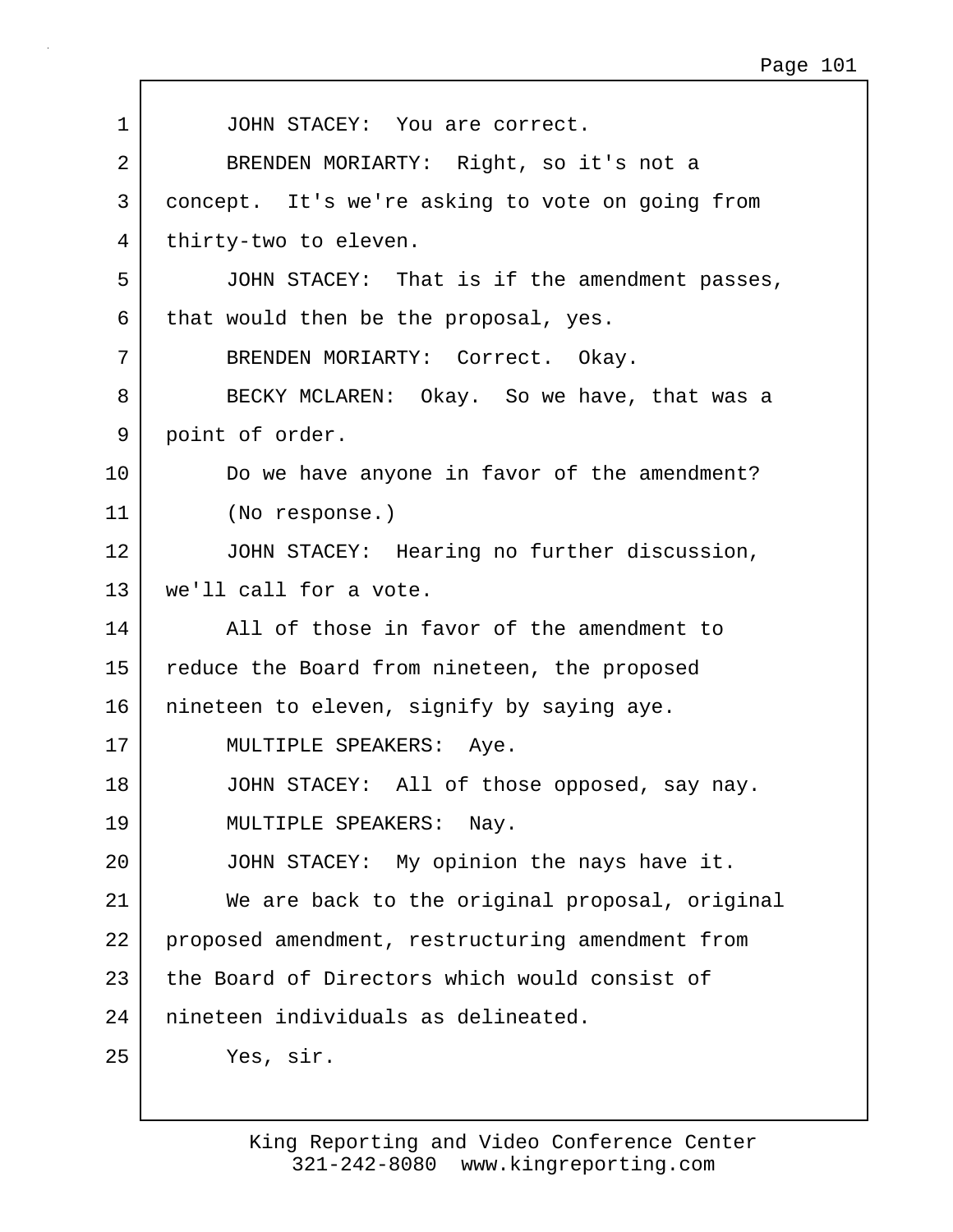| 1  | BRENDEN MORIARTY: And then again, now if I          |
|----|-----------------------------------------------------|
| 2  | can add on to the point of clarification again just |
| 3  | to make sure that we understand. Again, it's not a  |
| 4  | concept, but we are voting to restructure the Board |
| 5  | as you see it today from thirty-two members to      |
| 6  | eighteen.                                           |
| 7  | JOHN STACEY: Nineteen.                              |
| 8  | BRENDEN MORIARTY: Nineteen, I'm sorry.              |
| 9  | And all nineteen of which will have a vote at       |
| 10 | the newly proposed four meetings during the course  |
| 11 | of year?                                            |
| 12 | JOHN STACEY: Correct. They will have, they          |
| 13 | will be full participants on what you see.          |
| 14 | And we're getting into nomenclature, guys, but      |
| 15 | we call it the Executive Committee because that's   |
| 16 | what we've been known, knowing it as. I suspect we  |
| 17 | would call it the Board or Directors and it would   |
| 18 | be four, four meetings per year.                    |
| 19 | Yes, Joe.                                           |
| 20 | JOE GOLDIAN: Joe Goldian, BYSL.                     |
| 21 | Actually, on my original amendment I had two        |
| 22 | sections. The second one was to make the DCs        |
| 23 | become Regional Commissioners rather than doing the |
| 24 | four that is there.                                 |
| 25 | UNIDENTIFIED FEMALE SPEAKER: That's already         |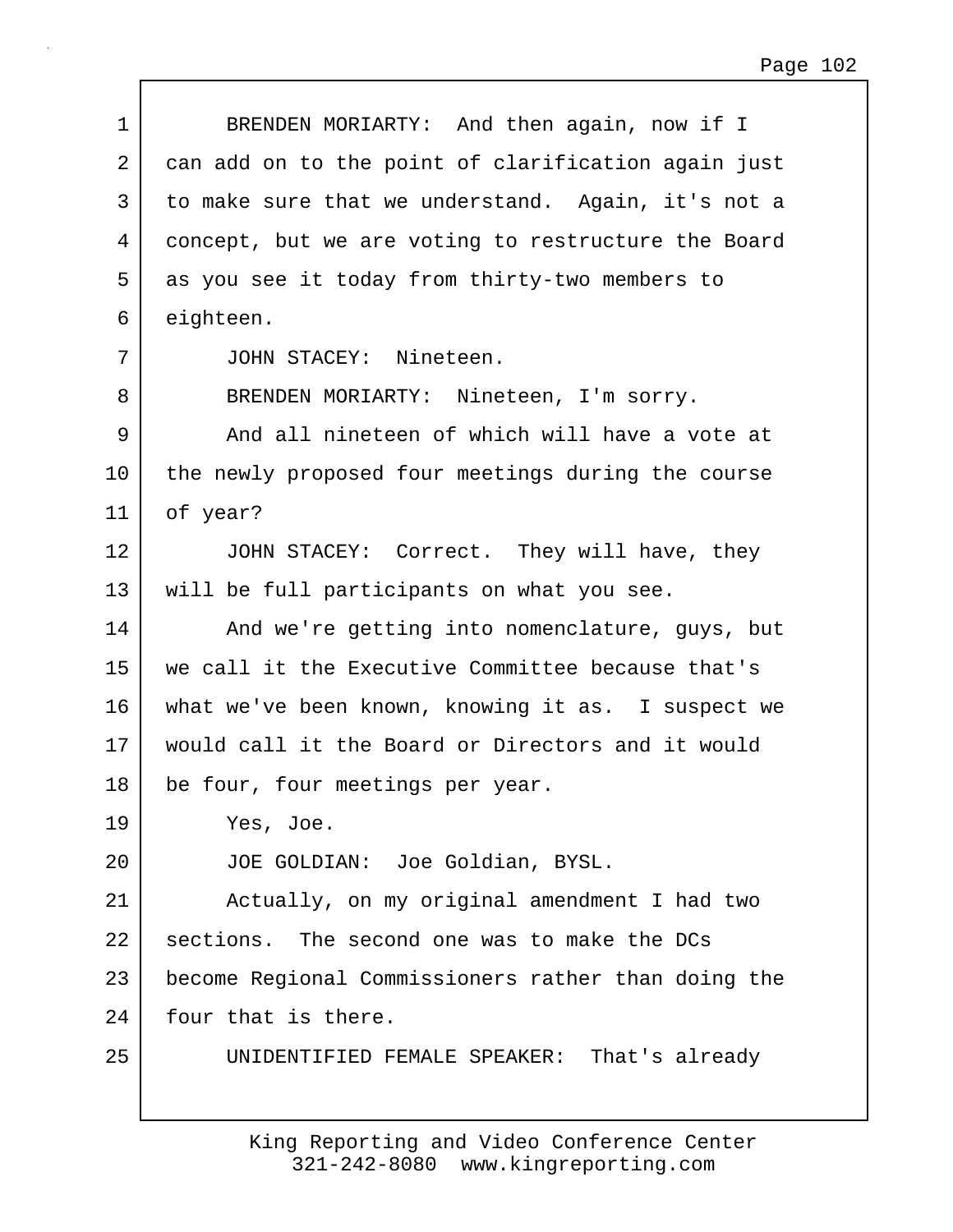| $\mathbf 1$    | in the $-$                                          |
|----------------|-----------------------------------------------------|
| $\overline{2}$ | JOE GOLDIAN: But, I mean, when you first said       |
| 3              | about the amendment, when you asked for the vote,   |
| 4              | you just mentioned that one part. I don't know if   |
| 5              | anybody else realized the second part that I added  |
| 6              | to it.                                              |
| 7              | JOHN STACEY: Okay.                                  |
| 8              | JOE GOLDIAN: So I don't know how you want to        |
| 9              | approach it.                                        |
| 10             | JOHN STACEY: The proposal already renames           |
| 11             | them from District Commissioners to Regional        |
| 12             | Commissioners.                                      |
| 13             | JOE GOLDIAN: Right.                                 |
| 14             | JOHN STACEY: It does cut down the number of         |
| 15             | electeds from the, whatever the number is now to    |
| 16             | two per region, and with two appointed Regional     |
| 17             | Commissioners per region, a minimum of two          |
| 18             | appointed commissioners, so we are using the term   |
| 19             | Regional Commissioners.                             |
| 20             | JOE GOLDIAN: Right. But I had wanted, or I          |
| 21             | had desired to have the District Commissioners      |
| 22             | just -- well, the districts would be the same size. |
| 23             | It wouldn't be divided up, C wouldn't be divided up |
| 24             | into two sections, you still you would have six in  |
| 25             | there. But those commissioners would be called      |

 $\Gamma$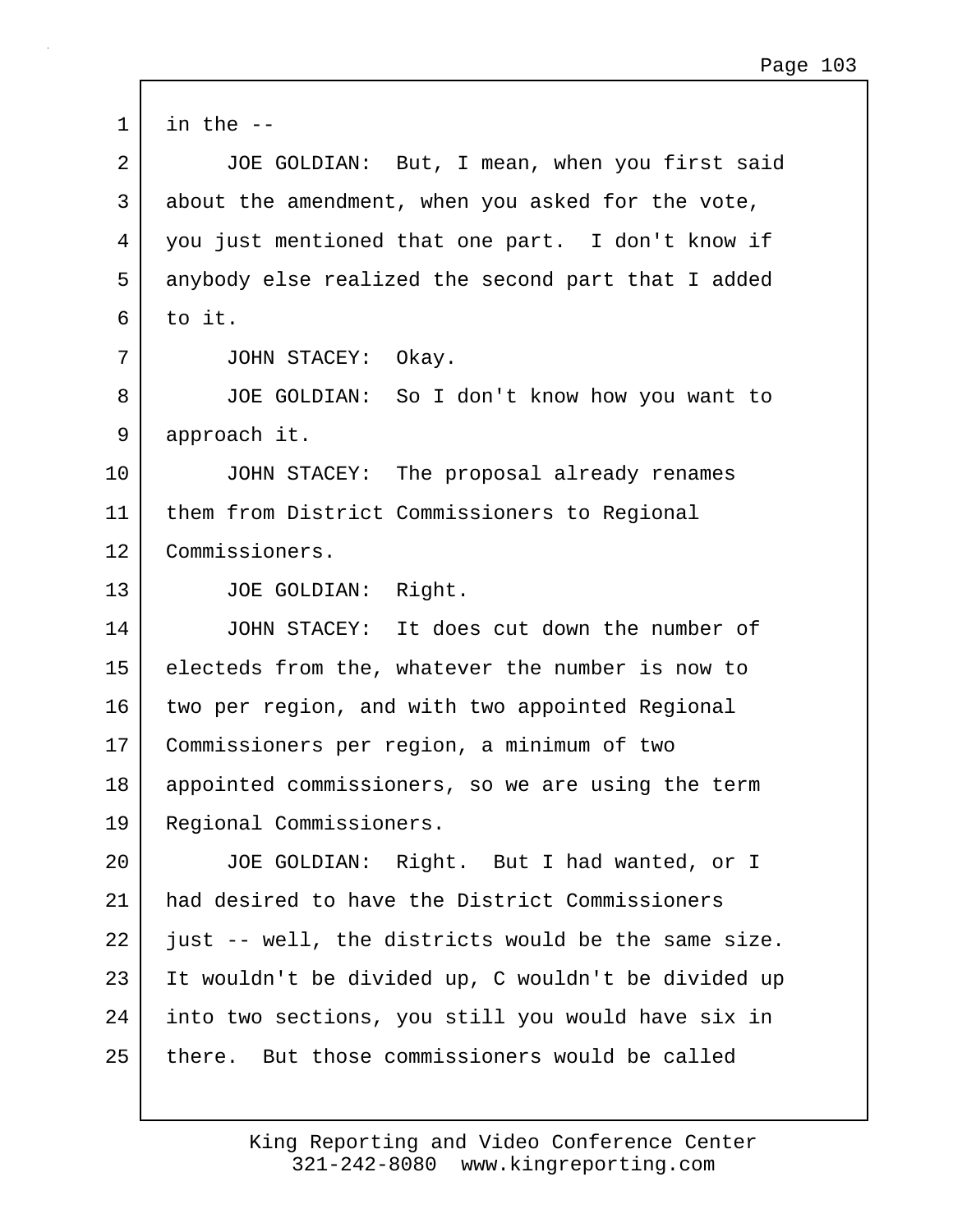| $\mathbf 1$ | Regional Commissioners and everything else involved |
|-------------|-----------------------------------------------------|
| 2           | would be the same.                                  |
| 3           | JOHN STACEY: The reality there is, and it's         |
| 4           | just commentary here, if you have six Regional      |
| 5           | Commissioners now that used to be called District   |
| 6           | Commissioners, it's just nomenclature, all of a     |
| 7           | sudden how do we decide who the two are             |
| 8           | representing on the state Board.                    |
| 9           | JOE GOLDIAN: That's where I would -- okay.          |
| 10          | Never mind. You voted that down. I don't like       |
| 11          | that idea, so I'm against the whole thing then.     |
| 12          | JOHN STACEY: All right. Thank you.                  |
| 13          | Are you for -- where are we at here?                |
| 14          | MARISA WHISEL: I actually want a point of           |
| 15          | clarification.                                      |
| 16          | MARINO TORRENS:<br>Name.                            |
| 17          | JOHN STACEY: That's always a good option, I         |
| 18          | guess.                                              |
| 19          | BECKY MCLAREN: Name.                                |
| 20          | MARISA WHISEL: Marisa Whisel, Space Coast           |
| 21          | United Soccer Club.                                 |
| 22          | Part of the problem that I see is I think you       |
| 23          | guys are asking us to, at this point, approve too   |
| 24          | much detail. If we could, the concept is what it    |
| 25          | was originally called, of reducing the Board, I     |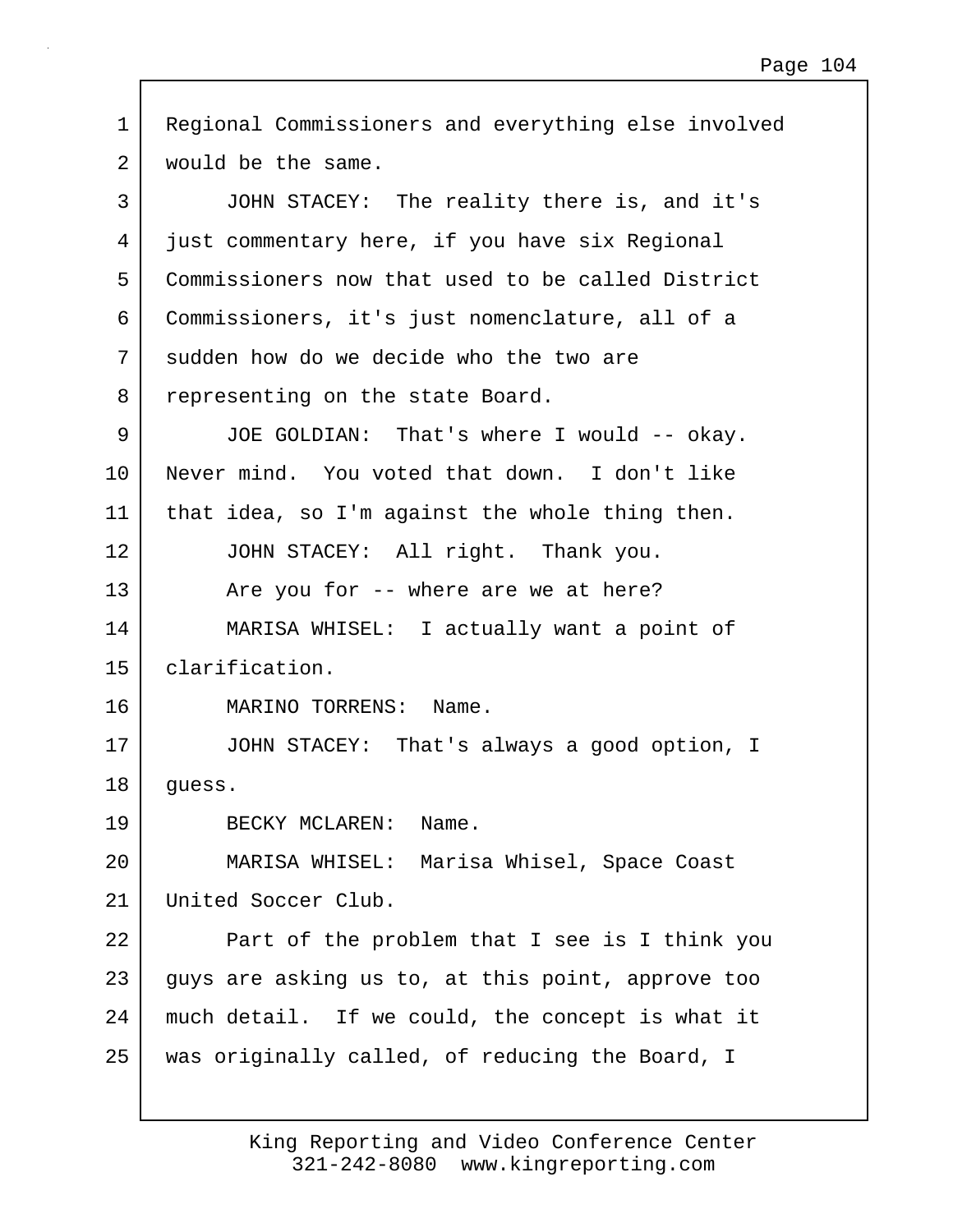1 think people understand that thirty-two people is 2 too many. You can't get everybody at all the 3 meetings and it's difficult. So reducing the 4 Board, I think you can probably get most people to 5 agree to.

6 But once you get into the finer points in how 7 you divide the districts and should it be east, 8 west, north, south, how many, you're going to get a 9 | lot of questions. If you want me to approve all 10 six pages, I would say no just flat out because 11 there's details I disagree with.

12 But if we can limit what we're agreeing to, to 13 reduce the Board to nineteen voting members and the 14 regions decide, go back, and then strike the rest 15 until we have details, then that changes the whole 16 discussion.

17 JOHN STACEY: So, and I, for fear of getting 18 chopped off here and out on a limb, this is the 19 structure that you have, this is the proposed 20 structure. Really this, this is what we're asking  $21$  to go to.

22 MARISA WHISEL: It's all of the pages and the 23 details.

24 JOHN STACEY: Right.

25 MARISA WHISEL: Where you get a lot of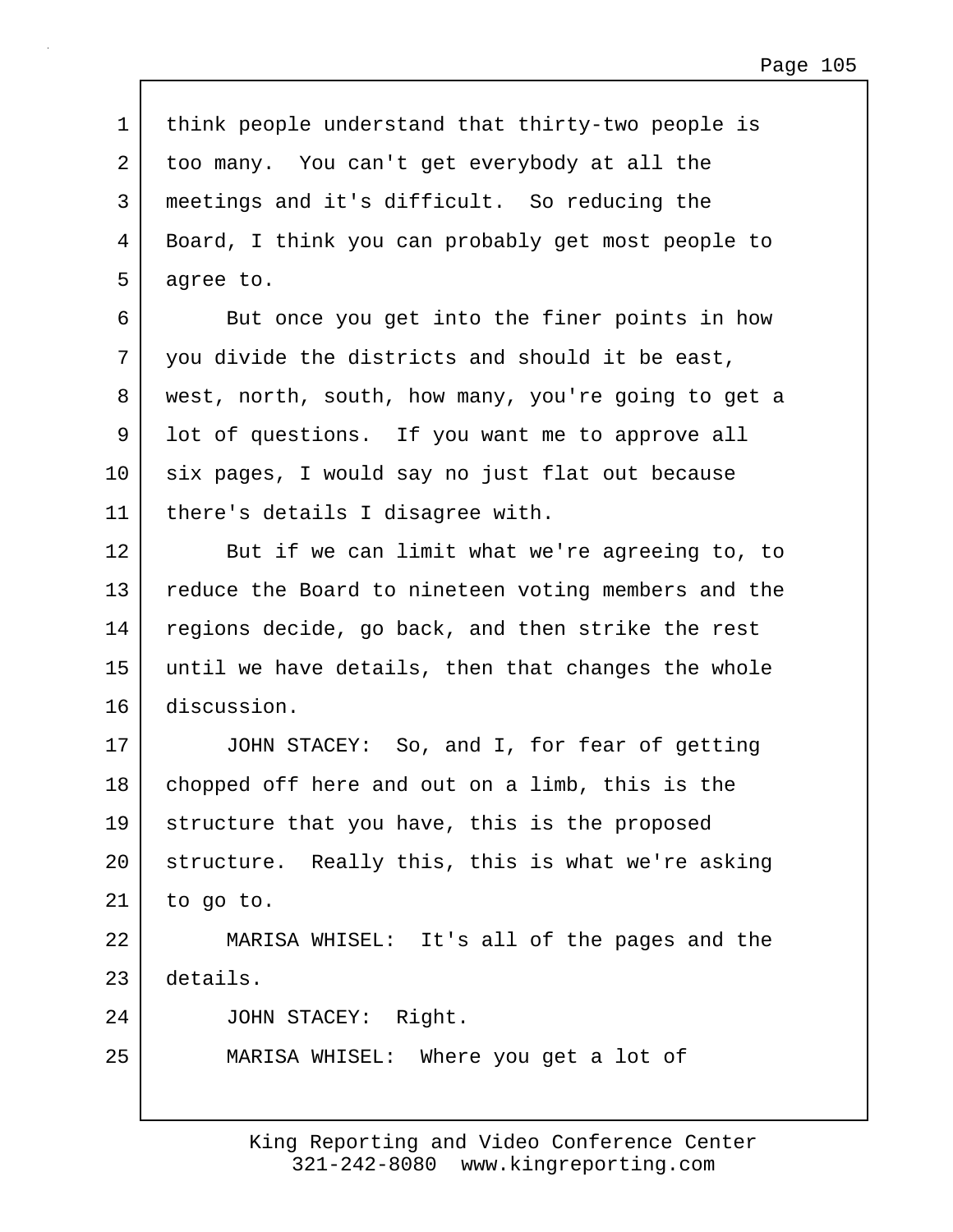1 questions.

| $\overline{2}$ | JOHN STACEY: Because we've been accused of          |
|----------------|-----------------------------------------------------|
| 3              | putting stuff and hiding it and not disclosing it,  |
| 4              | we're full disclosure. We're trying to say we're    |
| 5              | doing some other things to strengthen these         |
| 6              | positions, to add the requirement the Treasurer     |
| 7              | have a finance background, to ask that the          |
| 8              | Registrar have three years experience so that we    |
| 9              | can make sure we have the right people.             |
| $10 \,$        | I get that we're asking for a lot, but the          |
| 11             | bottom line is this, we're asking to go to          |
| 12             | nineteen, a nineteen-member Board that will have    |
| 13             | twelve regionally elected individuals and will have |
| 14             | seven statewide individuals on the Board. That is   |
| 15             | the long and short of this amendment, or this       |
| 16             | proposed structure, which will have to be           |
| 17             | implemented through rules next year. I believe      |
| 18             | those would be house, would be considered           |
| 19             | housekeeping rules since this membership would have |
| $20 \,$        | voted on this structure.                            |
| 21             | MARISA WHISEL: Can I make a motion then?            |
| 22             | MARINO TORRENS: Yes.                                |
| 23             | JOHN STACEY: Absolutely. A motion to amend.         |
| 24             | MARISA WHISEL: An amendment to amend, yes.          |
| 25             | I would like to make a motion to strike the         |
|                |                                                     |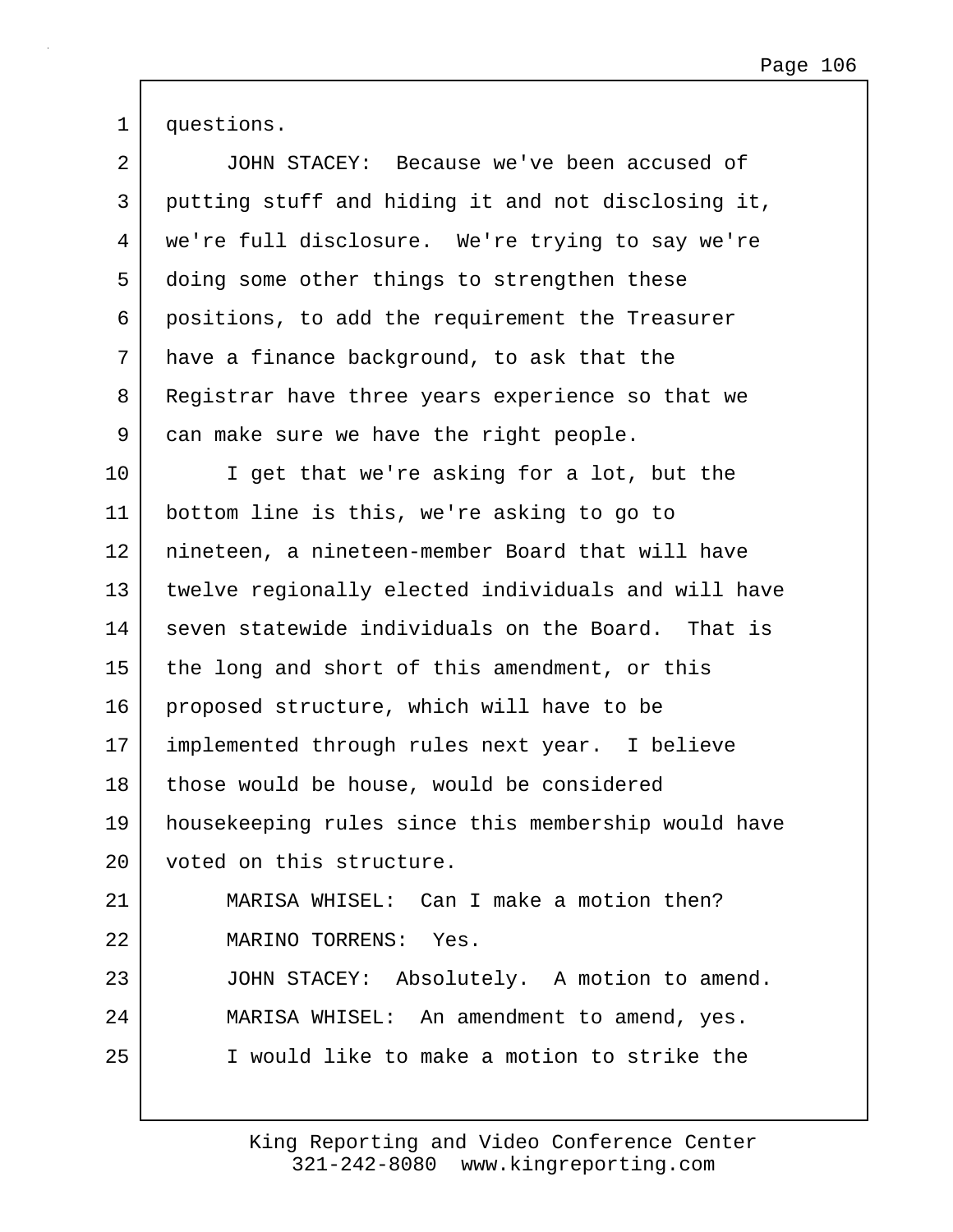| 1  | portion from these six pages under the Regional                  |
|----|------------------------------------------------------------------|
| 2  | Board about how they're divided and how they decide              |
| 3  | representation at this point in time and have that               |
| 4  | decided by the Regional Board after it's passed.                 |
| 5  | JOHN STACEY: We have a motion that the                           |
| 6  | ultimate structure of how the regions are split --               |
| 7  | make sure I'm right on this. That the, how the                   |
| 8  | regions are split will be separated and will be                  |
| 9  | decided by the Board of Directors, the current                   |
| 10 | Board of Directors --                                            |
| 11 | MARINO TORRENS: No, that's not --                                |
| 12 | JOHN STACEY: -- next year?                                       |
| 13 | MARISA WHISEL: By the region.                                    |
| 14 | TOMMY THOMPSON: She said by the region.                          |
| 15 | JOHN STACEY: Region, region. I understand.                       |
| 16 | TOMMY THOMPSON: I'll second her motion.                          |
| 17 | JOHN STACEY: Okay. We have a second.                             |
| 18 | TOMMY THOMPSON: Tommy Thompson.                                  |
| 19 | MARINO TORRENS: That's not part of this                          |
| 20 | proposal.                                                        |
| 21 | MARISA WHISEL: Yeah, it is.                                      |
| 22 | MARINO TORRENS: Where?                                           |
| 23 | (Multiple people speaking at the same time.)                     |
| 24 | MARISA WHISEL: The pages aren't numbered.                        |
| 25 | JOHN STACEY: I know there's no numbers.<br>$\mathbf{\mathsf{I}}$ |
|    |                                                                  |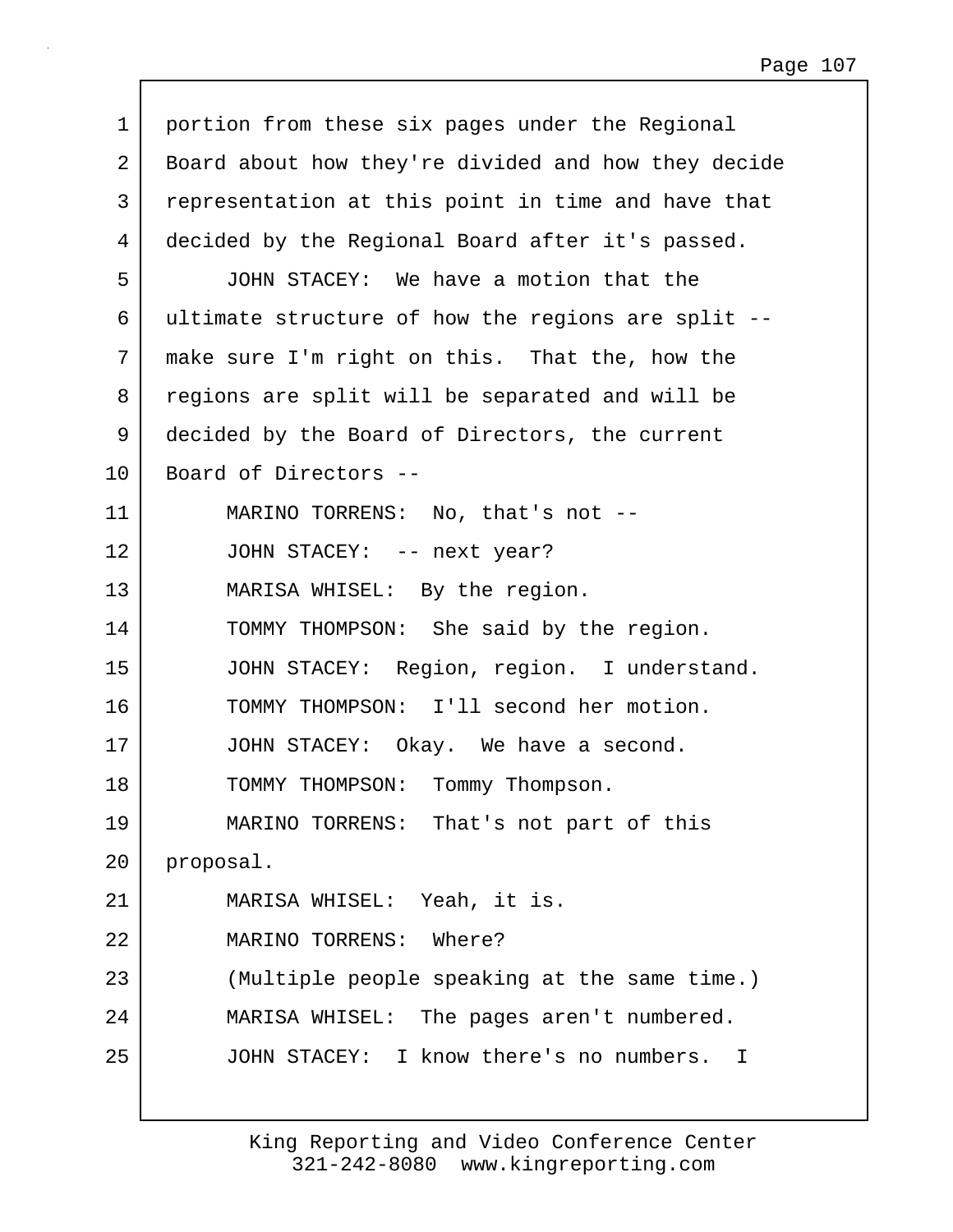1 | get that. 2 | TOMMY THOMPSON: It's under Regional Board. 3 UNIDENTIFIED MALE SPEAKER: Where does it say 4 this? 5 ELSA MAROON: Actually -- 6 MARISA WHISEL: Right under Regional Board. 7 JOHN STACEY: Okay. On page -- 8 UNIDENTIFIED MALE SPEAKER: Oh, gracious. 9 UNIDENTIFIED FEMALE SPEAKER: Under Regional 10 | Boards. 11 ELSA MAROON: It's under Regional Boards. 12 And yesterday when we had the proposed rule 13 changes, this was one of the changes that the 14 membership asked for. Originally we had exactly 15 what you just said. Originally we had that we 16 would divide it up, the VPs would get with the 17 people that were elected, and the VPs actually were 18 going to make a decision between what was best for 19 their region. 20 | But the people that were at the proposed rule 21 change meeting were very strongly about having it 22 stated, you know, east, west, north, south, so we 23 put it in this way, so. 24 JOHN STACEY: I think the intent is to ensure 25 geographical representation. Even if it's reduced,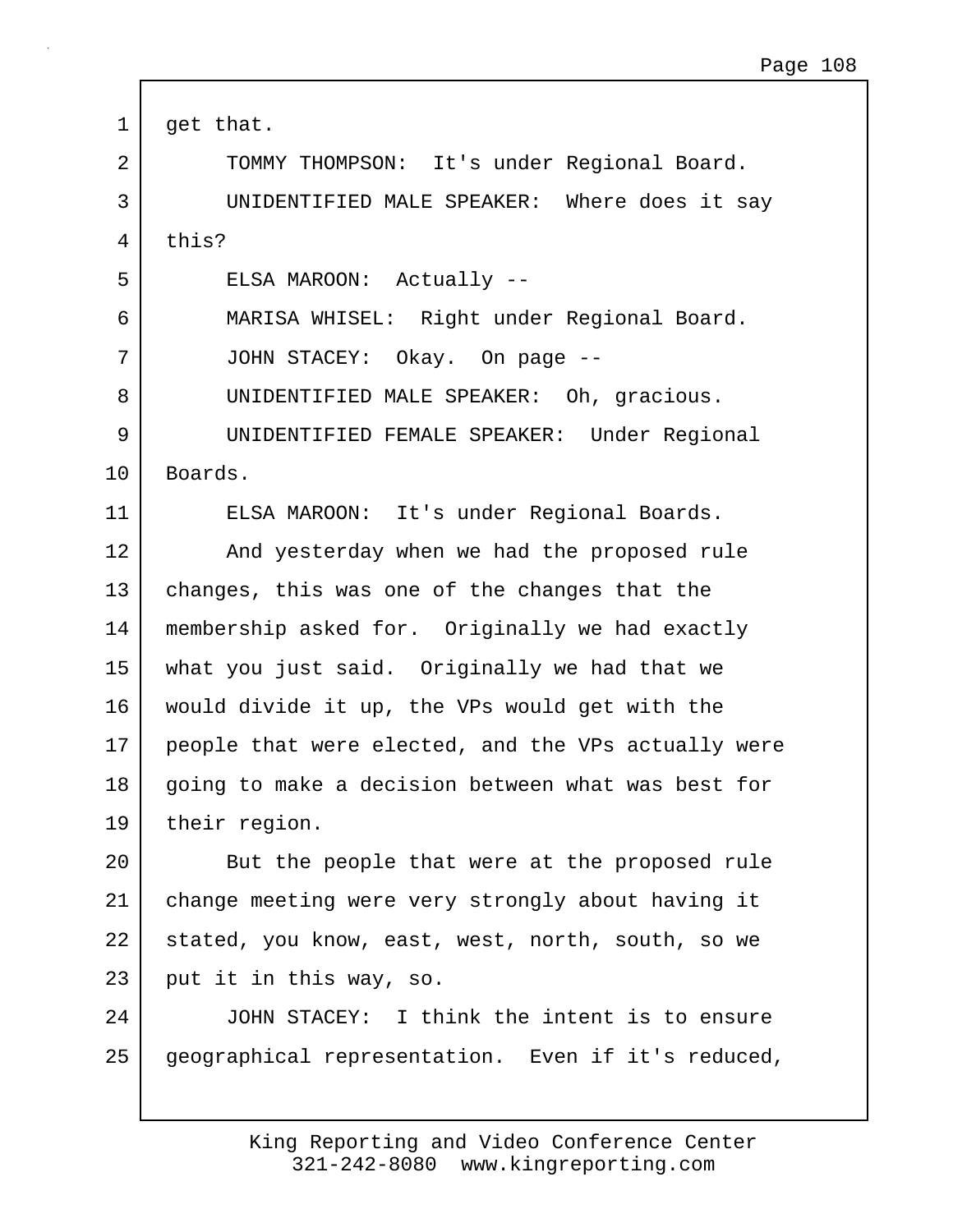| $\mathbf 1$    | geographic being, you know, not just two people     |
|----------------|-----------------------------------------------------|
| $\overline{2}$ | from the same area, if that makes sense.            |
| 3              | MARINO TORRENS: All right. That's why --            |
| 4              | JOHN STACEY: But we have it --                      |
| 5              | MARINO TORRENS: -- I didn't know it was             |
| 6              | there.                                              |
| 7              | JOHN STACEY: We'll vote on the amendment.           |
| 8              | Tommy.                                              |
| 9              | TOMMY THOMPSON: I'm speaking for the                |
| 10             | amendment, and basically I'm saying it goes back to |
| 11             | what Lou said, let the regions determine how they   |
| 12             | want to divide it up. As Joe said, we've got        |
| 13             | twenty districts in the state right now.            |
| 14             | An alternate proposal would be, I'll take           |
| 15             | Region C since they love me so well, that they have |
| 16             | six Regional Commissioners which are District       |
| 17             | Commissioners. We got Regional Commissioners,       |
| 18             | those six can elect the two voting members to the   |
| 19             | Board of Directors. But let the regions come back   |
| 20             | with a plan in January of how they want to govern   |
| 21             | their region. We're decentralizing this back down   |
| 22             | to their regions and the Board will approve it or   |
| 23             | say it's ridiculous because you're putting all      |
| 24             | power in District E1.                               |
| 25             | But let them come back in January to the full       |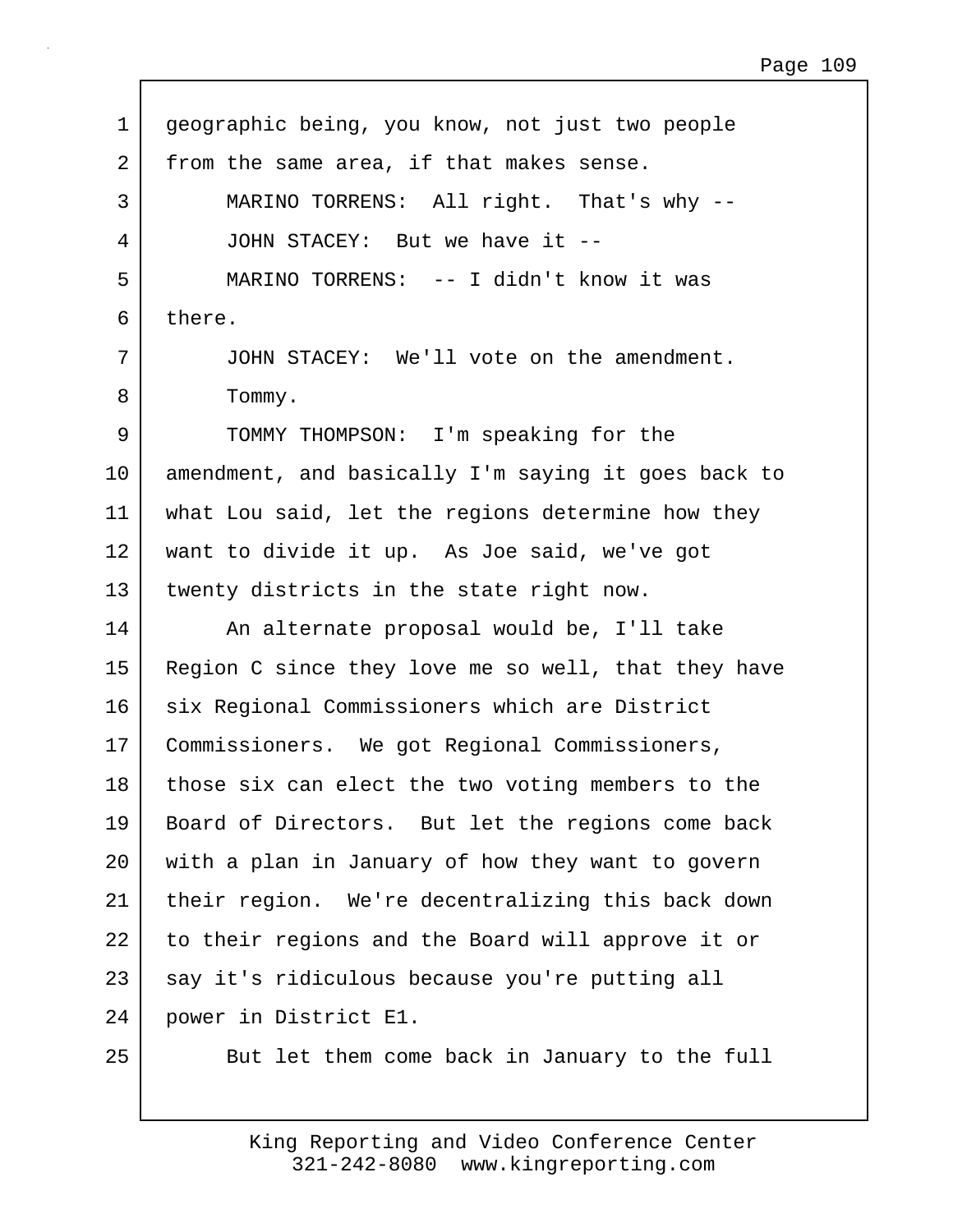| $\mathbf 1$ | Board, which would still be the structure as it is, |
|-------------|-----------------------------------------------------|
| 2           | as Lou wants input at the local level, and Joe said |
| 3           | the same thing. And the Region will come back and   |
| 4           | say, okay, Region B may not agree with what Region  |
| 5           | C wants to do. That's fine. As long as there's a    |
| 6           | plan how they want to elect the two voting members  |
| 7           | to the Board of Directors.                          |
| 8           | JOHN STACEY: Anyone speak against the               |
| 9           | amendment on the floor?                             |
| 10          | We have a point of clarification from Elsa.         |
| 11          | ELSA MAROON: I just want to make sure once          |
| 12          | the Regional Boards come back, this will become it, |
| 13          | or is this something that you guys want to change   |
| 14          | every year with the Regional Board, because that    |
| 15          | would be kind of crazy?                             |
| 16          | So is it, is this going to be a one-time            |
| 17          | thing?                                              |
| 18          | MULTIPLE SPEAKERS: Yes.                             |
| 19          | TOMMY THOMPSON: To answer your question I           |
| 20          | would say no because the dynamics of the region may |
| 21          | change. But as long as the Regional Board passes    |
| 22          | the concept of how they want to proportion their    |
| 23          | votes within their region, that should be fine.     |
| 24          | JOHN STACEY: Okay. Anyone to speak against,         |
| 25          | or the ever popular point of clarification?         |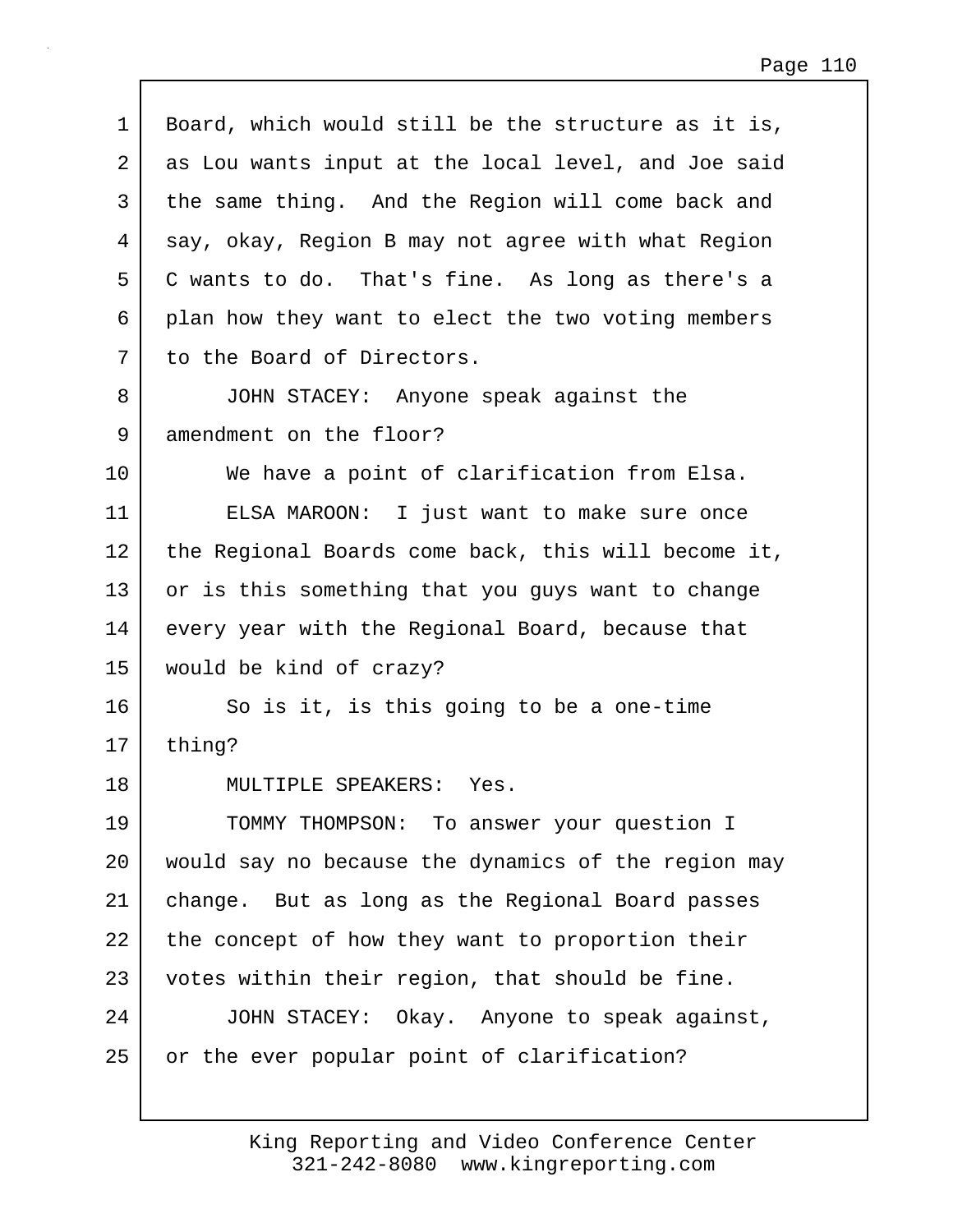1 (No response.) 2 MARINO TORRENS: Call the question. 3 JOHN STACEY: Okay. Call the question. 4 If you are in favor of removing language 5 regarding the geographical division, removing that 6 language, all in favor say aye. 7 MULTIPLE SPEAKERS: Aye. 8 JOHN STACEY: All opposed. 9 (No response.) 10 JOHN STACEY: The ayes have it. There will be 11 no fixed set-up, it will be up to the Regional 12 Boards to decide. 13 MARINO TORRENS: I move to call the question. 14 MULTIPLE SPEAKERS: Thank you. 15 JOHN STACEY: The question has been called. 16 MARINO TORRENS: Is there a second? 17 MULTIPLE SPEAKERS: Second. 18 JOHN STACEY: Do we have a second? 19 I heard a lot of thank yous, so I'm thinking 20 Terri Towers has seconded it. 21 TERRI TOWERS: Yes. 22 JOHN STACEY: All right. So we have a, the 23 question has been called. 24 Correct me if I'm wrong, but the proposal has, 25 it has been put forward that because this is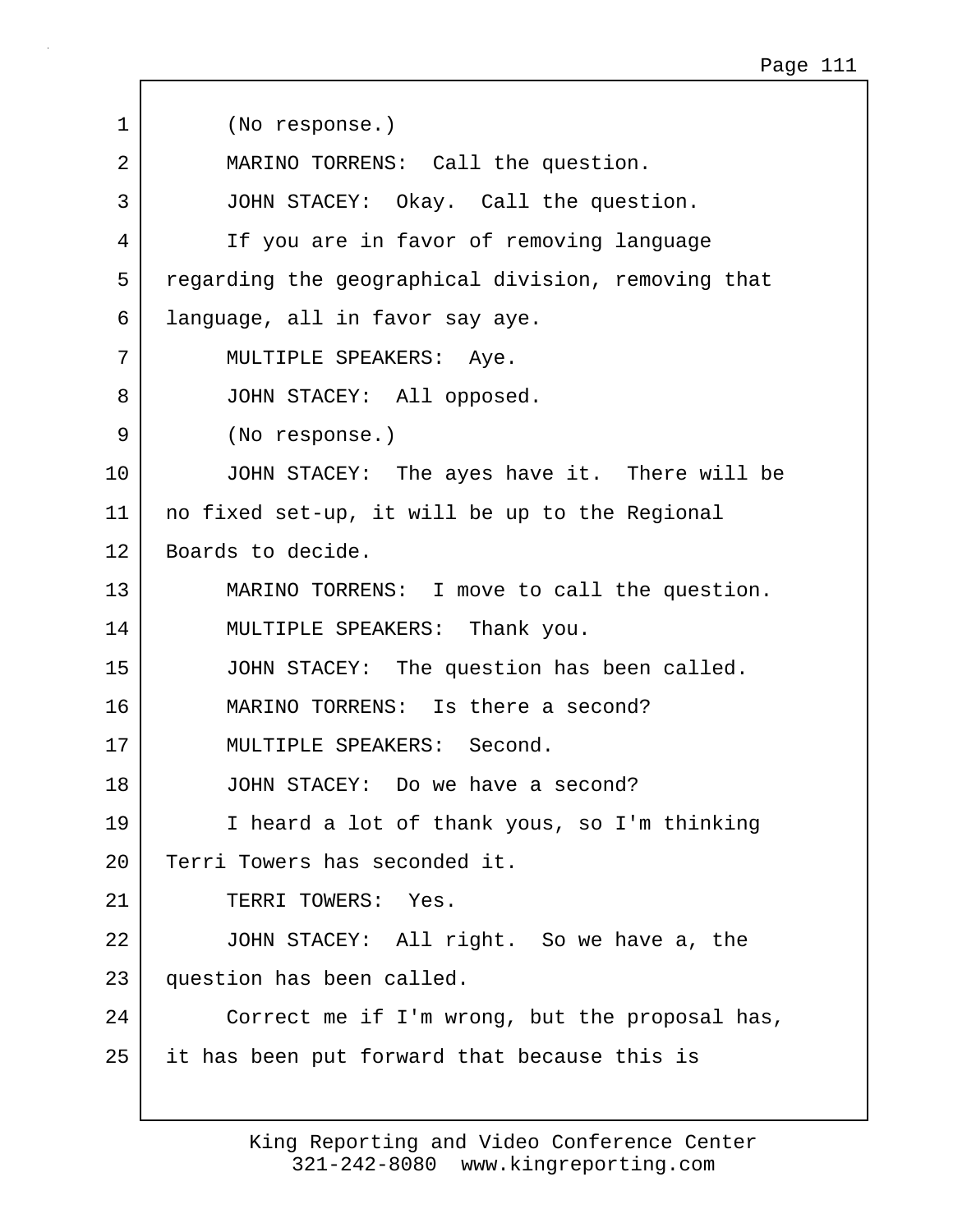| $\mathbf 1$ | ultimately going to change the bylaws of our        |
|-------------|-----------------------------------------------------|
| 2           | organization, that we need a two-thirds majority to |
| 3           | pass. So it will not be a simple majority and I do  |
| 4           | not have the numbers, but we'll figure -- yeah, we  |
| 5           | do right here. Two-thirds majority of the           |
| 6           | available votes is four thousand one hundred and    |
| 7           | eighty-nine of the certified votes.                 |
| 8           | I would venture to say that let's just go           |
| 9           | straight, let's get a real number on this, so I     |
| $10 \,$     | don't want to ayes and nays, because I think it's   |
| 11          | an important step. So if you're in favor of         |
| 12          | reducing the current membership from thirty-two to  |
| 13          | nineteen voting members as outlined in this         |
| 14          | proposal, please vote A for yea, B for nay, and C   |
| 15          | for abstain, as soon as he's ready to go.           |
| 16          | MARINO TORRENS: Okay. Here we go.                   |
| 17          | JOHN STACEY: Please vote.                           |
| 18          | MARINO TORRENS: Make sure you hold it until         |
| 19          | the green light flashes.                            |
| 20          | JOHN STACEY: Someone remind me once the, how        |
| 21          | $many$ --                                           |
| 22          | MARINO TORRENS: We need forty-one                   |
| 23          | eighty-nine.                                        |
| 24          | JOHN STACEY: No, no, no. How many devices           |
| 25          | are left.                                           |
|             |                                                     |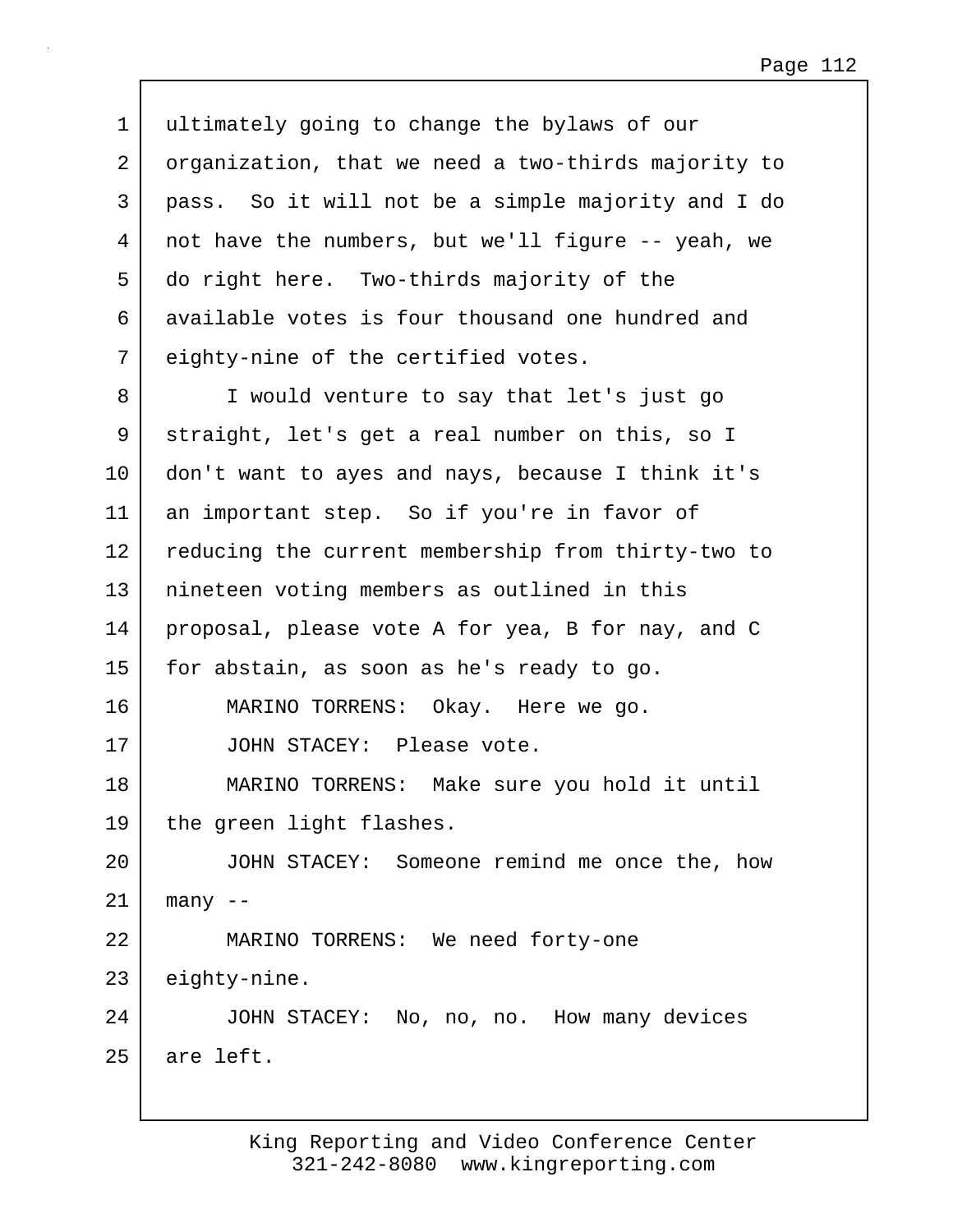| 1  | MULTIPLE SPEAKERS: (Unintelligible.)                |
|----|-----------------------------------------------------|
| 2  | JOHN STACEY: A few people left.                     |
| 3  | (Conversation between the Board of Directors.)      |
| 4  | JOHN STACEY: All right. I'm going to, I'm           |
| 5  | just going to count down from ten. I think it's a   |
| 6  | little -- I know we have a couple more, but we have |
| 7  | to have a cut off; right?                           |
| 8  | MARINO TORRENS: Press again if you're not           |
| 9  | sure.                                               |
| 10 | JOHN STACEY: Ten, nine, eight, seven, six           |
| 11 | five, four, three, two, one, and please end it.     |
| 12 | MARINO TORRENS: It passes.                          |
| 13 | (Applause.)                                         |
| 14 | JOHN STACEY: By a vote of four thousand four        |
| 15 | fifty-two in favor, we have in excess of two-thirds |
| 16 | majority, the proposal passes.                      |
| 17 | Thank you very much.                                |
| 18 | TOMMY THOMPSON: I would like to make a              |
| 19 | motion, please.                                     |
| 20 | That the Rules Committee be charged with            |
| 21 | coming back to this organization next AGM with all  |
| 22 | the proposed, the rule changes to implement this    |
| 23 | plan.                                               |
| 24 | JOHN STACEY: Motion needs a second.                 |
| 25 | Second.<br>MARINO TORRENS:                          |
|    |                                                     |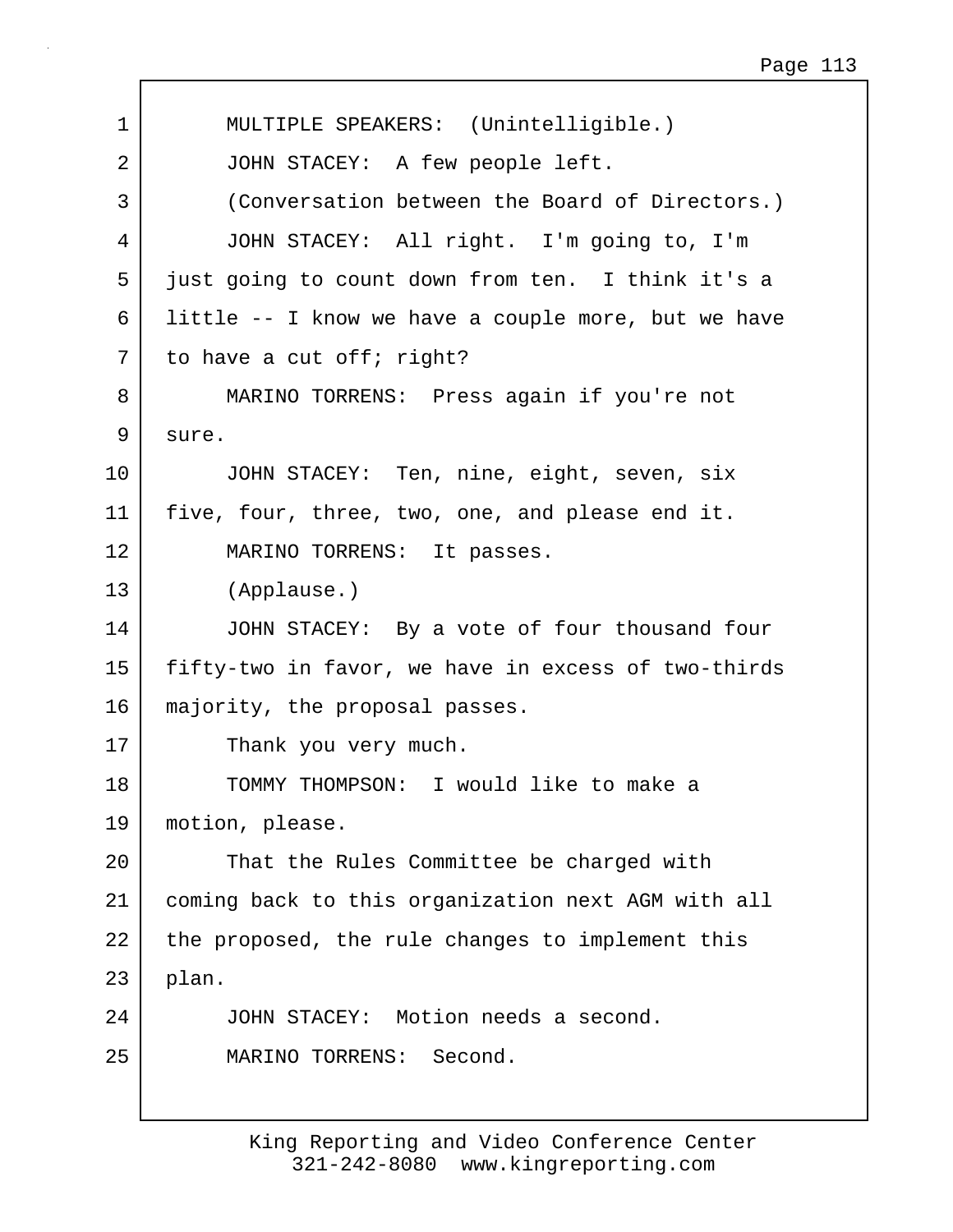| $\mathbf 1$ | TERRI TOWERS: Second.                              |
|-------------|----------------------------------------------------|
| 2           | JOHN STACEY: Multiple seconds.                     |
| 3           | All in favor of charging the Rules Committee       |
| 4           | with implementing these, the proposal, say aye.    |
| 5           | MULTIPLE SPEAKERS: Aye.                            |
| 6           | JOHN STACEY: All opposed, nay.                     |
| 7           | (No response.)                                     |
| 8           | JOHN STACEY: Any abstentions?                      |
| 9           | (No response.)                                     |
| 10          | JOHN STACEY: Thank you.                            |
| 11          | I turn it over to Marino.                          |
| 12          | MARINO TORRENS: Okay. I guess we already had       |
| 13          | the recess, so opening remarks.                    |
| 14          | First, I will thank you -- hey, that's what it     |
| 15          | says, at ten forty-five I was supposed to do that. |
| 16          | I'm a little late.                                 |
| 17          | Thank you for, again, for being here.              |
| 18          | Congratulating again Tampa Bay United U17          |
| 19          | girls, U16 girls from Jacksonville Football Club,  |
| 20          | and U13 boys from Bonita Springs for becoming      |
| 21          | National Champions, and Jacksonville for becoming  |
| 22          | back-to-back National Champions.                   |
| 23          | If any of those clubs are represented here, if     |
| 24          | you could please stand.                            |
| 25          | (Applause.)                                        |
|             |                                                    |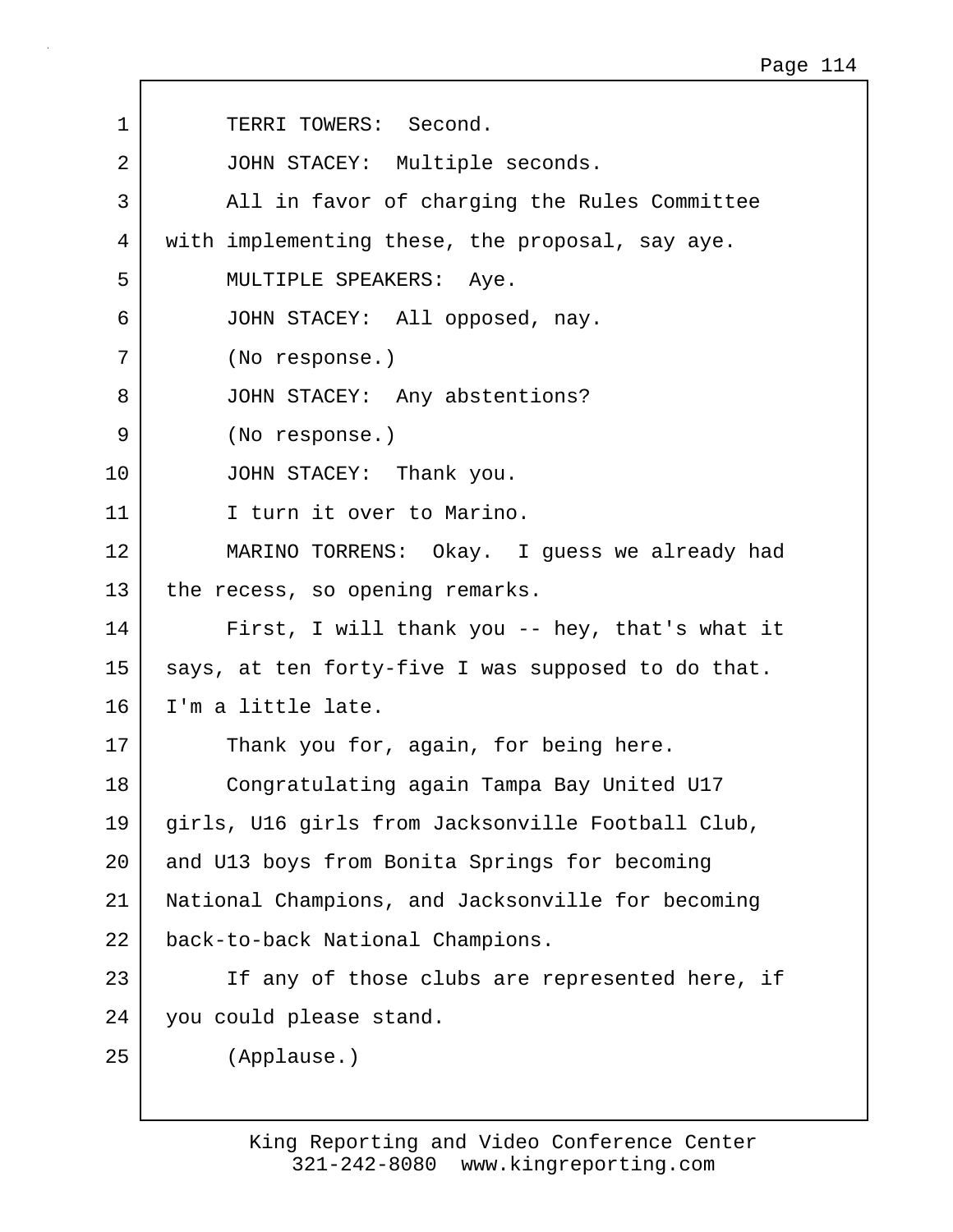| $\mathbf 1$ | MARINO TORRENS: You guys must be doing              |
|-------------|-----------------------------------------------------|
| 2           | something correct. Congratulations.                 |
| 3           | Okay. I guess I introduced the guests               |
| 4           | already. We had John Sutter, President and Chair    |
| 5           | of U.S. Youth Soccer who spoke earlier.             |
| 6           | We got Mike Ray in the back, last year, no,         |
| 7           | two years ago inducted into the Hall of Fame of     |
| 8           | FYSA. Mike, if you get up. Thank you. Thank you,    |
| 9           | Mike.                                               |
| 10          | (Applause.)                                         |
| 11          | MARINO TORRENS: And we already saw Virgil           |
| 12          | Stringfield, but this year's introduction, inducted |
| 13          | into the Hall of Fame. Congratulations.             |
| 14          | (Applause.)                                         |
| 15          | I want to thank the staff before I forget,          |
| 16          | because I know if I leave it to the end, I'm going  |
| 17          | to forget. Staff members, those in red shirts,      |
| 18          | where are you, please stand up.                     |
| 19          | (Applause.)                                         |
| 20          | MARINO TORRENS: We couldn't do this without         |
| 21          | you. I would like, I want to really thank you for   |
| 22          | all you did this year and especially this weekend.  |
| 23          | I know it's a long day. Thank you very much.        |
| 24          | Thank you.                                          |
| 25          | Dale, can you bring Carmen in for a minute.         |
|             |                                                     |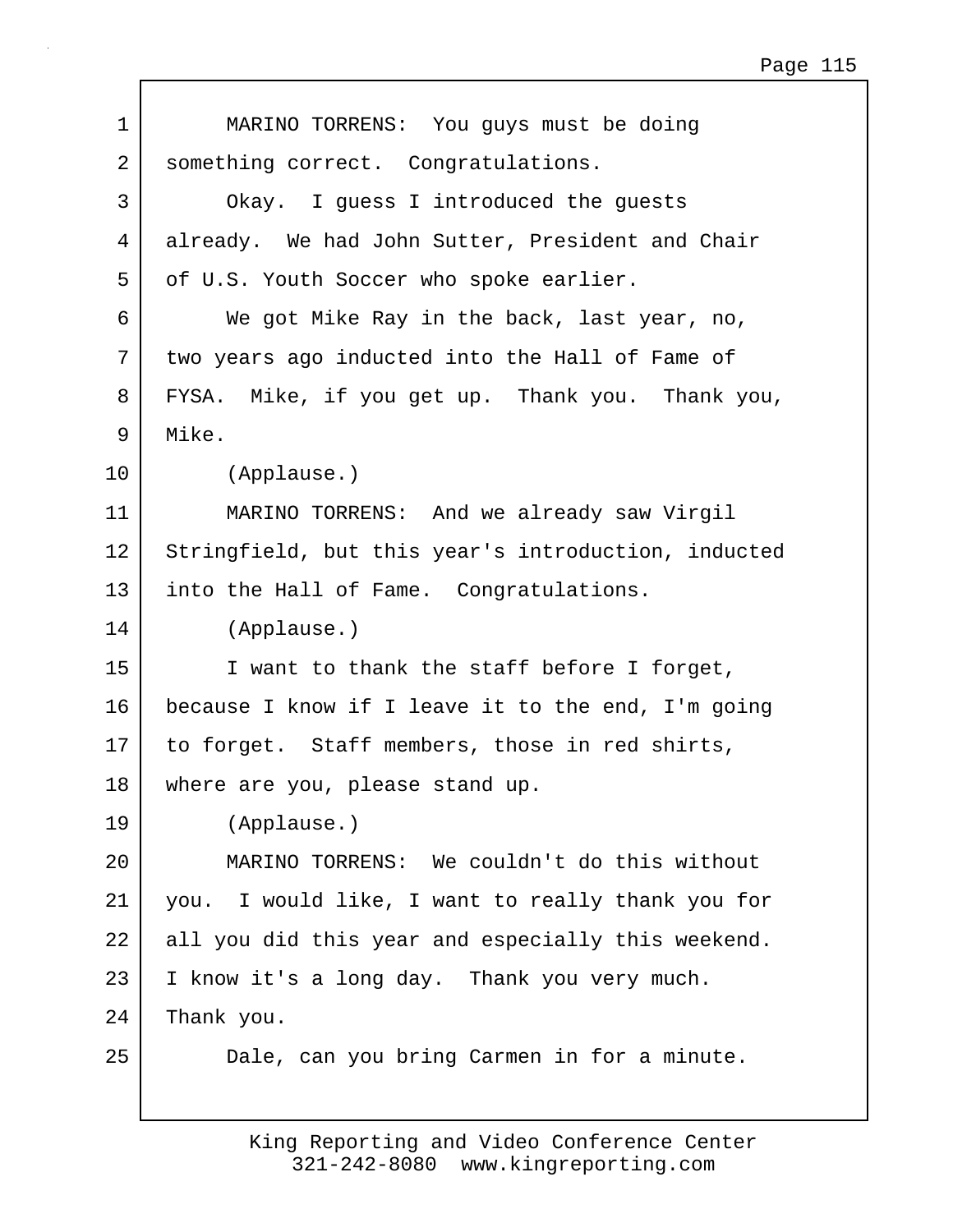| $\mathbf 1$ | It's gonna to take two seconds.                     |
|-------------|-----------------------------------------------------|
| 2           | Those of you that were here last year remember      |
| 3           | that I brought Carmen up and said this was her last |
| 4           | AGM after seventeen years I think it was, long      |
| 5           | enough. She was retiring from FYSA as a Treasurer.  |
| 6           | We decided that she will be doing all of our        |
| 7           | AGMs from now on. She's going to be working at all  |
| 8           | our AGMs. And I want to thank you, thank you for    |
| 9           | all the hard work you do even though you're         |
| 10          | officially retired. Thank you.                      |
| 11          | (Applause.)                                         |
| 12          | MARINO TORRENS: Okay. Thank you, Carmen.            |
| 13          | She said the Brett Favre of FYSA.                   |
| 14          | Okay. In the book you've got the minutes of         |
| 15          | last year's AGM. Are there any corrections to it?   |
| 16          | I hope everybody read them.                         |
| 17          | (No response.)                                      |
| 18          | MARINO TORRENS: Seeing none, I make a motion        |
| 19          | to approve the minutes.                             |
| 20          | UNIDENTIFIED MALE SPEAKER: Second.                  |
| 21          | BECKY MCLAREN: Second.                              |
| 22          | MARINO TORRENS: All those in favor say aye.         |
| 23          | MULTIPLE SPEAKERS: Aye.                             |
| 24          | MARINO TORRENS: Opposed?                            |
| 25          | (No response.)                                      |
|             |                                                     |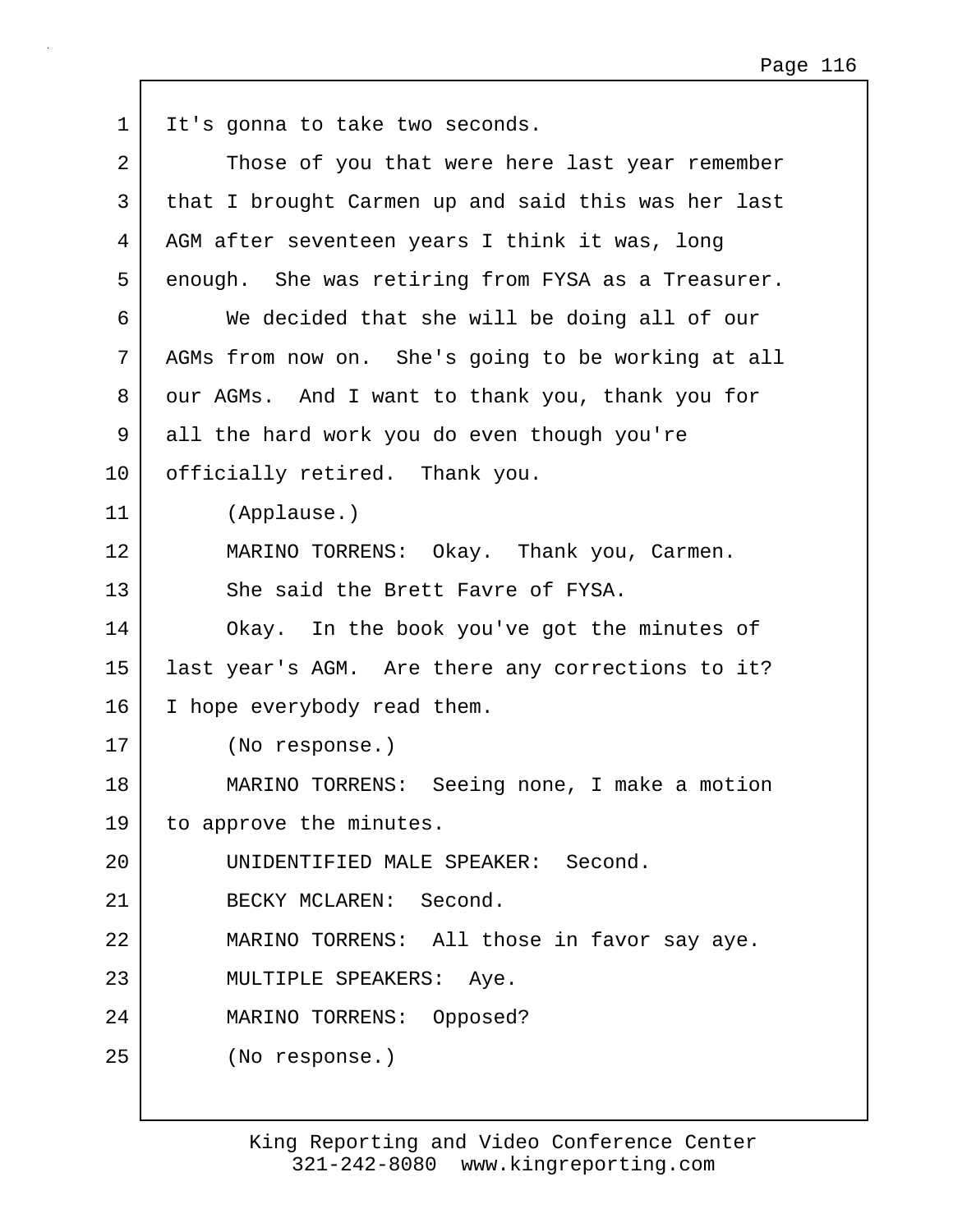1 MARINO TORRENS: Abstain?

2 (No response.)

3 MARINO TORRENS: Do we have letters? No. 4 Any reports from the Officers and Committee? 5 JOHN STACEY: John Stacey, Coach and Player 6 Development Vice President.

7 I want to mention that the EC and BOD have 8 approved the renewal of the FYSA Bucks program for 9 a third year. There's a couple changes. We've 10 | gone back, for those of that received the Bucks, 11 you know that last year for equipment we reduced 12 the award by basically ten percent to cover some 13 | shipping. We're going back to the full two dollars 14 per player for either equipment or education.

15 We plan to send out a, just an email, a brief 16 email asking for some input on the types of 17 equipment we're offering. I realize there's only 18 so many balls and pinnies and cones that you can 19 buy as an organization. We do want you to use it 20 for education wherever possible. But, you know, if 21 you need equipment we're looking at a couple of 22 options. The goals in the first year of our 23 program, we had some full-size goals, they were 24 extremely expensive to ship and it caused some 25 issues. But we have some options that we're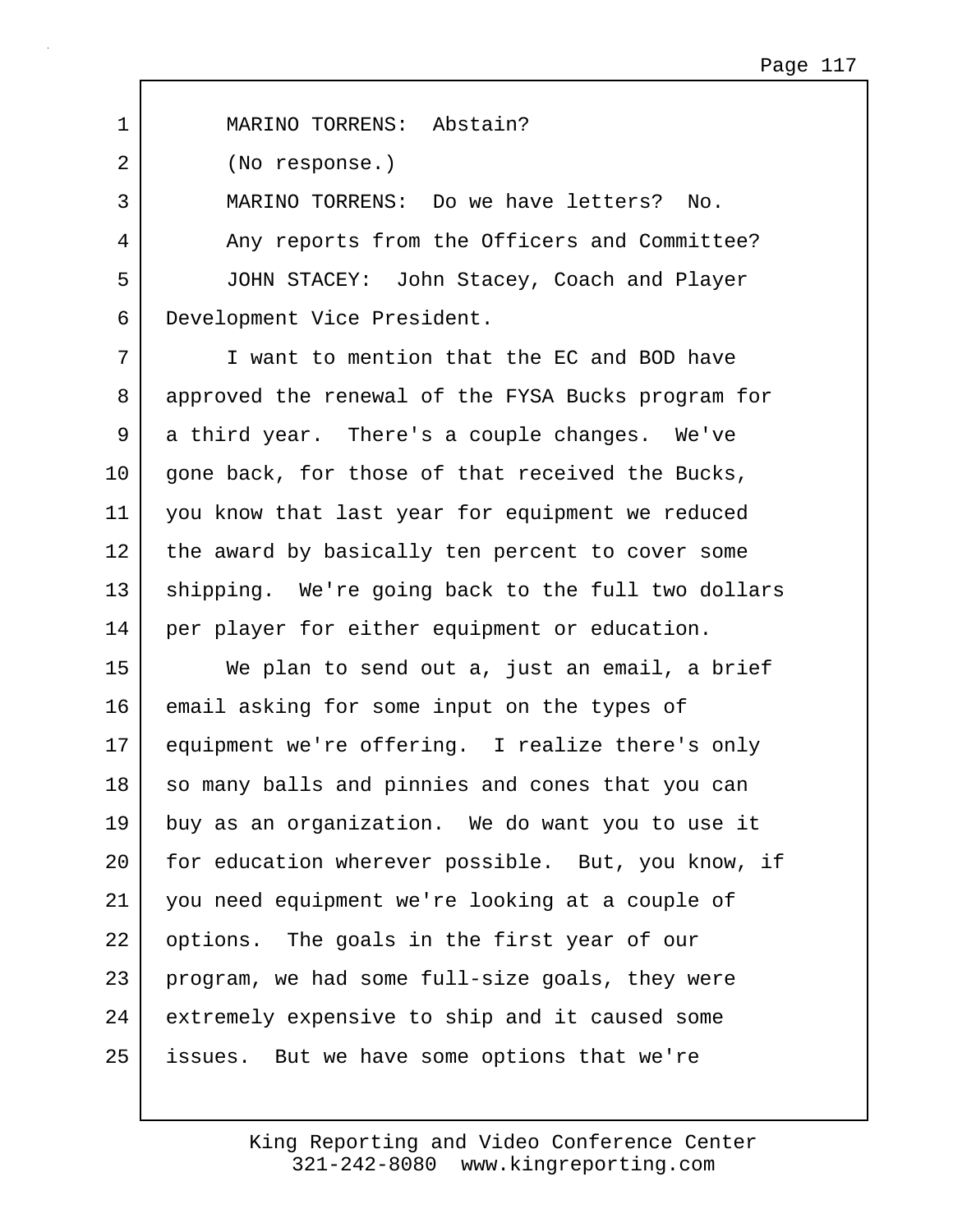| $\mathbf 1$ | looking at that would be appropriate for the        |
|-------------|-----------------------------------------------------|
| 2           | recreational program.                               |
| 3           | So I just wanted you to know that the program       |
| 4           | will renew. We're probably going to open up the     |
| 5           | FYSA bookstore somewhere around September 1. So if  |
| 6           | you have a, if you have a recreational program, be  |
| 7           | looking for an email from me outlining the award    |
| 8           | for this year and the processes, so.                |
| 9           | Thank you.                                          |
| 10          | DIANA ROBERTSON: We're checking on something        |
| 11          | right now.                                          |
| 12          | But, anyway, I would like to speak on behalf        |
| 13          | of FYSA Foundation, which you know was created a    |
| 14          | couple years ago and -- oh, sorry, Diana Robertson, |
| 15          | Treasurer -- and we have put some funds aside in    |
| 16          | perpetuity to give back to the clubs through        |
| 17          | grants.                                             |
| 18          | And this year, while we're looking for              |
| 19          | something, is Stuart Youth Soccer here?             |
| 20          | (No response.)                                      |
| 21          | DIANA ROBERTSON: Tarpon Football?                   |
| 22          | Tarpon Football submitted a request for             |
| 23          | scholarships and received thirty-six hundred        |
| 24          | dollars this year.                                  |
| 25          | And Florida, is it Celtic or Florida Celtic,        |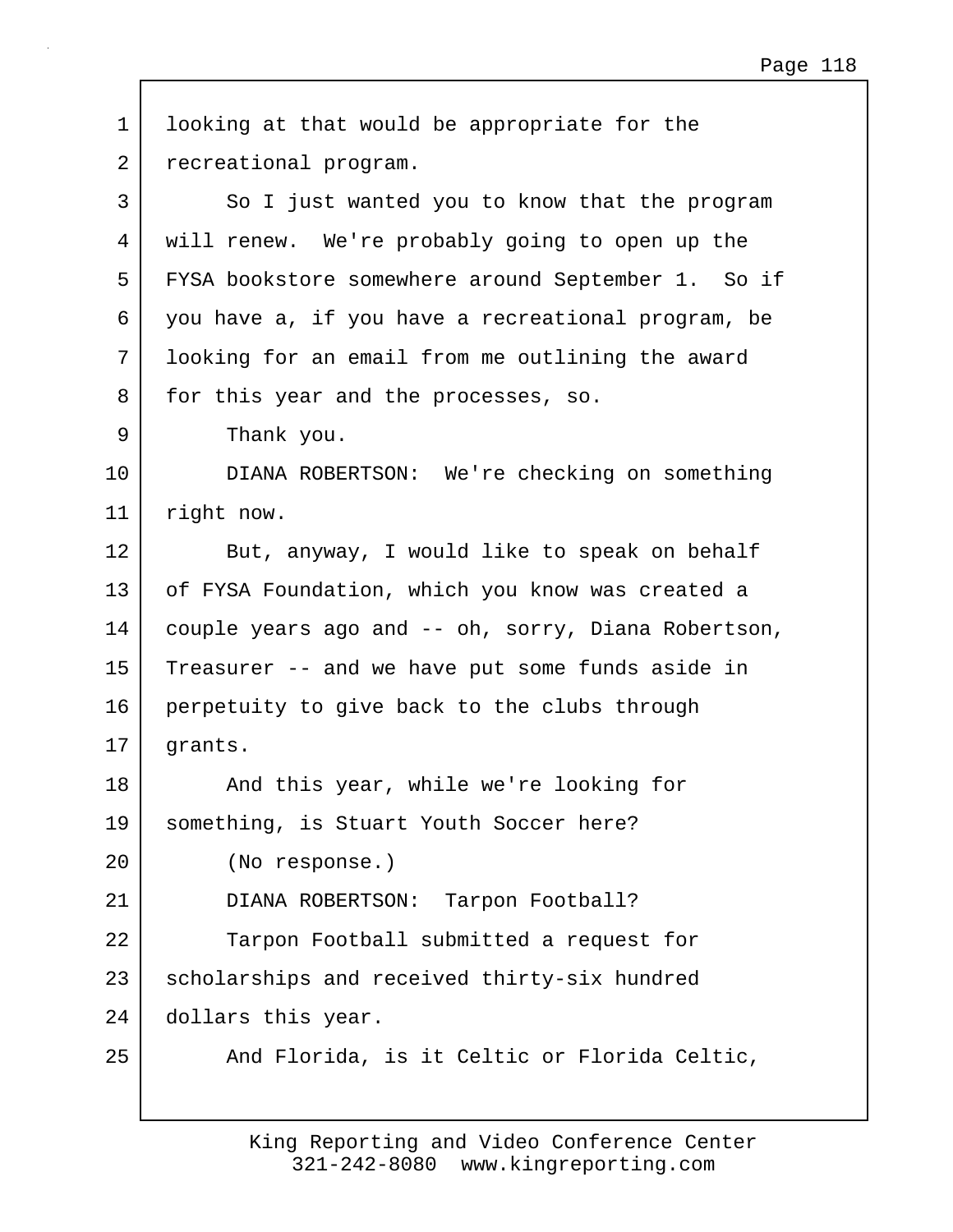| 1  | please stand. They submitted too, they received     |
|----|-----------------------------------------------------|
| 2  | equipment of five thousand and scholarships of four |
| 3  | thousand seven forty. We're waiting on our lovely   |
| 4  | checks to take a picture and put it on the website. |
| 5  | Stuart Youth, who is not here, also received        |
| 6  | equipment of over thirty, excuse me, twenty-six     |
| 7  | hundred dollars.                                    |
| 8  | We appreciate it. Please submit, we'll try to       |
| 9  | do our best to keep promoting it for equipment,     |
| 10 | brick and mortar, or scholarships. And we're        |
| 11 | looking to find ways to expand that. So thank you   |
| 12 | for the submissions. We know the money will be      |
| 13 | helpful and please submit to the Foundation.        |
| 14 | The applications are open now through November      |
| 15 | 30th. It is on the website.                         |
| 16 | Thank you.                                          |
| 17 | (Applause.)                                         |
| 18 | MARINO TORRENS: Any other reports from the          |
| 19 | Committee?                                          |
| 20 | (No response.)                                      |
| 21 | MARINO TORRENS: Okay. Diana, come back up.          |
| 22 | The proposed budget is next.                        |
| 23 | DIANA ROBERTSON: I wish I wore my pink shirt        |
| 24 | today, but I wore green for money.                  |
| 25 | All right. So if you turn to the pretty pink        |
|    |                                                     |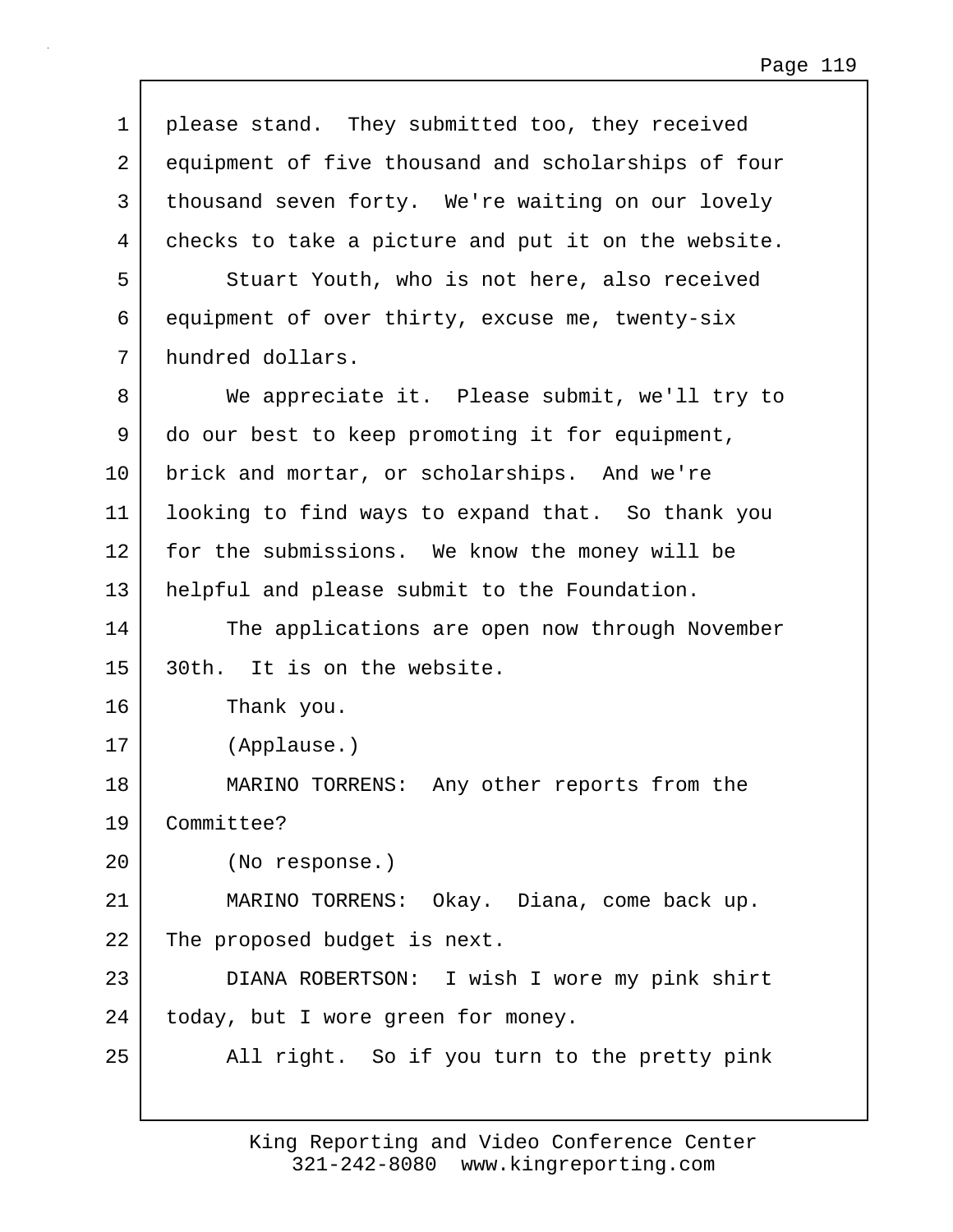1 | pages, the first one shows the current approved 2 budget and current year-to-date through July 14th. 3 | As you can see we are currently at a positive of 4 four hundred and forty-three thousand, but there 5 are many expenses that are not in, such as we have 6 the registrations for AGM, but not all the expenses 7 are in, and our overhead towards the end of year. 8 And that number will be reduced.

9 On the backside you'll see the current budget 10 on the right of 2014/15. On the left side you will 11 see the 2015/16. There were some minor miskeys. 12 If you don't mind I'll go through those.

13 Under computer network maintenance, it shows 14 one hundred sixty-five thousand, that should be 15 sixteen thousand five hundred. Just a little added 16 zero.

17 The D&O policy is twenty-three eight fifty, 18 | not twenty-one thousand.

19 And miscellaneous programs, versus just 20 miscellaneous, is one forty-eight four hundred, 21 | that is where your FYSA Bucks expenses are located, 22 which is why that's a higher number. Total 23 miscellaneous is about six from the bottom, under 24 expenses.

25 So your total expense are nine, excuse me,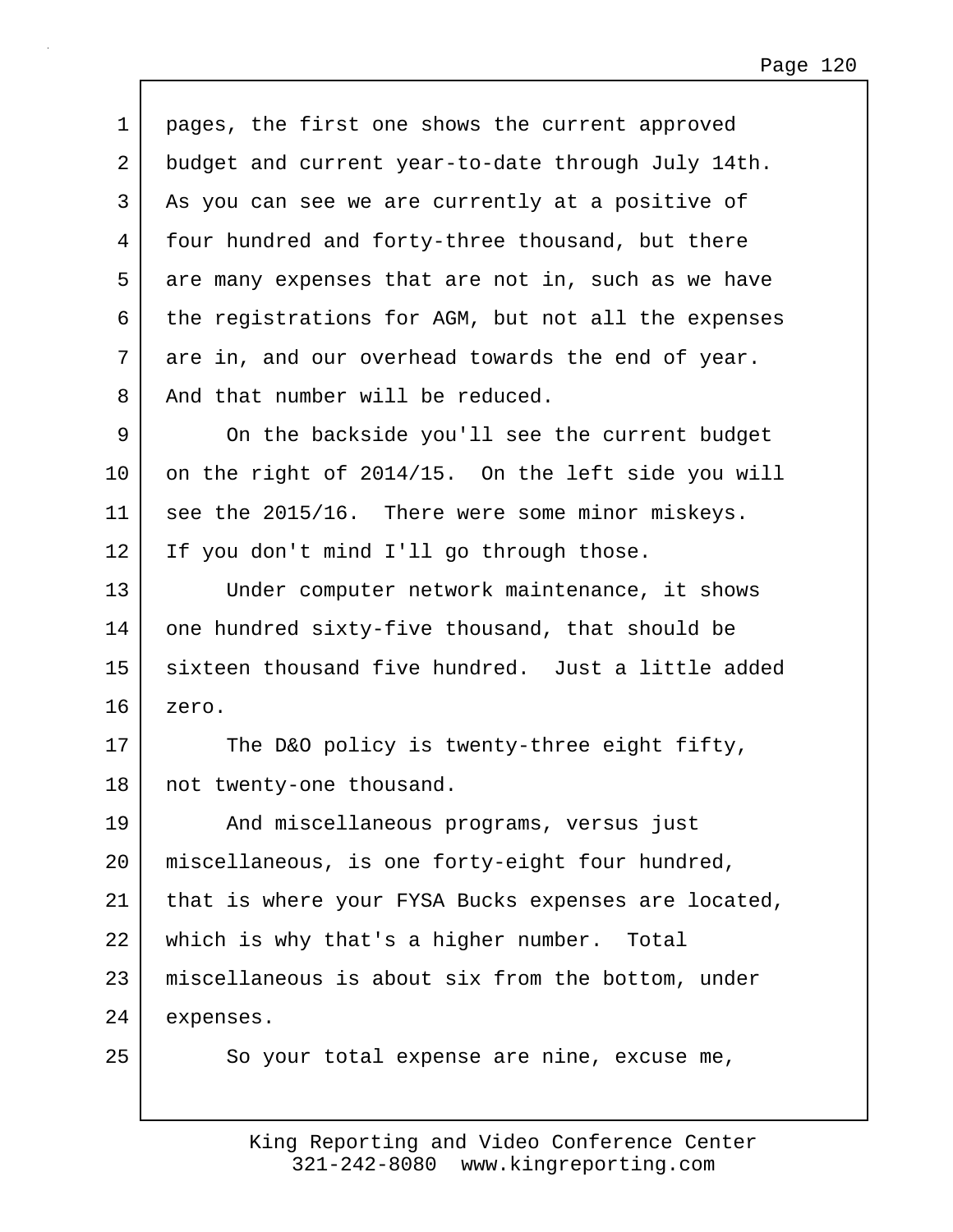1 | three million nine twenty-three three eighty-four. 2 Our net income proposed budget is seventy-four 3 | thousand two ninety-one. 4 Any questions? 5 TERRY STRAUB: Terry Straub, District 3 on  $6$  behalf  $-$ 7 DIANA ROBERTSON: Oh, we need a motion to 8 accept the budget before we discuss. 9 JOHN STACEY: John Stacey. I make a motion we 10 accept the budget as presented. 11 | KATHERINE PENNINGTON: The question is about 12 the budget. 13 (Conversation between Board members.) 14 DIANA ROBERTSON: Oh, okay, what's your 15 question? 16 TERRY STRAUB: The question is bank fees. 17 DIANA ROBERTSON: Bank fees? 18 TERRY STRAUB: Yeah, last year you budgeted 19 five thousand, actual right now it's standing at 20 thirteen thousand, and you're budgeting again five 21 thousand. What's the discrepancy, and if this is 22 going to be a continuing issue, why don't you 23 budget more? 24 DIANA ROBERTSON: At the time we prepare a 25 budget, we're doing this four months ago, it could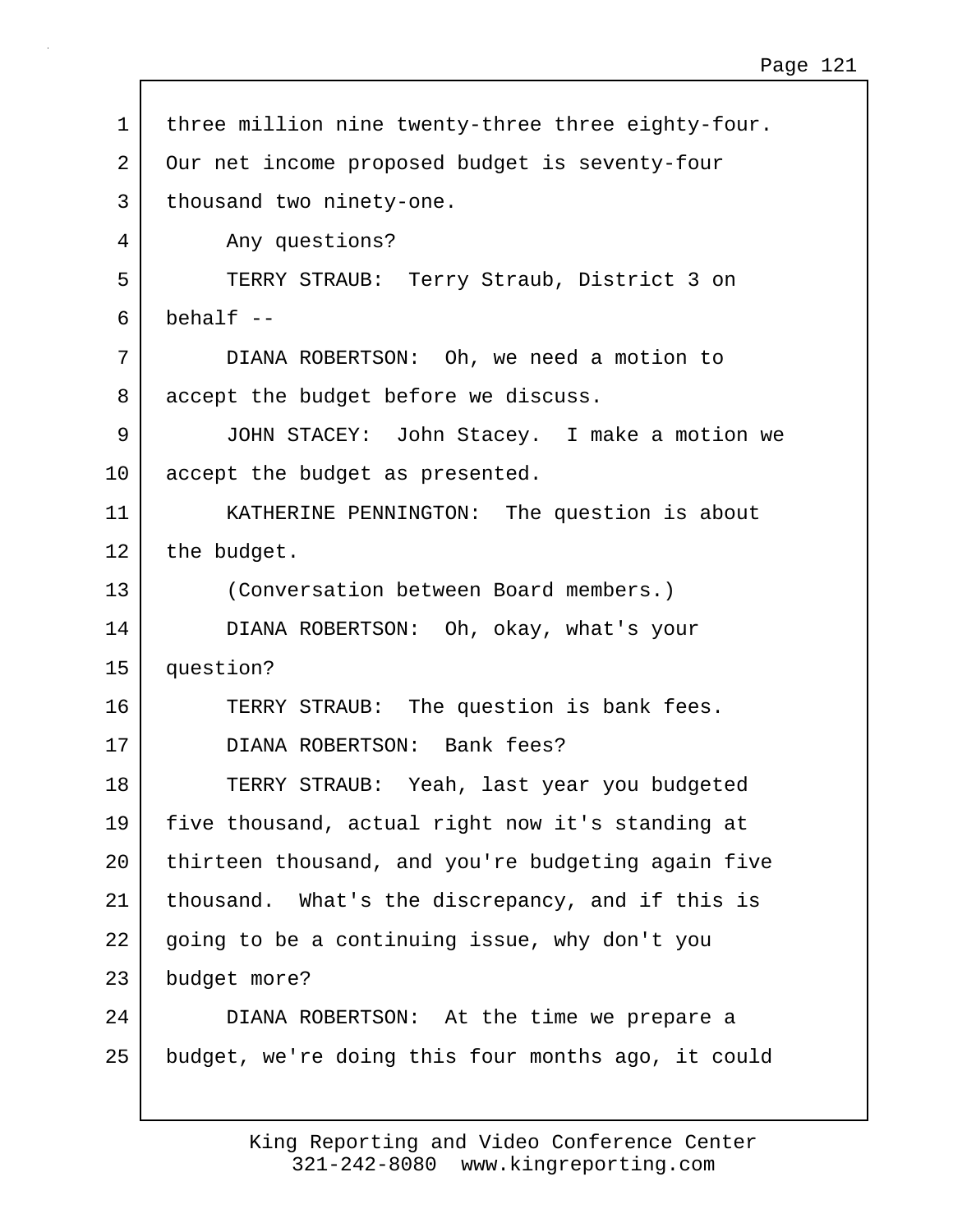| $\mathbf 1$ | be that there was some lagging fees. A budget is a |
|-------------|----------------------------------------------------|
| 2           | guideline. And, yes, we'll have to look at it      |
| 3           | again to see if there was a reason why something   |
| 4           | hit late. But we are hoping to get bank fees down  |
| 5           | is our goal also. We don't like to pay all those.  |
| 6           | And there's credit card fees. We're trying to      |
| 7           | get that reduced. We did get a new contract        |
| 8           | through GotSoccer and that's supposed to reduce    |
| 9           | credit card fees.                                  |
| 10          | TERRY STRAUB: And that would be my second          |
| 11          | comment that --                                    |
| 12          | DIANA ROBERTSON: I'm sorry. Credit card fees       |
| 13          | is separate.                                       |
| 14          | TERRY STRAUB: Yeah.                                |
| 15          | DIANA ROBERTSON: But we will watch the bank        |
| 16          | fees, and the key is we don't want to pay bank     |
| 17          | fees.                                              |
| 18          | TERRY STRAUB: Nobody wants to pay bank fees.       |
| 19          | DIANA ROBERTSON: Exactly.                          |
| 20          | TERRY STRAUB: But the practical matter is you      |
| 21          | already spent over close to fourteen thousand and  |
| 22          | your year end isn't done.                          |
| 23          | DIANA ROBERTSON: Correct. But we had to            |
| 24          | approve the budget a few months ago with the       |
| 25          | numbers we had at that time.                       |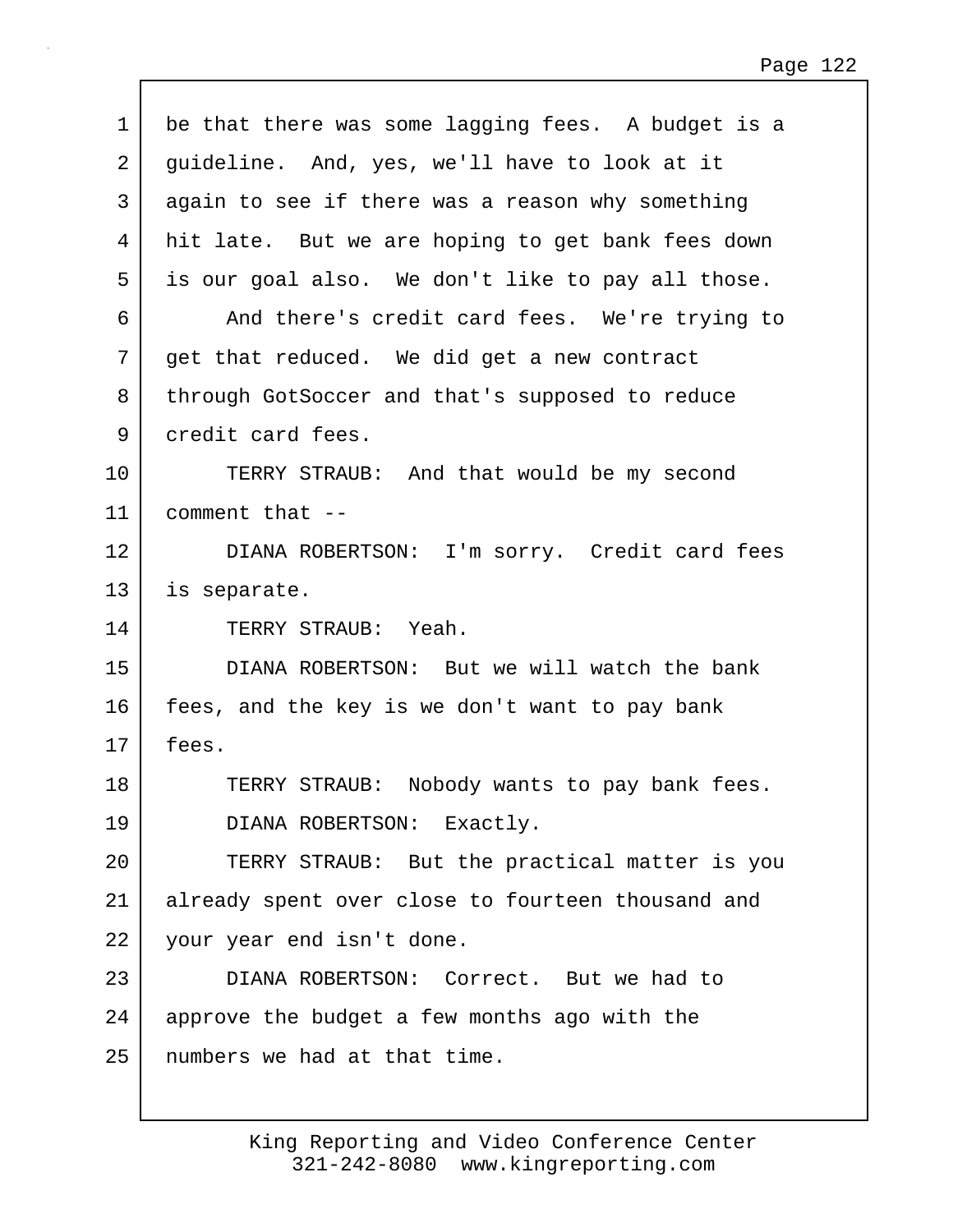| $\mathbf{1}$   | Do you want me, if you want we can --               |
|----------------|-----------------------------------------------------|
| $\overline{2}$ | TERRY STRAUB: Well, you know, just for a            |
| 3              | practical matter for a position, you know, I would  |
| 4              | think you would owe us an explanation why the fees  |
| 5              | are, you know, almost three times as much, the      |
| 6              | fiscal year isn't even over yet. If there is a      |
| 7              | horrendous mistake, I wish you would have brought   |
| 8              | it to our attention before we approve this. That's  |
| 9              | my only point.                                      |
| 10             | DIANA ROBERTSON: Okay.                              |
| 11             | BRUCE KONNERS: Bruce Konners, Sunrise.              |
| 12             | I just wanted to bring up one thing. There's        |
| 13             | no balance sheet shown, is there a reason for that? |
| 14             | DIANA ROBERTSON: It is standard that for            |
| 15             | purposes, it's the budget, we don't, you don't      |
| 16             | approve a balance sheet.                            |
| 17             | BRUCE KONNERS: Okay.                                |
| 18             | DIANA ROBERTSON: It is what it is. It's on          |
| 19             | the website.                                        |
| 20             | BRUCE KONNERS: It is on the website?                |
| 21             | DIANA ROBERTSON: It is on the, what is that         |
| 22             | called, Gold Star. It is public information, all    |
| 23             | 990s, which is your balance sheet and your P&L.     |
| 24             | BRUCE KONNERS: All right. I would just              |
| 25             | recommend for the future that whenever, you know,   |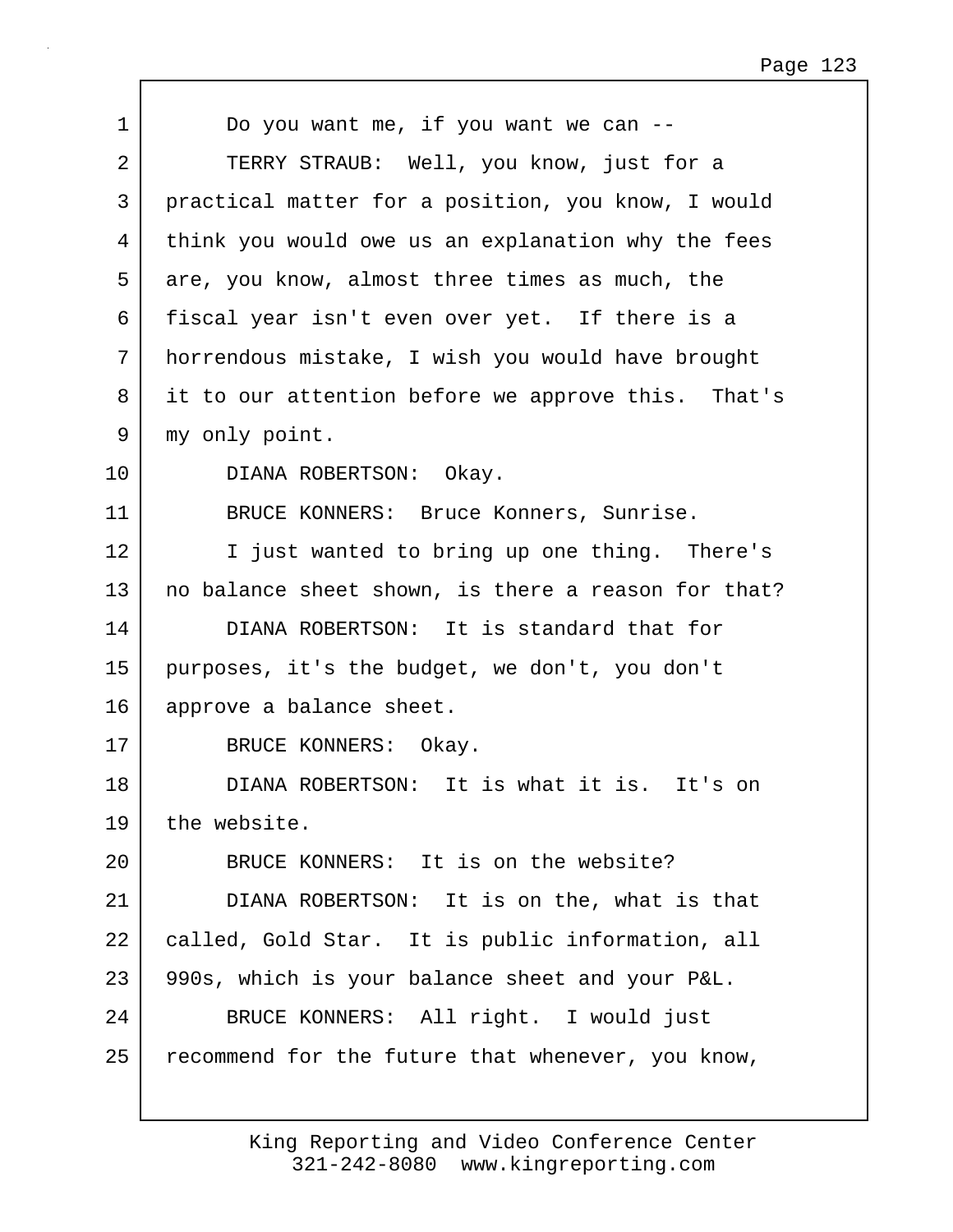| $\mathbf{1}$   | the first thing you do when you analyze an entity  |
|----------------|----------------------------------------------------|
| $\overline{2}$ | or business is look at the balance sheet. That's   |
| 3              | the first thing you do. So since everyone is here, |
| 4              | in the future you should consider just bringing    |
| 5              | that along, putting it in the book.                |
| 6              | DIANA ROBERTSON: Because a balance sheet is a      |
| 7              | moving, in motion, you normally do not approve a   |
| 8              | balance sheet.                                     |
| 9              | BRUCE KONNERS: I understand that. I'm just         |
| 10             | saying for informational purposes you guys should  |
| 11             | list that, you know.                               |
| 12             | DIANA ROBERTSON: Okay. Anything else?              |
| 13             | Can I make a motion to approve the budget?         |
| 14             | TERRI TOWERS: Second.                              |
| 15             | MARINO TORRENS: As amended.                        |
| 16             | DIANA ROBERTSON: As amended?                       |
| 17             | MARINO TORRENS: As amended because we changed      |
| 18             | the numbers.                                       |
| 19             | BECKY MCLAREN: Okay.                               |
| 20             | MARINO TORRENS: From what they have in the         |
| 21             | books.                                             |
| 22             | DIANA ROBERTSON: Okay. Yes, as amended per         |
| 23             | my numbers. Second.                                |
| 24             | All of those in -- well, no discussion.            |
| 25             | All those in favor say aye.                        |
|                |                                                    |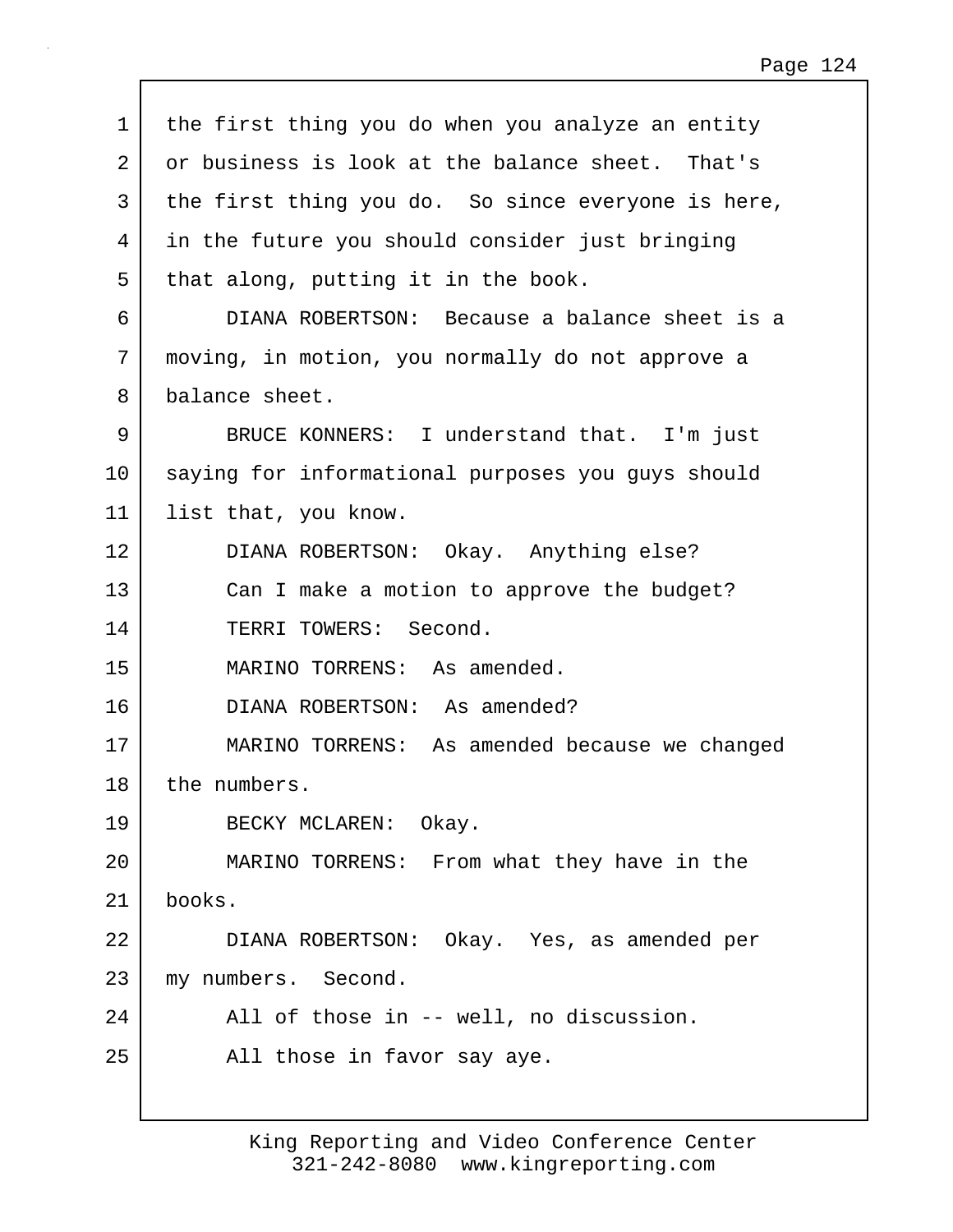| 1  | MULTIPLE SPEAKERS: Aye.                             |
|----|-----------------------------------------------------|
| 2  | DIANA ROBERTSON: Any opposed?                       |
| 3  | (No response.)                                      |
| 4  | DIANA ROBERTSON: Any abstain?                       |
| 5  | (No response.)                                      |
| 6  | DIANA ROBERTSON: Thank you.                         |
| 7  | MARINO TORRENS: Okay. Any unfinished                |
| 8  | business?                                           |
| 9  | UNIDENTIFIED FEMALE SPEAKER: Marcos.                |
| 10 | MARINO TORRENS: Marcos, you say you have            |
| 11 | unfinished business.                                |
| 12 | MARCOS FERNANDEZ: Marcos Fernandez, Kendall         |
| 13 | Soccer.                                             |
| 14 | I'm glad that this year we had this Board           |
| 15 | restructure come above, you know, before us. Last   |
| 16 | year we had, I brought a proposal regarding the     |
| 17 | FSPL be approved to be incorporated as part of a    |
| 18 | program that FYSA was under their rules and bylaws, |
| 19 | and I know they've been operating for some time     |
| 20 | now. So I would like to withdraw the motion         |
| 21 | because it's unfinished because it was tabled last  |
| 22 | year, okay.                                         |
| 23 | But I would like for it to, give the task to        |
| 24 | the FSPL Commission to either have it incorporated  |
| 25 | under a program that FYSA is running. Or come back  |

 $\mathbf{I}$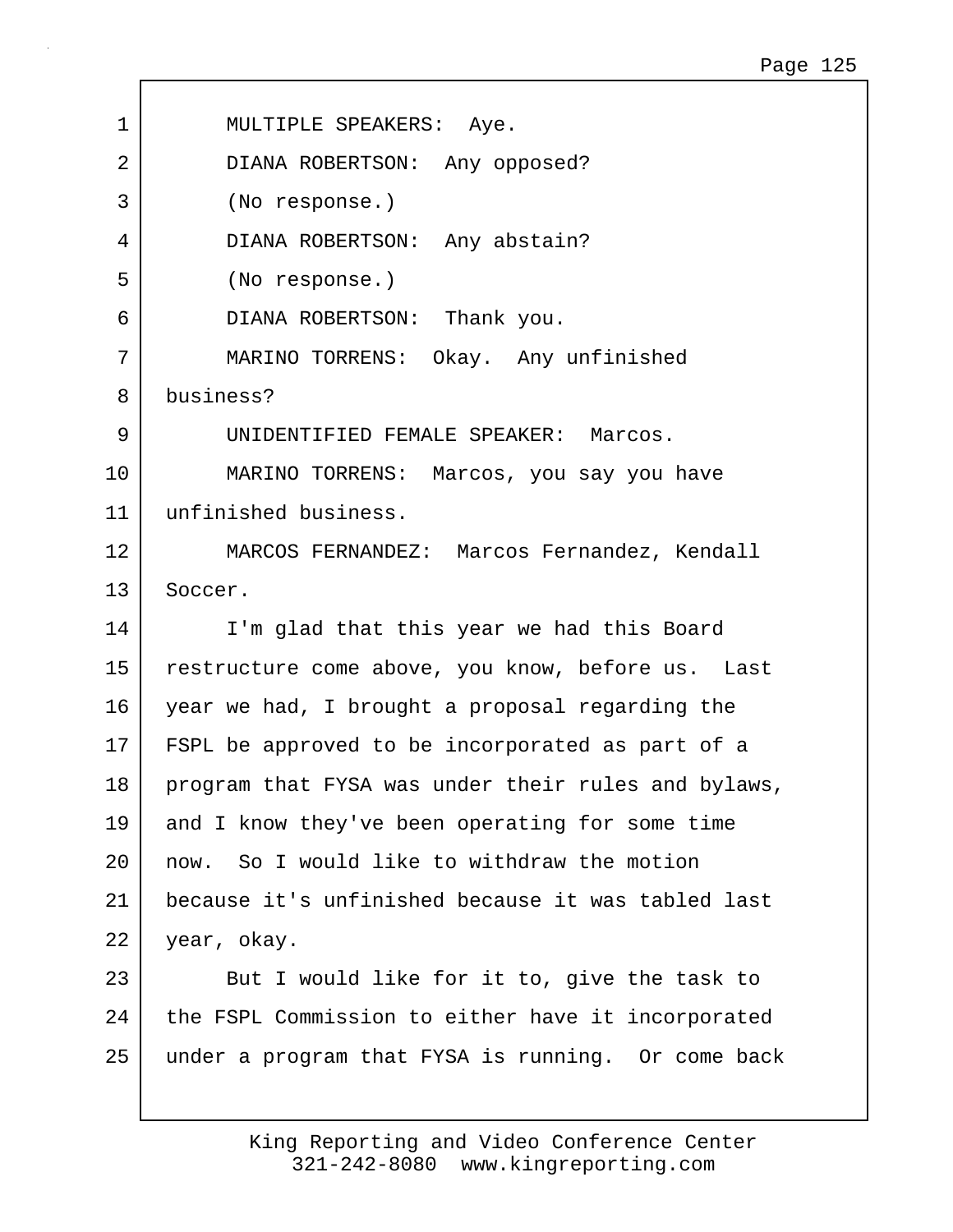| $\mathbf 1$    | with some sort of recommendation as to how it       |
|----------------|-----------------------------------------------------|
| $\overline{2}$ | continues to run as, you know, as it not being into |
| 3              | the, as an FYSA program.                            |
| 4              | MARINO TORRENS: Okay. I don't think in our          |
| 5              | rules and in our bylaws we have any, how we run the |
| 6              | programs.                                           |
| 7              | MARCOS FERNANDEZ: The program was not               |
| 8              | established. In other words, today you came and     |
| 9              | changed the structure of the Board.                 |
| 10             | MARINO TORRENS: Right.                              |
| 11             | MARCOS FERNANDEZ: Okay. FYSA is running a           |
| 12             | league like every other FYSA affiliate is running;  |
| 13             | correct? It was never, it was never brought to the  |
| 14             | membership. That was my whole point last year,      |
| 15             | okay. So you're running a program that is run by    |
| 16             | FYSA, it's not really, can't really be policed      |
| 17             | other than by the FSPL Commission Advisory.         |
| 18             | So all I'm asking for is I'll withdraw the          |
| 19             | motion that I had last year, okay, but under the    |
| 20             | premise that the FSPL Commission, who has been      |
| 21             | working hand in hand with FYSA, with the            |
| 22             | administrator, okay, either make it an official     |
| 23             | program under FYSA's rules and bylaws, or provide a |
| 24             | recommendation for it to be a league affiliated     |
| 25             | with FYSA just like every other football league     |
|                |                                                     |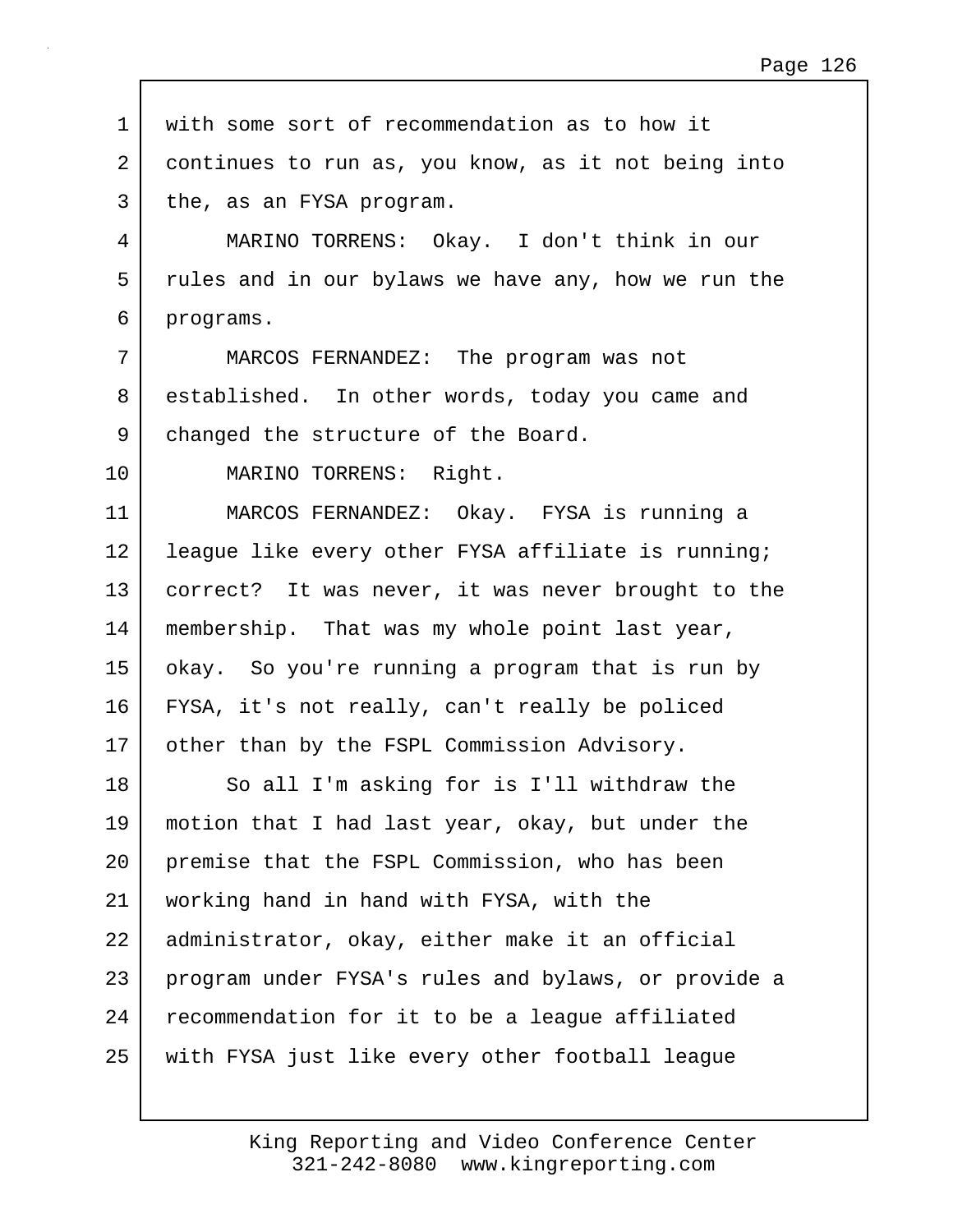| $\mathbf 1$ | under the premise that it was first established.    |
|-------------|-----------------------------------------------------|
| 2           | And Tommy Thompson, I'm glad he's here today,       |
| 3           | because it was, those minutes were in 2002 as to    |
| 4           | what that structure is and how that league and what |
| 5           | it's supposed to be formed as.                      |
| 6           | MARINO TORRENS: Okay.                               |
| 7           | MARCOS FERNANDEZ: So I would like to                |
| 8           | withdraw.                                           |
| 9           | MARINO TORRENS: Okay.                               |
| 10          | MARCOS FERNANDEZ: Yes?                              |
| 11          | MARINO TORRENS: Yes, we all accept it. I            |
| 12          | just wanted to make sure that nobody else had a     |
| 13          | comment, that's why I looked that way.              |
| 14          | Any other unfinished business?                      |
| 15          | (No response.)                                      |
| 16          | MARINO TORRENS: Okay. New business.                 |
| 17          | Mike, yeah, you were waiting for, yeah.             |
| 18          | MIKE STRICKLER: (Unintelligible.)                   |
| 19          | MARINO TORRENS: Yes.                                |
| 20          | MIKE STRICKLER: (Unintelligible.)                   |
| 21          | MARINO TORRENS: And thank you for being             |
| 22          | patient because I know it was hard for you.         |
| 23          | MIKE STRICKLER: (Unintelligible.)                   |
| 24          | UNIDENTIFIED MALE SPEAKER: You got to go up         |
| 25          | and down. Up and down.                              |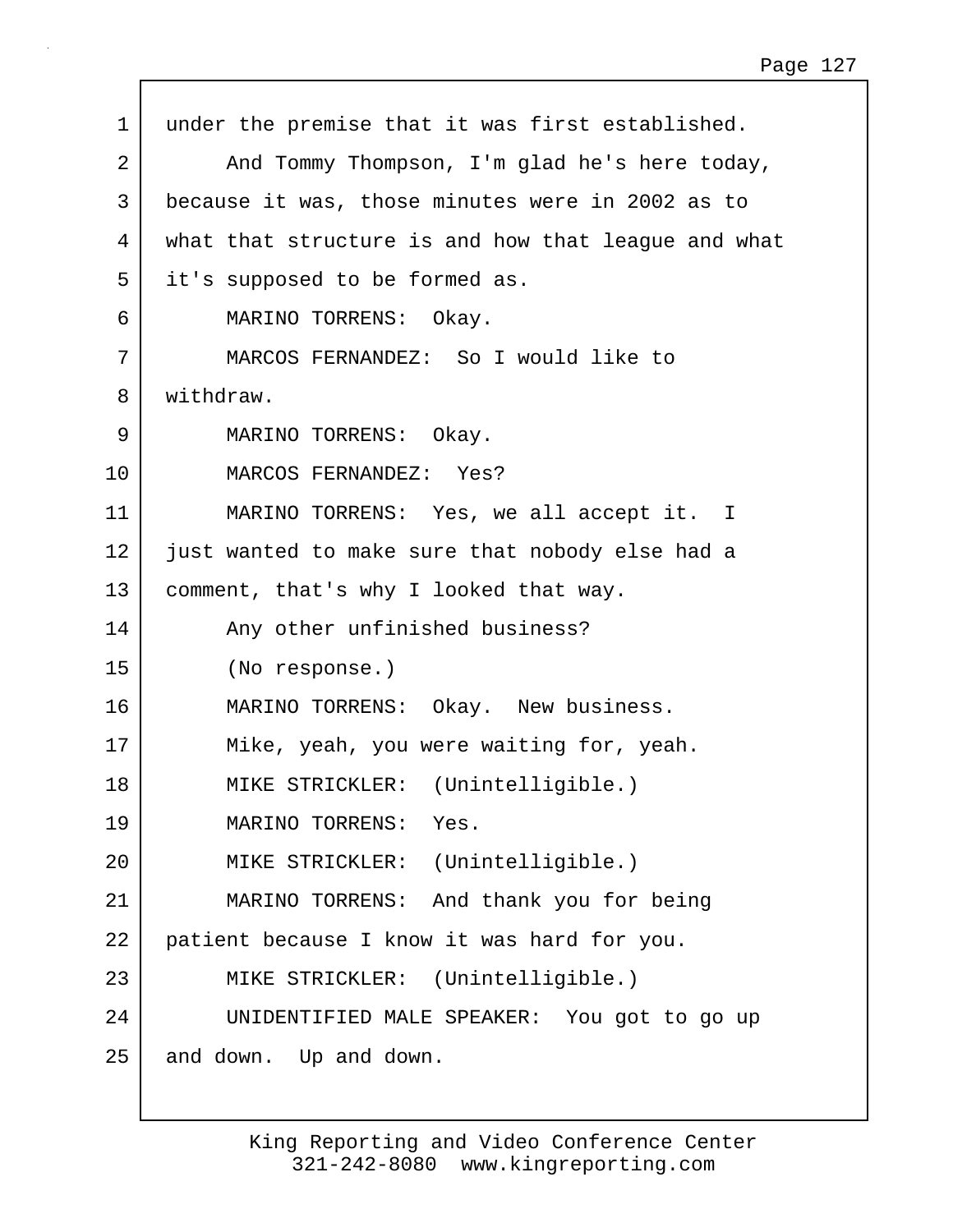1 | MIKE STRICKLER: Oh, okay, thanks. 2 One of the things that's coming down --3 MARINO TORRENS: Identify yourself, please. 4 MIKE STRICKLER: Oh, Mike Strickler, Director 5 | of Coaching, Florida Youth Soccer.

6 What we had, we had several meetings this 7 weekend in regards to the upcoming player numbers. 8 And those are the upcoming player numbers are fours 9 for U8s, sevens for U10s and U9s, and nines for 10 U12s and U11s. Those numbers will be changing. 11 | They're mandated by U.S. Soccer for the 17/18 12 season, all right. It is the anticipation that the 13 16/17 season will be when most of the states will 14 be mandating these, if not all of the states in 15 unison.

16 And before we do that, we've got a bit of a 17 plan to kind of phase this in so that we can see 18 whether there are some logistical issues that need 19 to be addressed before it's fully implemented. 20 Such as, you know, they've got, you know, set field 21 sizes, but will there be minimums and maximums. 22 We'll look at the field sizes they have and look at 23 some of the rules that they have as well.

24 So, you know, and Steve with the first rule 25 change withdraw, withdrew his rule change, we will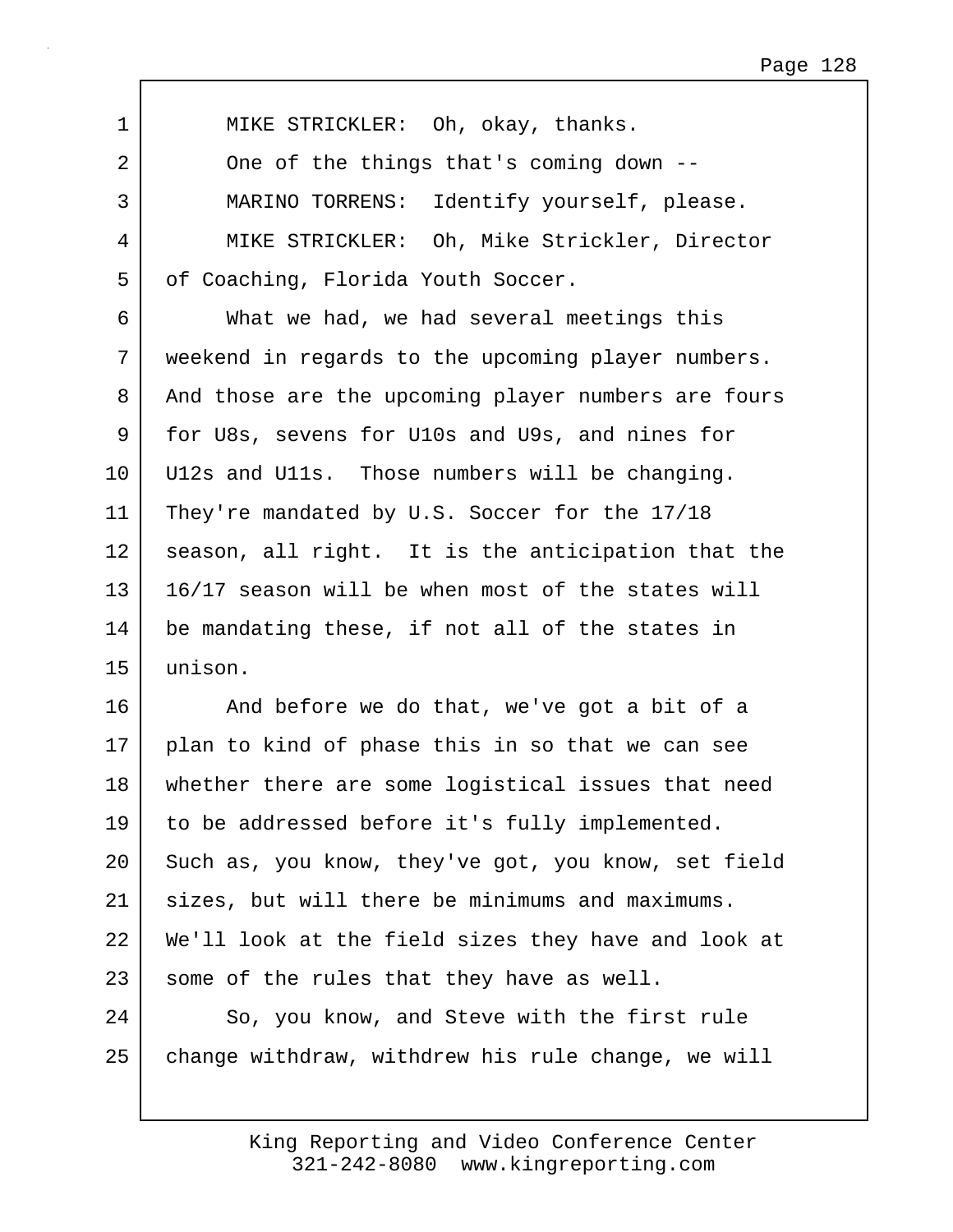Page 129

1 allow, we will ask for leagues who wish to 2 implement these playing numbers for this year with  $3$  the stipulation of that you're using the U.S. 4 Soccer rules as they are, so you can't, you know, 5 you can't, you know, just add another player and 6 play on bigger fields. You need to play within 7 their guidelines. If leagues wish to do that, I 8 will have some sort of procedure where we can allow 9 your particular league to do this, all right.

10 You know, we're not, I don't think, looking at 11 the logistics that they gave us, we're not ready to 12 do it in total, and that's why the withdrawal of 13 the initial proposal. But this year, this time 14 next year, it will be something that we vote on in 15 terms of mandating it for the 16/17 year. And if 16 we don't do it next year, then two years from now 17 we won't have a choice, okay. That's the U.S. 18 | Soccer guideline.

19 So I will have that information. If you're 20 interested in that information, you know, email me 21 so I can have a list of people that we're, we're 22 going to do that with.

23 We're going to go out as a staff and kind of 24 evaluate some of this so that we, you know, I'm a 25 part of the U.S. Youth Committee that's working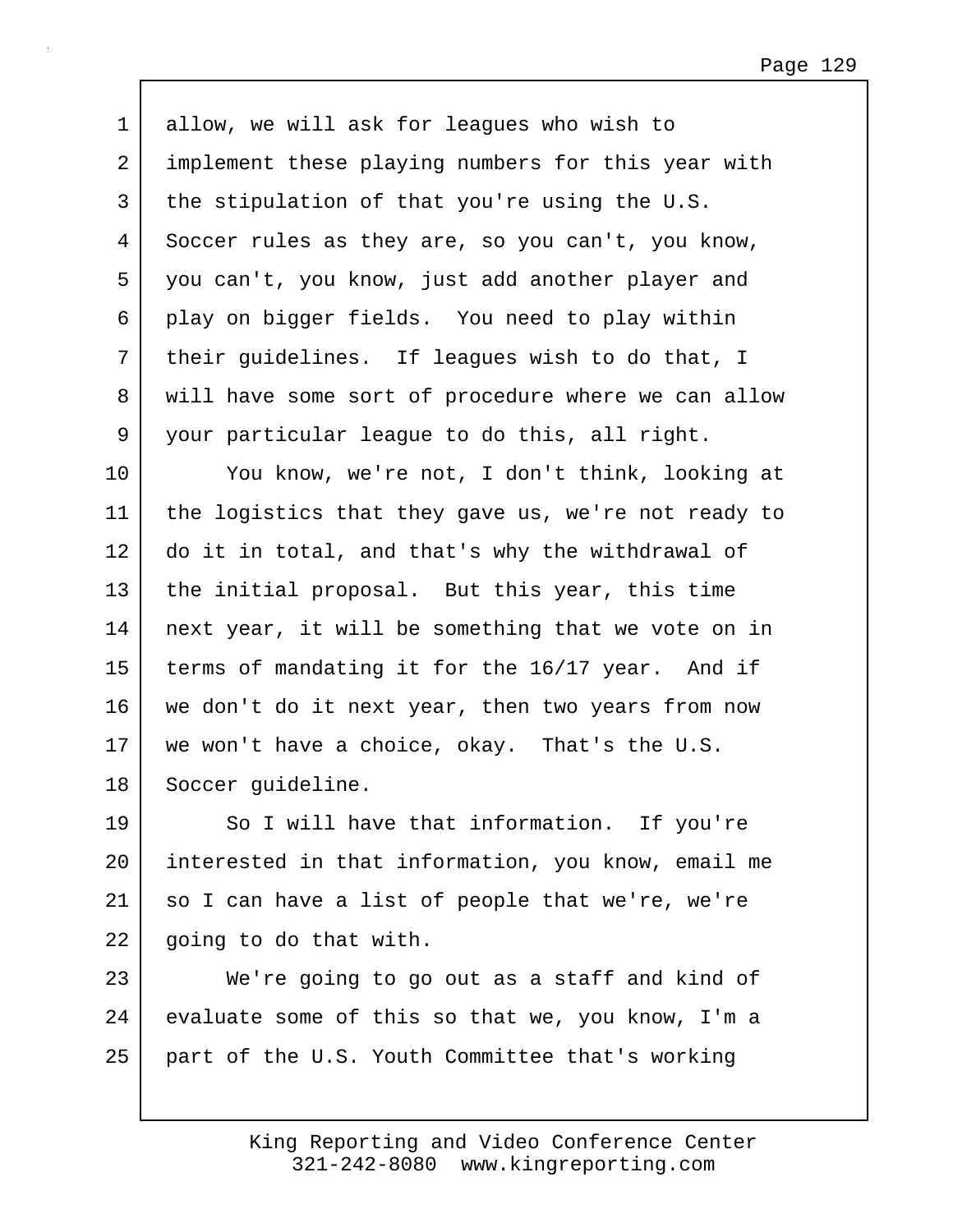| $\mathbf 1$    | with the U.S. Soccer Technical Committee, and we   |
|----------------|----------------------------------------------------|
| $\overline{2}$ | can come back with recommendations.                |
| 3              | Thank you.                                         |
| 4              | MARINO TORRENS: Mike, I'm sorry. I've got a        |
| 5              | question.                                          |
| 6              | As I understand that U.S. Youth Board is           |
| 7              | meeting at the end of the month and they're going  |
| 8              | to try to come up with a guideline as to when      |
| 9              | Nationals, Regionals, and all that go into effect. |
| 10             | And also you guys are having a meeting at the      |
| 11             | end of the month, the Coaching Committee?          |
| 12             | MIKE STRICKLER: Okay. I didn't get the first       |
| 13             | part.                                              |
| 14             | MARINO TORRENS: Oh, okay. The first part, it       |
| 15             | has to do more with the second part of the U.S.    |
| 16             | Youth mandate about calendar years.                |
| 17             | MIKE STRICKLER: The calendar, yeah, we're not      |
| 18             | dealing with calendar.                             |
| 19             | MARINO TORRENS: Right. But --                      |
| 20             | MIKE STRICKLER: We talked about the calendar.      |
| 21             | MARINO TORRENS: Okay. I'm sorry.                   |
| 22             | MIKE STRICKLER: In our meetings.                   |
| 23             | MARINO TORRENS: Okay.                              |
| 24             | MIKE STRICKLER: Okay. If you want to talk          |
| 25             | about them in your meetings, my head is already    |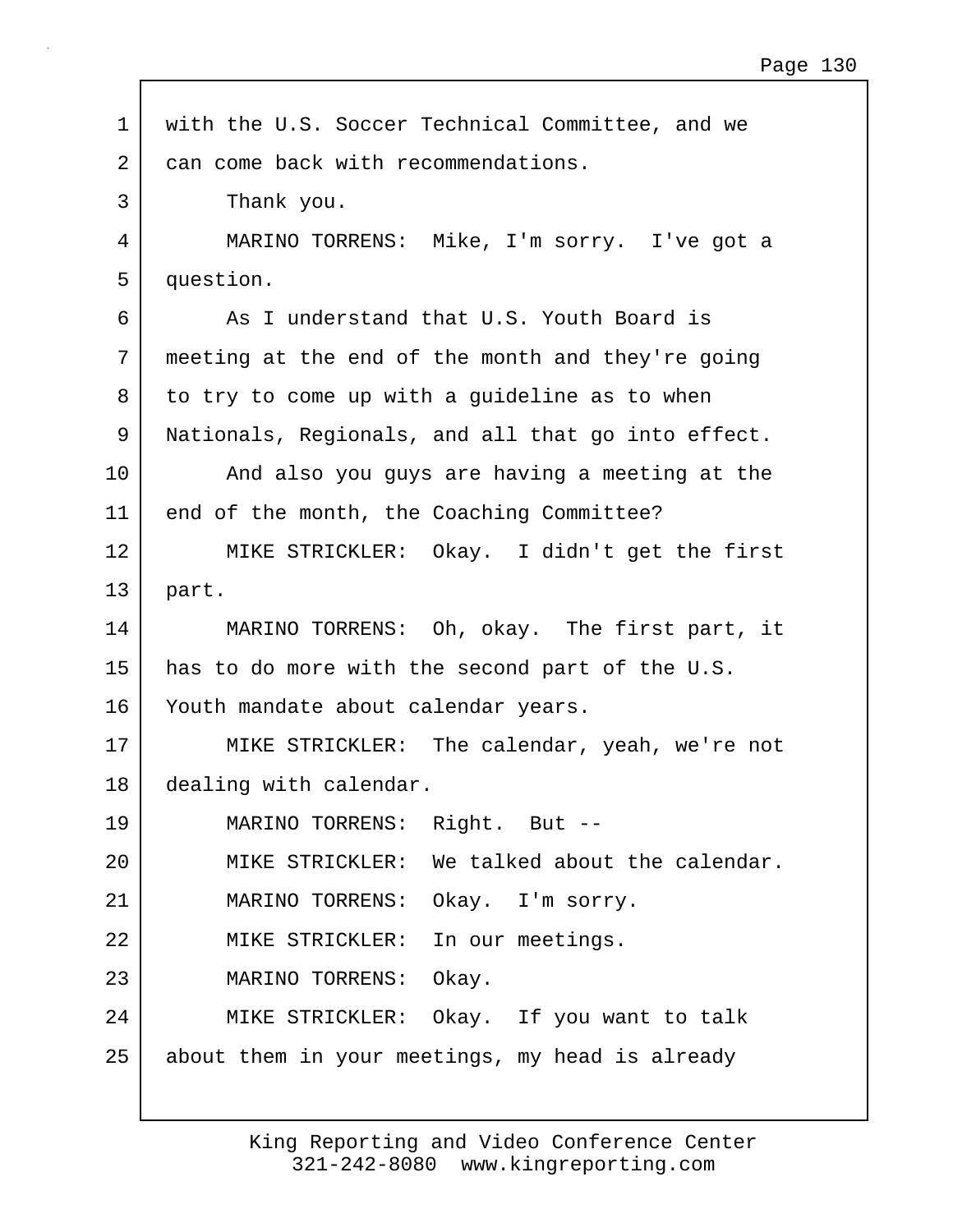| $\mathbf 1$ | swimming over that one.                            |
|-------------|----------------------------------------------------|
| 2           | MARINO TORRENS: I think you have a question        |
| 3           | behind you.                                        |
| 4           | MIKE STRICKLER: Yeah.                              |
| 5           | JOHN HURST: Just to clarify.                       |
| 6           | MARINO TORRENS: Yeah, yeah.                        |
| 7           | JOHN HURST: John Hurst, Boca United.               |
| 8           | Just a clarification, right now we are using       |
| 9           | all the suggested group age groups that are in     |
| 10          | there on the smaller side. So our kindergartens,   |
| 11          | our 3v3, we don't need special permission for this |
| 12          | now.                                               |
| 13          | MIKE STRICKLER: Yeah, our guidelines right         |
| 14          | now are four versus four for U8 and below, and we  |
| 15          | allow, we allow for three versus three, okay. And  |
| 16          | then sixes for U10, six versus six. And then for   |
| 17          | U12 is eight versus eight.                         |
| 18          | That will continue for those groups with the       |
| 19          | exception of the ones that we're going to use in   |
| 20          | our phase-in study. And if you want to part of     |
| 21          | that phase-in study, let me know so that we can    |
| 22          | make the proper accommodations.                    |
| 23          | MARINO TORRENS: Any other questions?               |
| 24          | MIKE STRICKLER: Did that answer it?                |
| 25          | Where'd he go?                                     |
|             |                                                    |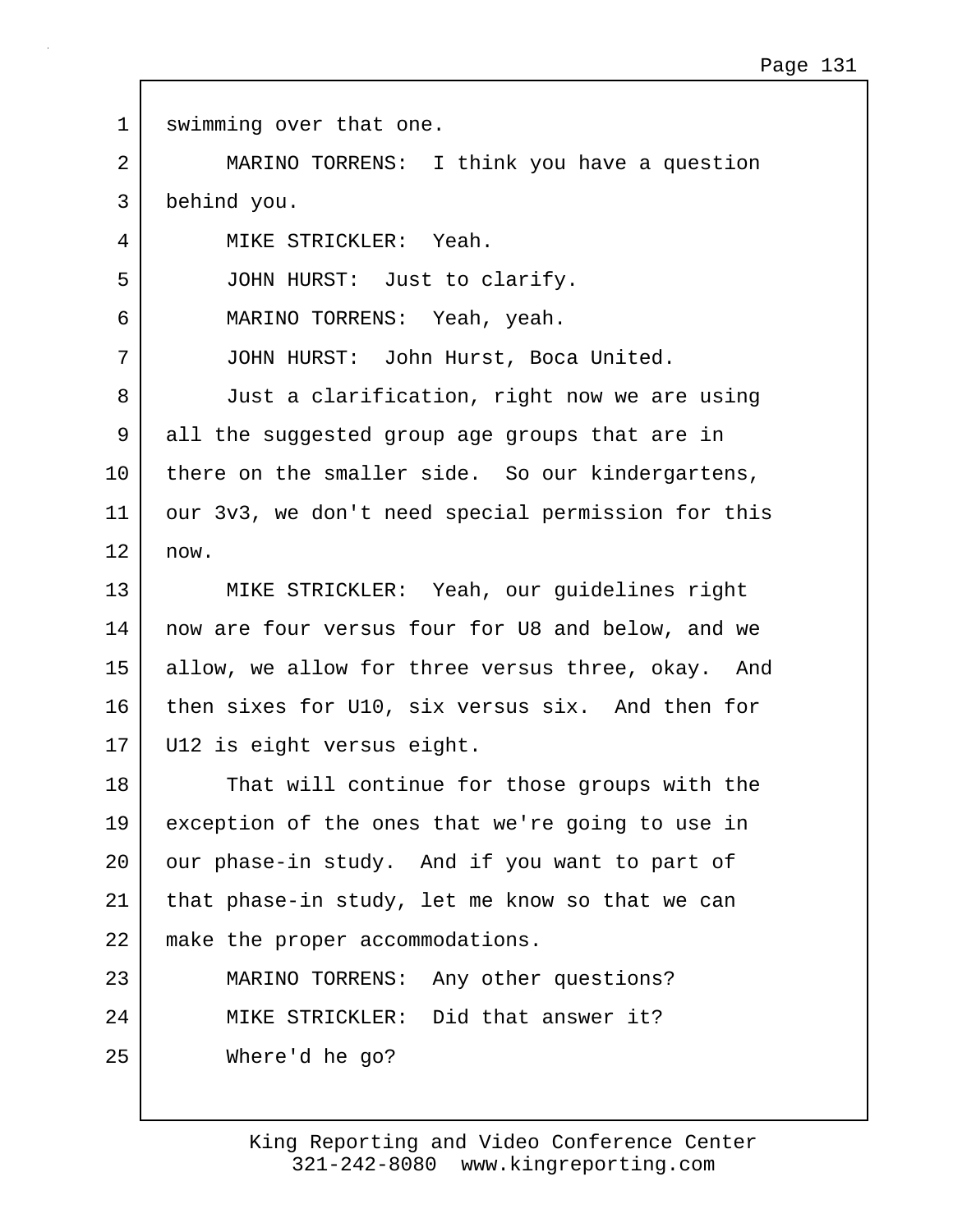| 1  | Oh, did that answer it?                            |
|----|----------------------------------------------------|
| 2  | Okay. All right.                                   |
| 3  | MARINO TORRENS: Any other questions for Mike?      |
| 4  | Thank you, Mike.                                   |
| 5  | Okay. Oh, yes, Barry.                              |
| 6  | BARRY WITLIN: New business. Barry Witlin,          |
| 7  | South Florida United.                              |
| 8  | Following up on what Marcos had recommended        |
| 9  | that the, I would ask that the Florida State       |
| 10 | Premier League Commissioner codify the league in   |
| 11 | compliance with the structure as approved by the   |
| 12 | membership, establish rules governing its play. So |
| 13 | it's like the membership was tolled and voted on   |
| 14 | and was consulted on, that it has to be in         |
| 15 | compliance.                                        |
| 16 | Okay. Thank you.<br>MARINO TORRENS:                |
| 17 | Anything else?                                     |
| 18 | That leads us to the elections.                    |
| 19 | BARRY WITLIN: No, wait. You got a motion on        |
| 20 | the floor.                                         |
| 21 | MARINO TORRENS: Oh, you made a motion. I           |
| 22 | thought you were recommending -- I'm sorry. I      |
| 23 | didn't hear the part about the, that you were      |
| 24 | making a motion, okay.                             |
| 25 | BARRY WITLIN: Yes.                                 |
|    |                                                    |

г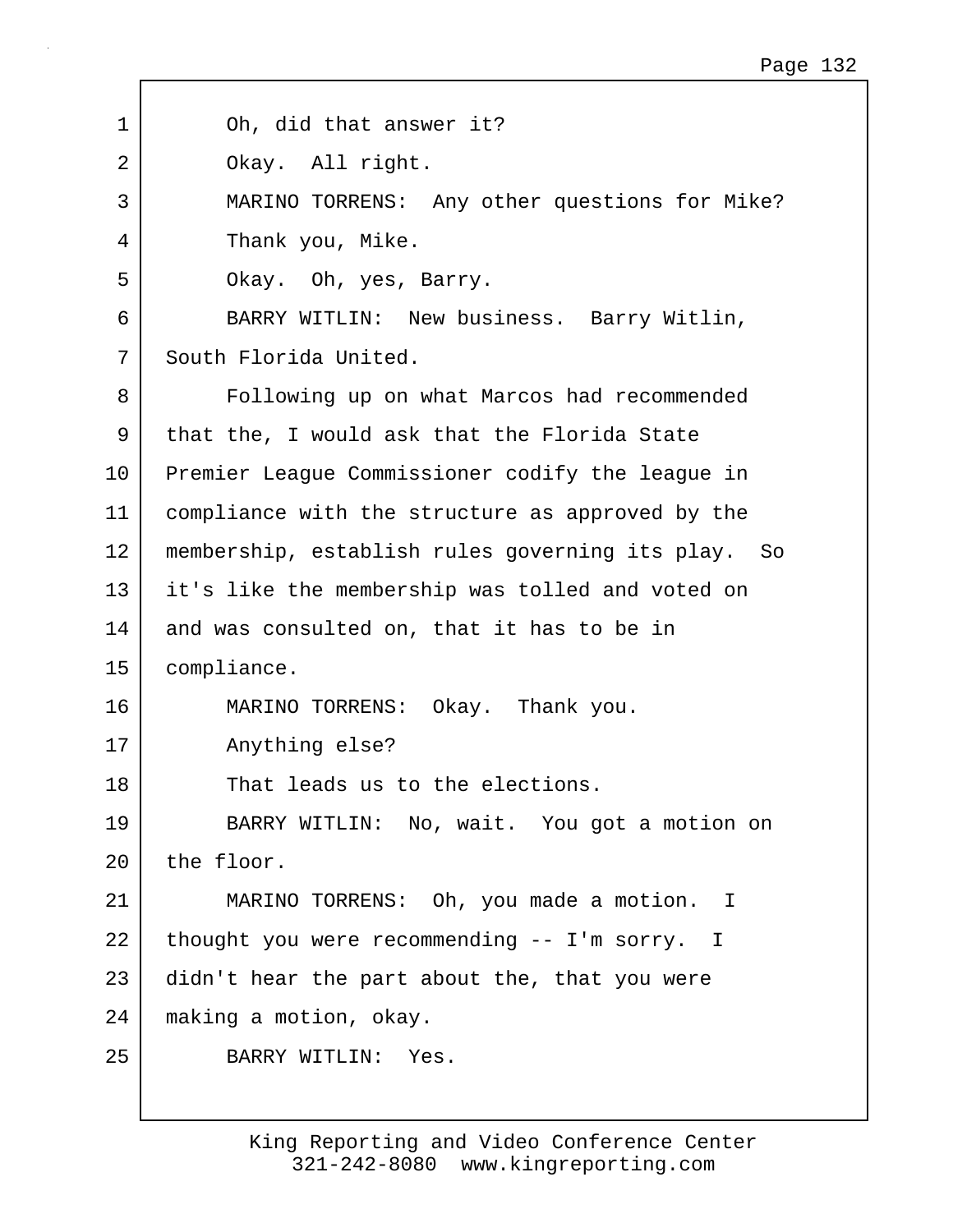| $\mathbf 1$    | MARINO TORRENS: Repeat that motion then. I'm        |
|----------------|-----------------------------------------------------|
| $\overline{2}$ | sorry. I was just taking it as a recommendation to  |
| 3              | us. My fault.                                       |
| 4              | BARRY WITLIN: For the FSPL Commissioner to          |
| 5              | codify the FSPL as a league in compliance with the  |
| 6              | structure that was approved by the membership.      |
| 7              | MARINO TORRENS: Okay. Any other comments?           |
| 8              | (No response.)                                      |
| $\mathsf 9$    | MARINO TORRENS: All those in favor say aye.         |
| 10             | MULTIPLE SPEAKERS: Aye.                             |
| 11             | MARINO TORRENS: Opposed, say nay.                   |
| 12             | (No response.)                                      |
| 13             | MARINO TORRENS: I guess it passed.                  |
| 14             | Okay. Elections. I will handle the elections        |
| 15             | for Elsa.                                           |
| 16             | The first election according to the book is         |
| 17             | for Vice President of Player and Coaching           |
| 18             | Development which is currently being seated by John |
| 19             | Stacey.                                             |
| 20             | Any nominations?                                    |
| 21             | RHONDA LINK-CUMMINGS: I would like to               |
| 22             | nominate John Stacey.                               |
| 23             | MARINO TORRENS: And who are you?                    |
| 24             | RHONDA LINK-CUMMINGS: I am Rhonda                   |
| 25             | Link-Cummings, VP of Region B.                      |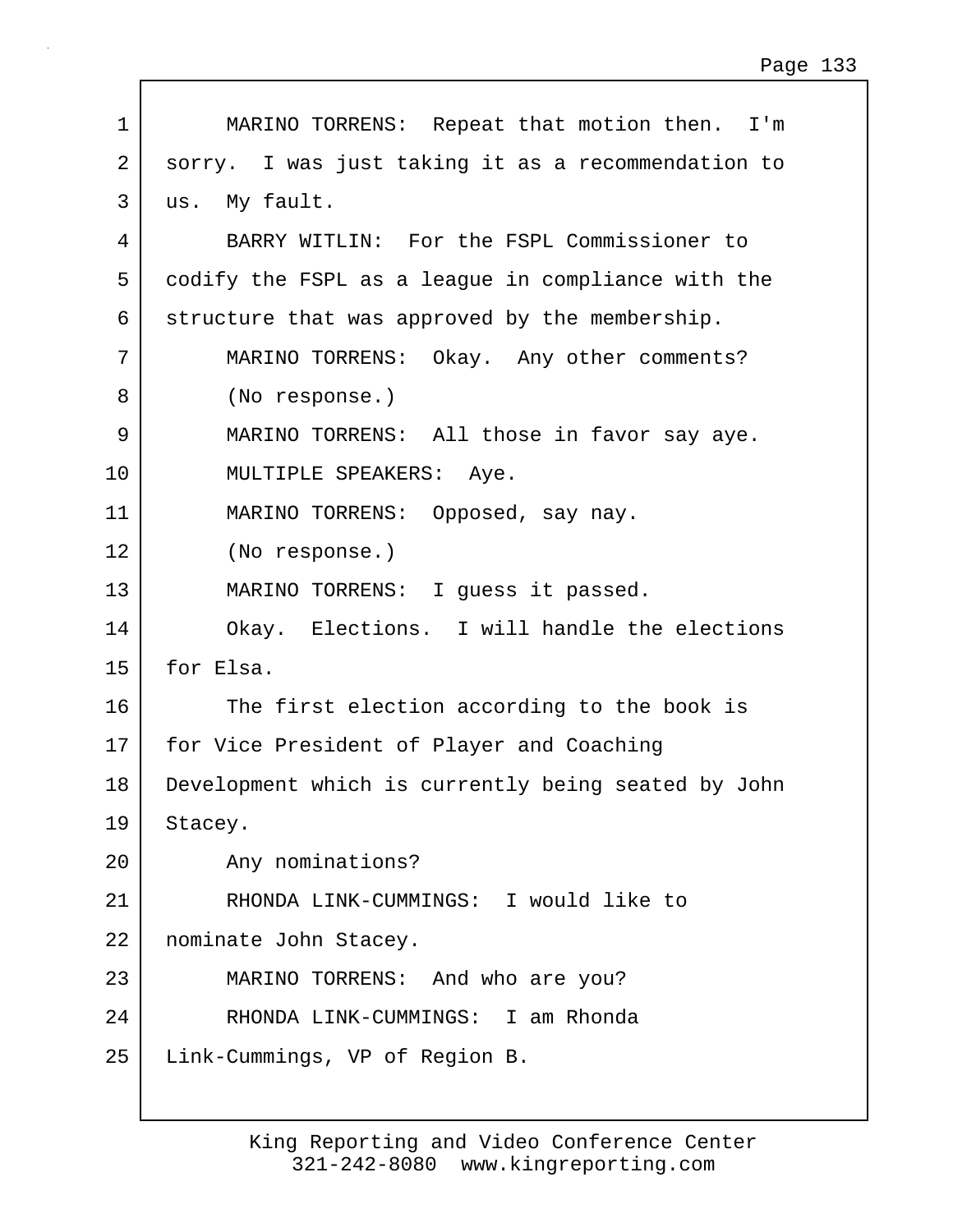| 1  | MARINO TORRENS: Okay. Rhonda is nominating   |
|----|----------------------------------------------|
| 2  | John Stacey and there was a second --        |
| 3  | DIANA ROBERTSON: Diana.                      |
| 4  | MARINO TORRENS: -- by Terri.                 |
| 5  | DIANA ROBERTSON: Diana Robertson.            |
| 6  | MARINO TORRENS: John, do you accept          |
| 7  | nomination?                                  |
| 8  | JOHN STACEY: Yes.                            |
| 9  | MARINO TORRENS: Okay. Any other nominations  |
| 10 | from the floor?                              |
| 11 | Somebody's getting, are you getting up, sir? |
| 12 | DAN WHITIS: Yes.                             |
| 13 | MARINO TORRENS: Oh, okay. Name and club      |
| 14 | please.                                      |
| 15 | DAN WHITIS: Dan Whitis, Braden River Soccer. |
| 16 | MARINO TORRENS: Okay.                        |
| 17 | DAN WHITIS: I want to nominate Frank         |
| 18 | Villaizan.                                   |
| 19 | MARINO TORRENS: For the position of Vice     |
| 20 | President of Coach and Player Development?   |
| 21 | DAN WHITIS: Correct.                         |
| 22 | MARINO TORRENS: Okay. Is there a second?     |
| 23 | MIKE WEBER: Second.                          |
| 24 | MARINO TORRENS: Second by?                   |
| 25 | MIKE WEBER: Mike Weber.                      |
|    |                                              |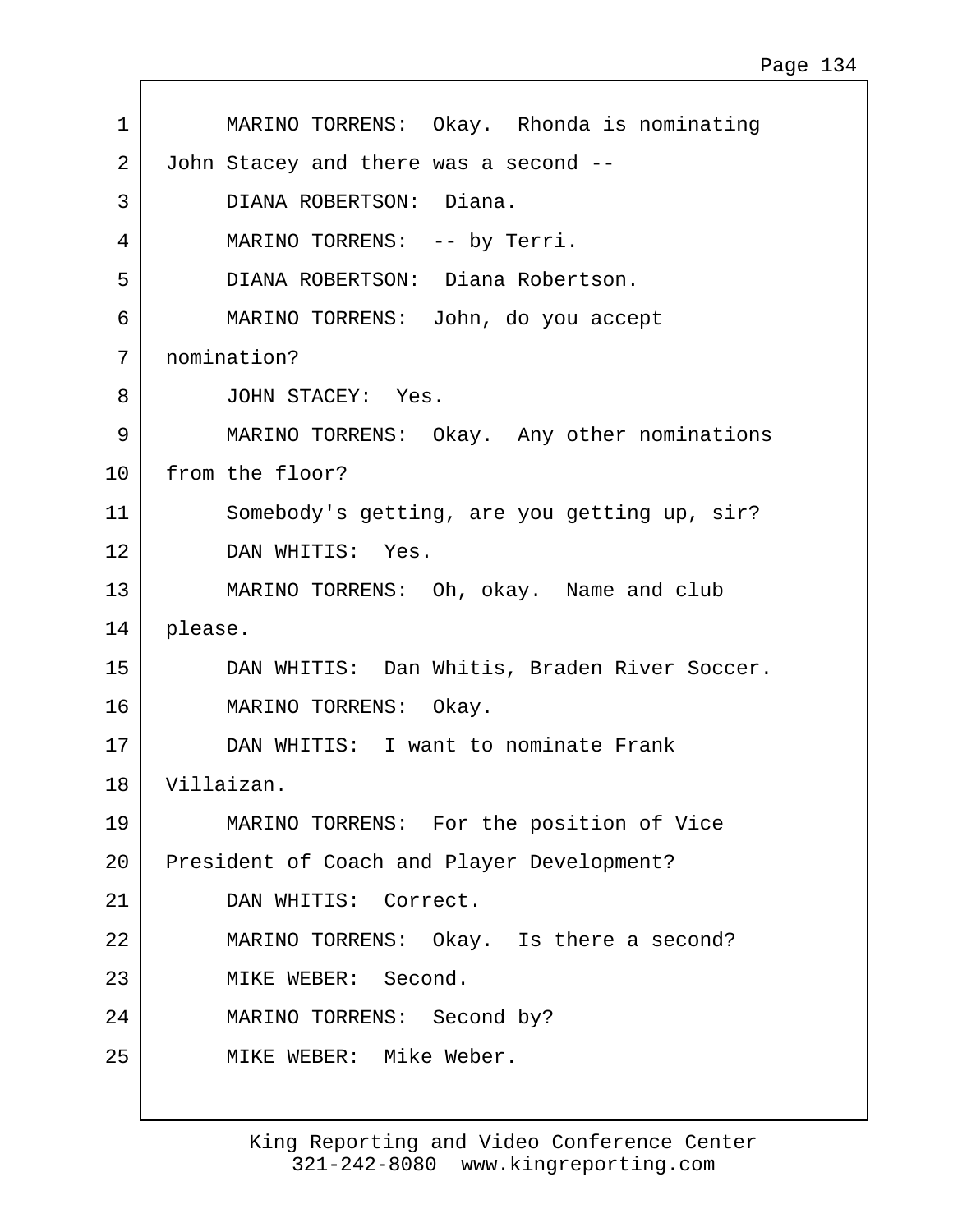| $\mathbf 1$ | MARINO TORRENS: Frank, are you in the room?    |
|-------------|------------------------------------------------|
| 2           | FRANK VILLAIZAN: Yes.                          |
| 3           | MARINO TORRENS: Do you accept the nomination?  |
| 4           | FRANK VILLAIZAN: I will not accept that        |
| 5           | nomination.                                    |
| 6           | MARINO TORRENS: Okay. Thank you, Frank.        |
| 7           | Any other nominations?                         |
| 8           | (No response.)                                 |
| 9           | MARINO TORRENS: Seeing none.                   |
| 10          | I'm sorry?                                     |
| 11          | Terri, get up there.                           |
| 12          | BECKY MCLAREN: I move that nominations are     |
| 13          | closed for VP of Player and Coach Development. |
| 14          | TERRI TOWERS: I'll second that.                |
| 15          | MARINO TORRENS: Seeing no other nomination,    |
| 16          | by acclimation I will take John Stacey.        |
| 17          | Those in favor say aye.                        |
| 18          | MULTIPLE SPEAKERS: Aye.                        |
| 19          | MARINO TORRENS: Thank you, John. Welcome       |
| 20          | back.                                          |
| 21          | (Applause.)                                    |
| 22          | MARINO TORRENS: Okay. The next one will be     |
| 23          | Vice President of Competition which is, now is |
| 24          | vacant. I'll take nominations, please.         |
| 25          | DIANA ROBERTSON: Diana Robertson, Treasurer.   |
|             |                                                |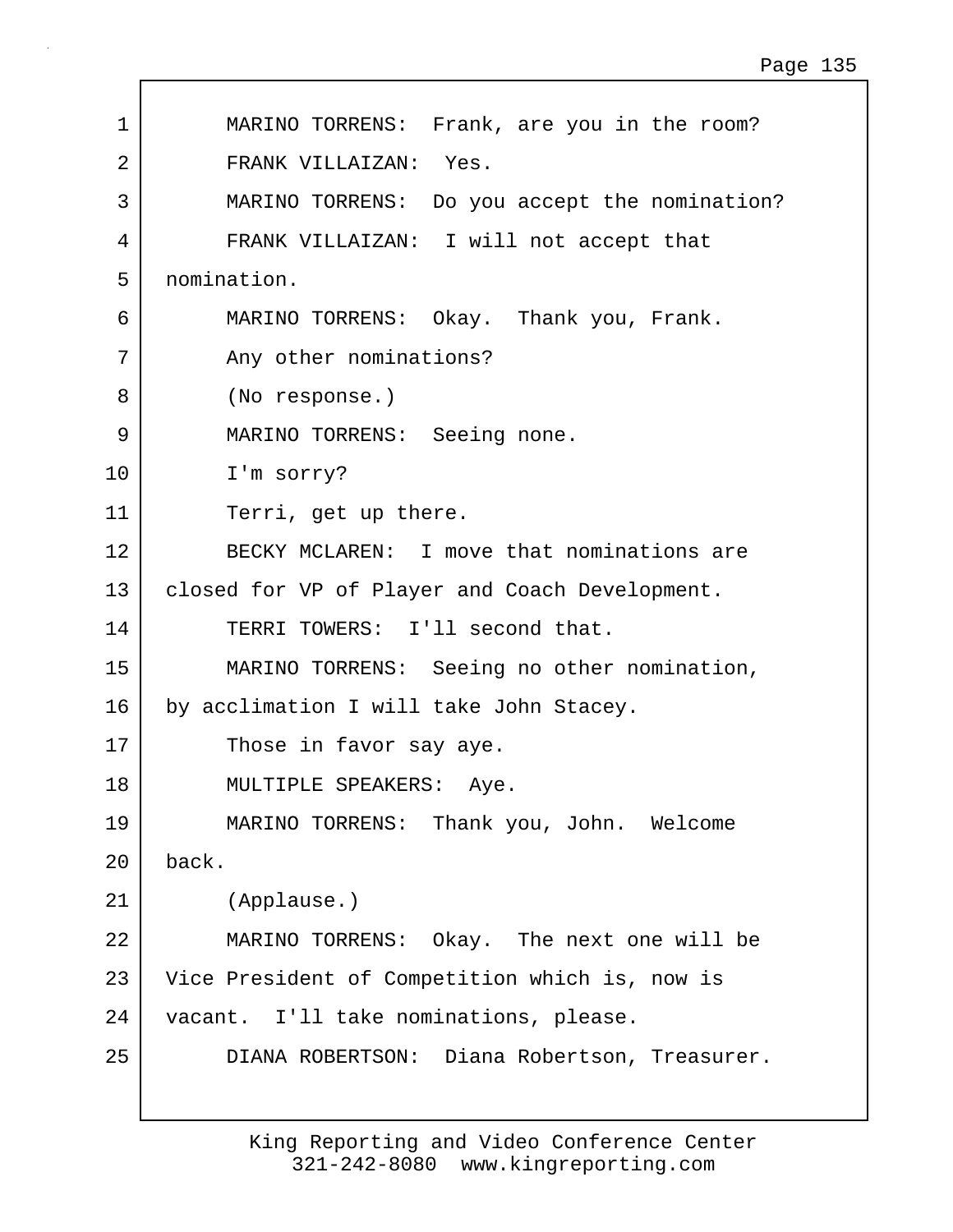| 1  | MARINO TORRENS: I'm sorry.                      |
|----|-------------------------------------------------|
| 2  | DIANA ROBERTSON: I would like to nominate       |
| 3  | Rhonda Cummings.                                |
| 4  | MARINO TORRENS: Is there a second?              |
| 5  | BECKY MCLAREN: I'll second it.                  |
| 6  | MARINO TORRENS: Second by Becky, and the lady   |
| 7  | in the back that jumped up.                     |
| 8  | UNIDENTIFIED FEMALE SPEAKER: Do you need my     |
| 9  | name?                                           |
| 10 | MARINO TORRENS: No, we got another second,      |
| 11 | but I just wanted to acknowledge you got up and |
| 12 | $(indicating)$ .                                |
| 13 | Rhonda, do you accept the nomination?           |
| 14 | RHONDA LINK-CUMMINGS: (Nods head.)              |
| 15 | MARINO TORRENS: Any other nomination from the   |
| 16 | floor?                                          |
| 17 | ROBERT ANDREU: Robert Andreu, First Hernando.   |
| 18 | I would like to nominate Frank Villaizan.       |
| 19 | BARRY WITLIN: Second.                           |
| 20 | MARINO TORRENS: Okay. Is there a second?        |
| 21 | BARRY WITLIN: Second.                           |
| 22 | MARINO TORRENS: Second by Barry Witlin.         |
| 23 | Frank, do you accept that nomination?           |
| 24 | FRANK VILLAIZAN: Yes, I do.                     |
| 25 | MARCO ORTEGA: Marco Ortega, A2 DC.              |
|    |                                                 |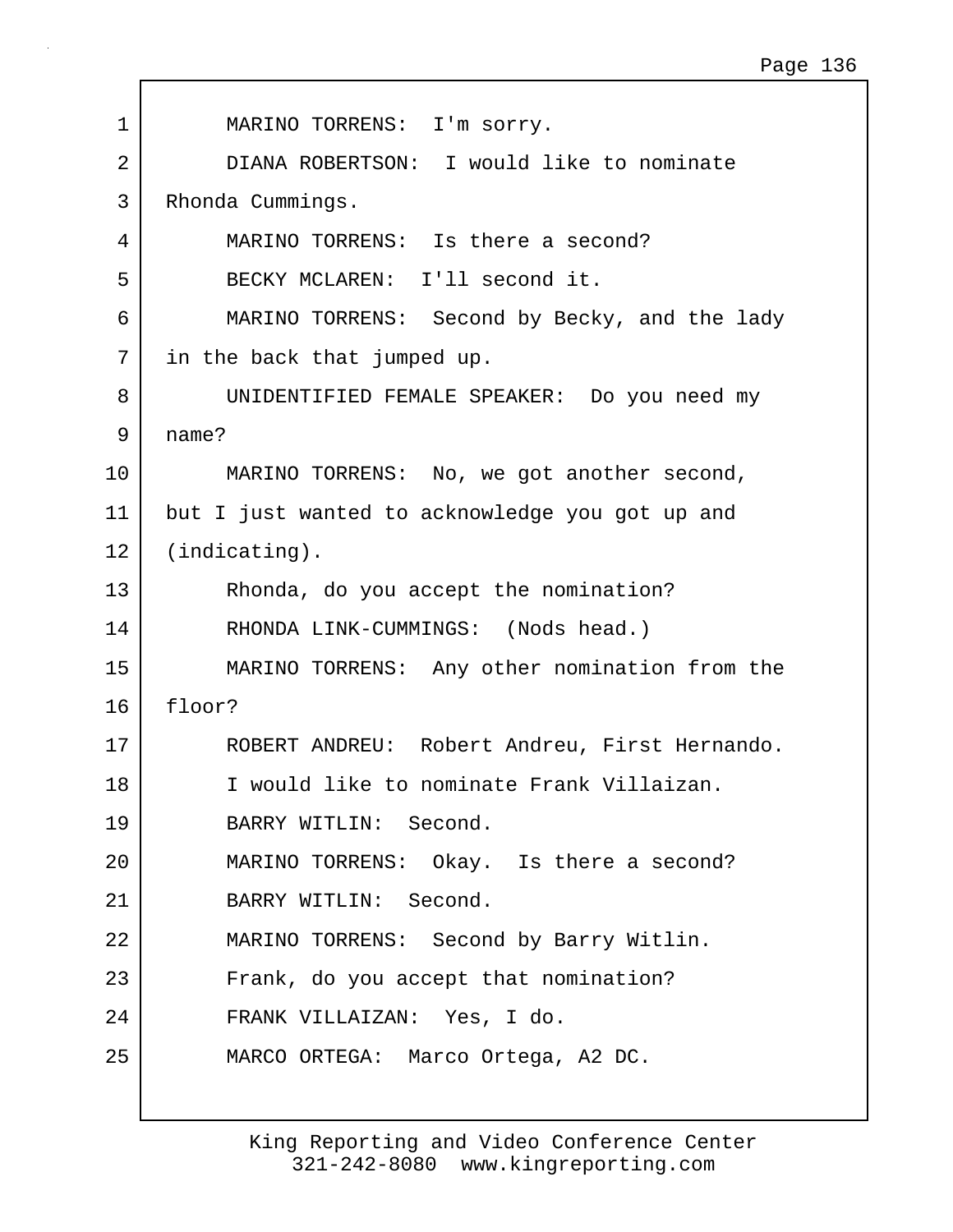| 1               | I would like to nominate Nick Megaloudis.     |
|-----------------|-----------------------------------------------|
| 2               | UNIDENTIFIED FEMALE SPEAKER: Who?             |
| 3               | MARINO TORRENS: It's Nick Megaloudis.         |
| 4               | Okay. Is there a second?                      |
| 5               | ENGRID SPENCE: Second.                        |
| 6               | MARINO TORRENS: Second by Engrid from Weston. |
| 7               | I know your name.                             |
| 8               | Is Nick in the room?                          |
| 9               | Nick, do you accept the nomination?           |
| 10              | NICK MEGALOUDIS: Yes, I accept the            |
| 11              | nomination.                                   |
| 12 <sub>1</sub> | MARINO TORRENS: Okay. Any other nomination    |
| 13              | from the floor for the VP of Competition?     |
| 14              | (No response.)                                |
| 15              | MARINO TORRENS: Seeing none.                  |
| 16              | BECKY MCLAREN: I move that we close           |
| 17              | nominations for VP of Competition.            |
| 18              | Okay.<br>MARINO TORRENS:                      |
| 19              | TERRI TOWERS: Second.                         |
| 20              | MARINO TORRENS: Okay. I'm going to let the    |
| 21              | lady talk first. You want to talk?            |
| 22              | RHONDA LINK-CUMMINGS: Do you want me to go to |
| 23              | that one?                                     |
| 24              | MARINO TORRENS: You can do that one, this     |
| 25              | one, down there, wherever you want.           |

 $\mathbf{I}$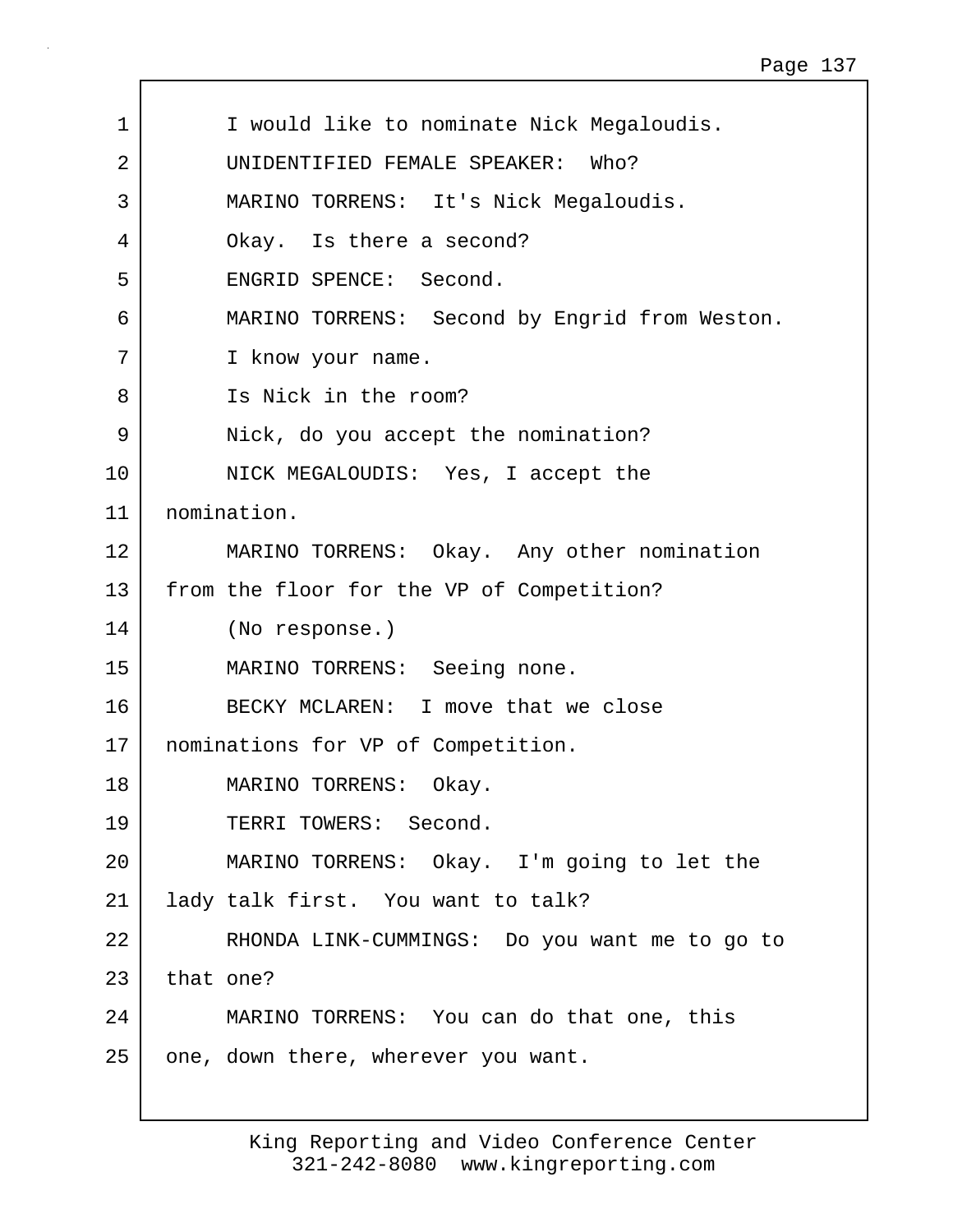| $\mathbf 1$ | JOHN STACEY: I would go down.                      |
|-------------|----------------------------------------------------|
| 2           | RHONDA LINK-CUMMINGS: I will go down. Yeah,        |
| 3           | I'll go down.                                      |
| 4           | MARINO TORRENS: Yeah, and then by last name        |
| 5           | Frank will be next and then Nick. I mean, by last  |
| 6           | name, I'm sorry, Nick will be next and then Frank. |
| 7           | M comes before B.                                  |
| 8           | RHONDA LINK-CUMMINGS: I have been involved         |
| 9           | with Florida Youth Soccer since 1998 when I was a  |
| 10          | Registrar, then an ADC, and then a DC, and now I   |
| 11          | have been the Region VP for seven years.           |
| 12          | I have participated in Regional Cup rounds. I      |
| 13          | have been at State Cup rounds. I have attended     |
| 14          | Region III President's Cup. And I have enjoyed     |
| 15          | all, seeing all the competition and being there    |
| 16          | with the kids and parents and the coaches from     |
| 17          | other states.                                      |
| 18          | I think this position is working with staff at     |
| 19          | the state office. I know the former person in this |
| 20          | position did all of the scheduling, everything,    |
| 21          | that's done in the state office. It is a time to   |
| 22          | work with the state office to make a better        |
| 23          | competition in the State of Florida, all           |
| 24          | competition.                                       |
| 25          | And so that is my aim to kind of revamp the        |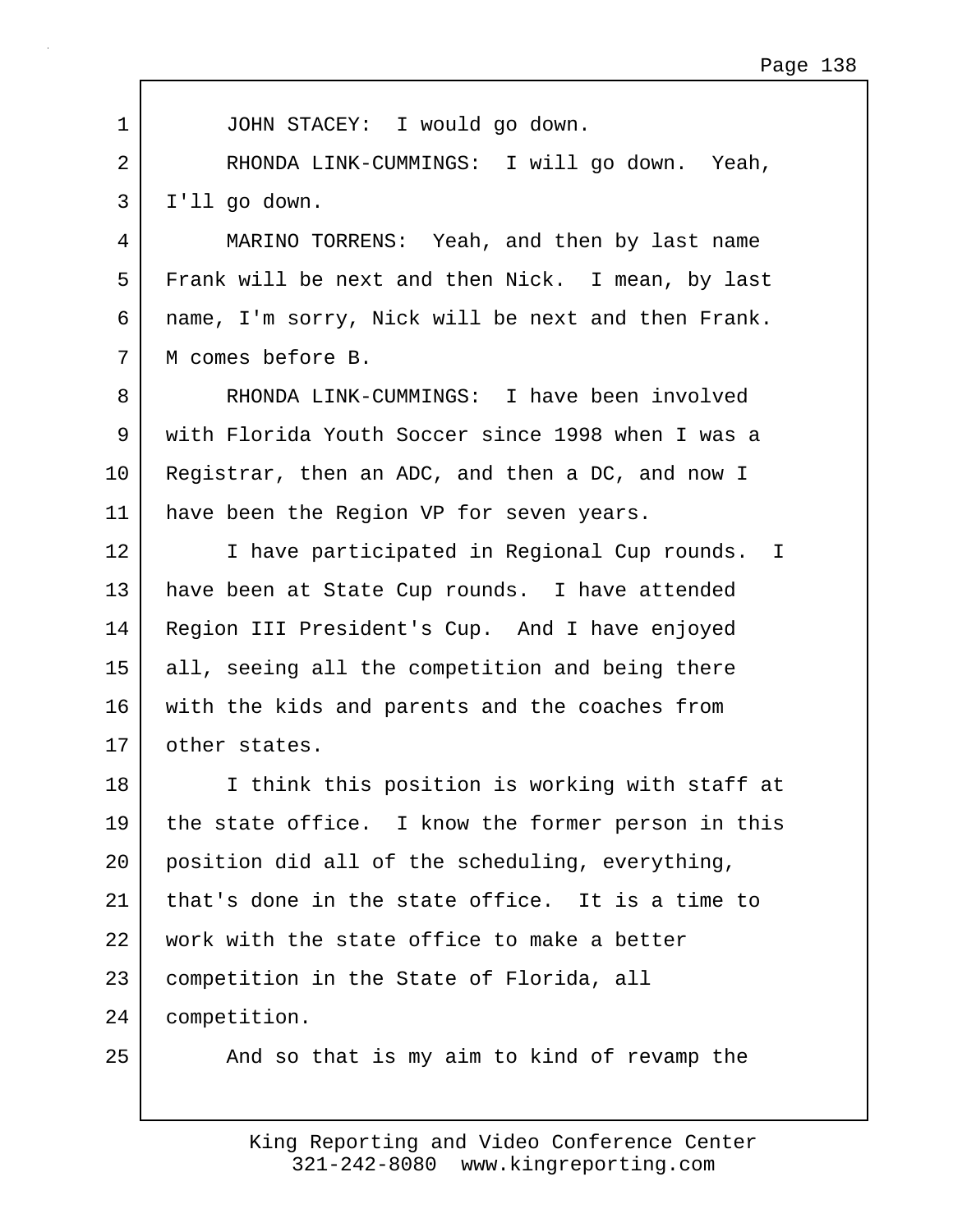| position and be the spokesperson of FYSA and all    |
|-----------------------------------------------------|
| leagues and in all competition.                     |
| (Applause.)                                         |
| MARINO TORRENS: Okay. Nick.                         |
| NICK MEGALOUDIS: Thank you. My name is Nick         |
| Megaloudis, I'm with Miami Strike Force, and that's |
| one tough act to follow right there.                |
| Just to give you a little bit of background,        |
| I've been in the State of Florida for twenty-five   |
| years, started coaching through FYSA way back. I    |
| was part of FYSA coaching staff, the ODP Program.   |
| I did some of the staff coaches for licensing,      |
| played professional soccer for eight years in the   |
| United States in the NASL and the MISL. I was All   |
| American at Long Island University. I've coached    |
| MLS with the Miami Fusion for two and a half years, |
| and been involved in youth soccer for about         |
| twenty-five years.                                  |
| Certainly I don't have some of the experience       |
| and the background of working directly with FYSA,   |
| but given the opportunity I will do my best to      |
| certainly make sure that we are provided the best   |
| level of competition and making sure that we're     |
| doing the things for all the children that are      |
| playing in FYSA.                                    |
|                                                     |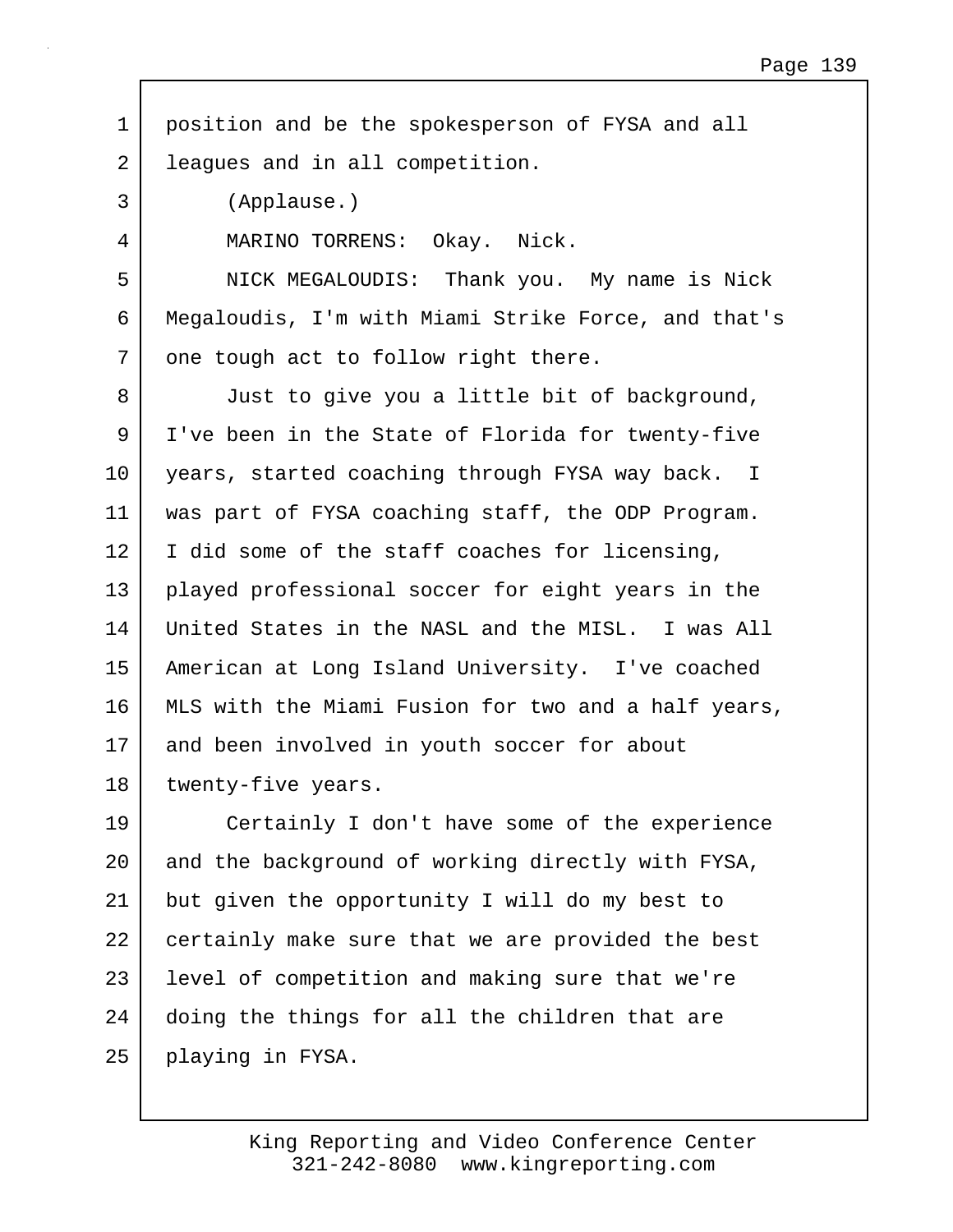1 Thank you very much. 2 (Applause.) 3 MARINO TORRENS: Mr. Frank. 4 FRANK VILLAIZAN: Many of you know me. I've 5 worked Region Cup. I've worked State Cup 6 throughout every region. Former District 7 Commissioner. I was President of a large league in 8 Florida. Again, I'm not going to give you the 9 whole story. Talk to your neighbors. You all know 10 me. I have a working relationship with the state 11 office. They know me well. They usually lock the 12 door when I come in. 13 I can only promise you this, I will do the 14 best I can, the way I worked for you as a District 15 Commissioner, as the Site Director of the Region 16 Cup and for State Cup. 17 Thank you. 18 (Applause.) 19 MARINO TORRENS: Okay. Now I'll give you the 20 | opportunity for anybody that wants to talk on 21 behalf of any of the three candidates, but, please, 22 | let's keep it short. 23 (No response.) 24 MARINO TORRENS: Nobody? 25 Okay. Now on the screen you'll have, A is for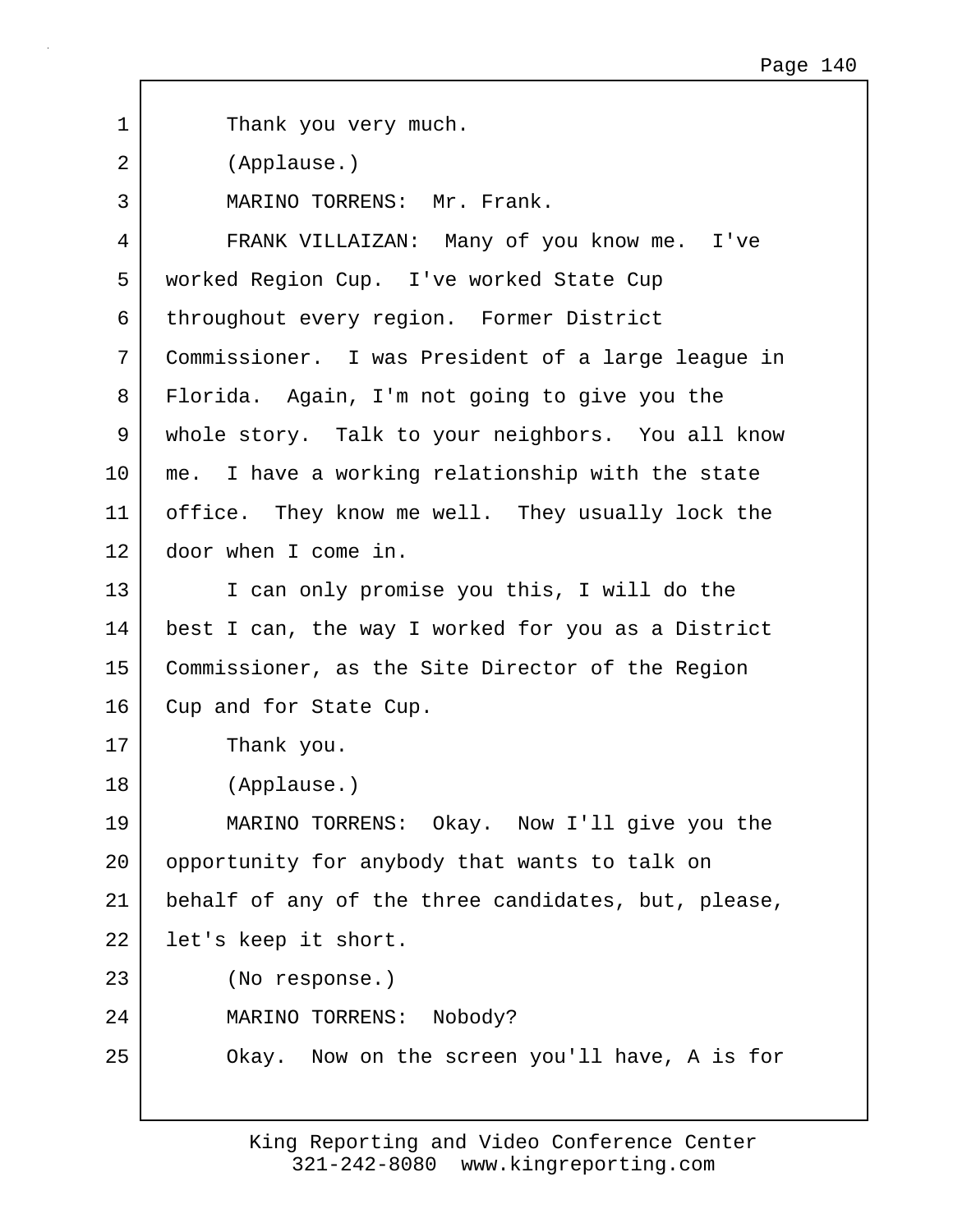| 1  | Rhonda, B is for Frank, and C is for Nick.          |
|----|-----------------------------------------------------|
| 2  | Start voting now.                                   |
| 3  | UNIDENTIFIED FEMALE SPEAKER: Vote now?              |
| 4  | MARINO TORRENS: Yes, make sure you hold it          |
| 5  | until the green light flashes.                      |
| 6  | Okay. We're going to start closing in five,         |
| 7  | make sure you press it, four, we're still missing   |
| 8  | some, three, press it again, four, I mean, three,   |
| 9  | two, I don't know, one, stop.                       |
| 10 | (Reaction from the audience.)                       |
| 11 | MARINO TORRENS: Okay. Becky.                        |
| 12 | BECKY MCLAREN: It's because Marino can't            |
| 13 | pronounce the word.                                 |
| 14 | MARINO TORRENS: I couldn't see the words.           |
| 15 | BECKY MCLAREN: According to our rules, we do        |
| 16 | it by Robert's Rules, and when you have, when there |
| 17 | are three or more candidates, a plurality vote is   |
| 18 | used and that is the largest number of votes given  |
| 19 | any candidate when there is three or more.          |
| 20 | So by plurality vote --                             |
| 21 | MARINO TORRENS: Frank is the new VP of              |
| 22 | Competition.                                        |
| 23 | Congratulations.                                    |
| 24 | (Applause.)                                         |
| 25 | MARINO TORRENS: Wow, that was close.                |
|    |                                                     |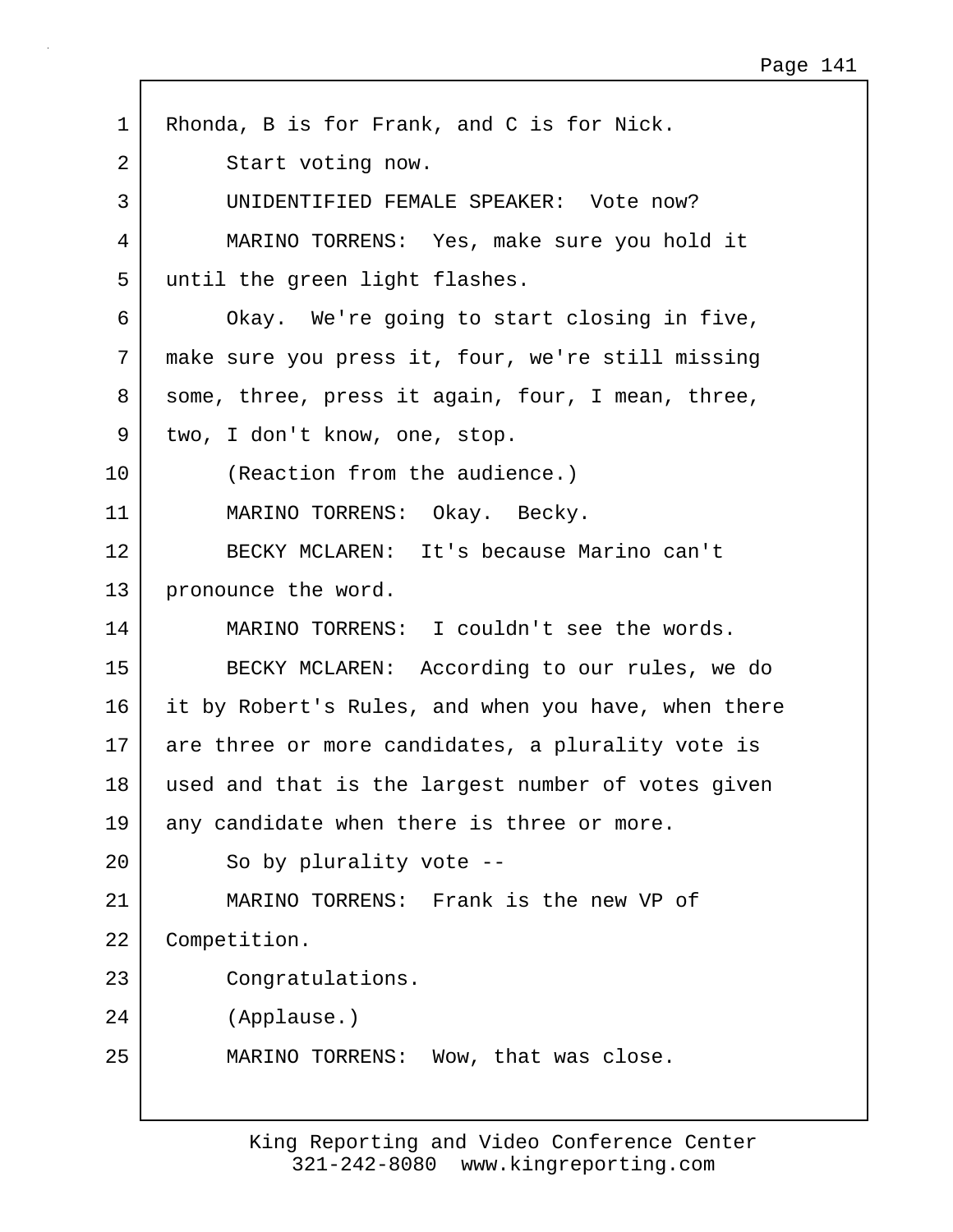1 Okay. The next position is Registrar, 2 currently served by Alice Smith. 3 BECKY MCLAREN: I nominate Alice Smith. 4 MARINO TORRENS: Is there a second? 5 ENGRID SPENCE: Second by Weston. 6 MARINO TORRENS: What's your, no, I want to 7 put you on the record. 8 What's your name, ma'am, tell me now. 9 ENGRID SPENCE: Engrid Spence, Weston. 10 MARINO TORRENS: Yes. 11 KARLA KELSEY: Karla Kelsey with a K. 12 MARINO TORRENS: Karla Kelsey with a K. 13 What club? 14 KARLA KELSEY: Arlington FC. 15 MARINO TORRENS: Arlington FC. 16 DAVE DITILLIO: I third it. I'm doing 17 (unintelligible). 18 MARINO TORRENS: Any other nominations from 19 the floor? 20 (No response.) 21 MARINO TORRENS: Seeing none. 22 And a motion, I can't make it. 23 TESSIE GOICOECHEA: I move we close the 24 nominations. 25 DAVE DITILLIO: Second.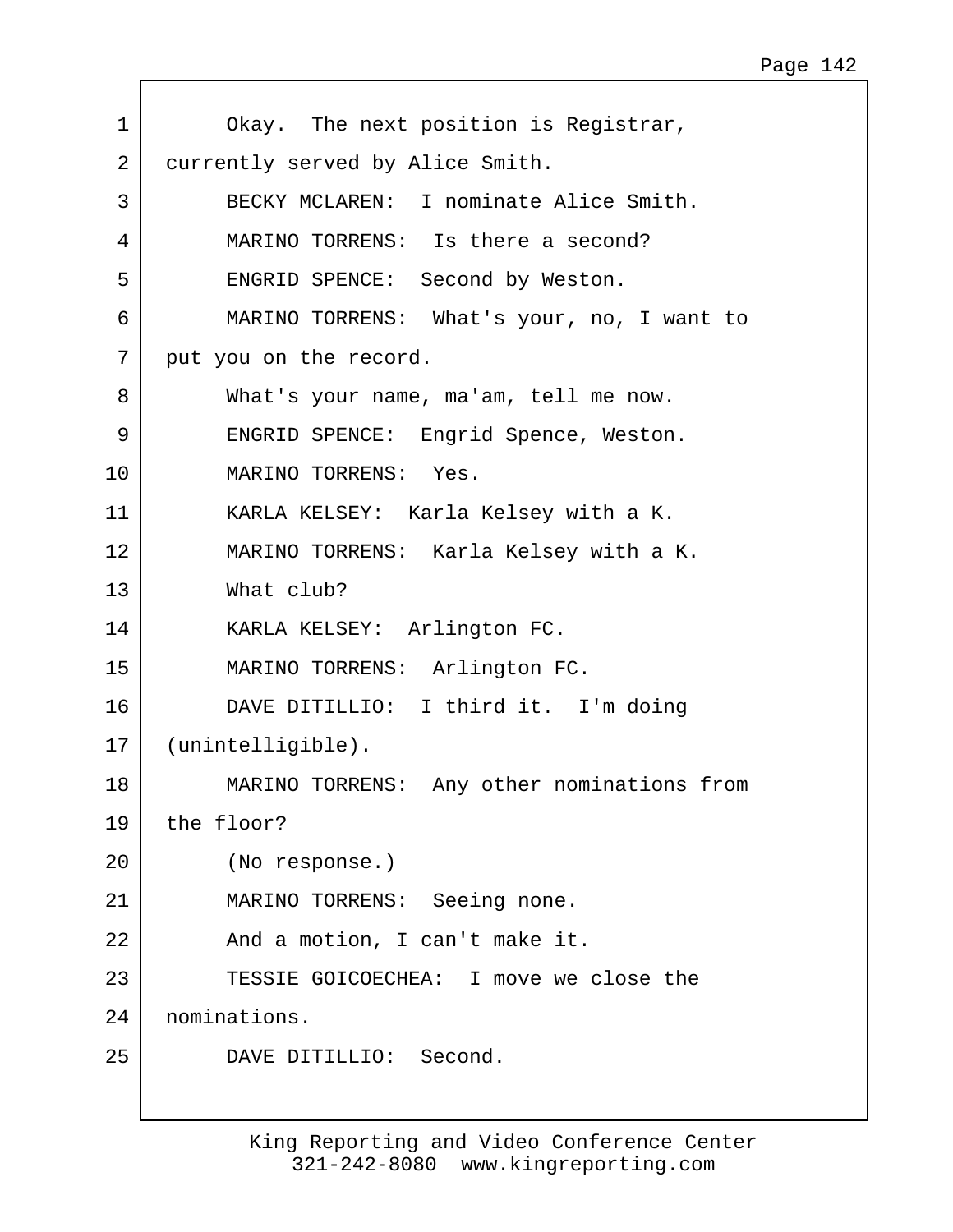| 1              | MARINO TORRENS: Okay.                           |
|----------------|-------------------------------------------------|
| $\overline{2}$ | TESSIE GOICOECHEA: Tessie Goicoechea.           |
| 3              | MARINO TORRENS: All those in favor of closing   |
| 4              | the nomination say aye.                         |
| 5              | MULTIPLE SPEAKERS: Aye.                         |
| 6              | MARINO TORRENS: So, Alice, I guess by           |
| 7              | acclimation, those in favor of Alice            |
| 8              | (unintelligible).                               |
| 9              | (Applause.)                                     |
| 10             | MARINO TORRENS: Okay. The next one is for       |
| 11             | Region A.                                       |
| 12             | BECKY MCLAREN: No, Secretary.                   |
| 13             | MARINO TORRENS: No, I'm sorry, Secretary, I     |
| 14             | skipped one, which is currently served by Elsa  |
| 15             | Maroon.                                         |
| 16             | BECKY MCLAREN: I nominate Elsa Maroon.          |
| 17             | MULTIPLE SPEAKERS: Second.                      |
| 18             | MARINO TORRENS: Linda Soeder second, Marcos     |
| 19             | Fernandez second, and Terri second.             |
| 20             | UNIDENTIFIED MALE SPEAKER: Third.               |
| 21             | MARINO TORRENS: And we have a third.            |
| 22             | Oh, I forgot, I'm sorry. Elsa just accepted     |
| 23             | the nomination. I forgot to ask the other ones. |
| 24             | I'm sorry.                                      |
| 25             | Okay. Any other nominations from the floor?     |
|                |                                                 |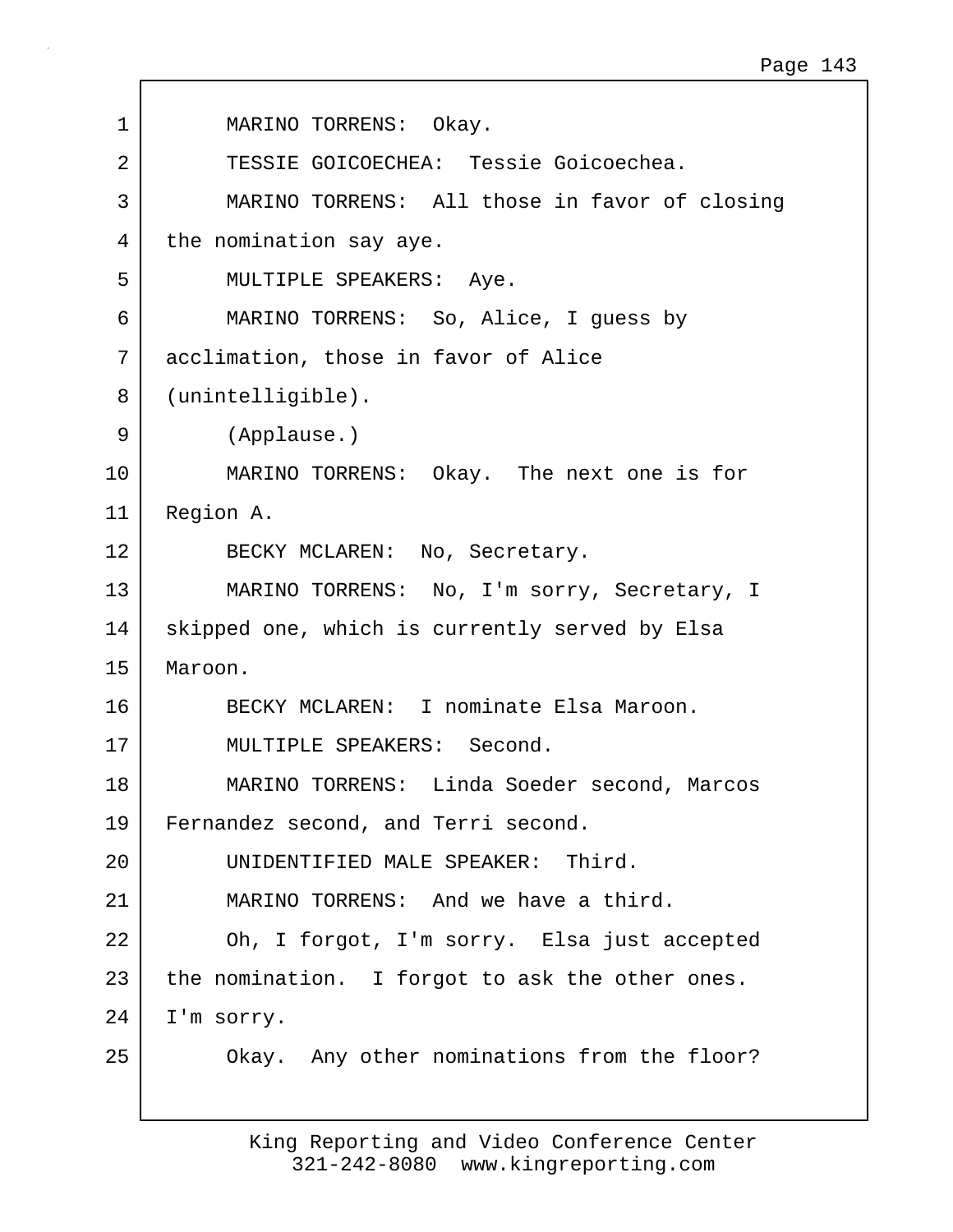| TESSIE GOICOECHEA: I move we close the             |
|----------------------------------------------------|
|                                                    |
| nominations. Tessi Goicoechea.                     |
| BECKY MCLAREN: I second.                           |
| MARINO TORRENS: Okay. Again, by acclimation,       |
| Elsa, welcome again.                               |
| (Applause.)                                        |
| MARINO TORRENS: Now this is only for Region A      |
| clubs, the Vice President of Region A. Nominations |
| from the floor, please.                            |
| I see two, three, four people coming up, so        |
| let's see.                                         |
| Oh, okay. One second before we do noms.            |
| UNIDENTIFIED FEMALE SPEAKER: He has to switch      |
| the list to just the Region A.                     |
| MARINO TORRENS: Oh, this is for the votes,         |
| I'm sorry. Yeah, we got to switch for only A, only |
| Region A club votes.                               |
| PAT KENNEDY: We can start talking though;          |
| can't we?                                          |
| MARINO TORRENS: Yeah, we can do that. We can       |
| just start talking and -- okay, nominations,       |
| please.                                            |
| PAT KENNEDY: Pat Kennedy, Elite Soccer             |
| Academy.                                           |
| I'd like to nominate Shenoy Raghuraj.              |
|                                                    |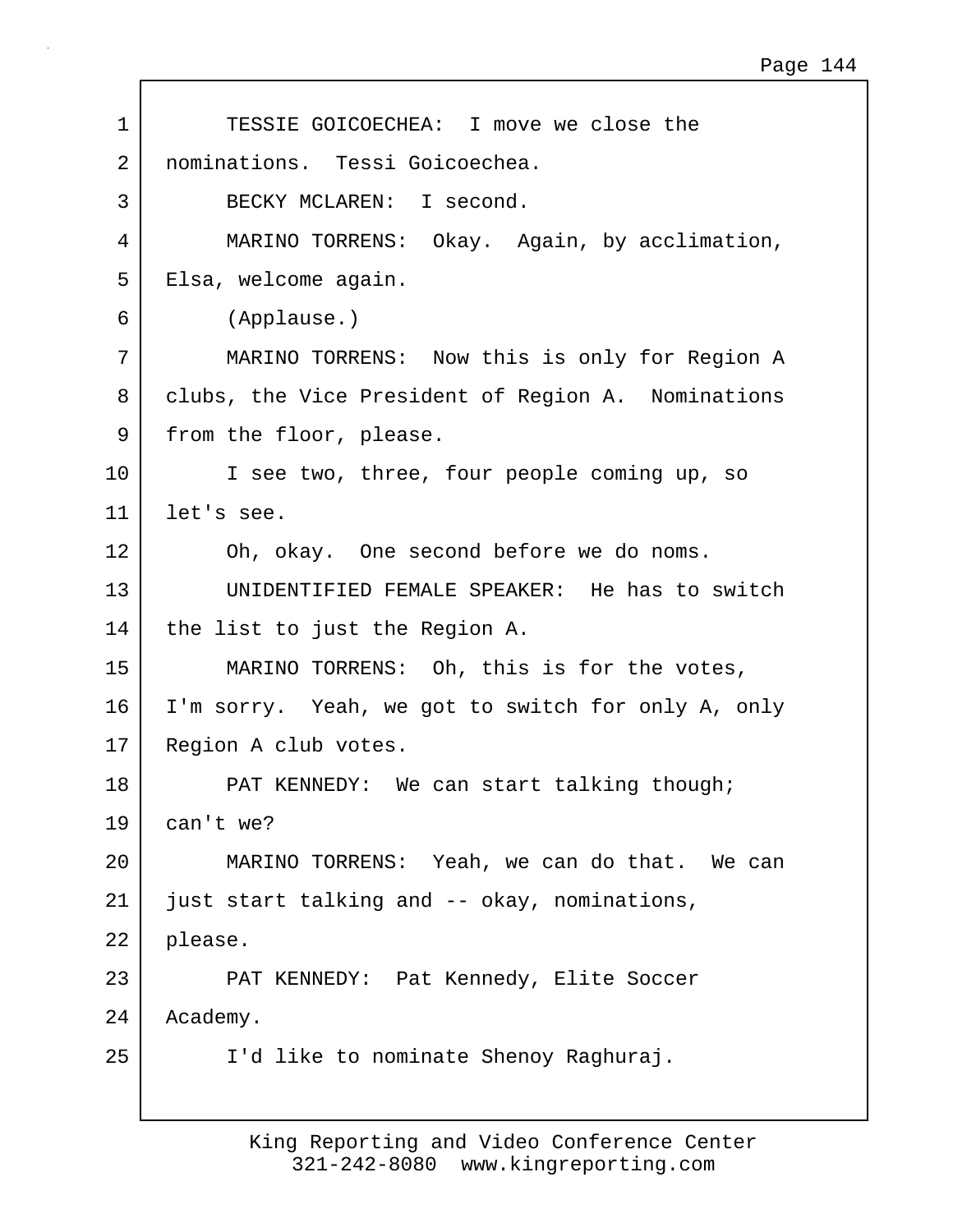| $\mathbf 1$     | MARINO TORRENS: Who, I'm sorry?                   |
|-----------------|---------------------------------------------------|
| 2               | PAT KENNEDY: Shenoy Raghuraj.                     |
| 3               | MARINO TORRENS: Okay.                             |
| 4               | NICOLE CORBY: I second that.                      |
| 5               | MARINO TORRENS: Okay. Is there a second?          |
| 6               | NICOLE CORBY: Nicole Corby, Hollywood             |
| 7               | Wildcats.                                         |
| 8               | MARINO TORRENS: Nicole, what's the last name?     |
| 9               | NICOLE CORBY: Corby, with a C.                    |
| 10              | MARINO TORRENS: Corby?                            |
| 11              | NICOLE CORBY: Yeah.                               |
| 12              | MARINO TORRENS: From Hollywood Wildcats.          |
| 13              | Shenoy, do you accept the nomination?             |
| 14              | SHENOY RAGHURAJ: I do.                            |
| 15              | MARINO TORRENS: Okay. Any other nominations?      |
| 16              | TOMMY THOMPSON: Just for the record, can he       |
| 17 <sub>1</sub> | spell the name so the court reporter will get it  |
| 18              | correct.                                          |
| 19              | MARINO TORRENS: When he comes up to talk, if      |
| 20              | you'll spell your name for the record. I will not |
| 21              | try to spell it.                                  |
| 22              | LINDA SOEDER: Are we ready?                       |
| 23              | MARINO TORRENS: Yes.                              |
| 24              | LINDA SOEDER: Linda Soeder, A1 DC. I              |
| 25              | nominate Marco Ortega.                            |

 $\Gamma$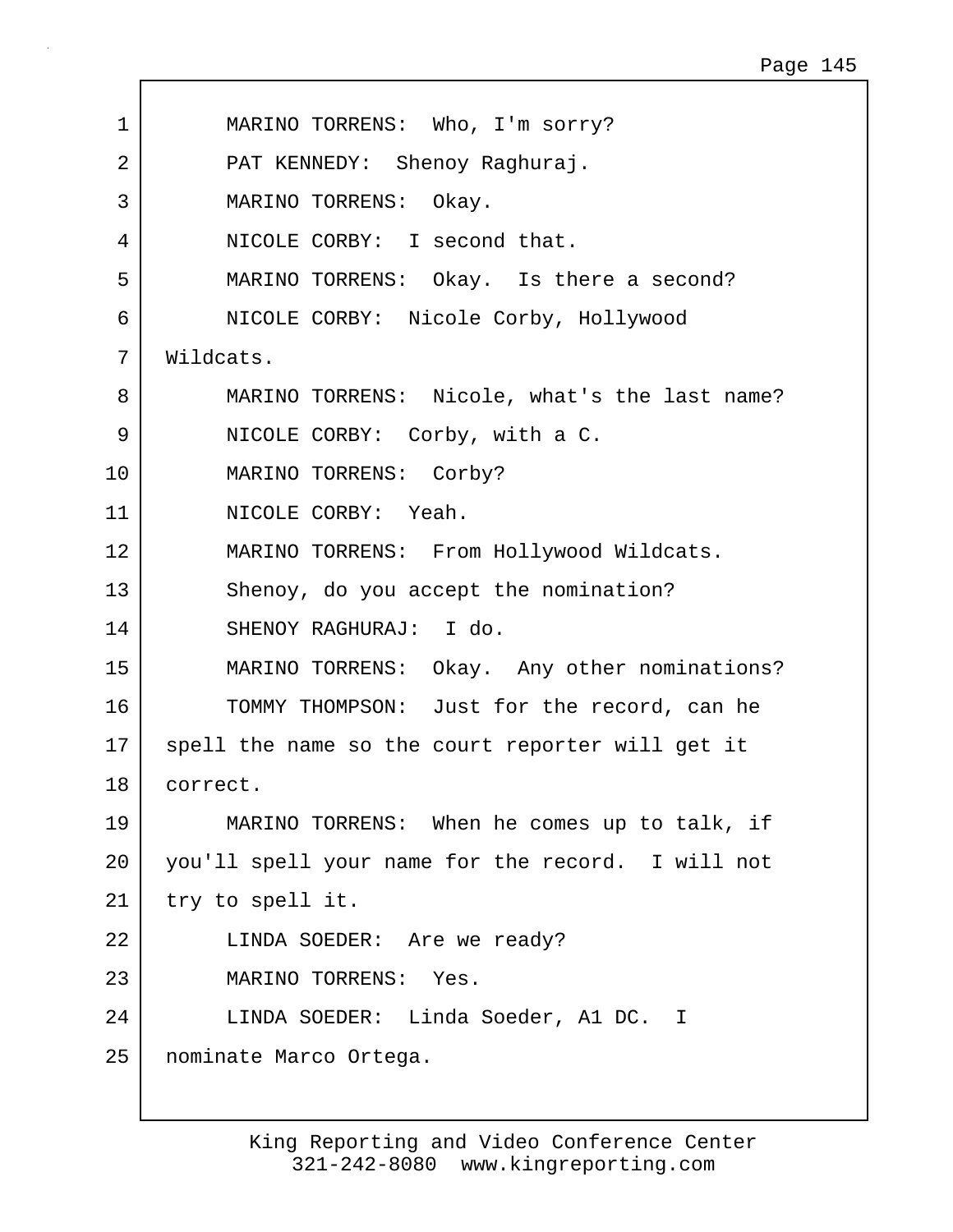| $\mathbf 1$ | MARINO TORRENS: Is there a second?            |
|-------------|-----------------------------------------------|
| 2           | ENGRID SPENCE: Engrid Spence, Weston FC.      |
| 3           | I second.                                     |
| 4           | MARINO TORRENS: Marco, do you accept the      |
| 5           | nomination?                                   |
| 6           | MARCO ORTEGA: Yes.                            |
| 7           | MARINO TORRENS: Okay. R, O, oh, Shenoy,       |
| 8           | you're first. Where is he? There he is.       |
| 9           | UNIDENTIFIED MALE SPEAKER: No, he's not.      |
| 10          | UNIDENTIFIED FEMALE SPEAKER: (Unintelligible) |
| 11          | nominations.                                  |
| 12          | MARINO TORRENS: Oh, I'm sorry, anymore        |
| 13          | nominations?                                  |
| 14          | I didn't see anybody getting up. I'm just     |
| 15          | trying to get out of here I guess.            |
| 16          | Is there a motion to close the nominations?   |
| 17          | UNIDENTIFIED FEMALE SPEAKER: Region A has to. |
| 18          | UNIDENTIFIED FEMALE SPEAKER: Region A has to. |
| 19          | MARINO TORRENS: Right, I didn't say it.       |
| 20          | Region A, is there, Region A, do we, do you   |
| 21          | move to close the nominations?                |
| 22          | BARRY WITLIN: So move.                        |
| 23          | MARCOS FERNANDEZ: So move.                    |
| 24          | MARINO TORRENS: So move, okay. Thank you.     |
| 25          | Okay. I'm sorry. Now you need to spell your   |
|             |                                               |

 $\mathbf{I}$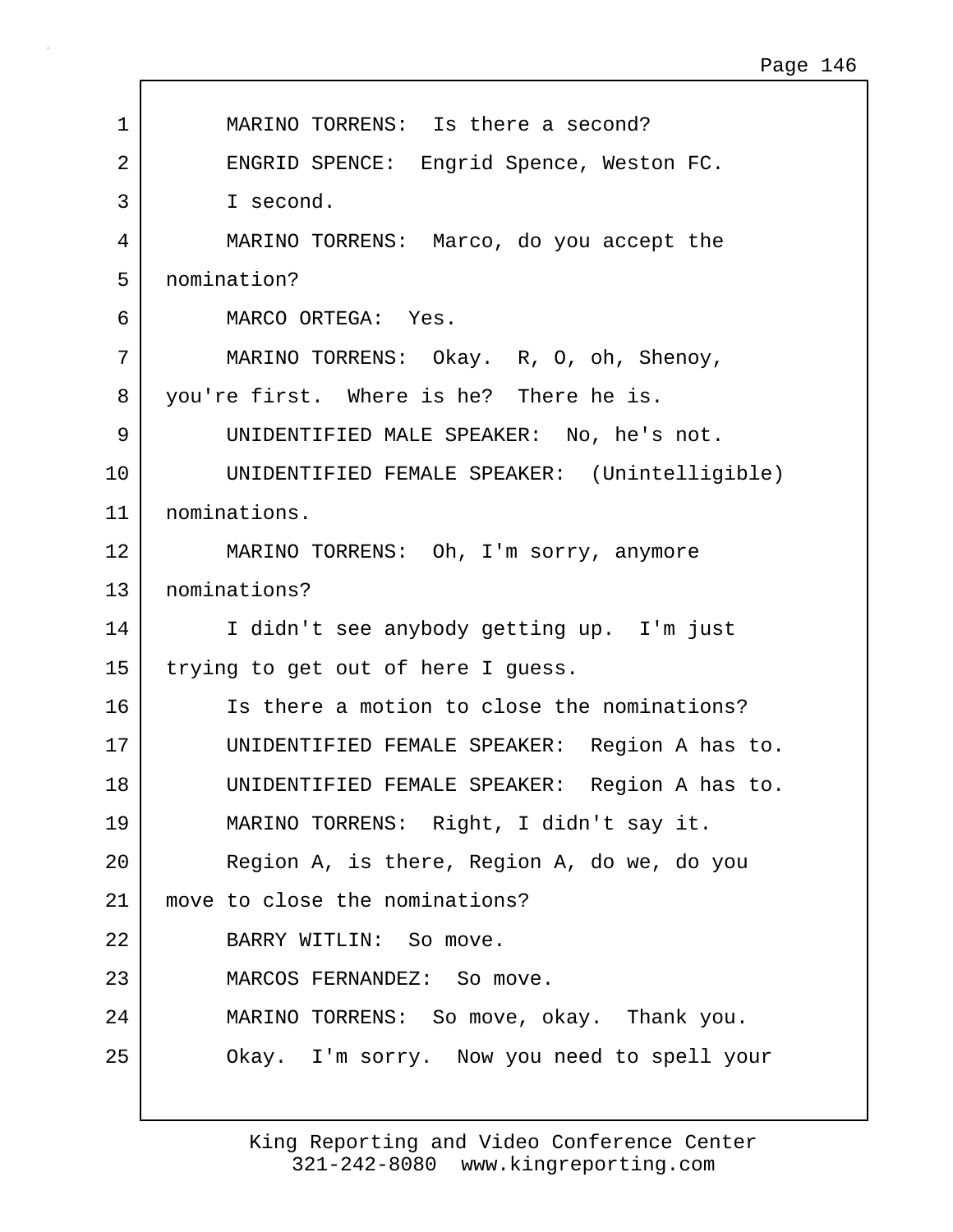| $\mathbf 1$ | name just for the record, please.                   |
|-------------|-----------------------------------------------------|
| 2           | SHENOY RAGHURAJ: My name is Shenoy Raghuraj,        |
| 3           | R-A-G-H-U-R-A-J. I'll just, once again, my name is  |
| 4           | Shenoy. I've served in various aspects of youth     |
| 5           | soccer from, mainly at the local level. I've been   |
| 6           | a club president, a club registrar, a referee,      |
| 7           | referee assignor, I've been coach, assistant coach, |
| 8           | team manager.                                       |
| 9           | I'm generally the person who, whenever              |
| 10          | somebody says, hey, can you help us out with this,  |
| 11          | I say yes. And that's kind of how I ended up here   |
| 12          | in any event.                                       |
| 13          | In terms of other experiences with soccer, I        |
| 14          | have served as the Vice President of Palm Beach     |
| 15          | Soccer League. And some of the experiences that I   |
| 16          | have there is that I ran their annual tournaments   |
| 17          | for several years successfully.                     |
| 18          | Other than that, I'm pretty, I'm a                  |
| 19          | detail-oriented person. I'm mission-focused. Some   |
| 20          | of you may say, hey, how come you did all those     |
| 21          | different positions. I feel once I accept           |
| 22          | something and I have my mission, I get that         |
| 23          | accomplished. And when I'm done, I'm done. So       |
| 24          | this is not a lifelong goal or lifelong career move |
| 25          | for me.                                             |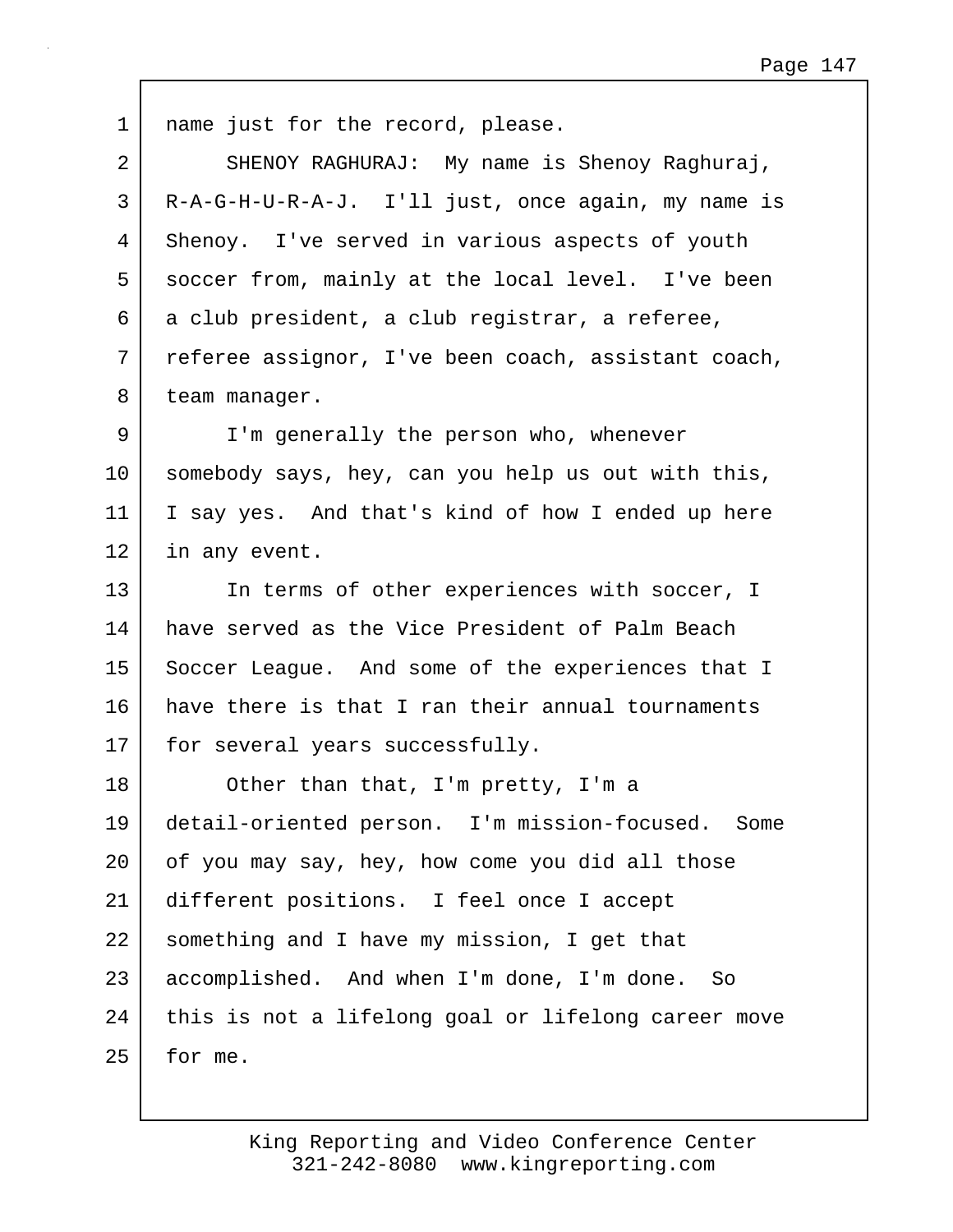| $\mathbf 1$ | I hope that I can get your support and I will      |
|-------------|----------------------------------------------------|
| 2           | be here for everyone. And I just want to bring it  |
| 3           | back to the local level.                           |
| 4           | And I know FYSA and everyone is talking about      |
| 5           | having a change in leadership change. I believe    |
| 6           | I'm the change. I'm not existing in any of the     |
| 7           | Boards or memberships, so that's why I want to do  |
| 8           | this.                                              |
| 9           | Thank you for your time and I hope everybody       |
| 10          | has a good drive back.                             |
| 11          | (Applause.)                                        |
| 12          | MARINO TORRENS: Marco, I'm sorry, before you       |
| 13          | do that. It's, the spelling is M-A-R-C-O. That     |
| 14          | one I can spell.                                   |
| 15          | MARCO ORTEGA: Good afternoon. My name is           |
| 16          | Marco Ortega, I'm the A2 DC for FYSA.              |
| 17          | I've been the DC for five years. I was also a      |
| 18          | former President of the Greater Hollywood Soccer   |
| 19          | League. I played as a player for FYSA. I've        |
| 20          | coached, refereed. I'm a referee assignor as well. |
| 21          | Been involved with Region Cup, State Cup, AC       |
| 22          | Cup, just been involved. And all I can offer is a  |
| 23          | hundred percent of myself, support from our DCs,   |
| 24          | and lots of hard work.                             |
| 25          | First thing we're going to be looking at with      |

 $\mathbf{I}$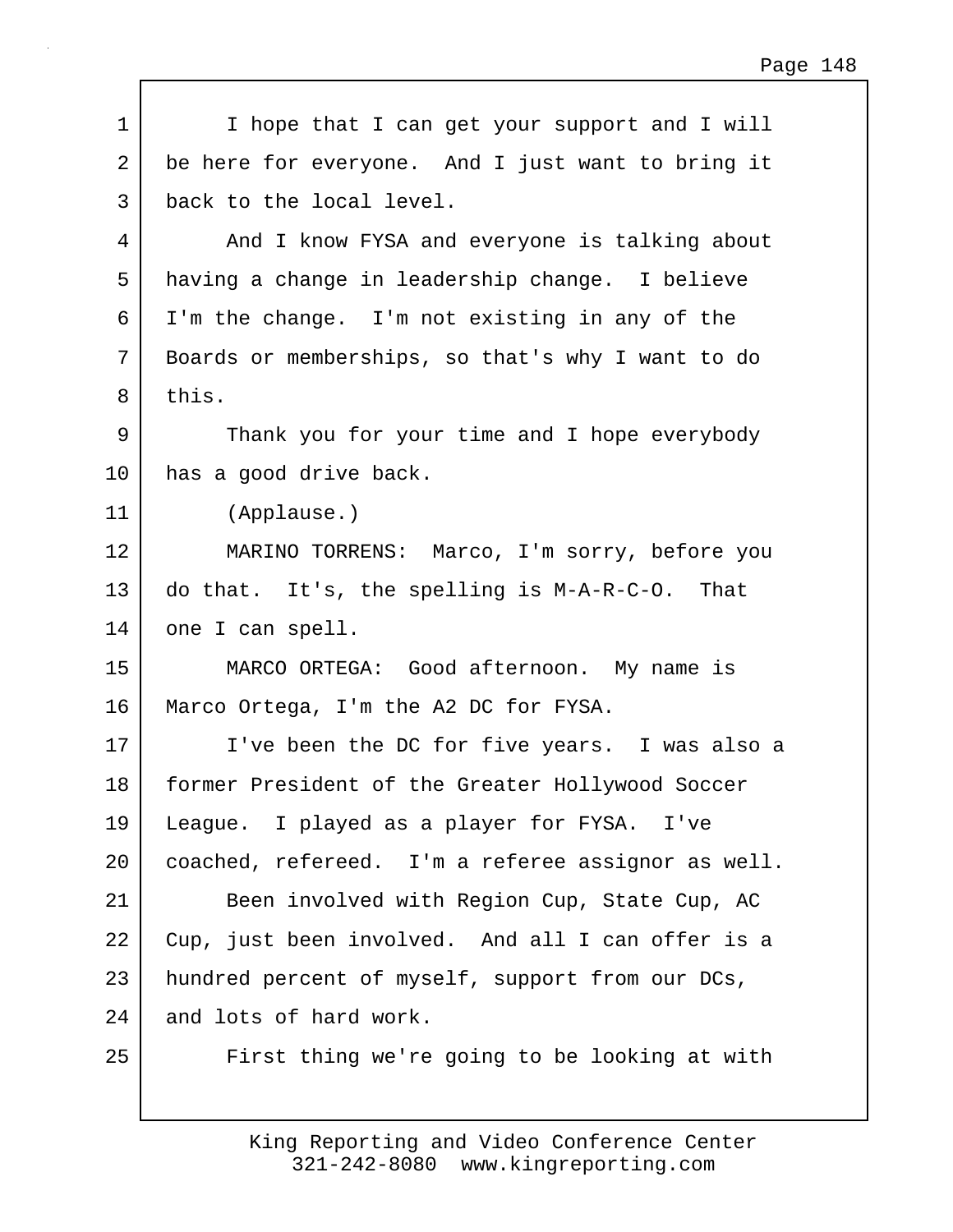1 your support is, Monday, to look at the field 2 availability for Region Cup, and work with the 3 leagues so that we can adjust our times as far as 4 Region Cup starting points and, you know, go from  $5$  there. 6 So thank you for the time. Thank you for your 7 | support. And have a safe drive. 8 (Applause.) 9 MARINO TORRENS: Thank you. 10 Like I mentioned before, does anyone want to 11 speak on behalf of either candidate? 12 Seeing none -- oh, sorry. I jumped the gun 13 again. 14 PAT KENNEDY: Very quickly. Just quickly, 15 I've been -- oh, Pat Kennedy, Palm Beach Soccer 16 | League and Elite Soccer Kennedy. 17 I've been working with Shenoy in various 18 aspects of youth soccer in Region A for the last 19 four to five years. I can tell you that he is the 20 go-to guy. You know, when we needed someone to run 21 | our tournament exclusively last year, he did it, 22 you know, organized everything by himself. 23 He's well connected within our region and 24 | knows all the players involved. So even though 25 he's not a member of the current FYSA staff or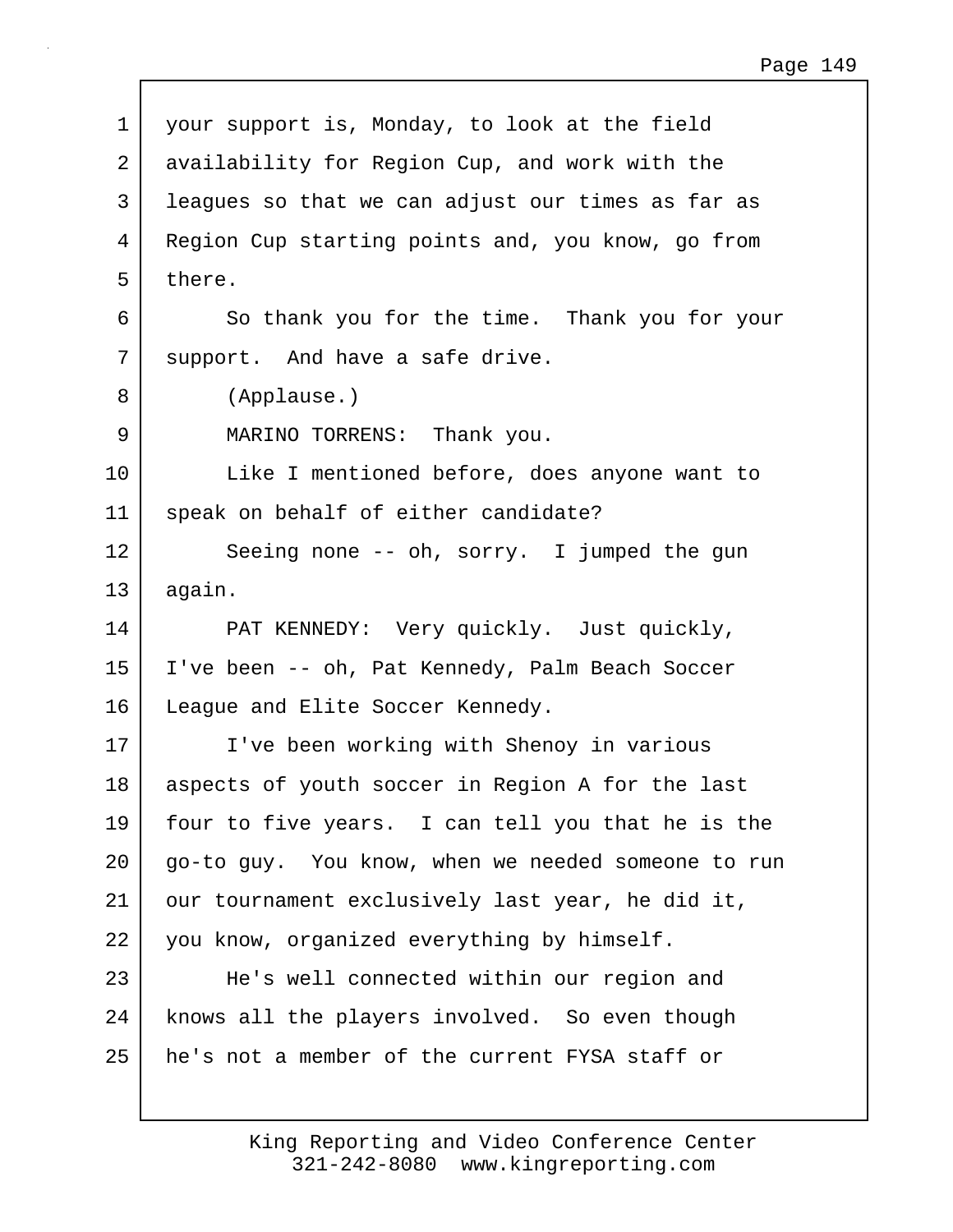| $\mathbf 1$ | Executive Committee or District Commissioner, I    |
|-------------|----------------------------------------------------|
| 2           | feel he would do a great job for our region.       |
| 3           | Thank you.                                         |
| 4           | MARINO TORRENS: Anybody else?                      |
| 5           | (No response.)                                     |
| 6           | MARINO TORRENS: Okay. Seeing none.                 |
| 7           | Are you ready?                                     |
| 8           | We're going to A or 1 for Shenoy, B or 2 for       |
| 9           | Marco. Start voting now, and that's only Region A, |
| 10          | please.                                            |
| 11          | I don't know how many clickers we have for         |
| 12          | Region A, so I'm going to start counting now.      |
| 13          | Five, make sure you press it, four, make sure you  |
| 14          | hold it, three, make sure the green light goes on, |
| 15          | two, one, zero, stop.                              |
| 16          | And, Marco, you're the new Region A VP.            |
| 17          | Congratulations.                                   |
| 18          | (Applause.)                                        |
| 19          | MARINO TORRENS: Okay. Vice President of            |
| 20          | Region C, nominations from the floor?              |
| 21          | UNIDENTIFIED MALE SPEAKER: Marino.                 |
| 22          | MARINO TORRENS: Yeah, I'm just going to take       |
| 23          | the nominations while you do that, yeah, so we can |
| 24          | speak.                                             |
| 25          | LARRY FERROL: Larry Ferrol, Largo United           |

 $\mathbf{I}$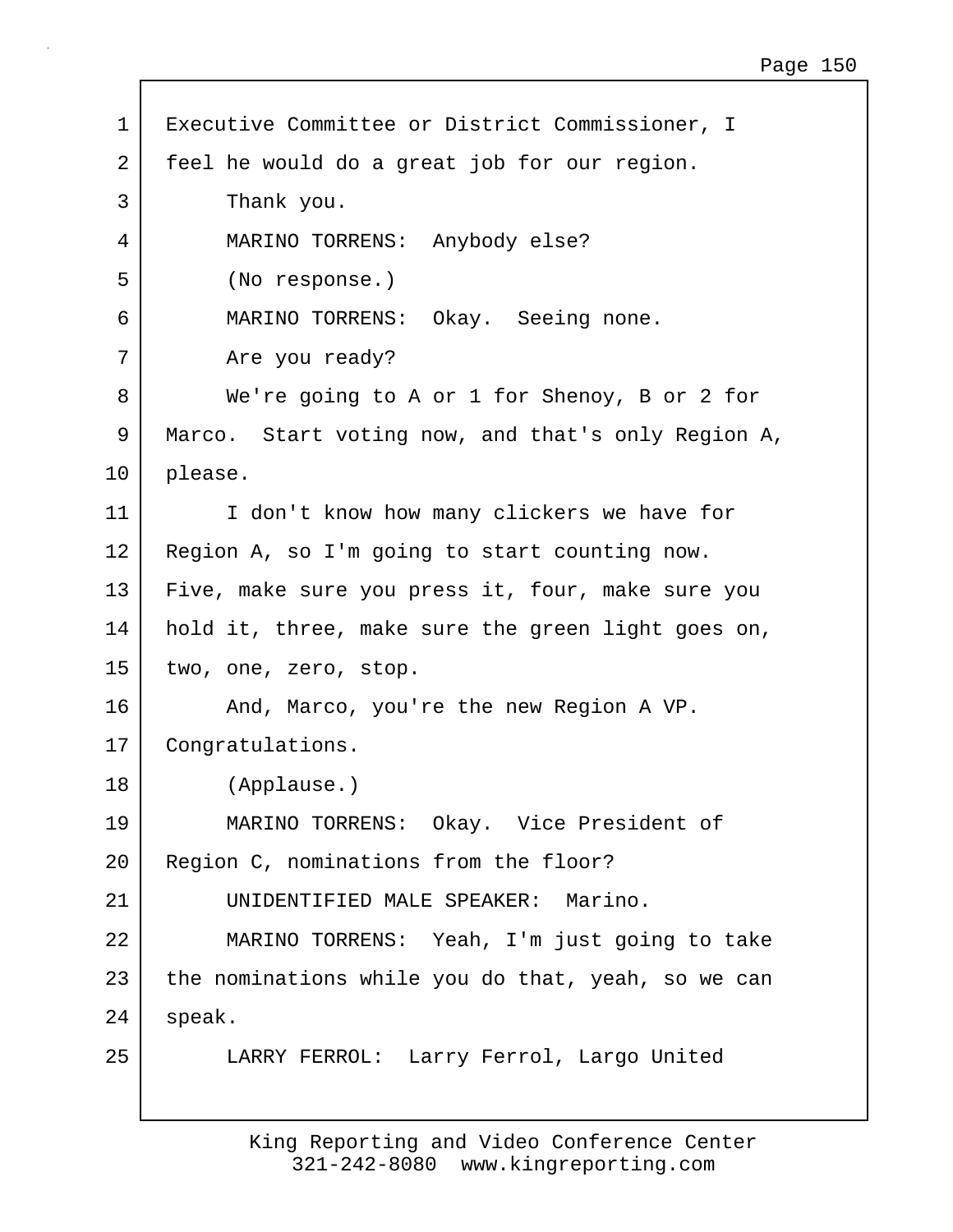| $\mathbf{1}$   | Soccer.                                          |
|----------------|--------------------------------------------------|
| $\overline{2}$ | I nominate Dave Ditillio.                        |
| 3              | MARINO TORRENS: Is there a second?               |
| 4              | Somebody got to say it in there, you're closer   |
| 5              | to it.                                           |
| 6              | GERALD MORIN: Gerald Morin, Pinellas Park        |
| 7              | United Soccer. I second it.                      |
| 8              | MARINO TORRENS: Okay. Any other, any other       |
| 9              | nominations, sorry?                              |
| 10             | ROB ANDERSON: Rob Anderson, President of         |
| 11             | Florida Fire Juniors.                            |
| 12             | I would like to nominate Miguel Denny.           |
| 13             | MARINO TORRENS: Is there a second?               |
| 14             | CHRYSTAL STEWART: (Inaudible.)                   |
| 15             | MARINO TORRENS: Did you hear it, ma'am? No.      |
| 16             | CHRYSTAL STEWART: Chrystal Stewart, Southwest    |
| 17             | Florida Soccer.                                  |
| 18             | MARINO TORRENS: But we need it for the, oh,      |
| 19             | I'm sorry, we need it for the recording. If you, |
| 20             | at least louder or get closer. Thank you.        |
| 21             | CHRYSTAL STEWART: Chrystal Stewart, Southwest    |
| 22             | Florida Soccer Association.                      |
| 23             | MARINO TORRENS: Chrystal Stewart, okay.          |
| 24             | Any other nominations?                           |
| 25             | (No response.)                                   |
|                |                                                  |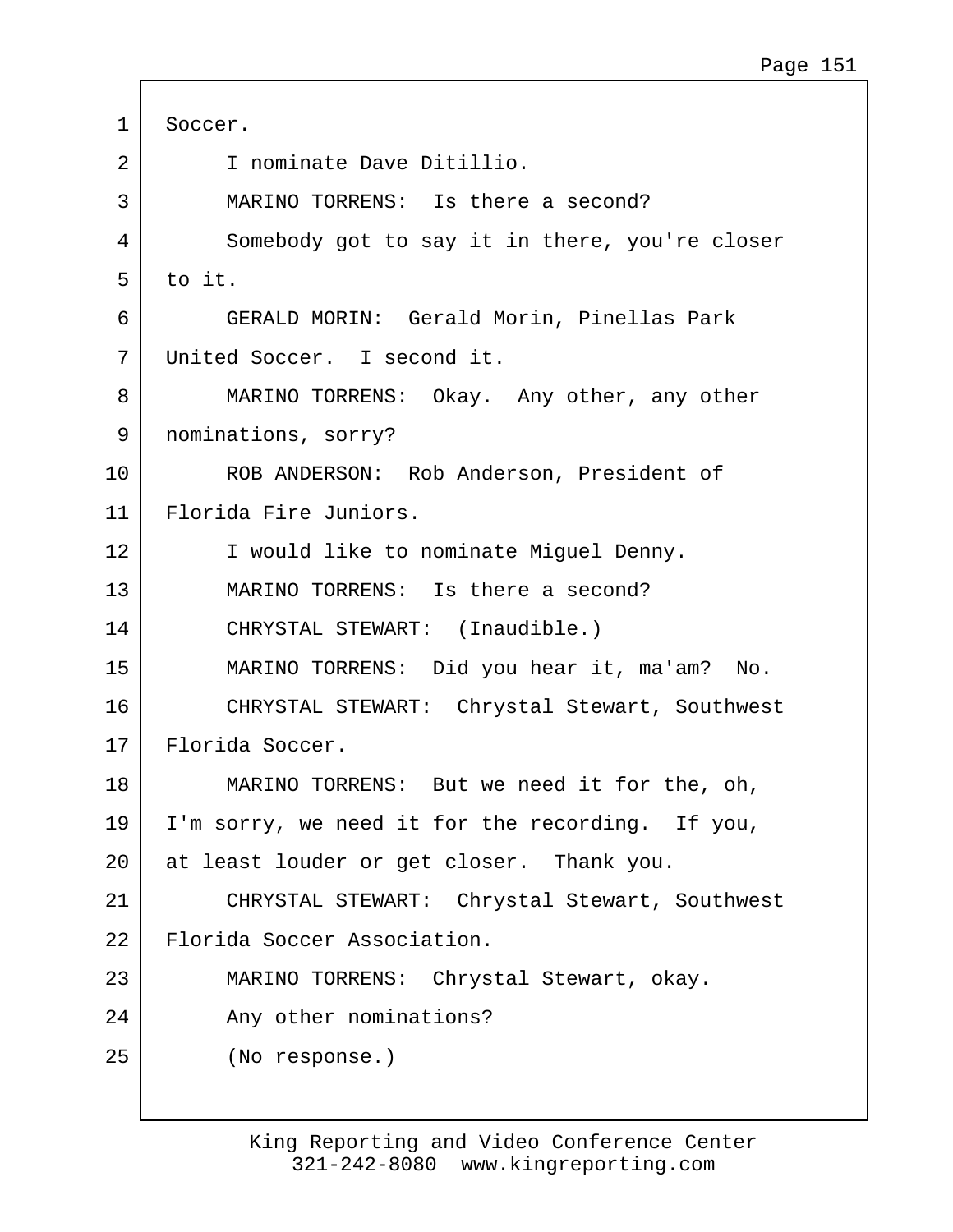1 MARINO TORRENS: Okay. First, Dave, do you 2 accept the nomination? 3 DAVE DITILLIO: Yes. 4 MARINO TORRENS: Miguel, do you accept the 5 nomination? 6 MIGUEL DENNY: Yes. 7 MARINO TORRENS: Okay. Denny, Ditillio, so, 8 | Miquel Denny, you are first, sir. 9 MIGUEL DENNY: My name is Miguel Denny. I've 10 been the C5 District Commissioner for the past ten 11 years. I am running for VP because of my 12 involvement with Region Cup Region C over the past 13 ten years. 14 If I'm selected as your VP, my first order of 15 business is to make sure that all our DCs in our 16 region are brought up to speed in some kind of 17 GotSoccer training, to help our local registrars 18 and our coaching directors to be able to run rec 19 tournaments within their clubs, and help the local, 20 the new registrars get the kickstart on their, on 21 their duties. 22 The other thing I would like to do is I would 23 | like to make sure that all our DCs are pretty much 24 going to be the eyes and ears of the region and 25 allowing me to make better choices when it comes to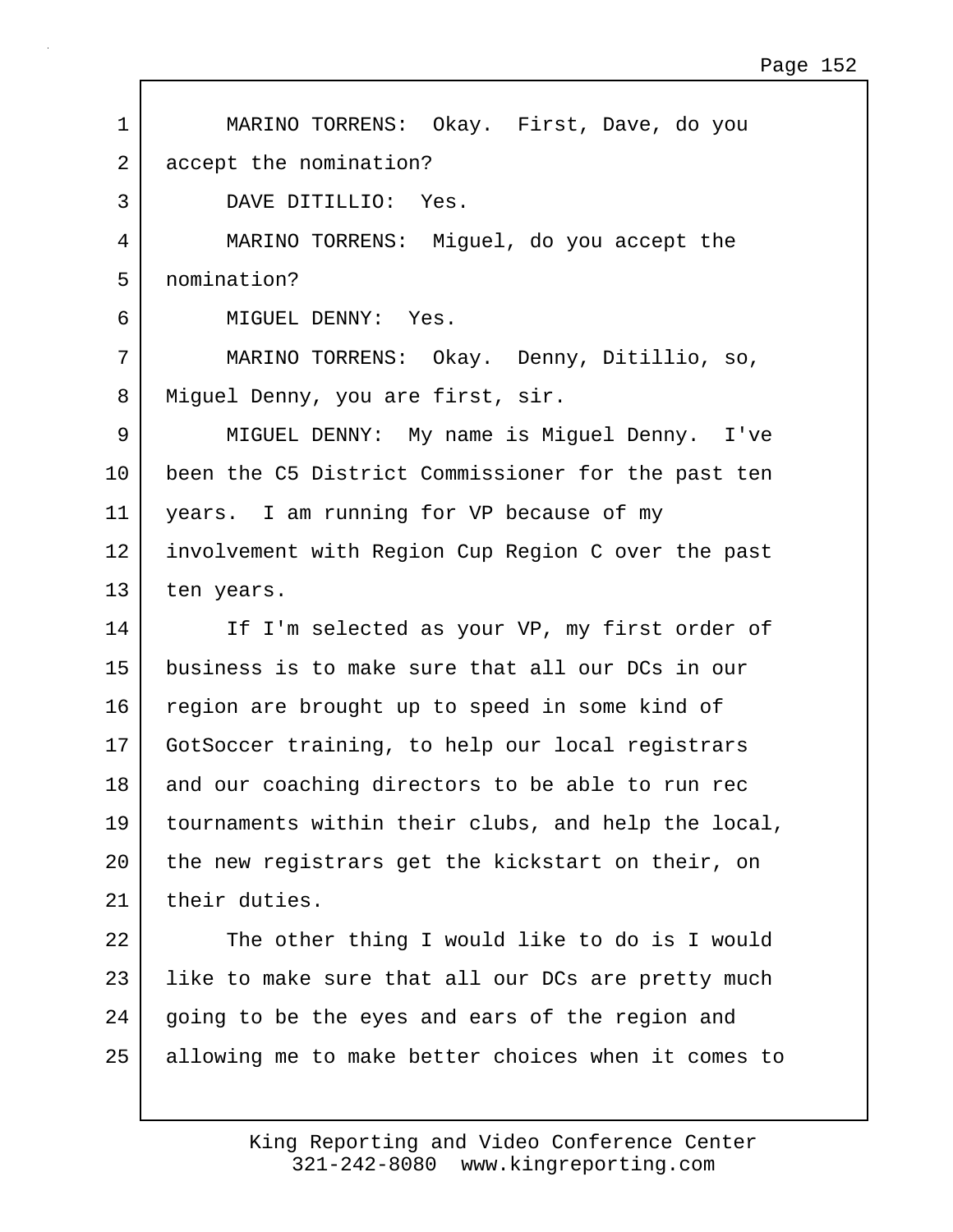1 decisions that depend on what I say. 2 I want, and for example, in terms of our 3 Region Cup, I've had, you know, we've been doing 4 Region Cup, been involved with Region Cup for as 5 long as I have been a DC, and just would like to 6 see it done better. We've done it for so long and 7 I think we seem to have the same stoppage points or 8 problems every year, and I think we can do better. 9 I also, when I have the people that are 10 running Region Cup, be more involved in the, the 11 DCs being more involved in just not sitting outside 12 at Region Cup time, but be more involved with the 13 planning and the implementation of getting this 14 done. 15 Just for example, you know, we give our DCs 16 duties and tasks that ensure us making less 17 mistakes at the end product, making sure we have  $18$  all the medals, we have all our T-shirts, we have 19 all our T-shirt sizes, which is always our problem 20 | is to make sure they have the right size and the 21 right size for the right kids. And if we give that 22 | task individually to a particular District 23 Commissioner doing that, I think we'll kind of 24 eliminate some of those errors. 25 The other thing is that I would like to know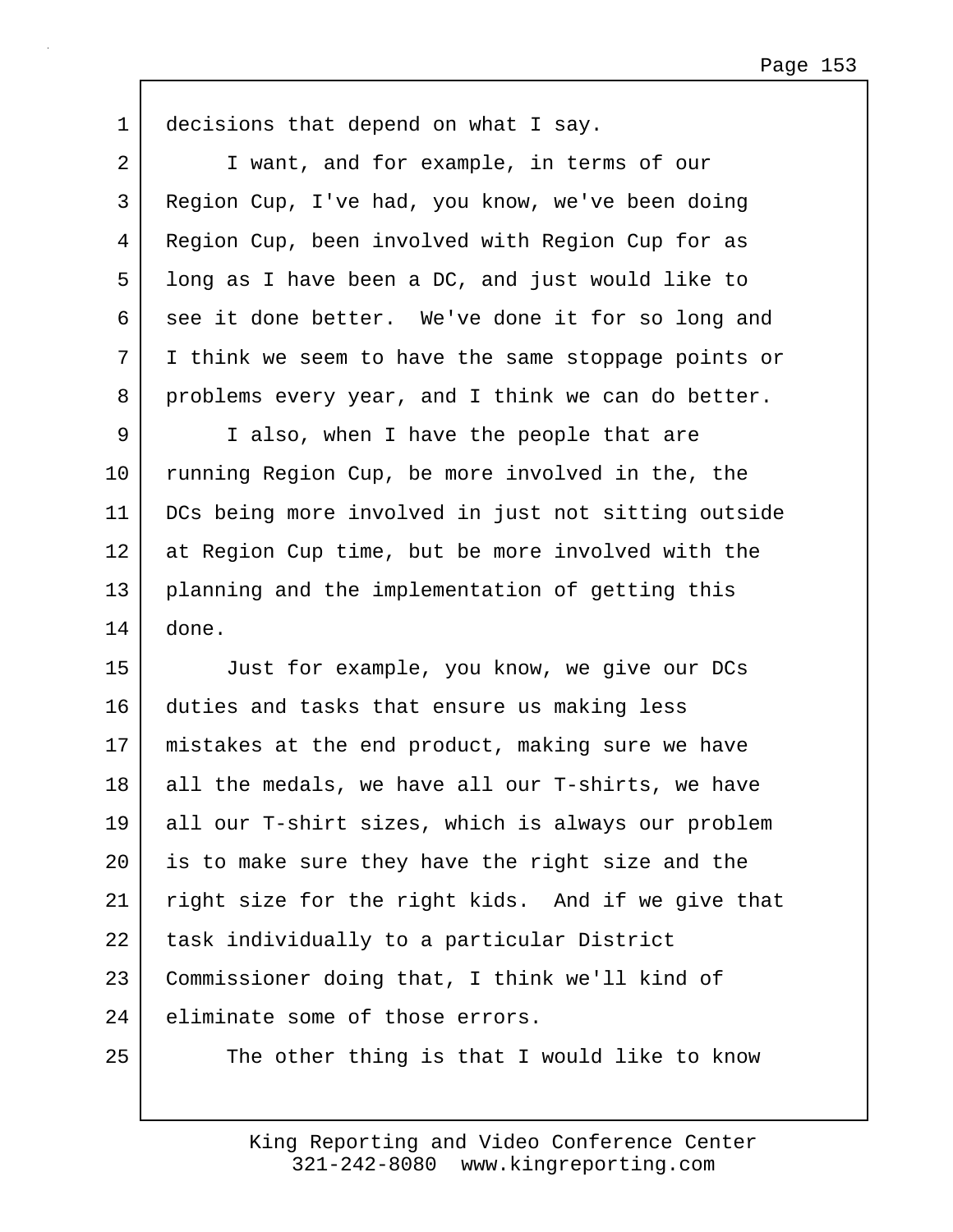1 that our District Commissioners are being fully 2 used in terms of, you know, our hearings, that they 3 become chairs in our hearings, and become more 4 readily available for the darker side of our sport, 5 you know, for the suspensions and the discipline, 6 and the discipline and, the discipline issues of 7 our league. 8 And I'm not going to take much more of your 9 time, it's just that the impending changes that are 10 coming, we need to be ready. And just with the 11 education alone is going to, it's going to be very 12 important that whoever is selected or elected be 13 ready for this impending change. And we need to 14 get that done as soon as possible because, folks, 15 it's coming. It's not going away. 16 So take that into consideration when you make 17 your selection and thank you for your time. 18 (Applause.) 19 MARINO TORRENS: Dave. 20 DAVE DITILLIO: Okay. My name is Dave 21 Ditillio. I'm your Region C Vice President now and 22 I am running again. 23 Give me a minute, please. 24 First off, I want to thank all my regions, C1 25 to C6, C2, all your clubs. You have always been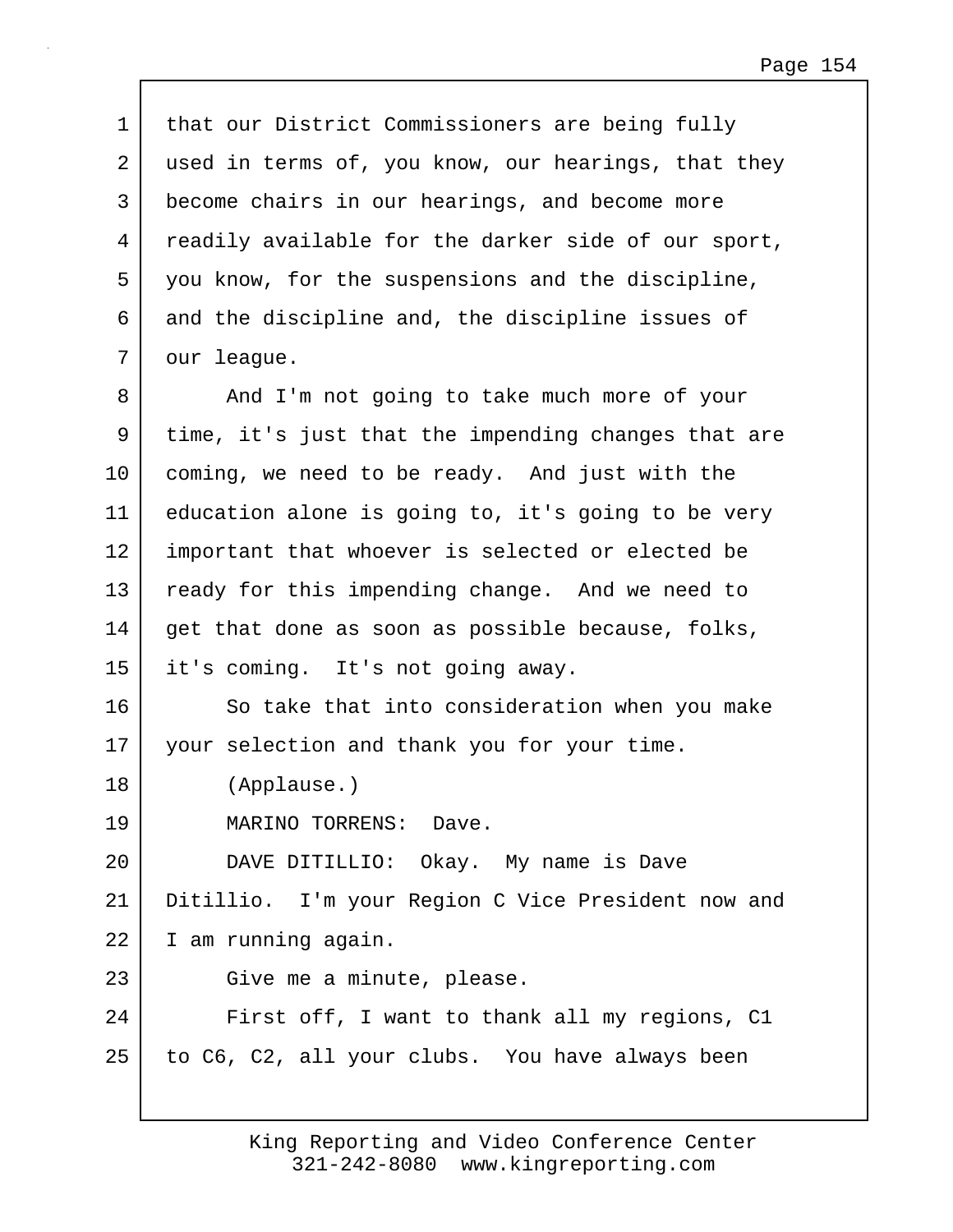| $\mathbf 1$ | there for me and I appreciate it. And I've been     |
|-------------|-----------------------------------------------------|
| 2           | there for you guys, too.                            |
| 3           | My success as being the Region C VP has been        |
| 4           | the scholarships. Region C Cup, not perfect, I'm    |
| 5           | not going to say that, but we can corporate it and  |
| 6           | make it work better. The AC Cup, I have always      |
| 7           | been good there.                                    |
| 8           | Also, you know, it's just not me being a VP,        |
| 9           | it's these people here, too, that's my backing, my  |
| 10          | DCs.                                                |
| 11          | And I want to thank also the volunteers,            |
| 12          | Joann, Tim, Larry, Paul, Clearwater, TBU, you know. |
| 13          | UNIDENTIFIED FEMALE SPEAKER: We love you,           |
| 14          | Dave.                                               |
| 15          | DAVE DITILLIO: And my goals for the next two        |
| 16          | years, I have two of them that I want to try.       |
| 17          | Hopefully they'll work.                             |
| 18          | A recreation tournament, Coles (phonetic),          |
| 19          | maybe, we'll think about that. But another one      |
| 20          | would be adding Region B and D to my AC Cup, and    |
| 21          | maybe have it in Auburndale.                        |
| 22          | So I want to thank you all.                         |
| 23          | (Applause.)                                         |
| 24          | MARINO TORRENS: Anybody for Region C that           |
| 25          | would like to speak for either candidate?           |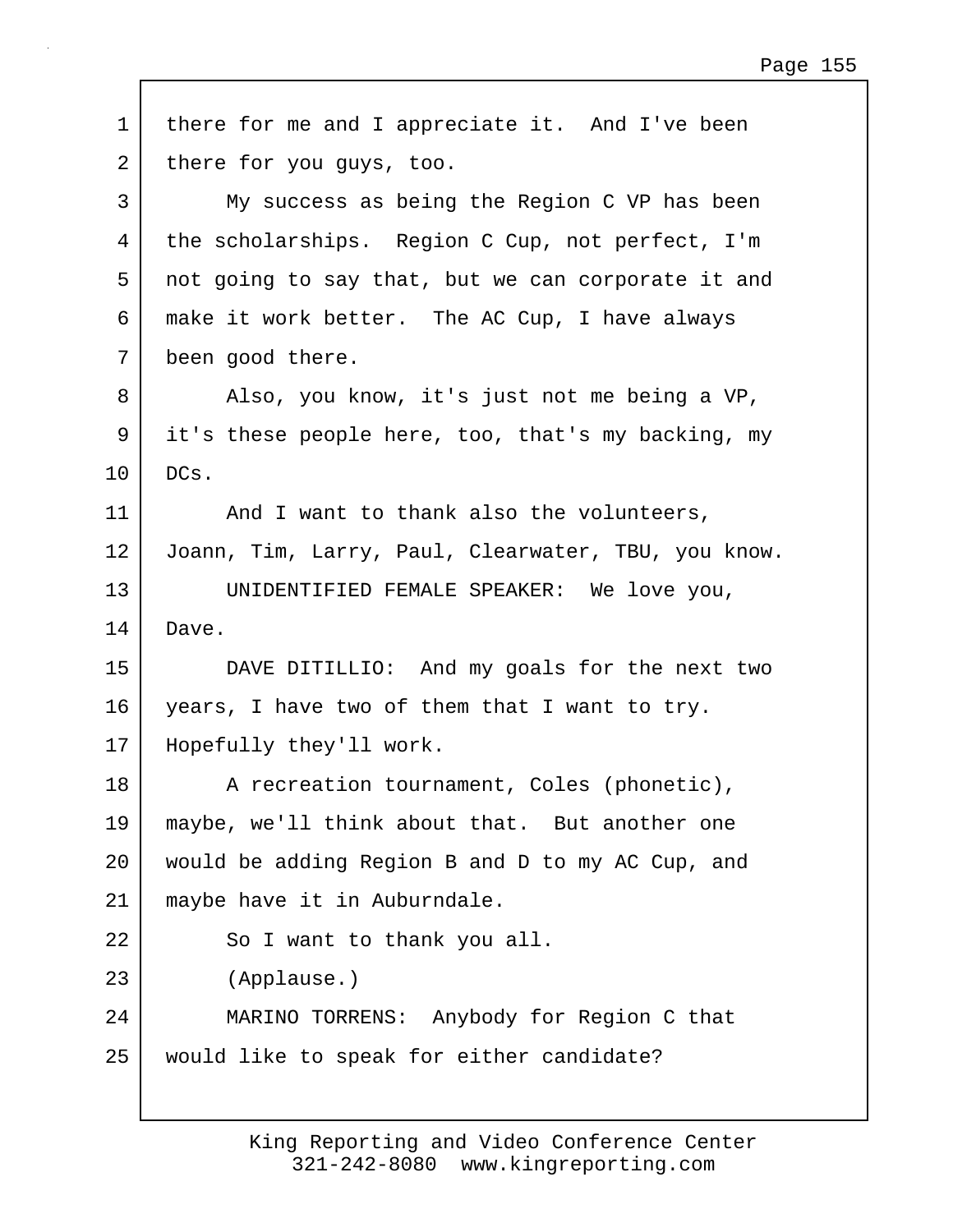| 1  | (No response.)                                      |
|----|-----------------------------------------------------|
| 2  | MARINO TORRENS: Okay. Seeing none. We have,         |
| 3  | okay, voting for Dave is A or 1, voting for Miguel  |
| 4  | is B or 2. And this is only Region C, please.       |
| 5  | Again, I don't know how many clickers are out       |
| 6  | there for Region C so in a little bit I'm going to, |
| 7  | once I see that it comes, slow down. Keep on        |
| 8  | pressing it.                                        |
| 9  | Okay. Here we go. Five, make sure you press         |
| 10 | it, four, make sure it turns green, three, make     |
| 11 | sure you hold it, two, one, stop.                   |
| 12 | Dave, congratulations.                              |
| 13 | (Applause.)                                         |
| 14 | MARINO TORRENS: You remain VP of Region C.          |
| 15 | Okay. That brings to a close --                     |
| 16 | UNIDENTIFIED MALE SPEAKER: (Unintelligible.)        |
| 17 | MARINO TORRENS: The clickers, Miguel, you           |
| 18 | want a recount, no, no.                             |
| 19 | UNIDENTIFIED FEMALE SPEAKER: Marino, remind         |
| 20 | everybody when they leave.                          |
| 21 | MARINO TORRENS: Okay. Anything for the good         |
| 22 | of the game?                                        |
|    |                                                     |
| 23 | TOMMY THOMPSON: I got something.                    |
| 24 | MARINO TORRENS: I see somebody in the back,         |

 $\Gamma$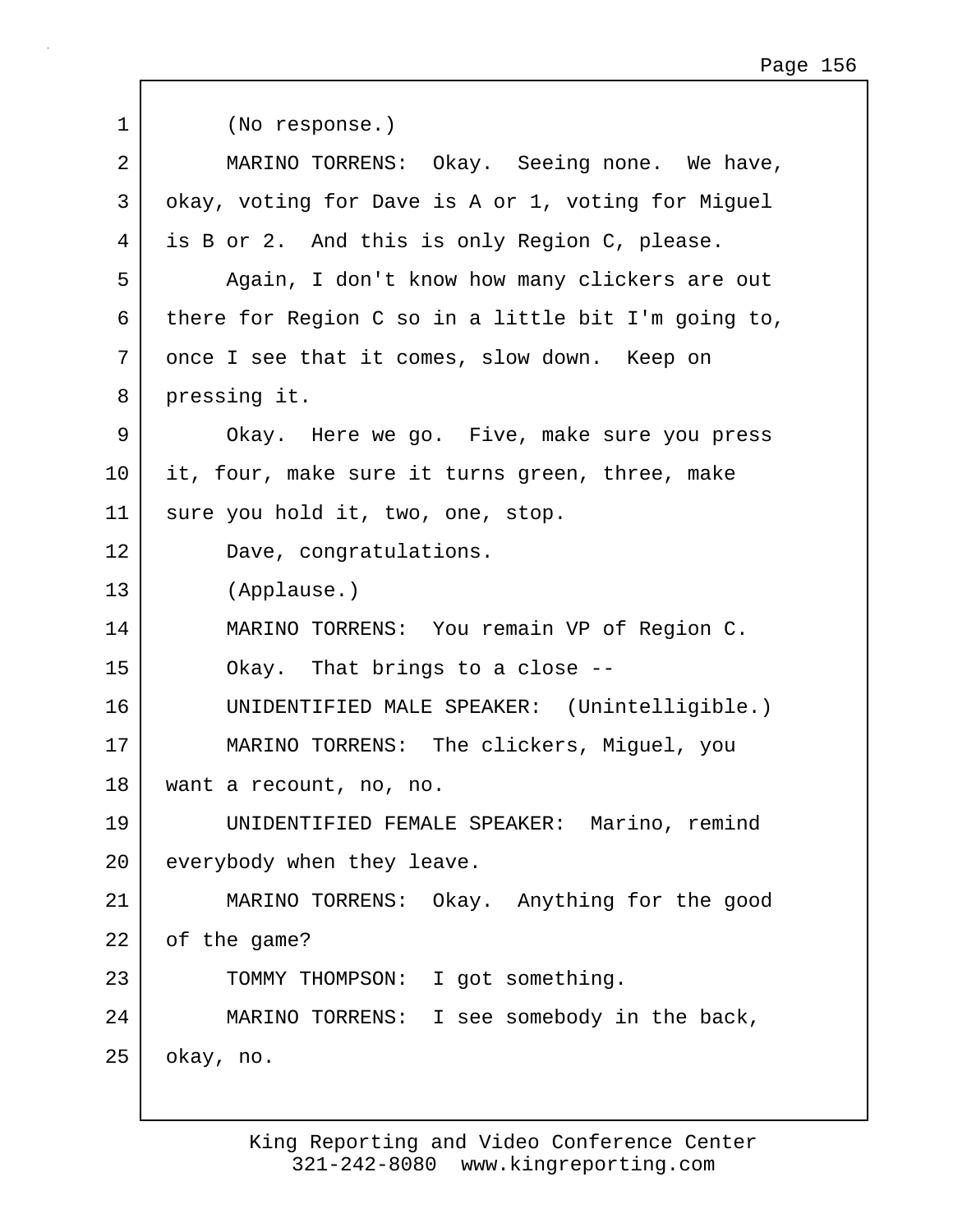1 Tommy.

2 TOMMY THOMPSON: To the Board of Directors and 3 all of us, today is not the end of a process but 4 it's the beginning of a process of moving forward 5 | into the years to come.

6 I think your membership has been very clear 7 today that they have input that they want to give 8 to you. Four Regional Vice Presidents, if you've 9 got vacant DC positions, get them filled. Have 10 your regional meetings. Listen to your membership 11 and come back in the January Board meeting with a 12 proposal of what your membership wants you to do 13 | with this organization and their regions.

14 The process that we've gone through today is 15 only a starting point to move this organization 16 forward. But you elected officials right now, I'm 17 doing it on the record, I'm charging you with doing 18 the due diligence, come forth in January with 19 concrete proposals. Don't come to the January 20 meeting with problems, come with solutions, and 21 let's move this organization forward for the next 22 ten, twenty, fifty years.

23 It's been a pleasure to be here this weekend. 24 I took the shots two years ago, but the seed was 25 planted and grew. And the organization is moving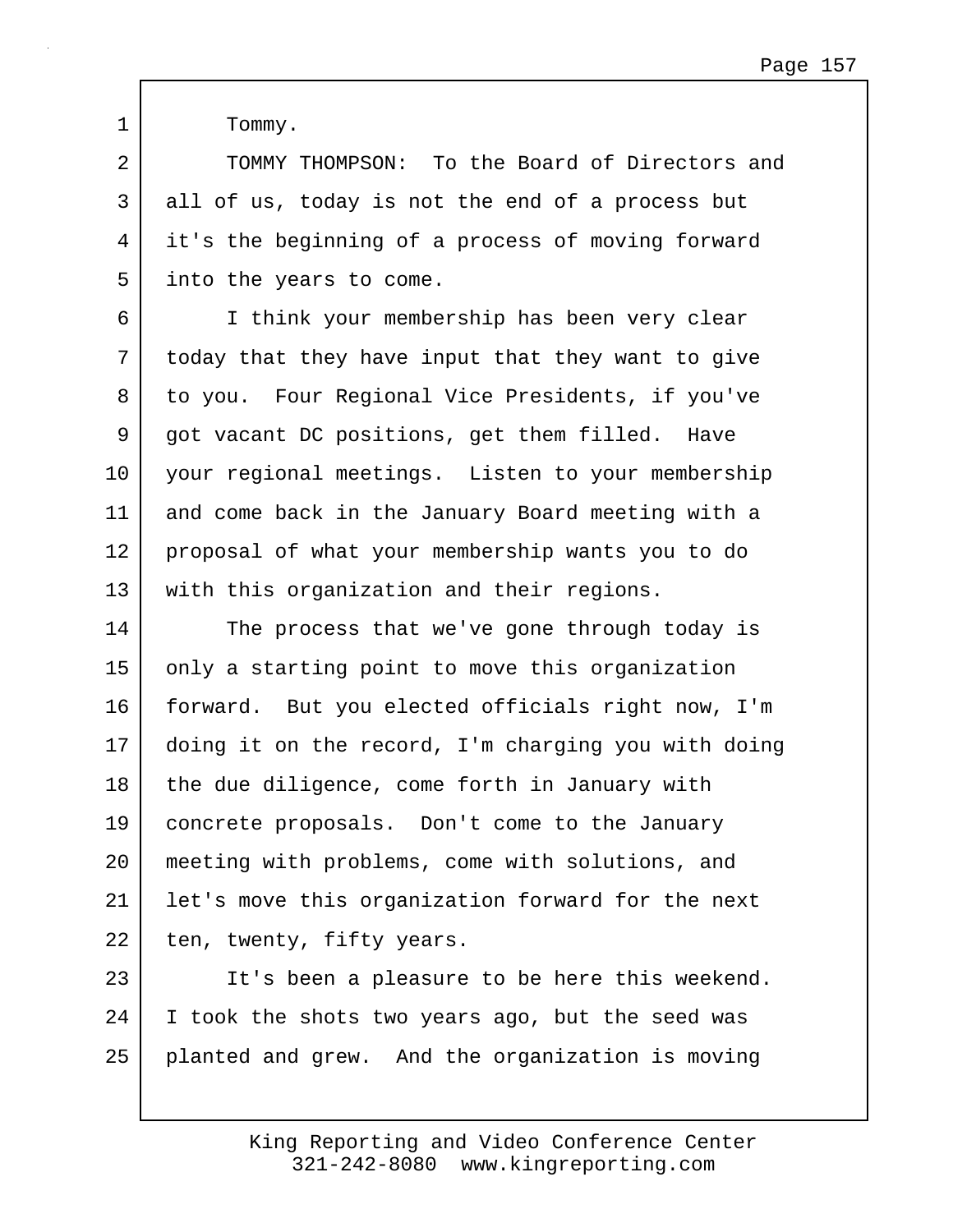1 forward in the right direction. 2 Thank you. 3 (Applause.) 4 MARINO TORRENS: Anybody else for good of the  $5$  qame? 6 Are you coming up to a microphone, sir? 7 UNIDENTIFIED MALE SPEAKER: No, sir. 8 MARINO TORRENS: No, no, oh, okay. 9 JOHN STACEY: As was brought up earlier, 10 clearly this method of voting allows for us to 11 capture information that we otherwise would have 12 been destroyed. 13 So I just restate the intent that any 14 electronic records of the outcome of the vote in 15 terms of who voted for whom needs to be eliminated, 16 all right. And it shall not be distributed to 17 anybody in any such way, just so we're clear. 18 | Because normally we would destroy the ballots, but 19 it's a little different when you get to the 20 electronic world. So while there, and there may be 21 an archive of these somewhere, guys, but I, just 22 make sure we're all clear it ain't being shared 23 with anyone, okay. Thanks. 24 MARINO TORRENS: Okay. Now talking about 25 those clickers, on the way out, in the back, Carmen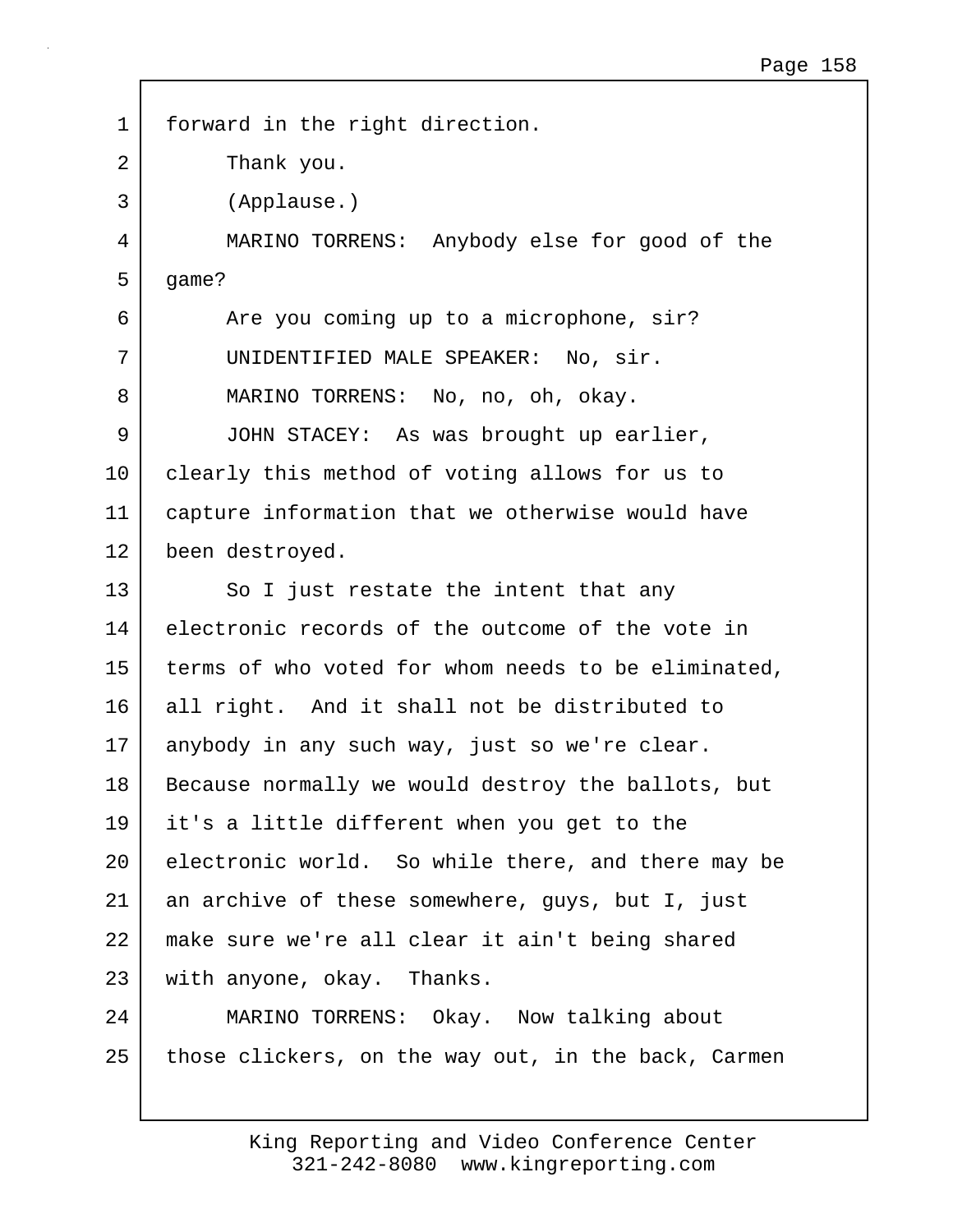| $\mathbf 1$    | will be there collecting them, and the staff will   |
|----------------|-----------------------------------------------------|
| $\overline{2}$ | be there also collecting them. Unless you have      |
| 3              | five hundred dollars for each one of them and you   |
| 4              | want to take it home with you, we'll take the five  |
| 5              | hundred dollars. We don't have a problem.           |
| 6              | I need a motion to adjourn.                         |
| 7              | MULTIPLE SPEAKERS: Motion.                          |
| 8              | MARINO TORRENS: Yes, question, wait.                |
| 9              | UNIDENTIFIED MALE SPEAKER: When we turn it          |
| 10             | in, will we have a receipt saying that we turned it |
| 11             | in?                                                 |
| 12             | MARINO TORRENS: I believe --                        |
| 13             | UNIDENTIFIED FEMALE SPEAKER: I think you            |
| 14             | sign.                                               |
| 15             | MARINO TORRENS: I think they're making you          |
| 16             | $sign$ --                                           |
| 17             | UNIDENTIFIED MALE SPEAKER: No, they're not.         |
| 18             | MARINO TORRENS: -- if I'm not mistaken.             |
| 19             | UNIDENTIFIED FEMALE SPEAKER: You can choose         |
| $20 \,$        | to sign.                                            |
| 21             | MARINO TORRENS: You can choose to sign when         |
| 22             | you go in the back.                                 |
| 23             | Guy, haves safe travels. Thank you very much.       |
| 24             | God bless you. Thank you.                           |
| 25             | (Meeting concluded at 12:51 p.m.)                   |
|                |                                                     |